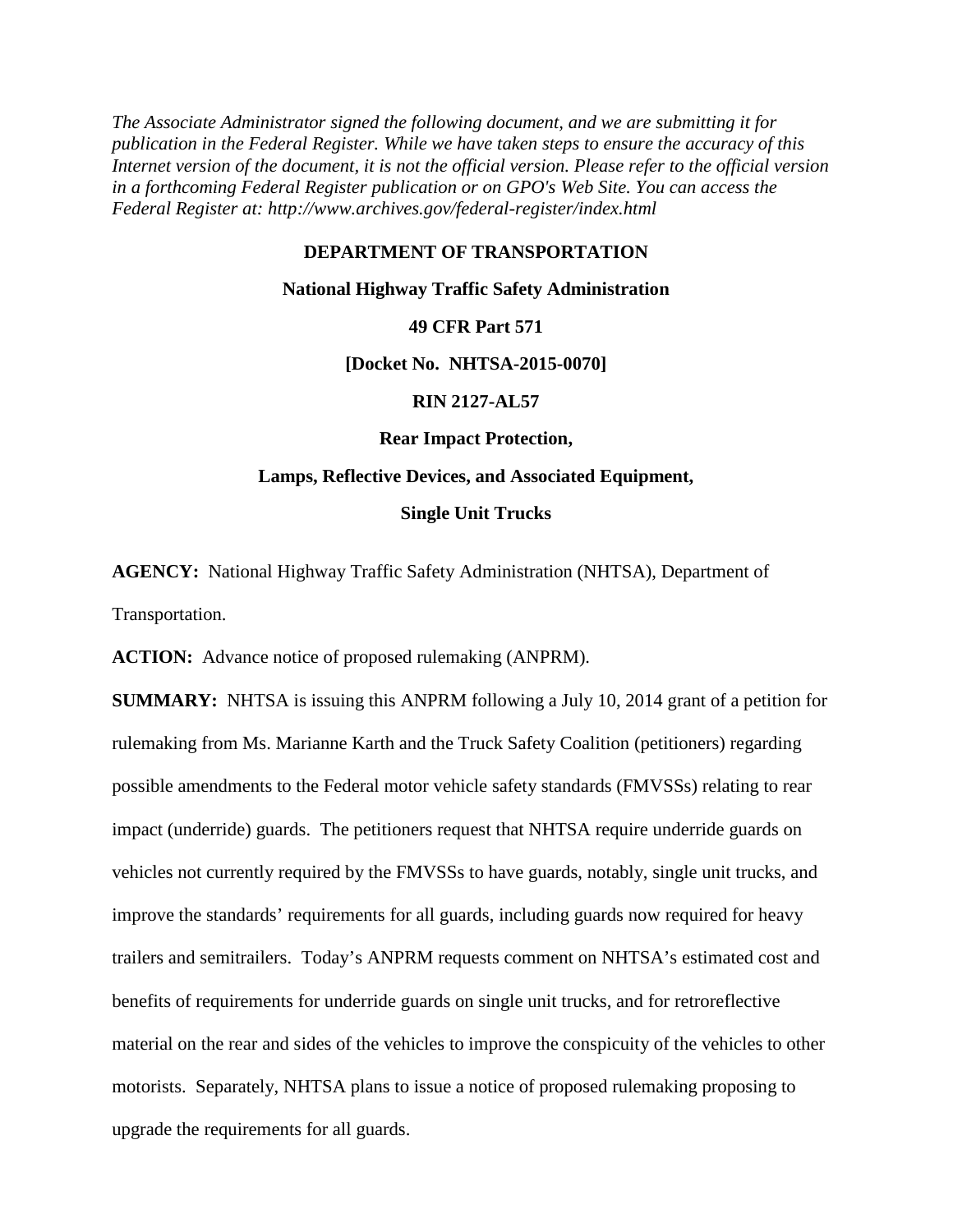**DATES:** You should submit your comments early enough to ensure that the docket receives them not later than [INSERT DATE 60 DAYS AFTER DATE OF PUBLICATION IN THE FEDERAL REGISTER].

**ADDRESSES:** You may submit comments to the docket number identified in the heading of this document by any of the following methods:

- Federal eRulemaking Portal: Go to [http://www.regulations.gov.](http://www.regulations.gov/) Follow the online instructions for submitting comments.
- Mail: Docket Management Facility, M-30, U.S. Department of Transportation, West Building, Ground Floor, Rm. W12-140, 1200 New Jersey Avenue, S.E., Washington, D.C. 20590.
- Hand Delivery or Courier: West Building Ground Floor, Room W12-140, 1200 New Jersey Avenue, S.E., between 9 am and 5 pm Eastern Time, Monday through Friday, except Federal holidays.
- Fax: (202) 493-2251.

Regardless of how you submit your comments, please mention the docket number of this document.

You may also call the Docket at 202-366-9324.

Instructions: For detailed instructions on submitting comments and additional information on the rulemaking process, see the Public Participation heading of the Supplementary Information section of this document. Note that all comments received will be posted without change to [http://www.regulations.gov,](http://www.regulations.gov/) including any personal information provided.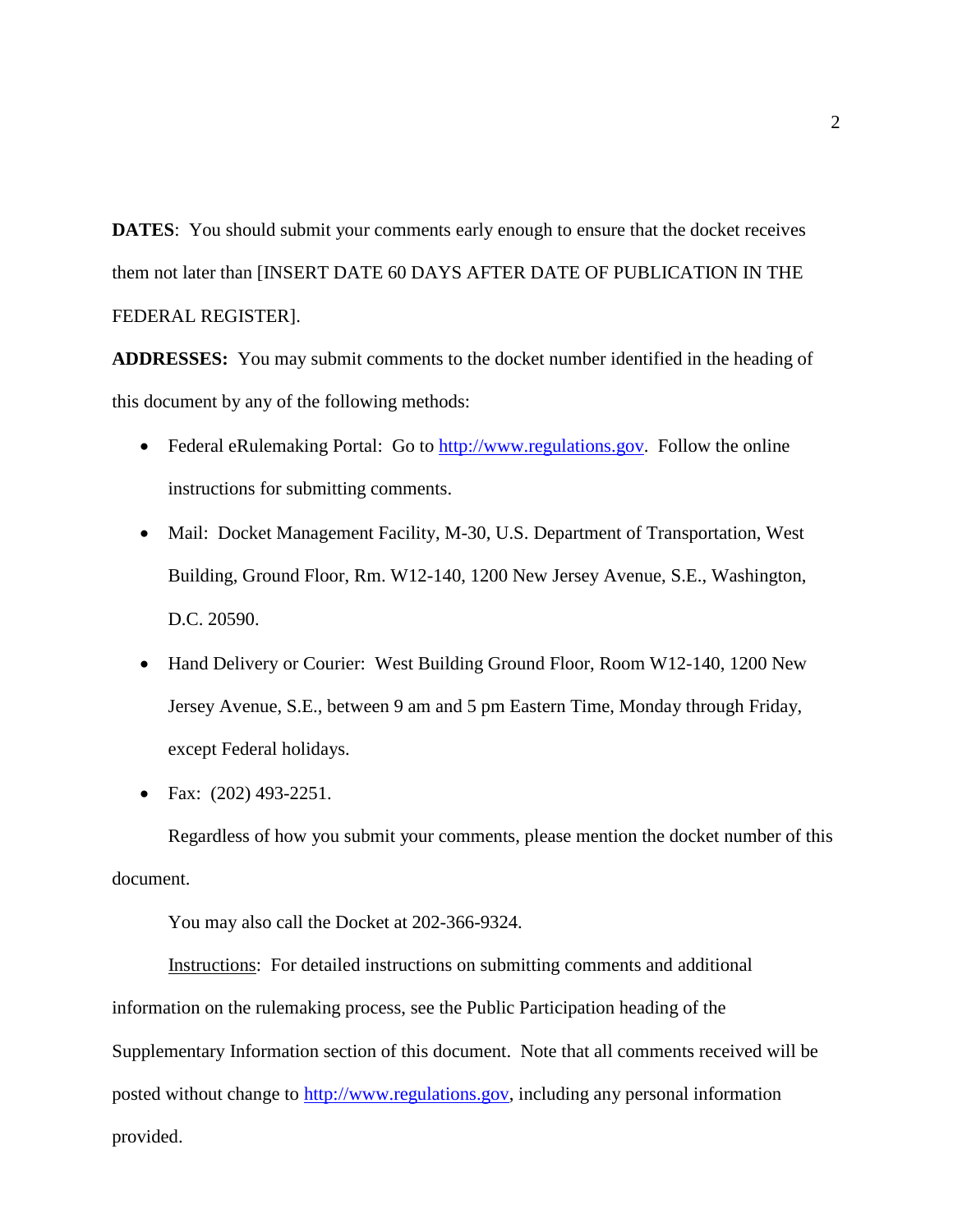Privacy Act: Please see the Privacy Act heading under Rulemaking Analyses and Notices.

# **FOR FURTHER INFORMATION CONTACT:**

For technical issues, you may contact Robert Mazurowski, Office of Crashworthiness

Standards (telephone: 202-366-1012) (fax: 202-493-2990). For legal issues, you may contact

Deirdre Fujita, Office of Chief Counsel (telephone: 202-366-2992) (fax: 202-366-3820). The

address for these officials is: National Highway Traffic Safety Administration, U.S. Department

of Transportation, 1200 New Jersey Avenue, S.E., West Building, Washington, D.C. 20590.

## **SUPPLEMENTARY INFORMATION**:

### **Table of Contents**

- I. Introduction
- II. Overview
- III. Extending FMVSS No. 224, "Rear Impact Protection," to SUTs a. 2013 NHTSA/UMTRI Study
	- b. NHTSA's Cost-Benefit Analysis (Overview)
- IV. Request for Comment on Extension of FMVSS No. 224

V. Amending FMVSS No. 108, "Lamps, Reflective Devices, and Associated Equipment," to Improve the Conspicuity of SUTs

- a. 2001 NHTSA Evaluation
- b. NHTSA's Preliminary Estimate of Cost and Benefits of Requiring Tape on SUTs
- VI. Request for Comment on Requiring Retroreflective Tape on SUTs
- VII. Rulemaking Analyses
- VIII. Submission of Comments

Appendix A to Preamble: Cost-Benefit Evaluation of Requiring Single Unit Trucks (SUTs) to Have CMVSS No. 223 Guards

Appendix B to Preamble: Summary of IIHS's Evaluation of Rear Impact Guards

## **I. Introduction**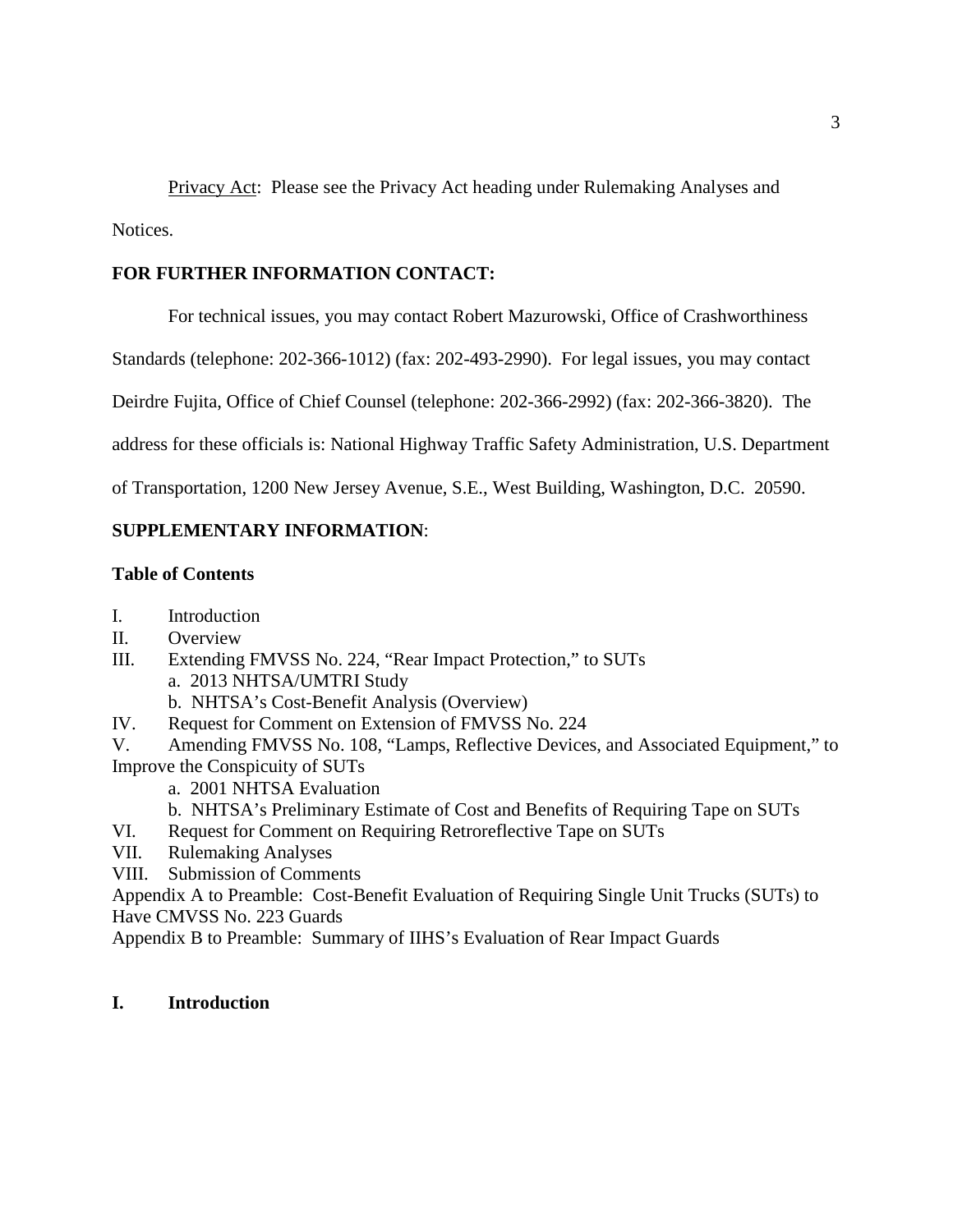NHTSA is issuing this ANPRM following a July [1](#page-3-0)0, 2014 grant<sup>1</sup> of a petition for rulemaking from petitioners Ms. Marianne Karth and the Truck Safety Coalition regarding possible amendments to the FMVSSs regulating underride guards. The petitioners request that NHTSA require underride guards on vehicles not currently required by the FMVSSs to have guards, notably, single unit trucks  $(SUTs)$ ,  $\alpha$  and improve the standards' requirements for all guards, including guards now required for heavy trailers and semitrailers.

The July 10, 2014 grant document announced that NHTSA would be pursuing possible rulemaking through two separate actions. The first action would be an ANPRM pertaining to rear impact guards for SUTs and other safety strategies not currently required for those vehicles. Today's ANPRM completes that step, requesting comment on NHTSA's estimated cost and benefits of requiring underride guards and estimated cost and benefits of requiring retroreflective material on the rear and sides of the vehicles to improve the conspicuity of the vehicles to other motorists. In the near future, NHTSA will be issuing the second action, a notice of proposed rulemaking (NPRM) to upgrade the FMVSSs for underride guards for vehicles subject to the current standards.<sup>[3](#page-3-2)</sup>

#### **II. Overview**

NHTSA is undertaking rulemaking to upgrade FMVSS No. 223, "Rear impact guards," and FMVSS No. 224, "Rear impact protection," which together establish rear underride

<span id="page-3-0"></span> $1$  79 FR 39362.

<span id="page-3-1"></span><sup>&</sup>lt;sup>2</sup> SUTs are trucks with a gross vehicle weight rating (GVWR) greater than 4,536 kilograms (kg) (10,000 pounds (lb)) with no trailer. They are primarily straight trucks, in which the engine, cab, drive train, and cargo area are mounted on one chassis. SUTs are the most commonly used truck, and are used extensively in all urban areas for short-haul operation, generally 321.87 kilometers (km) (200 miles) or less. SUTs are often designed to perform a specific task. Common examples of SUTs are dump trucks, garbage haulers, concrete mixers, tank trucks, trash trucks, and local delivery trucks.

<span id="page-3-2"></span><sup>&</sup>lt;sup>3</sup> NHTSA is in the process of evaluating petitioners' request to require side guards and front override guards by way of research and will issue a separate decision on those aspects of the petitions at a later date.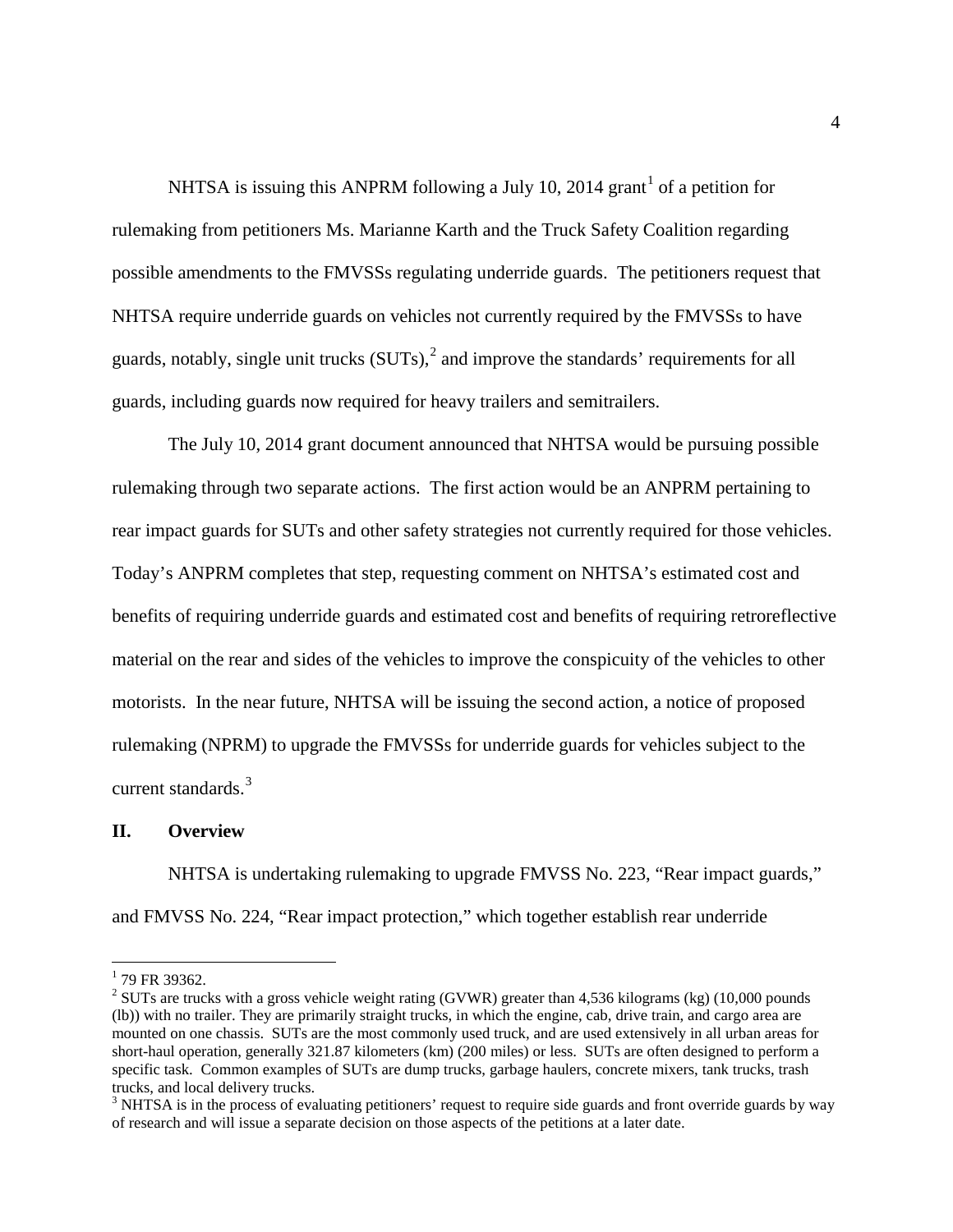protection for vehicles subject to the standards. This ANPRM comprises the first step of a larger agency initiative to upgrade the standards.

Rear underride crashes are those in which the front end of a vehicle impacts the rear of a generally larger vehicle, and slides under the chassis of the rear-impacted vehicle. Underride may occur to some extent in collisions in which a small passenger vehicle crashes into the rear end of a large SUT or trailer because the SUT or trailer bed is higher than the hood of the passenger vehicle. In passenger compartment intrusion (PCI) crashes, the passenger vehicle underrides so far that the rear end of the struck vehicle strikes and enters the passenger compartment. PCI crashes can result in passenger vehicle occupant injuries and fatalities caused by occupant contact with the rear end of the struck vehicle.

FMVSS Nos. 223 and 224 were issued in 1996 to prevent PCI by upgrading then-existing underride guards to make them stronger but energy-absorbing as well. The agency was concerned that overly rigid guards may prevent PCI but could stop the passenger vehicle too suddenly, resulting in excessive occupant compartment deceleration forces which could harm passenger vehicle occupants.

NHTSA established the two-standard approach to underride protection to reduce test burdens on small trailer manufacturers. FMVSS No. 223, an "equipment standard," specifies performance requirements that rear impact guards must meet to be sold for installation on new trailers and semitrailers. The guard may be tested for compliance while mounted to a test fixture or to a complete trailer. FMVSS No. 224, a "vehicle standard," requires most new trailers and semitrailers with a gross vehicle weight rating of 4,536 kilograms (kg) (10,000 pounds (lb)) or more to be equipped with a rear impact guard meeting FMVSS No. 223. The vehicle standard requires that the guard be mounted on the trailer or semitrailer in accordance with the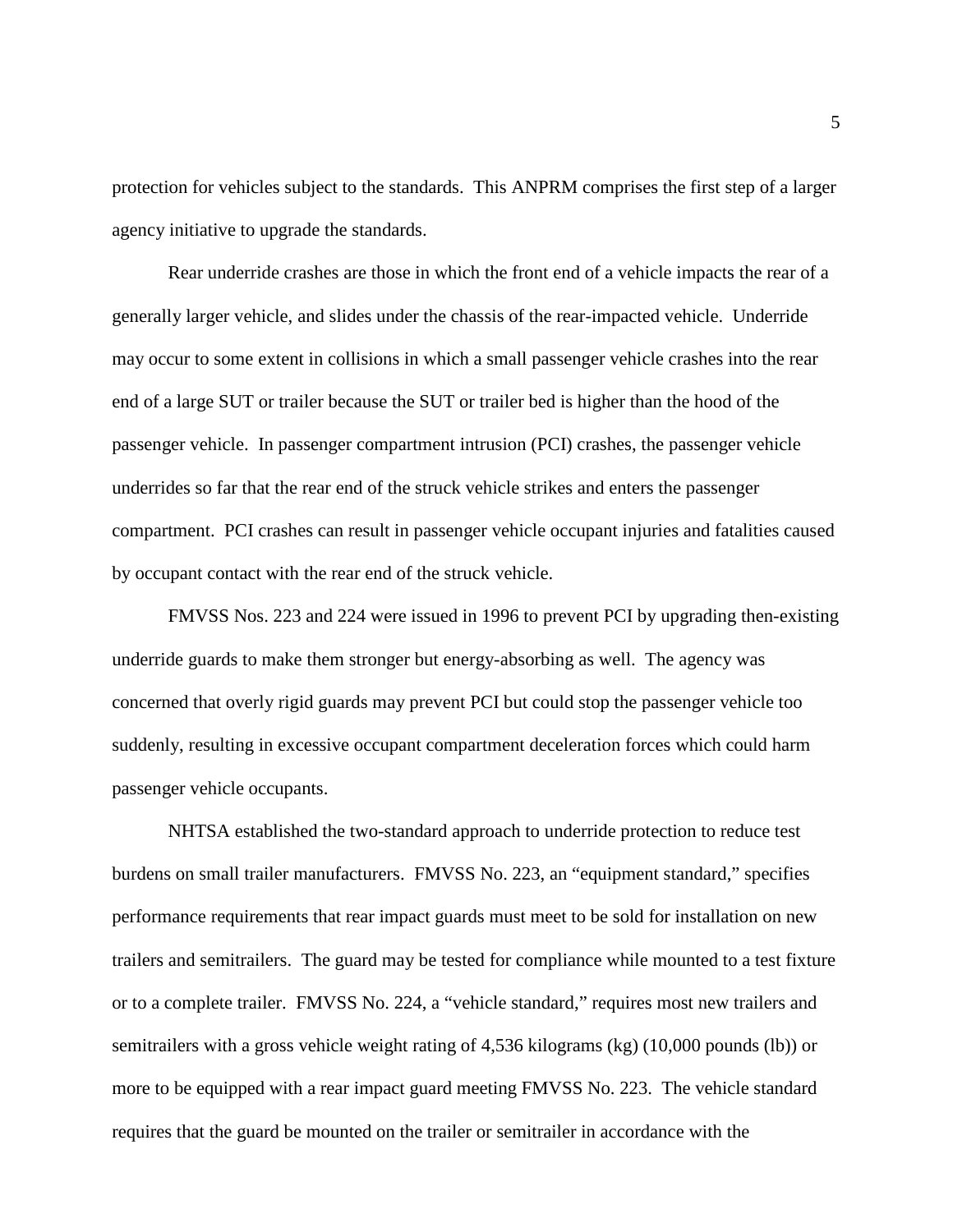instructions provided with the guard by the guard manufacturer. Under this approach, a small manufacturer that produces relatively few trailers can certify its trailers to FMVSS No. 224 without feeling compelled to undertake destructive testing of what could be a substantial portion of its production. The two-standard approach provides a practicable and reasonable means of meeting the safety need served by an underride guard requirement.

FMVSS No. 224 only applies to trailers and semitrailers with GVWR greater than 4,536 kg (10,000 lb).<sup>[4](#page-5-0)</sup> The agency excluded SUTs from FMVSS No. 224 requirements because it was concerned that the variety, complexity, and relatively lower weight and chassis strength of many SUTs would require guards that are substantially more costly than the guards for trailers. Additionally, field data indicated that the rear end fatality problem was more prominent in trailers than in SUTs. While SUTs represented 72 percent of the registered heavy vehicle fleet, they only represented 27 percent of the rear end fatalities.

However, there are Federal requirements now in place ensuring that SUTs provide some degree of rear impact protection. Federal Motor Carrier Safety Regulation (FMCSR) No. 393.86(b), "Rear impact guards and rear end protection," (49 CFR 393.86 (b), "FMCSR 393.86(b)") has rear impact protection requirements for certain SUTs utilized in interstate commerce.<sup>[5](#page-5-1)</sup> The regulation requires that the horizontal member of the rear impact guard be located such that its bottom surface is not more than 760 millimeters (mm) (30 inches) vertically

<span id="page-5-1"></span><span id="page-5-0"></span><sup>&</sup>lt;sup>4</sup> Excluded from FMVSS No. 224 are pole trailers, logging trailers, low chassis trailers (trailers where the ground clearance of the chassis is no more than 560 mm (22 inches)), wheels back trailers (trailers with rearmost point of rear wheels within 305 mm (12 inches) of the rear extremity of the trailer), and special purpose trailers (trailers with equipment in the rear and those intended for certain special operations). The exclusions are based on practical problems with meeting the standard or an absence of a need to meet the standard due to vehicle configuration. <sup>5</sup> FMCSR 393.86(b) excludes SUTs in driveaway-towaway operations, low chassis vehicles (vertical distance between the rear bottom edge of the body and the ground is 762 mm or lower), wheels back vehicles (the rear of tires is less than 610 mm forward of the rear extremity of the vehicle), special purpose vehicles, and vehicles with equipment that reside in the area of the guard and provide the rear impact protection comparable to rear impact guards.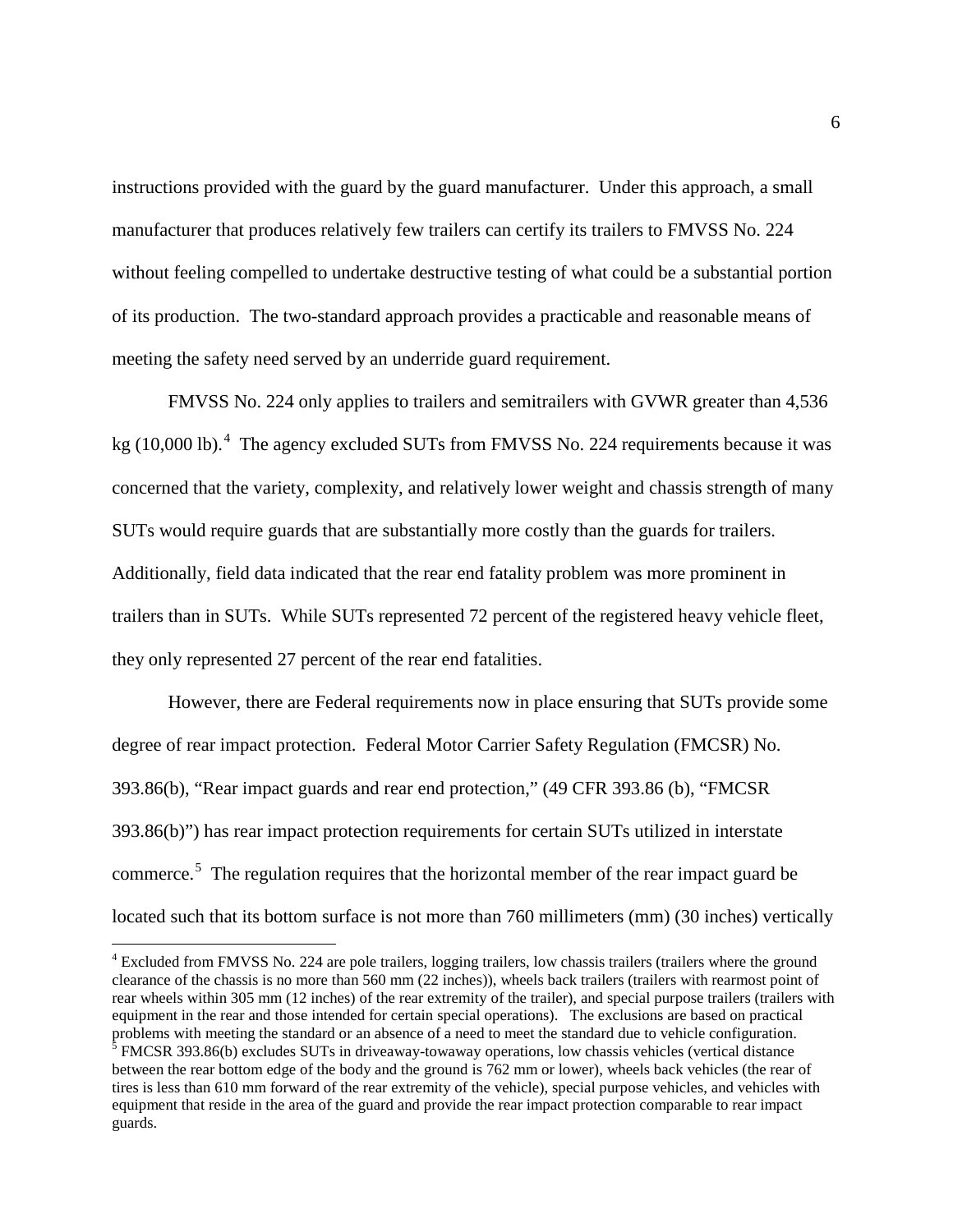above ground level (ground clearance), its rear surface is not more than 610 mm (24 inches) forward of the rear extremity of the vehicle, and that it laterally extends to within 460 mm (18 inches) of each side of the vehicle. The regulation requires the guard to be "substantially constructed and attached by means of bolts, welding, or other comparable means." FMCSA's regulation also ensures that carriers maintain the mandated device throughout the life of the vehicle.

#### **Current Work**

NHTSA's interest in this rulemaking originated from the findings of a 2009 NHTSA study<sup>[6](#page-6-0)</sup> to evaluate why fatalities were still occurring in frontal crashes despite high rates of seat belt use and the presence of air bags and other advanced safety features. NHTSA reviewed all cases of frontal crash fatalities to belted drivers or right-front passengers in model year (MY) 2000 or newer vehicles in the Crashworthiness Data System of the National Automotive Sampling System (NASS-CDS) through calendar year 2007. Among the 122 fatalities examined in this review, 49 (40 percent) were in exceedingly severe crashes that were not survivable, 29 (24 percent) were in oblique or corner impact crashes where there was low engagement of the striking vehicle's structural members (a factor which would have resulted in the striking vehicle absorbing more of the crash energy), and 17 (14 percent) were underrides into SUTs and trailers (14 were rear underride and 3 were side underride).<sup>[7](#page-6-1)</sup> In survivable frontal crashes of newer vehicle models resulting in fatalities to belted vehicle occupants, rear underrides into large SUTs and trailers were the second highest cause of fatality.

<span id="page-6-0"></span> $^6$  Kahane, et al. "Fatalities in Frontal Crashes Despite Seat Belts and Air Bags – Review of All CDS Cases – Model and Calendar Years 2000-2007 – 122 Fatalities," September 2009, DOT-HS-811102.

<span id="page-6-1"></span><sup>&</sup>lt;sup>7</sup> In addition, 15 (12 percent) were fatalities to vulnerable occupants (occupants 75 years and older), 4 (3.3 percent) were narrow object impacts, and 8 (6.6 percent) were other types of impact conditions.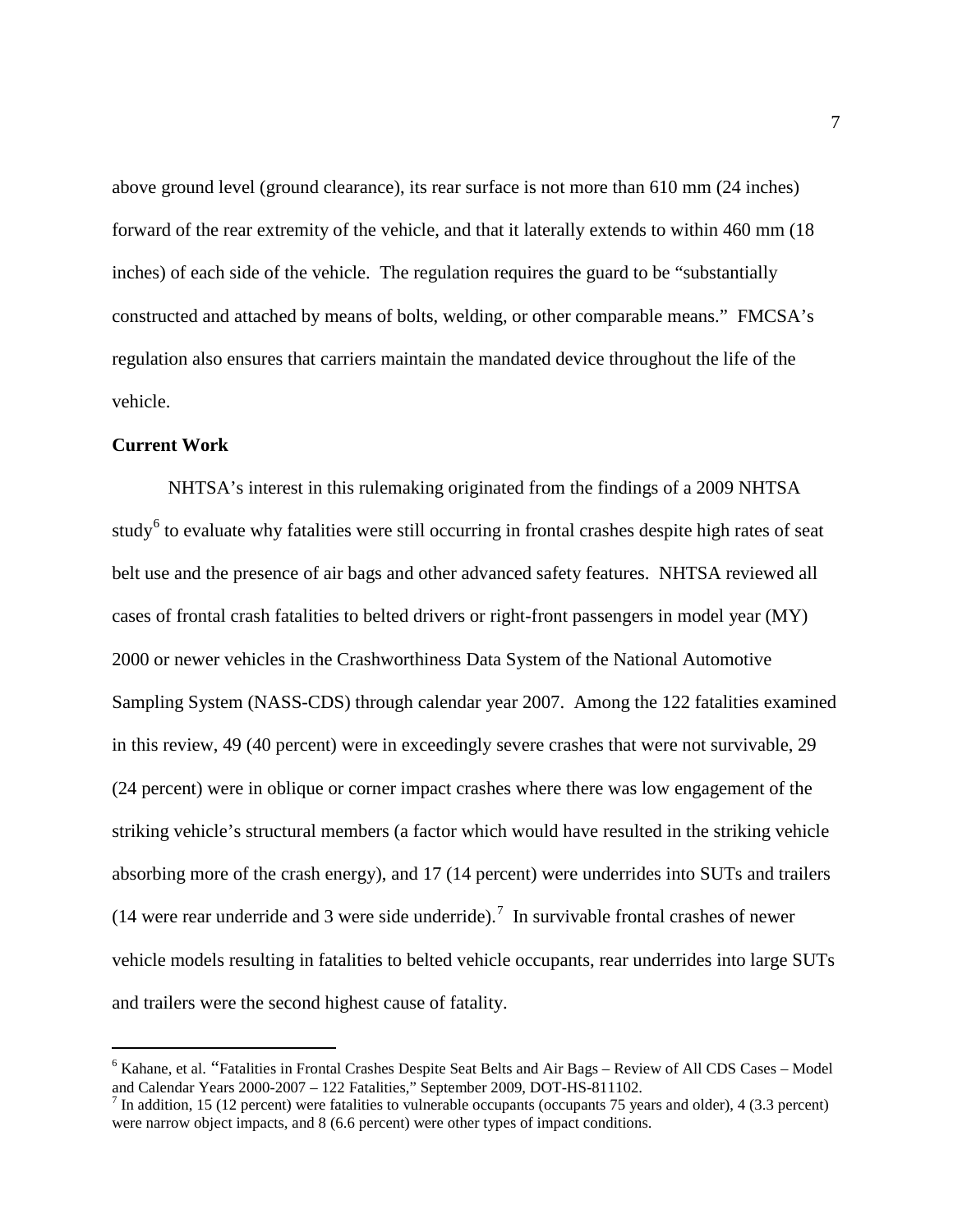In 2010, NHTSA analyzed several data sources to determine the effectiveness of trailer rear impact guards compliant with FMVSS Nos. 223 and 224 in preventing fatalities and serious injuries.<sup>[8](#page-7-0)</sup> While the agency's analysis of the Fatality Analysis Reporting System (FARS) could not establish a nationwide downward trend in fatalities to passenger vehicle occupants in impacts with the rear of trailers subsequent to the implementation of FMVSS Nos. 223 and 224, supplemental data collected in Florida and North Carolina showed decreases in fatalities and serious injuries. However, the observed decrease in fatalities in these two States was not statistically significant, possibly due to small sample sizes of the data.

Following these studies, NHTSA undertook research to examine the agency's underride protection requirements, highlighting this program as a significant one in the "NHTSA Vehicle Safety and Fuel Economy Rulemaking and Research Priority Plan 2011-2013 (March 2011)."

One of the resulting research projects began in 2009, as NHTSA initiated research with the University of Michigan Transportation Research Institute (UMTRI) to gather data on the rear geometry of SUTs and trailers, the configuration of rear impact guards on SUTs and trailers, and the incidence and extent of underride and fatalities in rear impacts with SUTs and trailers. UMTRI collected the supplemental information as part of its Trucks Involved in Fatal Accidents (TIFA) survey for the years 2008 and 200[9](#page-7-1).<sup>9,[10](#page-7-2)</sup> These data enabled NHTSA to obtain national estimates of rear impact crashes into heavy vehicles that resulted in PCI. Details of the UMTRI study, completed in 2013, are discussed in detail below in the next section of this preamble. The findings with regard to SUTs particularly pertain to this ANPRM.

<span id="page-7-0"></span> $^8$  Allen, Kirk "The Effectiveness of Underride Guards for Heavy Trailers," October, 2010, DOT HS 811 375.<br><sup>9</sup> Analysis of Rear Underride in Fatal Truck Crashes, 2008, DOT HS 811 652, August 2012.

<span id="page-7-1"></span>

<span id="page-7-2"></span><sup>&</sup>lt;sup>10</sup> Heavy-Vehicle Crash Data Collection and Analysis to Characterize Rear and Side Underride and Front Override in Fatal Truck Crashes, DOT HS 811 725, March 2013.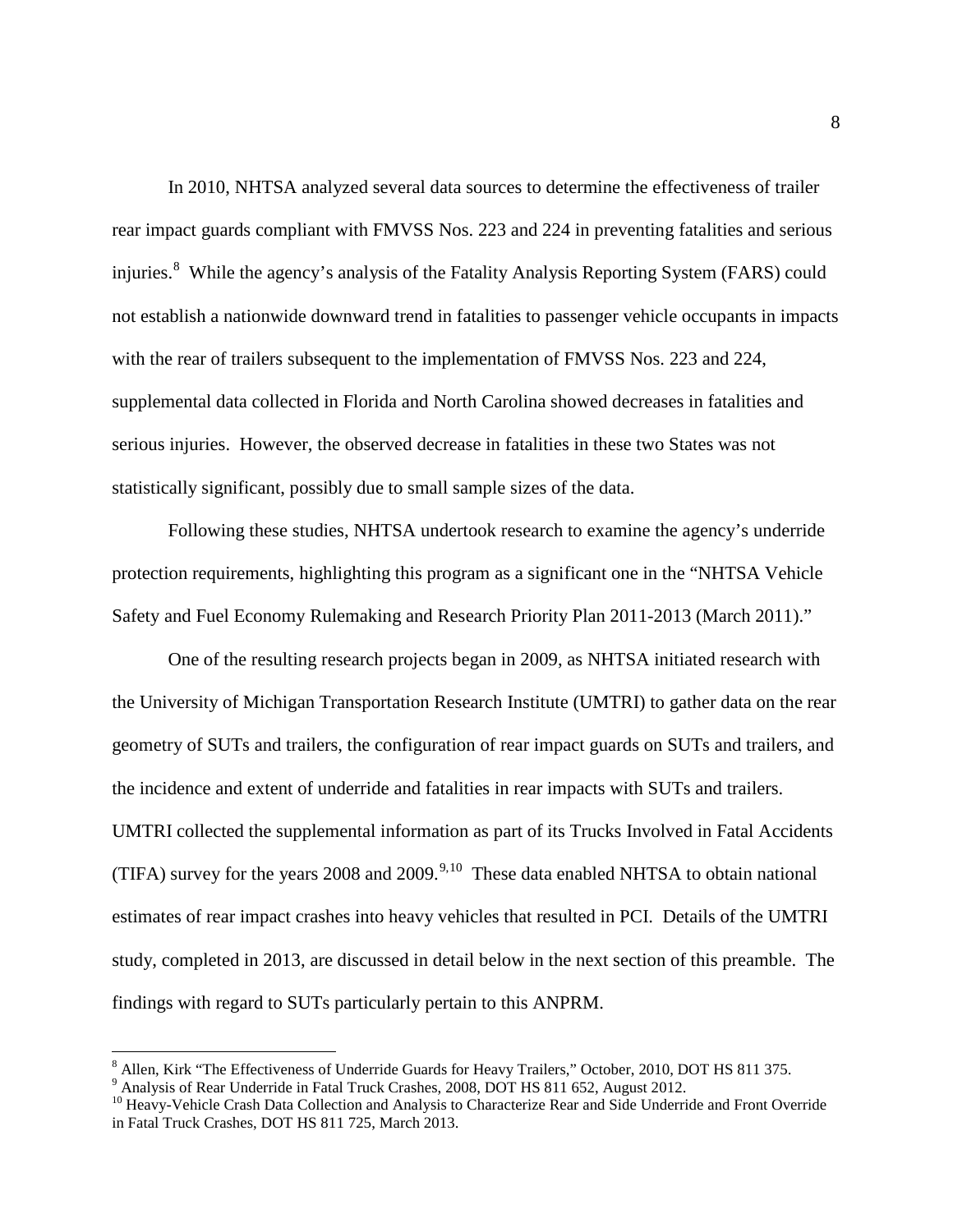More data were obtained in 2011 from the Insurance Institute for Highway Safety (IIHS), which had petitioned NHTSA to upgrade FMVSS No. 223 and FMVSS No. 224 to improve the strength and energy-absorbing capabilities of rear impact guards. IIHS provided analyses of data from DOT's Large Truck Crash Causation Study (LTCCS) and from a series of 56 kilometers per hour (km/h) (35 miles per hour (mph)) impact speed passenger car-to-trailer rear impact crash tests IIHS conducted. (We provide a discussion of the IIHS tests in Appendix B to this preamble.)<sup>[11](#page-8-0)</sup> IIHS believes that trailers with rear impact guards compliant with the Canada Motor Vehicle Safety Standard (CMVSS) for underride guards (CMVSS No. 223) were significantly superior to FMVSS No. 224 in mitigating PCI of the striking passenger car. The information submitted by IIHS is particularly pertinent to the upcoming NPRM which will propose upgrades to FMVSS No. 223 and 224.

#### **Purpose of this ANPRM**

In this ANPRM, the agency requests comments that would help NHTSA assess and make judgments on the benefits, costs and other impacts of strategies that increase the crash protection to occupants of vehicles crashing into the rear of SUTs and/or that increase the likelihood of avoiding a crash into SUTs. Strategies discussed in this ANPRM are possible amendments to the FMVSSs to: (a) expand FMVSS Nos. 223 and 224, to require upgraded guards on SUTs; and (b) amend FMVSS No. 108, "Lamps, reflective devices, and associated equipment," to require the type of retroreflective material on the rear and sides of SUTs that is now required to be placed on the rear and sides of trailers to improve the conspicuity of the vehicles to other motorists.

<span id="page-8-0"></span><sup>&</sup>lt;sup>11</sup> Details of the tests are in Brumbelow, M. L., "Crash Test Performance of Large Truck Rear Impact Guards,"  $22<sup>nd</sup>$ International Conference on the Enhanced Safety of Vehicles (ESV), 2011. http://wwwnrd.nhtsa.dot.gov/pdf/esv/esv22/22ESV-000074.pdf.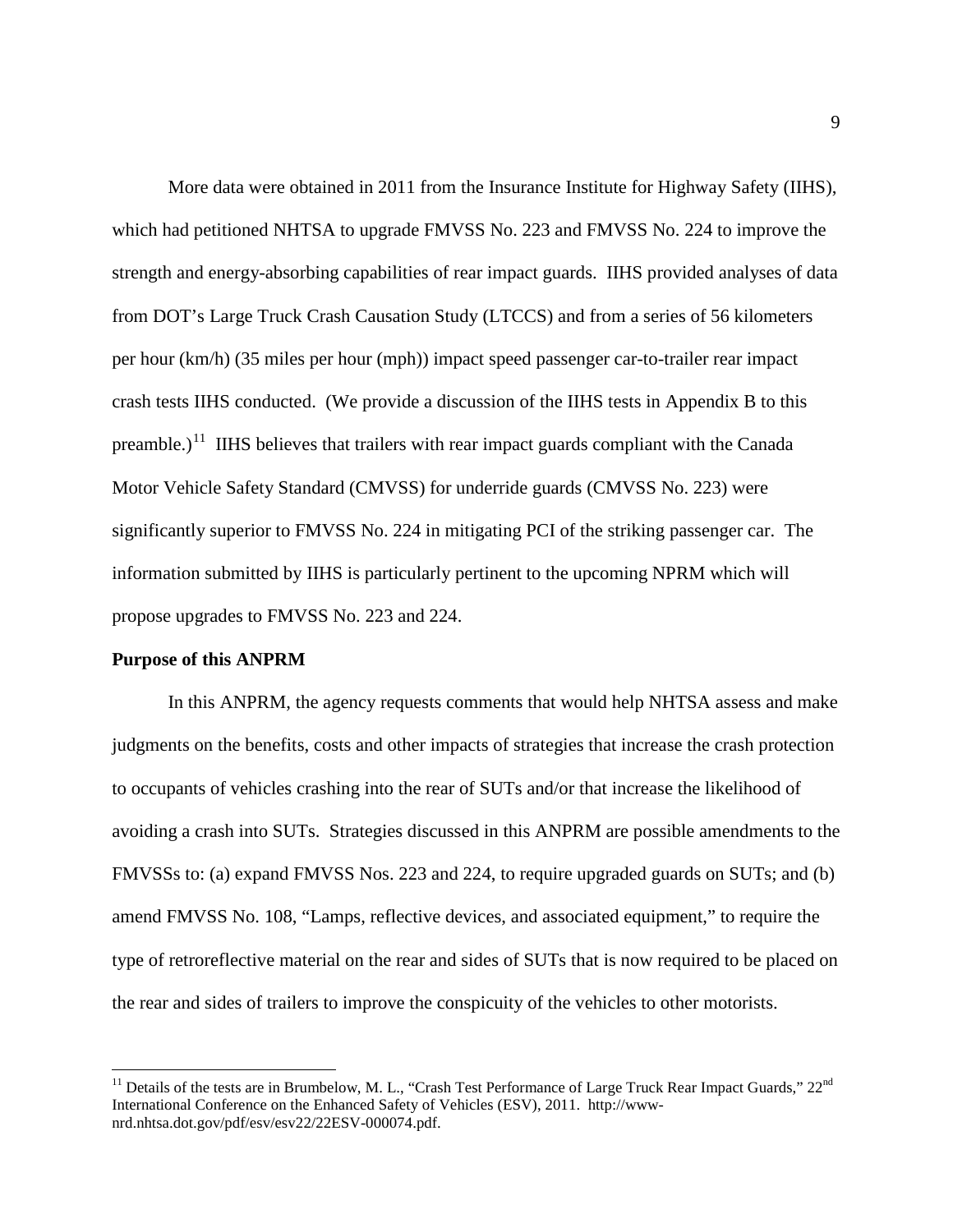#### **III. Extending FMVSS No. 224, Rear Impact Protection, to SUTs**

#### **a. 2013 NHTSA/UMTRI Study**

In 2009, the agency initiated an in-depth field analysis to obtain a greater understanding of the characteristics of underride events and factors contributing to such crashes. NHTSA sought this information to assess the need for and impacts of possible amendments to the FMVSSs to reduce severe passenger vehicle underride in truck/trailer rear end impacts.

NHTSA published the first phase of the field analysis in  $2012$  $2012$ ,  $^{12}$  and published the final report in March 2013. The reports analyze 2008-2009 data collected as a supplement to UMTRI's TIFA survey.<sup>13</sup> The TIFA survey contains data for all the trucks with a GVWR greater than 4,536 kg (10,000 lb) ("medium and heavy trucks") that were involved in fatal traffic crashes in the 50 U.S. States and the District of Columbia. TIFA data contains additional detail beyond the information contained in NHTSA's Fatality Analysis Reporting System (FARS).

NHTSA contracted UMTRI to collect supplemental data for 2008 and 2009 as part of the TIFA survey. The supplemental data included the rear geometry of the SUTs and trailers; type of equipment at the rear of the trailer, if any; whether a rear impact guard was present; the type of rear impact guard; and, the standards the guard was manufactured to meet. For SUTs and trailers involved in fatal rear impact crashes, additional information was collected on: the extent of underride; damage to the rear impact guard; estimated impact speeds; and whether the collision was offset or had fully engaged the guard.

<span id="page-9-0"></span><sup>&</sup>lt;sup>12</sup> Analysis of Rear Underride in Fatal Truck Crashes, DOT HS 811 725, August 2012. Also available at  $\frac{http://www.nhtsa.gov/Research/Crashworthiness/Truck%20Underride, last accessed on November 24, 2014.$ 

<span id="page-9-1"></span> $\frac{13}{13}$  Heavy-Vehicle Crash Data Collection and Analysis to Characterize Rear and Side Underride and Front Override in Fatal Truck Crashes, DOT HS 811 725, March 2013. Also available at [http://www.nhtsa.gov/Research/Crashworthiness/Truck%20Underride,](http://www.nhtsa.gov/Research/Crashworthiness/Truck%20Underride) last accessed on July 24, 2014.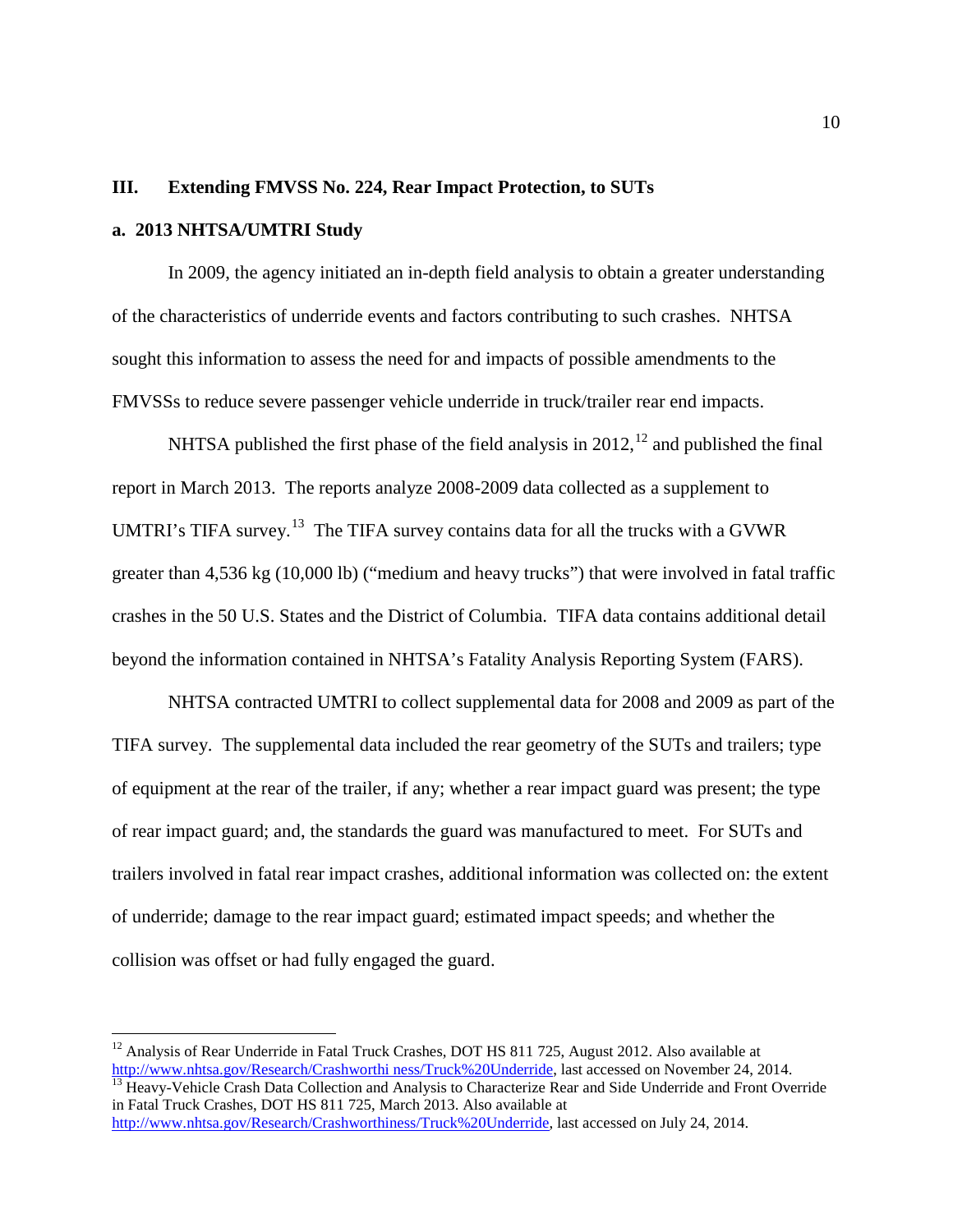NHTSA derived average annual estimates from the 2008 and 2009 TIFA data files and the supplemental information collected in the 2013 UMTRI study. The agency's review of these files found that there are 3,762 SUTs and trailers involved in fatal accidents annually, among which trailers accounted for 2521 (67 percent), SUTs for 1080 (29 percent), tractor alone for 66 (1.5 percent), and unknown for the remaining 95 (2.5 percent).<sup>[14](#page-10-0)</sup> About 489 SUTs and trailers are struck in the rear in fatal crashes annually, constituting about 13 percent of all SUTs and trailers in fatal crashes. Among rear impacted SUTs and trailers in fatal crashes, 331 (68 percent) are trailers, 151 (31 percent) are SUTs, and 7 (1 percent) are tractors alone. Presence of Rear Impact Guard on Heavy Vehicles

# UMTRI evaluated 2008 and 2009 TIFA data regarding the rear geometry of the trailers and SUTs involved in all fatal crashes (not just those rear-impacted) to assess whether the vehicle had to have a guard under FMVSS No. 224 (regarding trailers) or the Federal Motor Carrier Safety Administration's (FMCSA's) Federal Motor Carrier Safety Regulation (FMCSR) No. 393.86(b) (49 CFR 393.86(b), "FMCSR 393.86(b)") (regarding SUTs).<sup>[15](#page-10-1)</sup> Based on this evaluation, UMTRI estimated that 38 percent of the SUTs involved in fatal crashes were required to have rear impact guards (based on the truck rear geometry according to FMCSR 393.86(b)) (Table 1). However, only 18 percent of SUTs were equipped with rear impact guards (Table 1). It is likely that the remaining 20 percent of the SUTs that were configured such that they would be subject to FMCSR 393.86(b) based on vehicle design, but that did not have a guard, were not used in interstate commerce. Among the 62 percent of SUTs that were excluded

<span id="page-10-0"></span><sup>&</sup>lt;sup>14</sup> "Bobtail" and "tractor/other" configurations were combined into "others" category and "tractor/trailer" and "straight trucks with trailer" were combined into "trailers" category.

<span id="page-10-1"></span><sup>&</sup>lt;sup>15</sup> UMTRI only evaluated the rear geometry to determine whether a SUT's configuration qualified the vehicle as subject to FMCSR 393.86(b). It did not determine how the truck was operated and whether it was used in interstate commerce.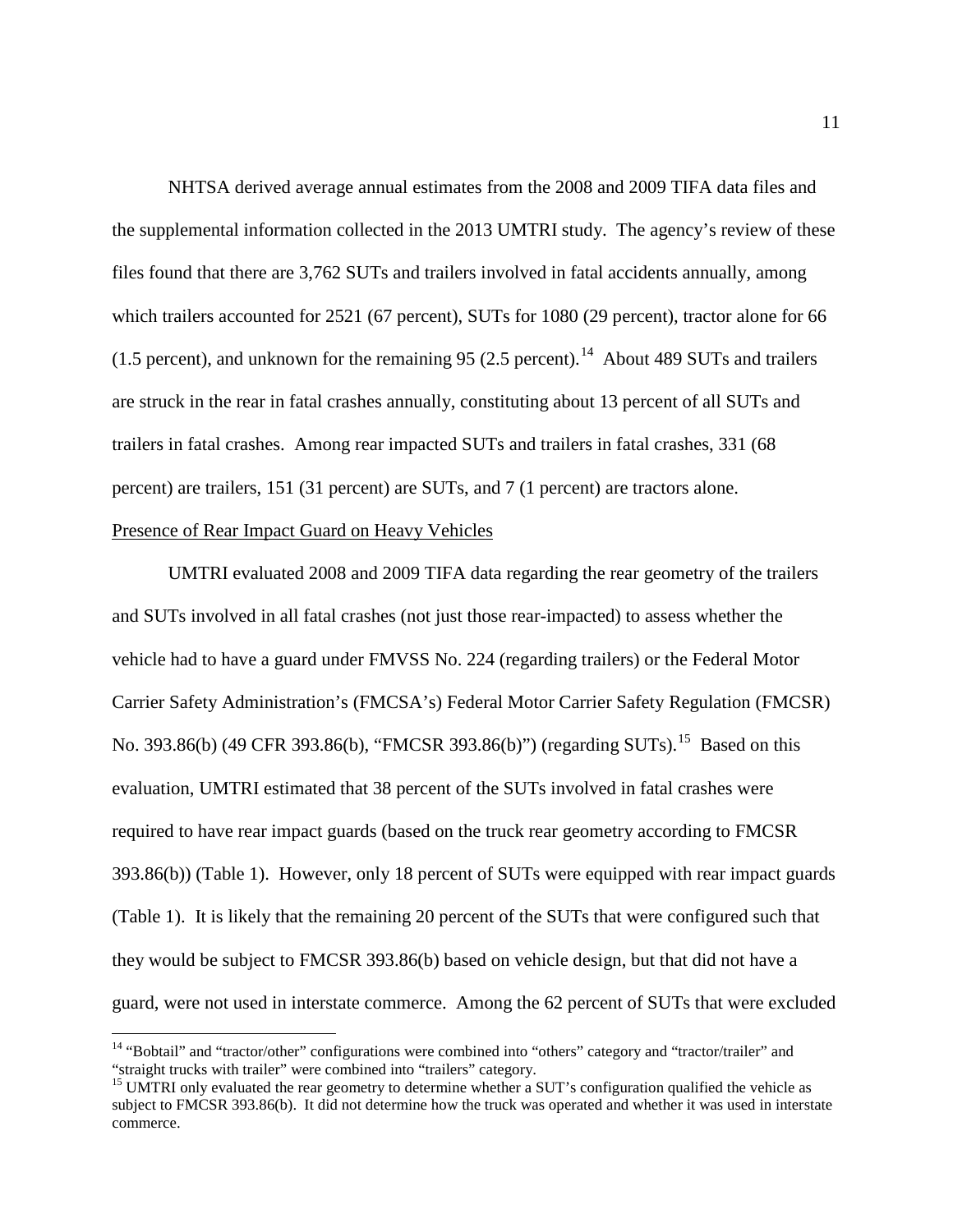from installing rear impact guards by the FMCSR, 27 percent were wheels back  $SUTs$ ,  $^{16}$  $^{16}$  $^{16}$  9

percent were low chassis  $SUTs$ ,<sup>[17](#page-11-1)</sup> 2 percent were wheels back and low chassis SUTs, and 16

percent had equipment in the rear that interfered with rear impact guard installation (see Table

1). UMTRI also estimated that 65 percent of trailers had to have a rear impact guard per FMVSS

No. 224 and the remaining were excluded because of their rear geometry, equipment in the rear,

or type of cargo or operation.

#### **Table 1: Percentage of SUTs by their rear geometry and whether a rear impact guard was required according to UMTRI's evaluation of SUTs involved in fatal crashes in the 2008- 2009 TIFA data files.**

| <b>Type of Rear Geometry</b>          | Percentage of<br><b>SUTs</b> |
|---------------------------------------|------------------------------|
| <b>Rear Impact Guard Required</b>     |                              |
| Guard present                         | 18%                          |
| Guard not present                     | 20%                          |
| <b>Rear Impact Guard Not Required</b> |                              |
| Excluded vehicle                      | 8%                           |
| Wheels back vehicle                   | 27%                          |
| Low chassis vehicle                   | 9%                           |
| Wheels back and low chassis vehicle   | 2%                           |
| Equipment                             | 16%                          |

Since the data presented in Table 1 takes into consideration all SUTs involved in all types of fatal crashes in 2008 and 2009 (total of 2,159 SUTs), we assume that the percentage of SUTs with and without rear impact guards in Table 1 is representative of that in the SUT fleet.

Light Vehicle Fatal Crashes into the Rear of Trailers and SUTs

<span id="page-11-0"></span><sup>&</sup>lt;sup>16</sup> Wheels back SUTs according to FMCSR 393.86(b) is where the rearmost axle is permanently fixed and is located such that the rearmost surface of tires is not more than  $610 \text{ mm}$  forward of the rear extremity of the ve

<span id="page-11-1"></span> $17$  Low chassis SUTs according FMCSR 393.86(b) is where the rearmost part of the vehicle includes the chassis and the vertical distance between the rear bottom edge of the chassis assembly and the ground is less than or equal to 762 mm (30 inches).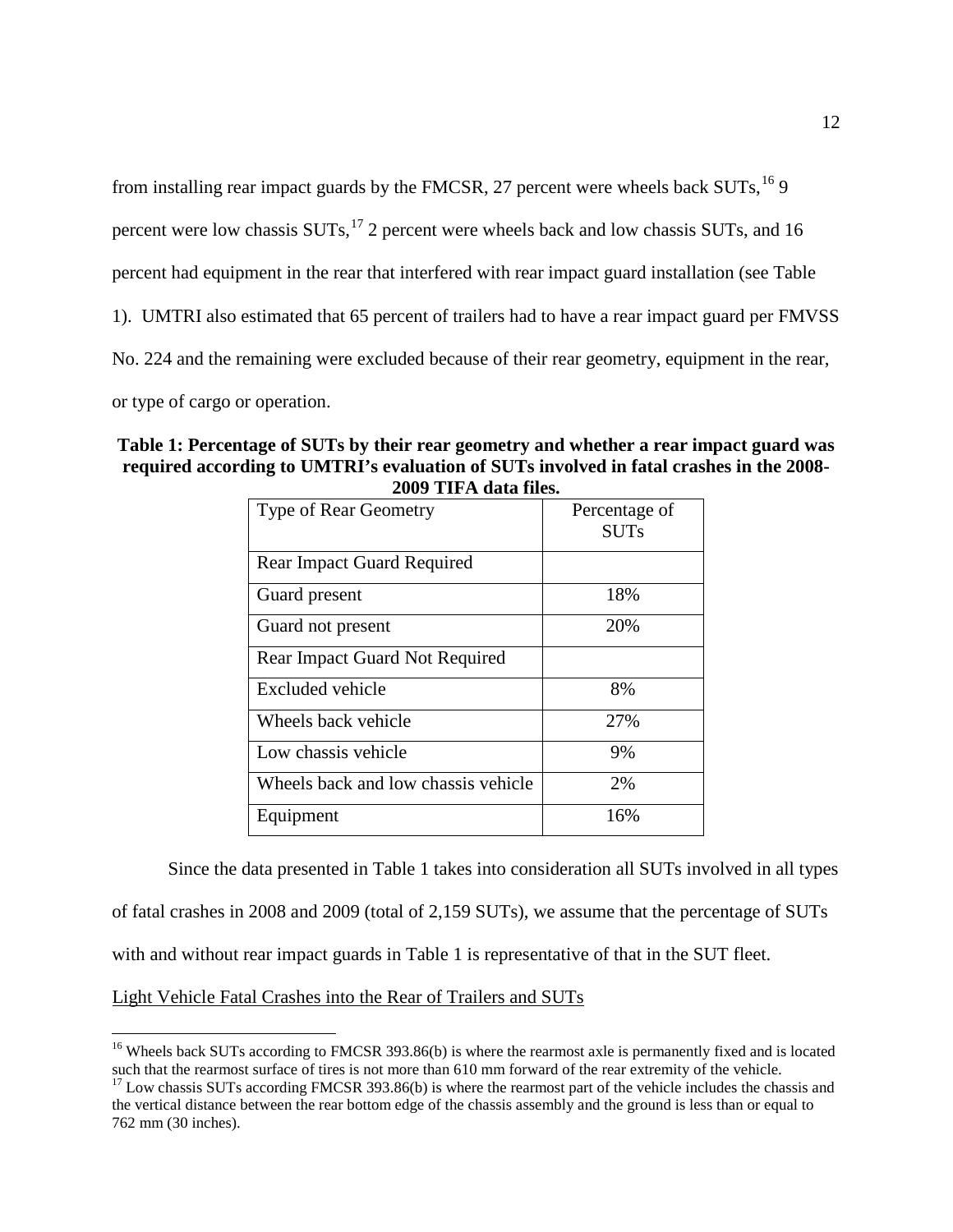Among the types of vehicles that impacted the rear of trailers and SUTs, 73 percent were light vehicles,<sup>[18](#page-12-0)</sup> 18 percent were large trucks, 7.4 percent were motorcycles, and 1.7 percent were other/unknown vehicle types. Since we do not expect trucks and buses to underride other trucks in rear impacts, the data presented henceforth only apply to light vehicles impacting the rear of trailers and SUTs.

#### Underride Extent in Fatal Crashes of Light Vehicles into the Rear of SUTs

In the UMTRI study of 2008 and 2009 TIFA data, survey respondents estimated the amount of underride in terms of the amount of the striking vehicle that went under the rear of the struck vehicle and/or the extent of deformation or intrusion of the vehicle. The categories were "no underride," "less than halfway up the hood," "more than halfway but short of the base of the windshield," and "at or beyond the base of the windshield." When the extent of underride is "at or beyond the base of the windshield," there is PCI that could result in serious injury to occupants in the vehicle. Rear impacts into heavy vehicles could result in some level of underride without PCI when the rear impact guard prevents the impacting vehicle from traveling too far under the heavy vehicle during impact. Such impacts into the rear of heavy vehicles without PCI may not pose additional crash risk to light vehicle occupants than that in crashes with another light vehicle at similar crash speeds.

The data show that about 319 light vehicle fatal crashes into the rear of trailers and trucks occur annually. UMTRI determined that about 36 percent (121) of light vehicle impacts into the rear of trailers and trucks resulted in PCI. Among fatal light vehicle impacts, the frequency of PCI was greatest for passenger cars and sport utility vehicles (SUVs) (40 and 41.5 percent,

<span id="page-12-0"></span> $18$  UMTRI categorized passenger cars, compact and large sport utility vehicles, minivans, large vans (e.g. Econoline and E150-E350), compact pickups (e.g., S-10, Ranger), and large pickups (e.g Ford F100-350, Ram, Silverado) as light vehicles.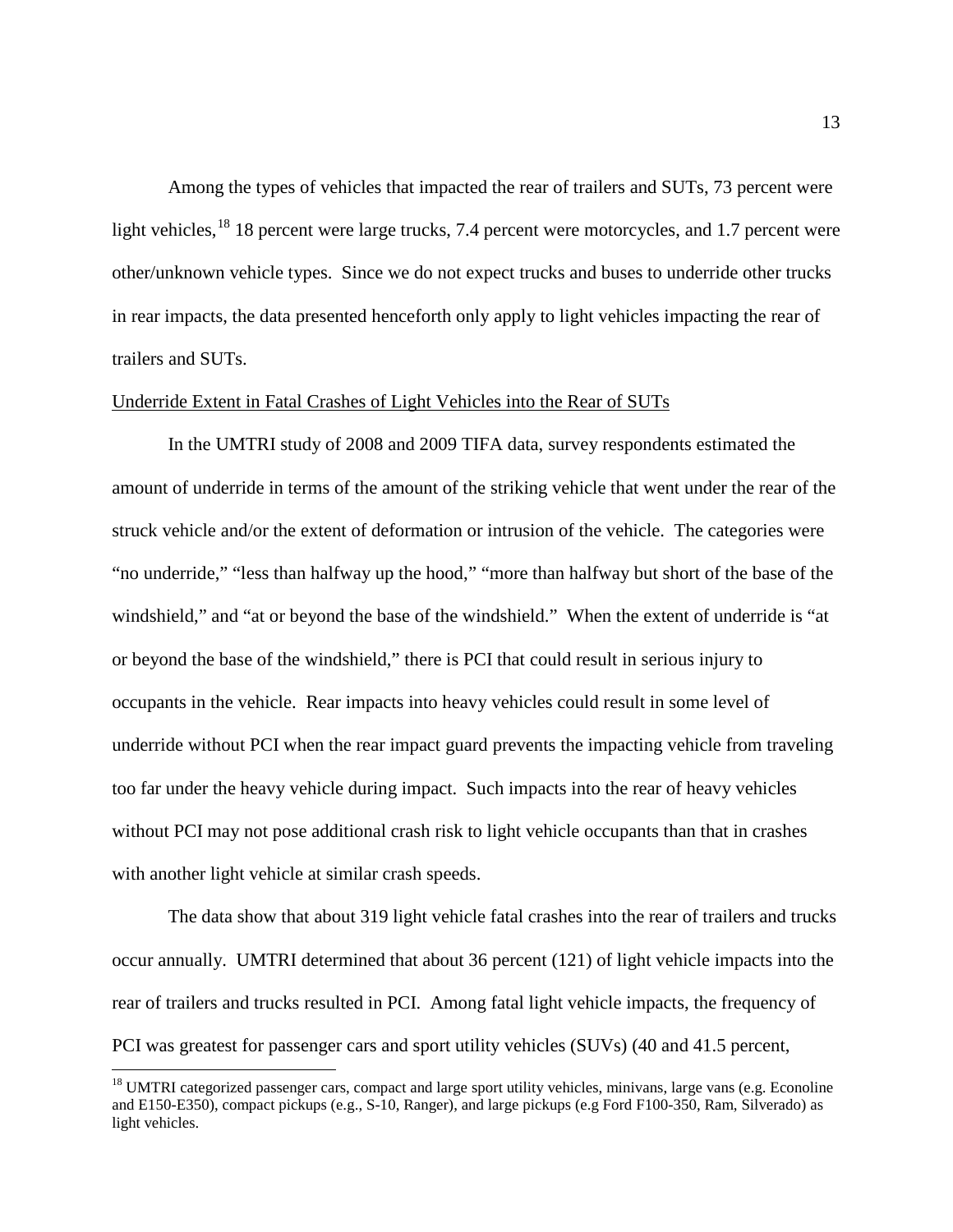respectively) and lowest for large vans and large pickups (25 and 26 percent respectively), as shown in Figure 1 below. Since the extent of underride was also determined by the extent of deformation and intrusion of the vehicle, it was observed in a number of TIFA cases that large vans and large pickups did not actually underride the truck or trailer but sustained PCI because of the high speed of the crash and/or because of the very short front end of the vehicle.



**Figure 1: Annual light vehicle fatal crashes into the rear of trailers and SUTs by type of light vehicle and extent of underride[19](#page-13-0) (2008-2009 TIFA UMTRI study).**

Fatal light vehicle crashes into the rear of trucks and trailers were further examined by

the type of truck and trailer struck and whether a guard was required (according to FMCSR

393.86(b) for SUTs and FMVSS No. 224 for trailers) (Figure 2 and Figure 3).

Among the 319 fatal light vehicle crashes into the rear of SUTs and trailers, 79 (25

percent) are into SUTs without any guards, 23 (7 percent) are into SUTs with guards, 115 (36

<span id="page-13-0"></span><sup>&</sup>lt;sup>19</sup> The extent of underride in this and subsequent figures and tables means the following: None means "no underride"; less than halfway means "underride extent of less than halfway up the hood"; halfway+ means

<sup>&</sup>quot;underride extent at or more than halfway up the hood but short of the base of the windshield"; windshield+ means "extent of underride at or beyond the base of the windshield" or PCI.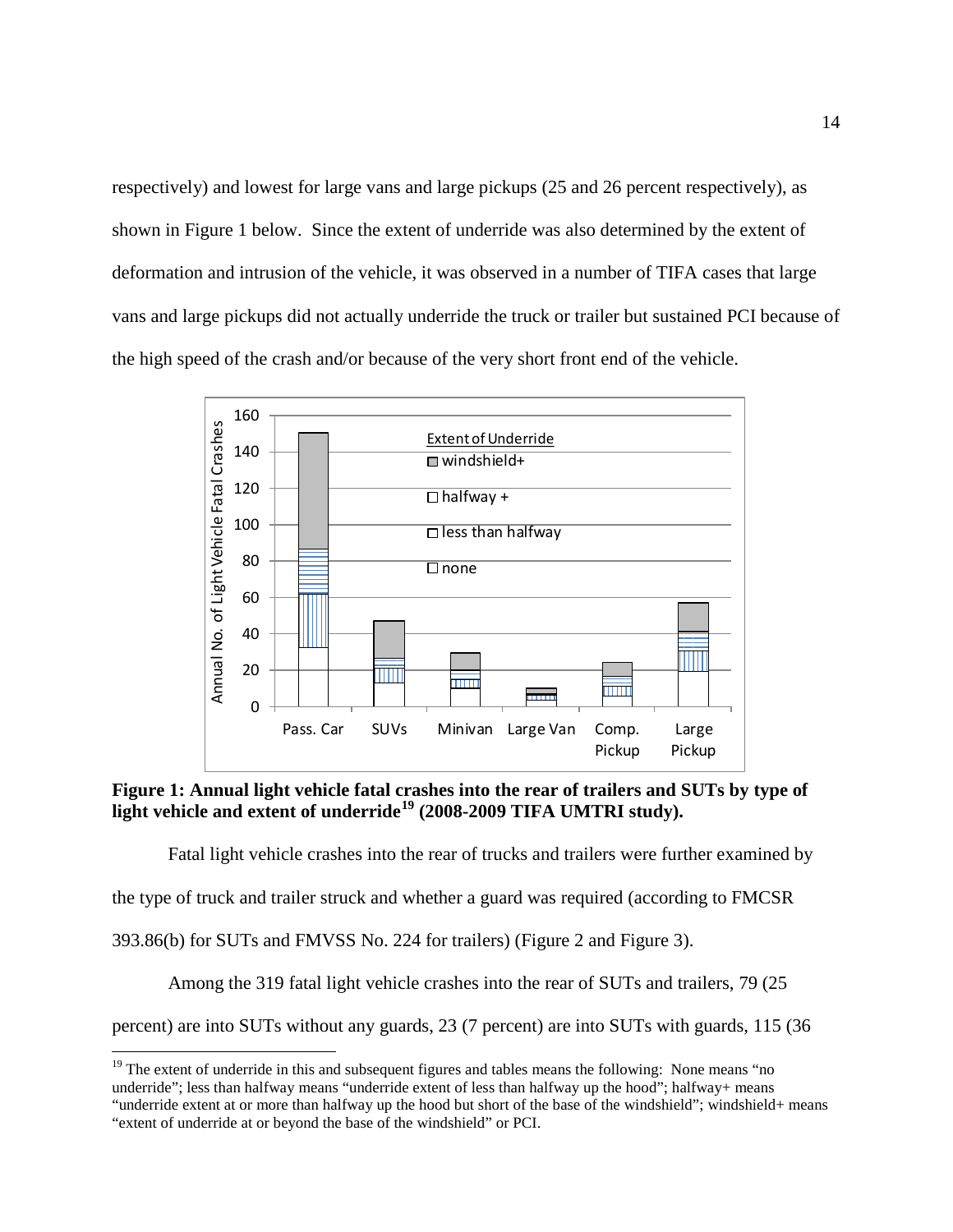percent) are into trailers with guards, and 102 (32 percent) are into excluded trailers without guards and other truck/trailer type. (Figure 2).



**Figure 2. Percentage of light vehicle fatal crashes into the rear of SUTs and trailers (2008- 2009 TIFA UMTRI Study)**

Among these annual light vehicle fatal crashes, 121 result in PCI, among which 23 (19 percent) occur in impacts with SUTs without guards, 8 (7 percent) in impacts with SUTs with guards, 62 (51 percent) in impacts with trailers with guards, and 28 (23 percent) with excluded trailers and other truck/trailer type (Figure 3). $^{20}$ 

<span id="page-14-0"></span><sup>&</sup>lt;sup>20</sup> Underride extent was determined for 303 light vehicles, about 95 percent of the 319 light vehicle impacts into the rear of trailers and trucks. Unknown underride extent was distributed among known underride levels.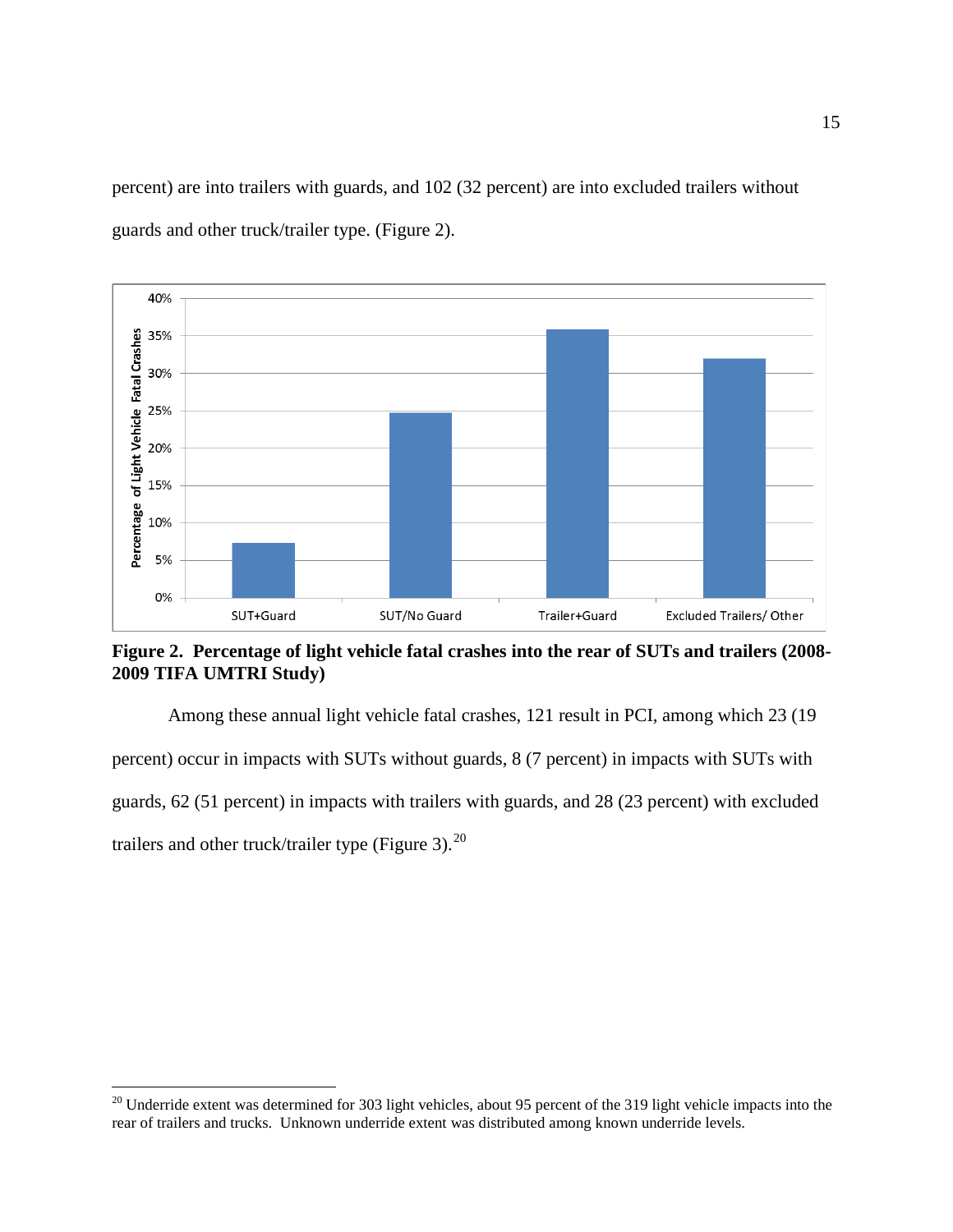

#### **Figure 3: Annual light vehicle fatal crashes into the rear of SUTs and trailers by type of truck/trailer and extent of underride.**

It is noteworthy that trailers with guards represent 36 percent of annual light vehicle fatal rear impacts but represent 51 percent of annual light vehicle fatal rear impacts with PCI. On the other hand, SUTs (with and without guards) represent 32 percent of annual light vehicle fatal rear impacts but represent 26 percent of annual light vehicle fatal rear impacts with PCI. The field data suggest that there are more light vehicle fatal impacts into the rear of trailers than SUTs and a higher percentage of fatal light vehicle impacts into the rear of trailers involve PCI than those into the rear of SUTs.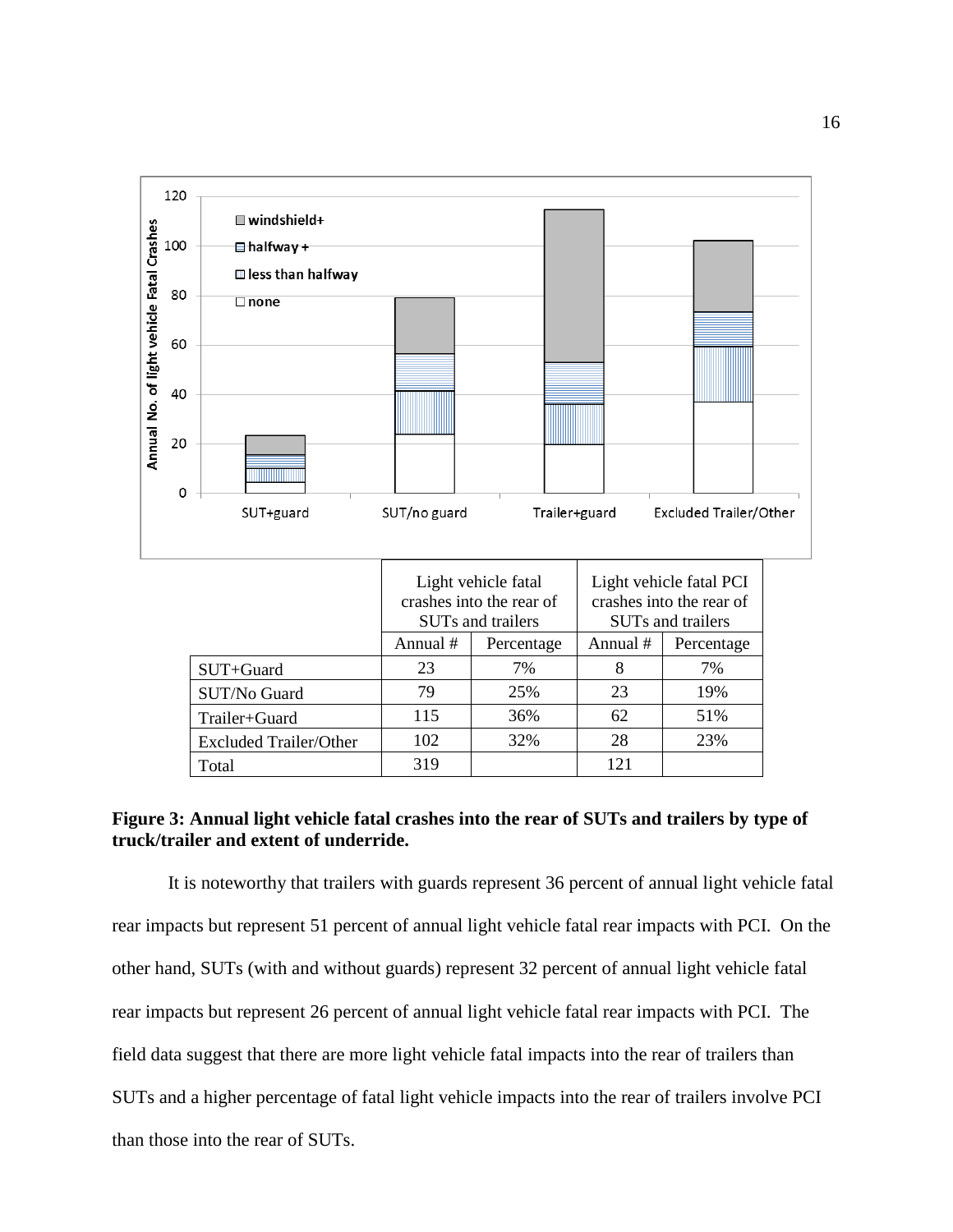#### Relative Speed of Light Vehicle Fatal Crashes into the Rear of SUTs

Using information derived by reviewing police crash reports,  $^{21}$  $^{21}$  $^{21}$  UMTRI estimated the relative velocity of fatal light vehicle crashes into the rear of SUTs and trailers. Relative velocity was computed as the resultant of the difference in the truck velocity and the striking vehicle velocity and could only be estimated for about 30 percent of light vehicle fatal crashes into the rear of trailers and SUTs. Most of the crashes (with known relative velocity) were at a very high relative velocity and many were not survivable. The mean relative velocity at impact into the rear of trailers and SUTs was estimated at 44 mph. Among fatal light vehicle impacts into the rear of SUTs that resulted in PCI, 70 percent were with relative velocity greater than 56 km/h (35 mph). Among the remaining 30 percent fatal light vehicle impacts into the rear of SUTs, 3 percent of the SUTs had rear impact guards, 10 percent of the SUTs could be required to have a guard based on rear geometry but did not have a guard, 3 percent were excluded from requiring a guard (wheels back, low chassis vehicles), and 14 percent had equipment in the rear precluding rear impact guards.

<span id="page-16-0"></span><sup>&</sup>lt;sup>21</sup> Information included police estimates of travel speed, crash narrative, crash diagram, and witness statements. The impact speed was estimated from the travel speed, skid distance, and an estimate of the coefficient of friction.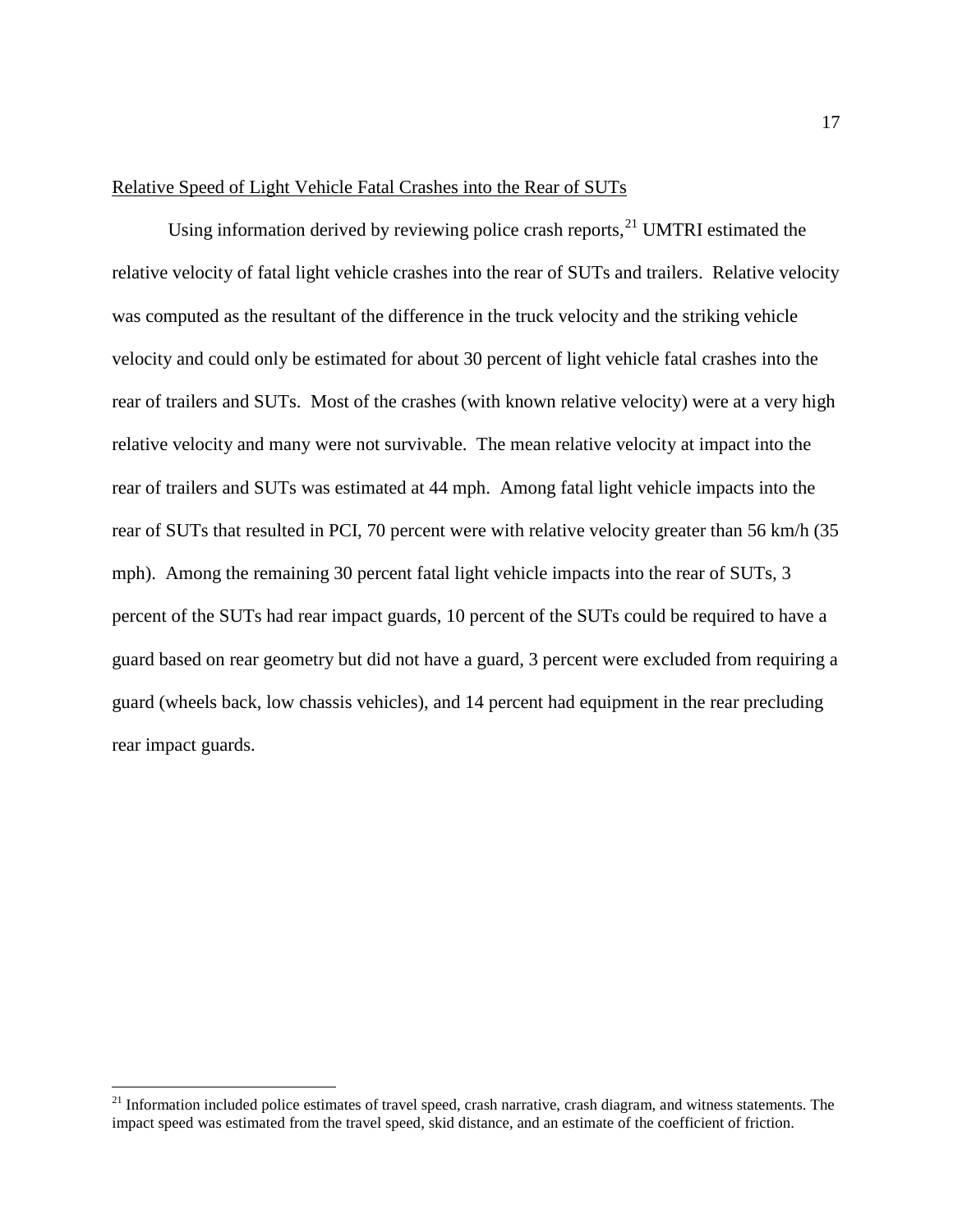

**Figure 4: Percentage of fatal light vehicle crashes into the rear of SUTs that resulted in passenger compartment intrusion - categorized by the relative speed of the crash, presence of rear impact guard, exclusion, and equipment in rear of vehicle.**

Fatalities Associated with Light Vehicle Crashes into the Rear of SUTs and Trailers

There are about 362 light vehicle occupant fatalities annually due to impacts into the rear of SUTs and trailers.<sup>22</sup> Of these fatalities, 104 (29 percent) are in impacts with SUTs, 125 (35 percent) are in impacts with trailers with guards, and 133 (37 percent) are in impacts with excluded trailers and other truck/trailer type (Figure 5).

Among the 104 light vehicle occupant fatalities resulting from impacts with the rear of SUTs, 80 occurred in impacts with SUTs without rear impact guards while the remaining 24 were in impacts to SUTs with guards. PCI was associated with 33 annual light vehicle occupant fatalities resulting from impacts into the rear of SUTs; 25 of these fatalities were in impacts with SUTs without rear impact guards and 8 with SUTs with guards (see Figure 5).

<span id="page-17-0"></span> $22$  Thus, the 319 fatal crashes result in 362 fatalities, or 1.13 fatalities per fatal crash.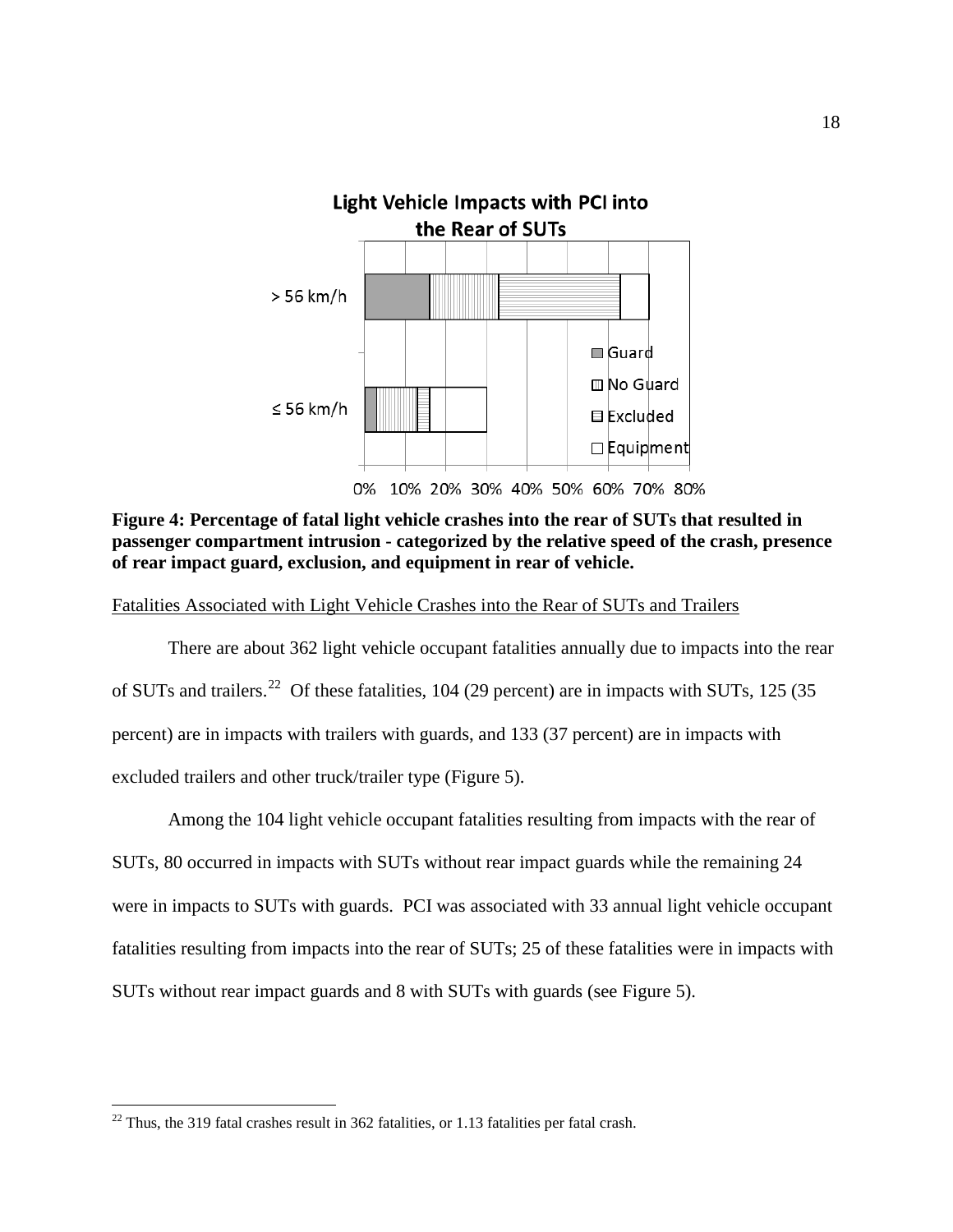

**Figure 5: Annual light vehicle occupant fatalities in impacts into the rear of SUTs and trailers categorized by the geometry of the rear of the impacted vehicle and the extent of underride.[23](#page-18-0)**

<span id="page-18-0"></span><sup>&</sup>lt;sup>23</sup> This figure presents the target population for SUTs and trailers for use in determining benefits. The data in this figure cannot be used to determine effectiveness of the current rear impact guards on SUTs since many SUTs that do not have guards have equipment in the rear, or are low chassis or wheels back vehicles. Such rear configurations would limit underride without the need for a guard. In other words, this table in itself does not provide sufficient information to conclude that current rear impact guards on SUTs are not effective in preventing PCI. There are no data that would enable us to compare fatality rates in crashes into the rear of SUTs with guards and crashes into the rear of SUTs that would have needed guards per rear geometry but didn't have them. For this reason we did not make any inferences on the effectiveness of the current guards based on the data in Figure 5.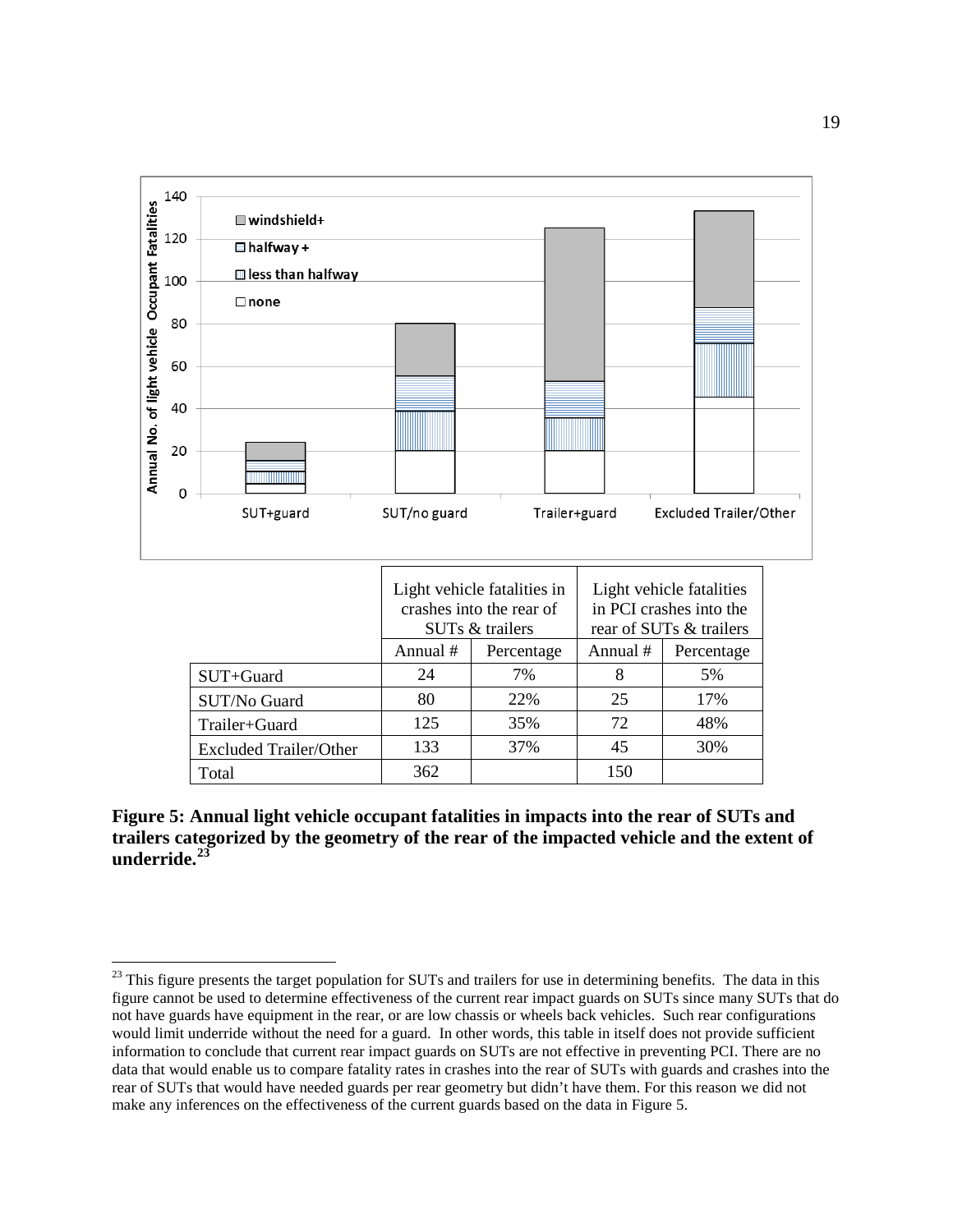Among light vehicle occupant fatalities in impacts into the rear of SUTs, approximately 70 percent were in vehicles with no underride, underride less than halfway or underride up to the hood without PCI. The agency found that in a number of TIFA cases reviewed, fatalities occurred due to occupants being unrestrained, other occupant characteristics (e.g. age), and other crash circumstances. Additionally, as shown in Figure 4, only 30 percent of light vehicle impacts with PCI into the rear of SUTs had a relative velocity less than or equal to 56 km/h (35 mph). Since currently manufactured light vehicles are subject to FMVSS No. 208 requirements that ensure adequate occupant crash protection to restrained occupants in a 56 km/h (35 mph) rigid barrier frontal crash test, some light vehicle occupant fatalities in impacts into the rear of SUTs and trailers at speeds less than or equal to 56 km/h (35 mph) that resulted in PCI may be preventable if intrusion into the passenger compartment were mitigated.<sup>[24](#page-19-0)</sup>

#### **b. NHTSA's Cost-Benefit Analysis (Overview)**

As part of its evaluation of whether an underride guard requirement should apply to SUTs, NHTSA conducted a cost-benefit analysis of equipping SUTs with rear impacts guards. The analysis is set forth in Appendix A of this preamble, and an overview is provided below. We are requesting comments on the analysis.

#### **Preliminary Estimate of Cost of Requiring CMVSS No. 223 Guards**

FMVSS Nos. 223 and 224 requirements were developed to prevent PCI in 48 km/h (30 mph) impacts of compact and subcompact passenger cars into the rear of trailers. CMVSS No. 223 performance requirements were developed to prevent PCI in 56 km/h (35 mph) impacts. The crash tests conducted by IIHS (see Appendix B) indicated the improved performance of rear

<span id="page-19-0"></span><sup>&</sup>lt;sup>24</sup> Some of the fatalities associated with PCI shown in Figure 2 may also be due to unrestrained status of the occupant.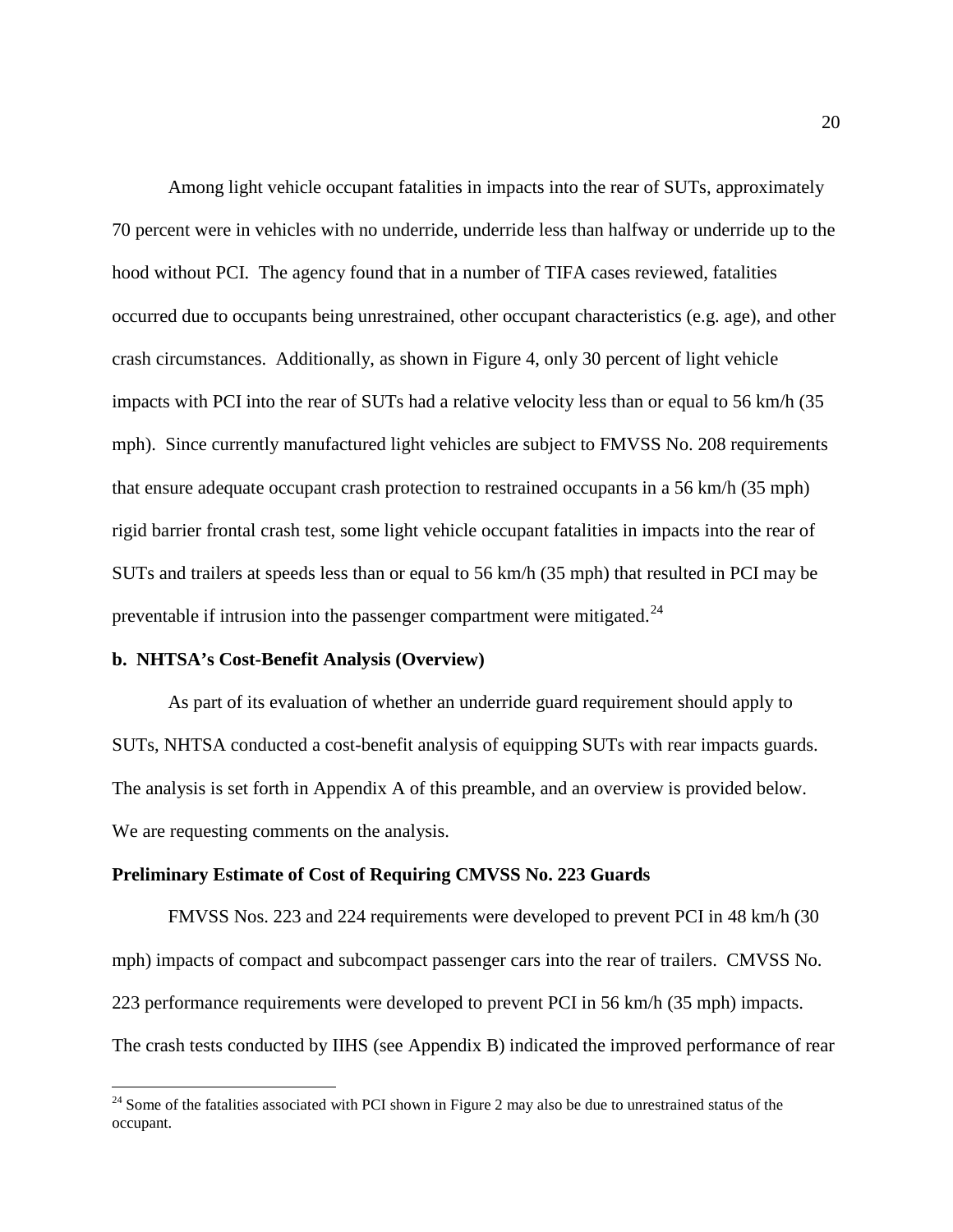impact guards designed to CMVSS No. 223 compared to guards designed to FMVSS No. 223. The rear impact guard geometric specifications in CMVSS No. 223 cover a larger portion of the truck rear extremity than those specified in FMCSR 393.86(b). Additionally, there are no strength specifications for rear impact guards in FMCSR 393.86(b). Since a high percentage of crashes into the rear of SUTs are at high speeds, it is unlikely that equipping all SUTs with FMCSR 393.86(b) would sufficiently mitigate light vehicle occupant fatalities in PCI crashes into the rear of SUTs. For these reasons, NHTSA estimated the cost and benefits of requiring SUTs to comply with the requirements of CMVSS No. 223.

We estimate<sup>[25](#page-20-0)</sup> that currently 18 percent of SUTs in the fleet are equipped with rear impact guards meeting the FMCSR regulation, 49 CFR 393.86(b). A requirement for SUTs to comply with CMVSS No. 223, though, would require 59 percent of newly manufactured SUTs to be equipped with CMVSS No. 223 rear impact guards due to that regulation's greater coverage.<sup>26</sup> The estimated incremental minimum to average cost of equipping new covered SUTs with CMVSS No. 223 guards ranges from \$307 to \$453 per vehicle (See Table A-7 in Appendix A for details). The total annual fleet cost of equipping new SUTs with CMVSS No. 223 guards ranges from \$105 million to \$155 million. The estimate of minimum to average additional weight of equipping SUTs with CMVSS No. 223 guards is 76.8 kg (169 lb) to 95.5 kg (210 lb) per vehicle. The estimate of minimum to average additional fuel cost during the lifetime

<span id="page-20-1"></span><span id="page-20-0"></span><sup>&</sup>lt;sup>25</sup> Using the 2008-2009 TIFA data files from the 2013 UMTRI study, it is estimated that 38 percent of the SUTs were configured so as not to be considered among the vehicles excluded from FMCSA 393.86(b) based on vehicle design. However, UMTRI estimated that only 18 percent of these SUTs were equipped with rear impact guards. The remaining 20 percent of SUTs that appeared, based on vehicle design, not to be excluded from the requirement to have a guard but did not have one, was likely comprised of vehicles that were not used in interstate comme  $^{26}$  Since the definition of wheels back and low chassis vehicles in 393.86(b) allows more vehicles to be excluded from requiring rear impact guards than CMVSS No. 223, when SUTs are required to comply with CMVSS No. 223, a larger percentage would need to have rear impact guards. This is further explained in Appendix A.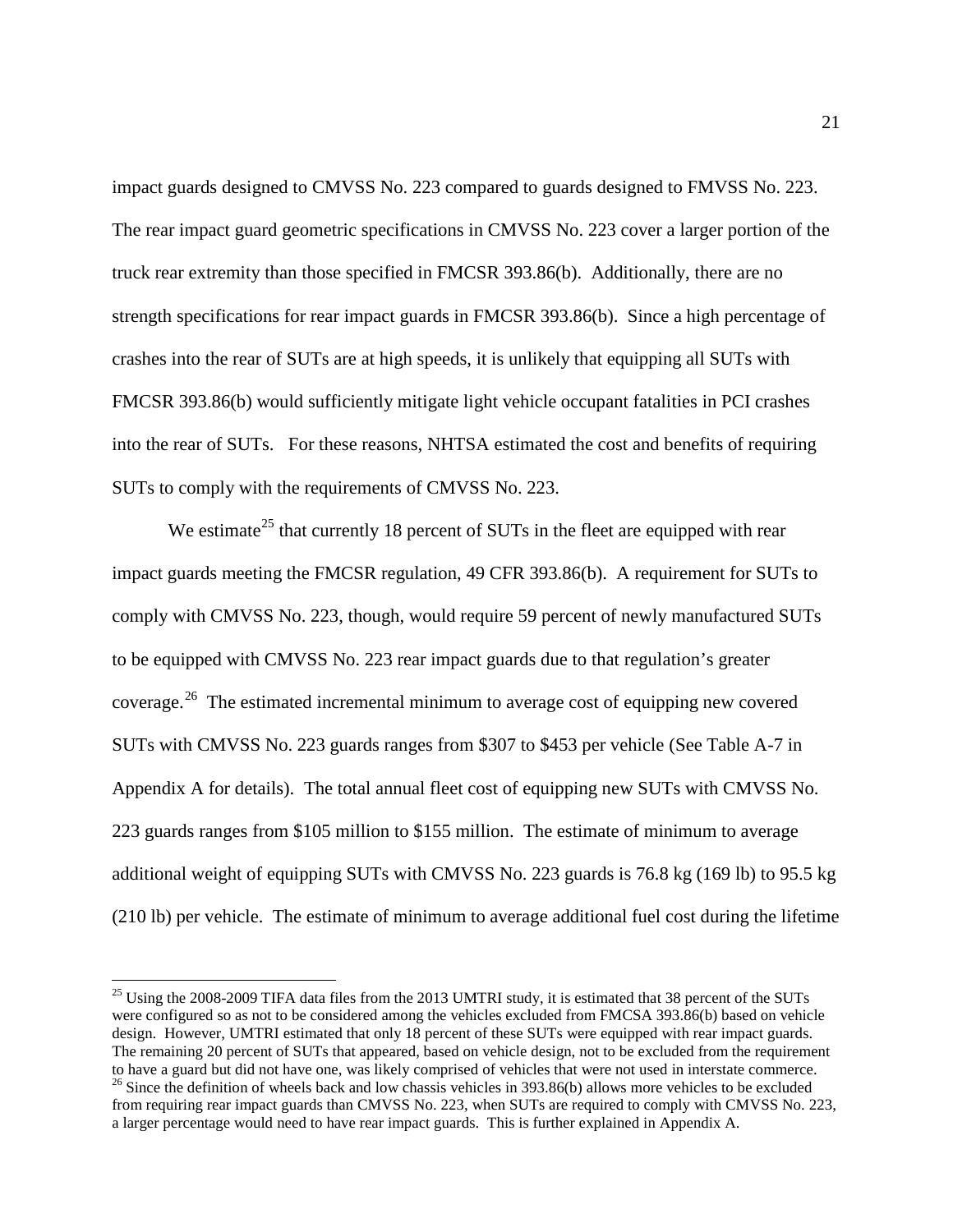of the vehicle due to the additional weight of the guard ranges from \$924.7 to \$1,505.3. Therefore, the total minimum to average annual cost (including fuel costs) of requiring SUTs to have CMVSS No. 223 rear impact guards is estimated to be \$421 million to \$669 million.

#### **Preliminary Estimate of Benefits of Requiring CMVSS No. 223 Guards**

For estimating the benefits of requiring SUTs to have CMVSS No. 223 guards, NHTSA estimated the annual number of fatalities and injuries in light vehicle rear impact crashes with PCI into the rear of SUTs. Non-PCI crashes were not considered as part of the target population for estimating benefits. This is because the IIHS test data (see Appendix B to this preamble) show that when PCI was prevented, the dummy injury measures were significantly below the injury assessment reference values specified in FMVSS No. 208. In non-PCI crashes into the rear of SUTs and trailers, the IIHS test data indicated that the passenger vehicle's restraint system would mitigate injury.

Although CMVSS No. 223's requirements are intended to mitigate PCI in light vehicle rear impacts at speeds less than or equal to 56 km/h (35 mph), $^{27}$  $^{27}$  $^{27}$  we note that CMVSS No. 223 guards may not be able to mitigate all fatalities in such crashes because some of the crashes may be low overlap (30 percent or less),  $^{28}$  $^{28}$  $^{28}$  and because some fatalities are not as a result of PCI but are due to other circumstances (e.g. unrestrained status of occupants, elderly and other vulnerable

<span id="page-21-0"></span> $27$  Transport Canada testing of minimally compliant CMVSS No. 223 rear impact guards indicated that such guards could prevent PCI in light vehicle impacts with full overlap with the guard at crash speeds up to 56 km/h. See Boucher D., Davis D., "Trailer Underride Protection – A Canadian Perspective," SAE Paper No. 2000-01-3522, Truck and Bus Meeting and Exposition, December 2000, Society of Automotive Engineers.

<span id="page-21-1"></span><sup>&</sup>lt;sup>28</sup> Overlap refers to the percentage of impacting vehicle front end width that engages the rear impact guard. IIHS's test data showed that 8 of the 9 rear impact guards tested by IIHS could not prevent PCI in a 56 km/h crash with 30 percent overlap of the Chevrolet Malibu.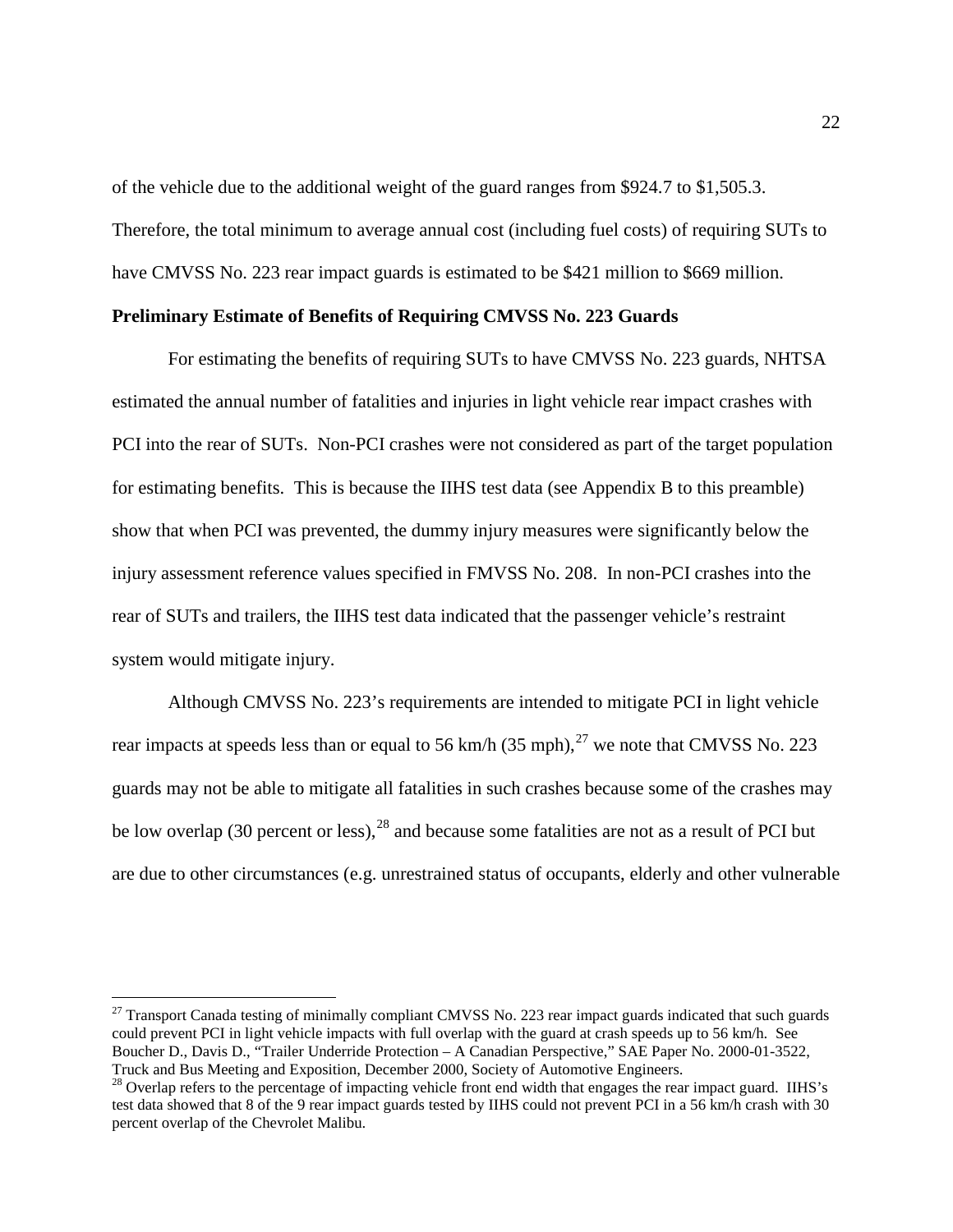occupants). In those circumstances, we believe that a rear impact guard would not prevent the fatality.[29](#page-22-0)

#### **Preventing Fatalities**

For the purpose of this analysis, NHTSA assumed that CMVSS No. 223 compliant guards on SUTs would be able to prevent about 85 percent of light vehicle occupant fatalities with PCI in impacts into the rear of SUTs with crash speeds less or equal to 56 km/h.<sup>[30](#page-22-1)</sup> However, since only 30 percent of the target population of light vehicle crashes with PCI into the rear of SUTs are at speeds less than or equal to 56 km/h, CMVSS No. 223 compliant guards would only be effective for a portion of the target population. Therefore, NHTSA estimated an overall effectiveness of 25 percent (approximately 30% x 85%) for CMVSS No. 223 rear impact guards in preventing fatalities in light vehicle crashes into the rear of SUTs with PCI. $^{31}$  $^{31}$  $^{31}$  We believe this is an upper estimate of CMVSS No. 223 guard effectiveness in preventing fatalities, because (1) there will be real-world crashes of light passenger vehicles into the rear of SUTs at low overlap (30 percent or less) for which IIHS test data indicates that the CMVSS No. 223 compliant guards would not be able to prevent PCI, (2) some restrained occupants of light

<span id="page-22-0"></span> $^{29}$  CMVSS No. 223 compliant rear impact guards may mitigate the severity of impact into the rear of SUTs at speeds greater than 56 km/h, but NHTSA is unable to quantify this possible benefit at this time. We seek comment on this issue.

<span id="page-22-1"></span> $30$  This effectiveness estimate is based on current estimates of seat belt use in light passenger vehicles (about 87%) per 2014 National Occupant Protection Use Survey (NOPUS)) and on the IIHS test data which indicated that belted occupants of light passenger vehicles in 35 mph impacts into the rear of trailers with CMVSS No. 223 guards with 100 percent and 50 percent overlap would experience similar injury risk as that in 35 mph frontal crashes of two light passenger vehicles of similar size.

<span id="page-22-2"></span><sup>&</sup>lt;sup>31</sup> In the final regulatory evaluation for the January 24, 1996 final rule establishing FMVSS Nos. 223 and 224 (61) FR 2004), NHTSA assumed an effectiveness range of 10 to 25 percent for rear impact guards in preventing fatalities in crashes with PCI (all speeds) into the rear of trailers. The 25 percent effectiveness estimated for the current analysis (based on 2008-2009 TIFA data and the IIHS crash test data) is the same as the higher value of the assumed effectiveness range of rear impact guards in the 1996 final rule. CMVSS No. 223 requires a higher level of performance than that required by the 1996 final rule, so NHTSA assumes the CMVSS will have an effectiveness level at least as high as our highest assumed rate for the FMVSSs.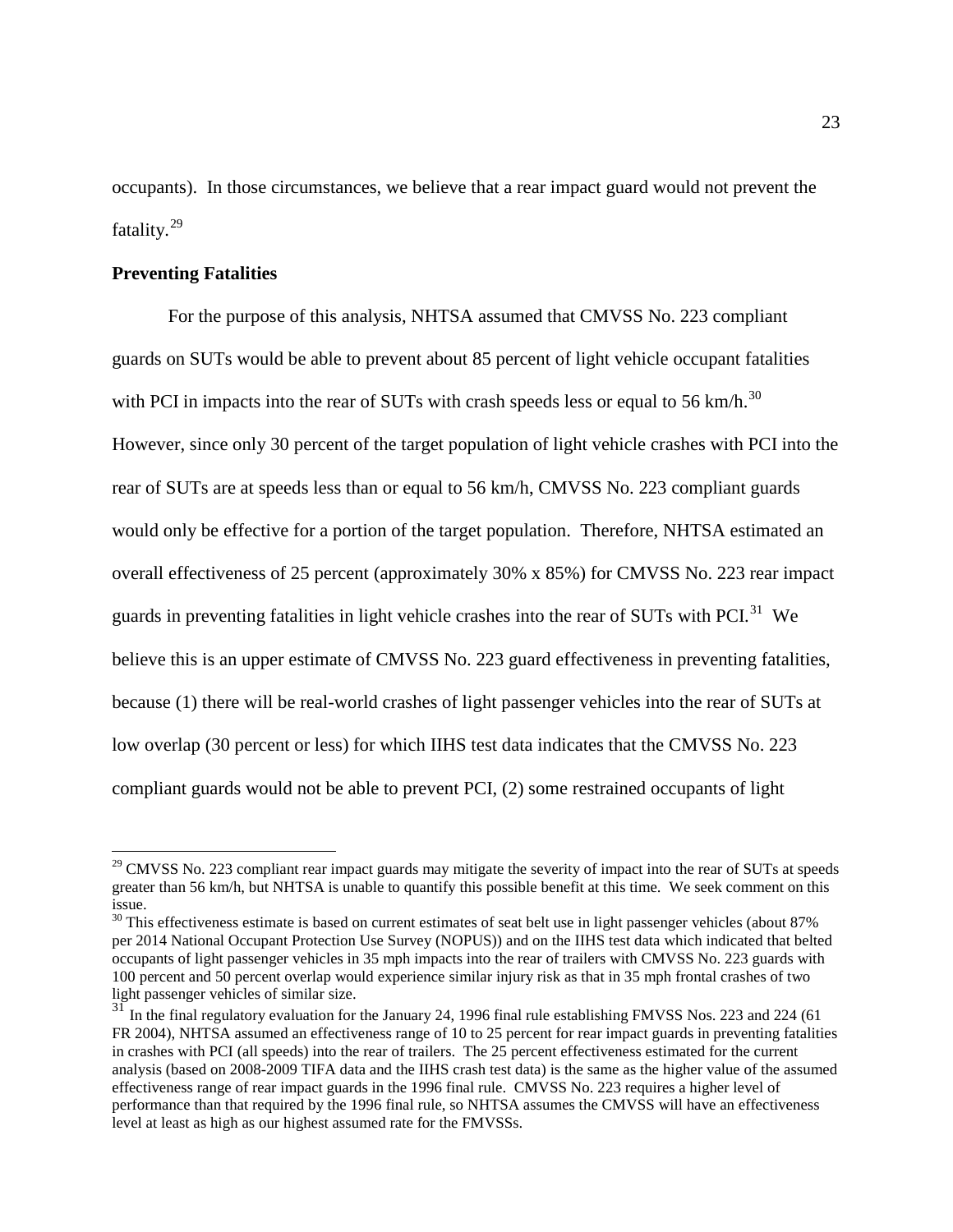passenger vehicles would be killed even if PCI were prevented due to other circumstances (e.g. elderly and other vulnerable occupants), and (3) our review of 2009 TIFA data files of light vehicle impacts with PCI into the rear of SUTs indicated that only 55 percent of the fatally injured occupants were restrained.<sup>[32](#page-23-0)</sup>

The real world data indicated that there are annually 31 light vehicle crashes with PCI into the rear of SUTs resulting in 33 light vehicle occupant fatalities. Since only 59 percent of SUTs would require rear impact guards, the target population is reduced to approximately 20 (=33 x 59%). Applying 25 percent effectiveness of CMVSS compliant guards, the upper bound on lives saved by CMVSS No. 223 compliant rear impact guards on SUTs is about 5.

#### **Preventing Nonfatal Injuries**

In our current analysis, we also assumed 20 percent effectiveness of CMVSS No. 223 compliant guards in preventing nonfatal injuries in light vehicle crashes with PCI into the rear of SUTs. CMVSS No. 223 guards are effective in mitigating PCI in light vehicle impacts into the rear of SUTs at speeds less or equal to 56 km/h (35 mph), which is about 30 percent of all such impacts with PCI $^{33}$  $^{33}$  $^{33}$  Additionally, we expect the effectiveness of rear impact guards for preventing injuries to be lower than that for fatalities since occupant injuries could occur from interior vehicle contacts even if PCI were prevented. The 20 percent effectiveness estimate

<span id="page-23-0"></span><sup>&</sup>lt;sup>32</sup> The agency's 2010 study - "The Effectiveness of Underride Guards for Heavy Trailers," October 2010, DOT HS 811 375 – estimated an effectiveness of 27 percent from data collected in Florida and 83 percent from data collected in North Carolina for FMVSS No. 223 compliant rear impact guards in preventing fatalities. These two estimates are considerably different and not statistically significant, possibly due to small sample size, and so associated with some uncertainty. Therefore, these effectiveness estimates were not utilized in the current analysis. Instead, the agency relied on real world crash data and the test data to estimate rear impact guard effectiveness.

<span id="page-23-1"></span> $33\overline{\smash{33}}$  As noted earlier, CMVSS No. 223 compliant rear impact guards may mitigate the severity of impact into the rear of SUTs at speeds greater than 56 km/h, but NHTSA is unable to quantify this possible benefit at this time. We seek comment on this issue.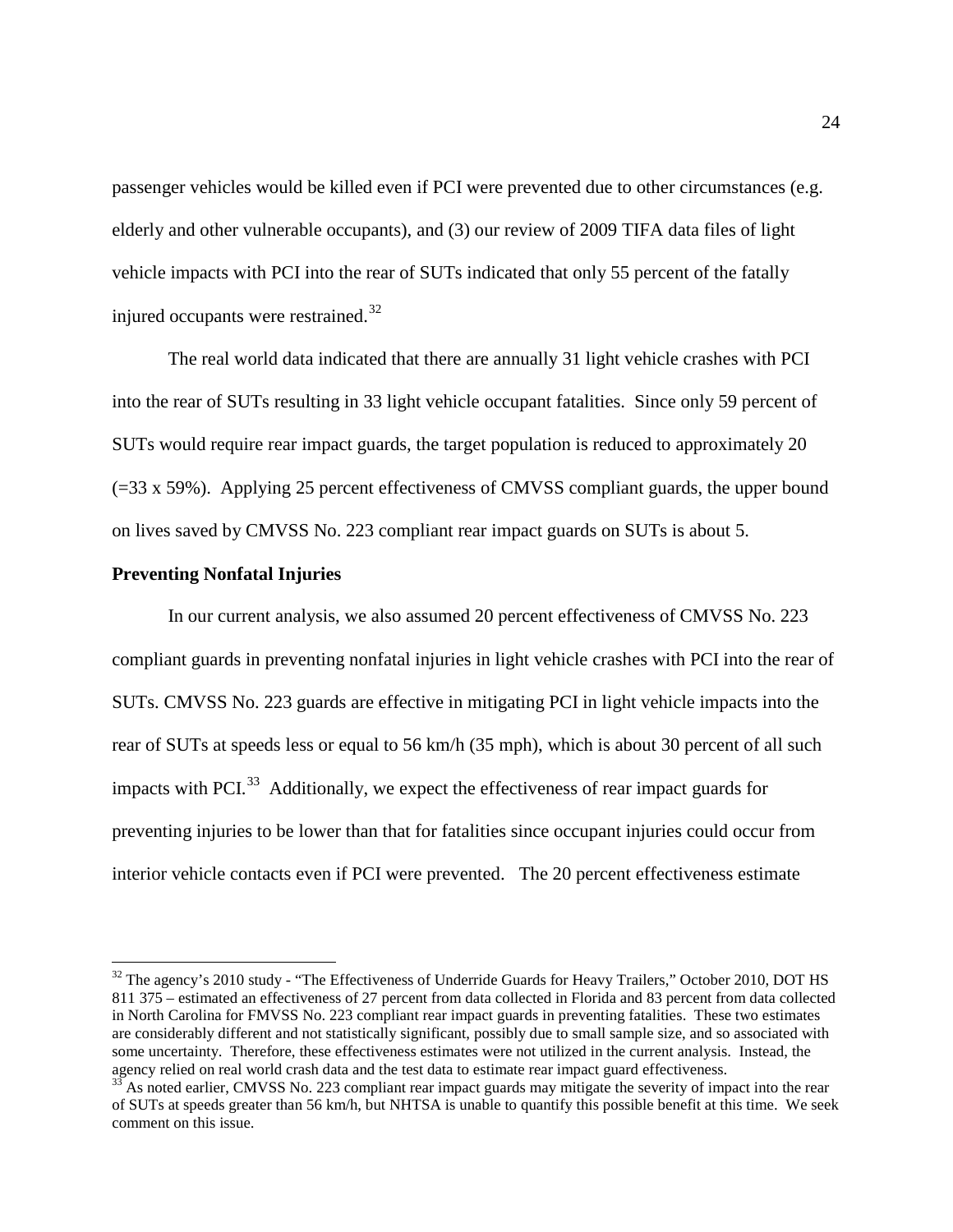takes into consideration that some injuries are due to factors such as the unrestrained status of the occupants. An improved rear impact guard would not prevent such injuries.

The agency analyzed the National Accident Sampling System – Crashworthiness Data System (NASS-CDS) data files for the year 1999-2012 and estimated a total of 151 – 291 MAIS<sup>[34](#page-24-0)</sup> 1 to 5 severity nonfatal injuries to light vehicle occupants in PCI crashes into the rear of SUTs. Applying a 20 percent effectiveness of rear impact guards in preventing nonfatal injuries, we estimate that 30 – 58 nonfatal injuries would be prevented annually.

#### **Cost Per Equivalent Lives Saved**

The benefits analysis in Appendix A estimates the equivalent lives saved (ELS) from a requirement for SUTs to have CMVSS No. 223 guards. The ELS are approximately 5.7 to 6.3 lives. The cost per ELS (3 and 7 percent discounted) is \$106.7 million to \$164.7 million, for each equivalent life saved. A summary of the analysis estimating incremental costs using low and average estimates, benefits using average and high estimates, and cost per equivalent lives saved is shown below in Table 2.

**Table 2: Estimates of material, installation, and fuel costs of equipping applicable SUTs (Class 3-8) with CMVSS rear impact guards, resulting incremental benefits of lives saved and injuries prevented, and cost per equivalent lives saved.**

| <b>Material + Installation + Fuel Costs</b>                  |                     |
|--------------------------------------------------------------|---------------------|
| Minimum to average incremental cost of CMVSS guard per SUT   | $$307 - $453$       |
| Number of SUTs needing guards annually                       | 341,392             |
| Total minimum to average incremental cost of CMVSS guards in |                     |
| <b>SUT</b> fleet                                             | $$104.9M - $154.6M$ |
| Minimum to average incremental weight of CMVSS guard per     |                     |
| <b>SUT</b>                                                   | 169 lb - 210 lb     |
| Minimum to average incremental lifetime fuel cost per SUT    | $$924.7 - $1,505.3$ |
| Minimum to average incremental fuel cost for SUT fleet       | $$316M - $514M$     |

<span id="page-24-0"></span><sup>&</sup>lt;sup>34</sup> MAIS is the maximum severity injury for an occupant according to the Abbreviated Injury Scale (AIS). MAIS 1 are minor injuries, MAIS 2 are moderate injuries, MAIS 3-5 are serious to critical injuries.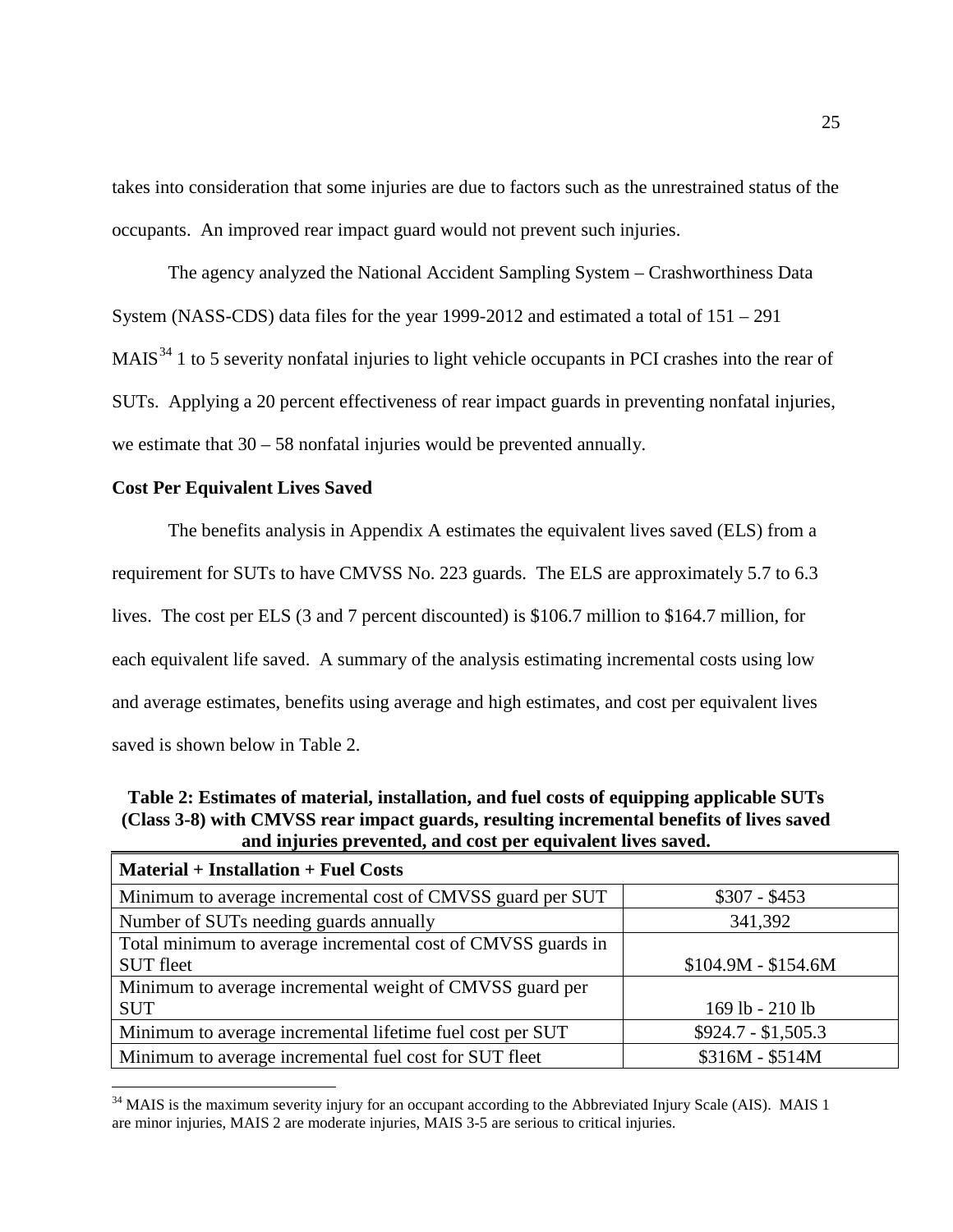| Total minimum to average incremental cost of CMVSS guards<br>+fuel for SUT fleet | $$421M - $669M$                       |
|----------------------------------------------------------------------------------|---------------------------------------|
| <b>Benefits Estimates</b>                                                        |                                       |
| Target Population (light vehicle occupant fatalities in crashes                  | 20 lives; 99-182 MAIS 1 injuries;     |
| with PCI into the rear of applicable SUTs) average to high injury                | 33-82 MAIS 2 and 17-27 MAIS           |
| estimates                                                                        | 3-5 injuries                          |
| Estimated effectiveness of CMVSS guards                                          | 0.25 for fatalities, 0.2 for injuries |
| Equivalent lives saved (undiscounted) average to high estimates                  | $5.7 - 6.3$                           |
| Equivalent lives saved (3% discounted) average to high estimates                 | $4.4 - 4.9$                           |
| Equivalent lives saved (7% discounted) average to high estimates                 | $3.3 - 3.7$                           |
| <b>Cost/Benefit Analysis</b>                                                     |                                       |
| Cost per equivalent lives saved (3% discount)                                    | $$106.7M - $152.9M$                   |
| Cost per equivalent lives saved (7% discount)                                    | $$113.9M - $164.7M$                   |

Guidance from the U.S. Department of Transportation<sup>[35](#page-25-0)</sup> identifies \$9.1 million as the value of a statistical life (VSL) to be used for Department of Transportation analyses assessing the benefits of preventing fatalities for the base year of 2012. Per this guidance, VSL in 2014 is \$9.2 million. While not directly comparable, the preliminary estimates for rear impact guards on SUTs (minimum of \$106.7 million per equivalent lives saved) is a strong indicator that these systems will not be cost effective (current VSL \$9.2 million).

#### **Alternatives**

NHTSA further considered whether excluding Class 3 SUTs (GVWR 10,000 lb to 14,000 lb) from a requirement to have CMVSS No. 223 guards would make the requirement more cost effective (see Table 3, below). (An exclusion of Class 3 SUTs may also be based on a practical matter, as the vehicles may be too small to withstand the loads imparted from impacts to CMVSS No. 223 guards.) NHTSA analyzed the cost and benefits of a requirement that would

<span id="page-25-0"></span><sup>&</sup>lt;sup>35</sup> See [http://www.dot.gov/sites/dot.dev/files/docs/VSL%20Guidance\\_2013.pdf.](http://www.dot.gov/sites/dot.dev/files/docs/VSL%20Guidance_2013.pdf) The guidance starts with a \$9.1 million VSL in the base year of 2012 and then estimates a 1.07 percent increase in VSL each year after the base year to reflect the estimated growth rate in median real wages for the next 30 years.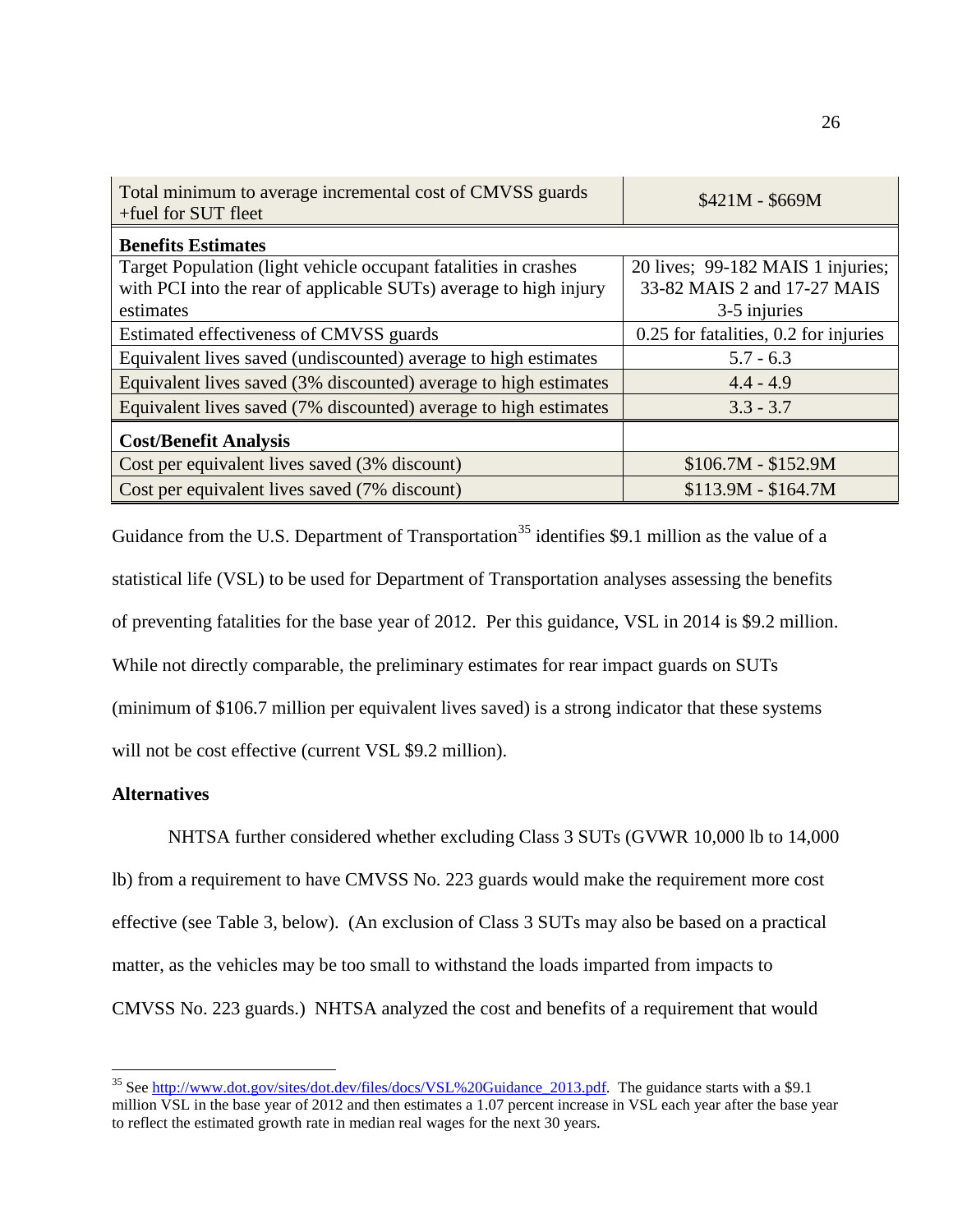require only Class 4-8 SUTs to have CMVSS No. 223 guards. Class 4-8 SUTs comprise

approximately 60 percent of annual sales of SUTs. The total annual cost of CMVSS No. 223

compliant rear impact guards on Class 4 -8 SUTs is estimated to be \$218 million to \$348.5

million. The analysis was conducted with a conservative assumption of no reduction in benefits

by not requiring Class 3 SUTs to have the rear impact guards. Even with such a conservative

assumption, the cost per ELS (3 and 7 percent discounted) was \$55.2 million to \$85.9 million,

respectively.

**Table 3. Estimates of material, installation, and fuel costs of equipping applicable SUTs (Class 4-8) with CMVSS rear impact guards, resulting incremental benefits of lives saved and injuries prevented, and cost per equivalent lives saved.**

| <b>Material + Installation + Fuel Costs</b>                                                                                                       |                                                                                  |
|---------------------------------------------------------------------------------------------------------------------------------------------------|----------------------------------------------------------------------------------|
| Minimum to average incremental cost of CMVSS guard per SUT                                                                                        | $$307 - $453$                                                                    |
| Number of SUTs needing guards annually                                                                                                            | 204,246                                                                          |
| Total incremental cost of CMVSS guards in SUT fleet                                                                                               | $$62.7M - $92.4M$$                                                               |
| Minimum to average incremental weight of CMVSS guard per<br><b>SUT</b>                                                                            | 169 lb - 210 lb                                                                  |
| Minimum to average incremental lifetime fuel cost per SUT                                                                                         | $$759.9 - $1,253.8$                                                              |
| Minimum to average incremental fuel cost for SUT fleet                                                                                            | $$155M - $256M$                                                                  |
| Total minimum to average incremental cost of CMVSS guards<br>+fuel for SUT fleet                                                                  | $$218M - $348.5M$                                                                |
| <b>Benefits Estimates</b>                                                                                                                         |                                                                                  |
| Target Population (light vehicle occupant fatalities in crashes<br>with PCI into the rear of applicable SUTs) average to high injury<br>estimates | 20 lives; 99-182 MAIS 1 injuries;<br>33-82 MAIS 2 and 17-27 MAIS<br>3-5 injuries |
| Estimated effectiveness of CMVSS guards                                                                                                           | 0.25 for fatalities, 0.2 for injuries                                            |
| Equivalent lives saved (undiscounted) average to high estimates                                                                                   | $5.7 - 6.3$                                                                      |
| Equivalent lives saved (3% discounted) average to high estimates                                                                                  | $4.4 - 4.9$                                                                      |
| Equivalent lives saved (7% discounted) average to high estimates                                                                                  | $3.3 - 3.7$                                                                      |
| <b>Cost/Benefit Analysis</b>                                                                                                                      |                                                                                  |
| Cost per equivalent lives saved (3% discount)                                                                                                     | $$55.2M - $79.7M$                                                                |
| Cost per equivalent lives saved (7% discount)                                                                                                     | \$59.0M - \$85.9M                                                                |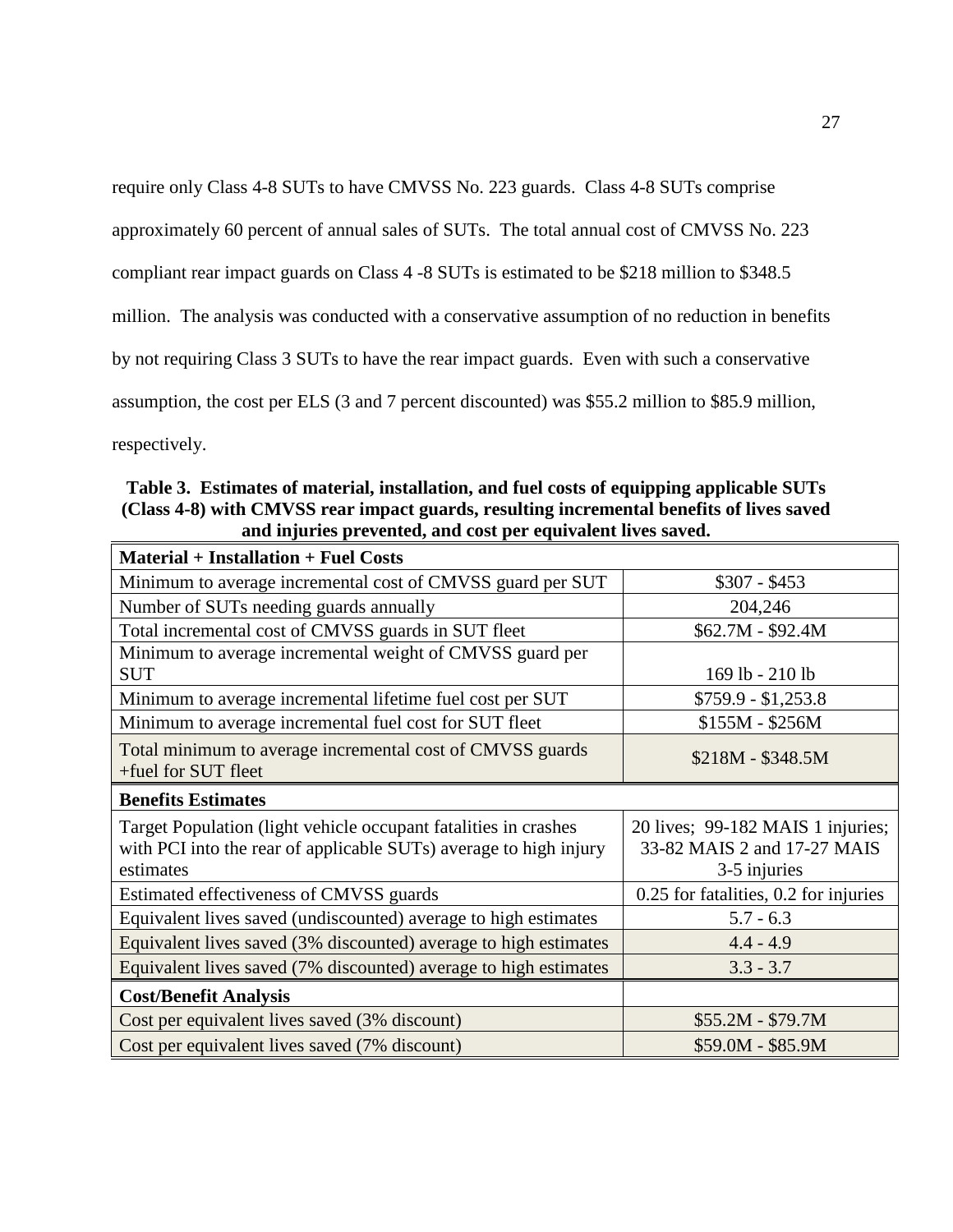As in the analysis for Class 3-8 SUTs shown in Table 2, the preliminary estimates for rear impact guards on Class 4-8 SUTs (minimum of \$55.2 million per equivalent lives saved) is a strong indicator that these systems will not be cost effective (current VSL \$9.2 million).

#### **IV. Request for Comment on Extension of FMVSS No. 224**

NHTSA requests comments that would help the agency assess and make judgments on the benefits, costs and other impacts of requiring SUTs to have underride guards. In providing a comment on a particular matter or in responding to a particular question, interested persons are asked to provide any relevant factual information to support their opinions, including, but not limited to, statistical and cost data and the source of such information. For easy reference, the questions below are numbered consecutively.

1. The injury target population was obtained from weighted NASS-CDS data files (1999- 2012). Analysis was conducted with not only the weighted average estimates but also with the upper bound of the injury estimates. We seek comment on the estimated injury target population resulting from underride crashes with PCI into the rear of SUTs.

2. The agency assumed 25 percent effectiveness of CMVSS No. 223 rear impact guards in preventing fatalities in light vehicle crash with PCI into the rear of SUTs. We seek comment on this effectiveness estimate.

3. The agency assumed 20 percent effectiveness of CMVSS No. 223 guards in preventing injuries in light vehicle crashes with PCI into the rear of SUTs. We seek comment on this effectiveness estimate.

4. In estimating benefits, the agency assumed that rear impact guards would mitigate fatalities and injuries in light vehicle impacts with PCI into the rear of SUTs at impact speeds up to 56 km/h (35 mph), since the requirements of CMVSS No. 223 are intended to prevent PCI in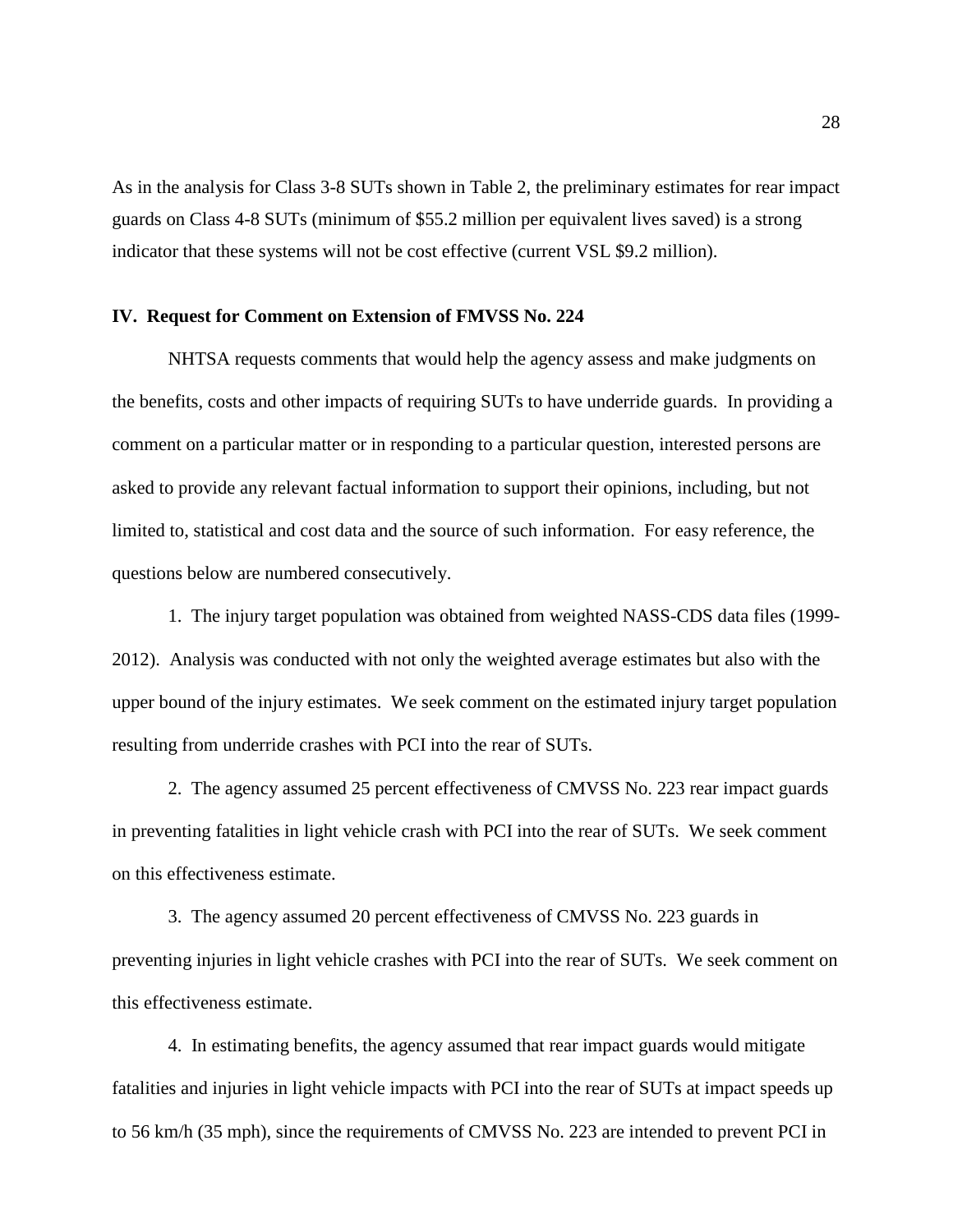impacts with speeds up to 56 km/h (35 mph). We recognize, however, that benefits may accrue from underride crashes at speeds higher than 56 km/h (35 mph), if, e.g., a vehicle's guard exceeded the minimum performance requirements of the FMVSS. NHTSA requests information that would assist the agency in quantifying the possible benefits of CMVSS No. 223 rear impact guards in crashes with speeds higher than 56 km/h (35 mph).

5. The percentage of SUTs requiring rear impact guards was determined by obtaining details of the rear extremity of SUTs involved in fatal crashes in the 2008-2009 TIFA data files. We seek any other information to corroborate these estimates.

6. The cost-benefit analysis showed that requiring CMVSS No. 223 guards on SUTs would cost more than \$100 million per equivalent life saved. The following information was not included in the analysis. NHTSA seeks the information so that the analysis is more complete.

a. The additional cost to install CMVSS No. 223 compliant rear impact guards did not include the cost of strengthening the rear beams, frame rails, and floor of the vehicle. We seek information on the changes to SUTs to accommodate the CMVSS No. 223 rear impact guard and the additional costs resulting from these changes.

b. The additional weight to install CMVSS No. 223 compliant rear impact guards did not include the weight of additional material needed to strengthen the rear beams, frame rails, and floor of the vehicle. We seek information on the changes to SUTs to accommodate the CMVSS No. 223 rear impact guard and the additional weight resulting from these changes.

c. The cost-benefit analysis did not take into consideration the reduction in payload resulting from increased weight of the SUT due to installation of a CMVSS No. 223 guard. We seek comment on what type of SUT operations are affected by the increased weight and the associated cost impacts.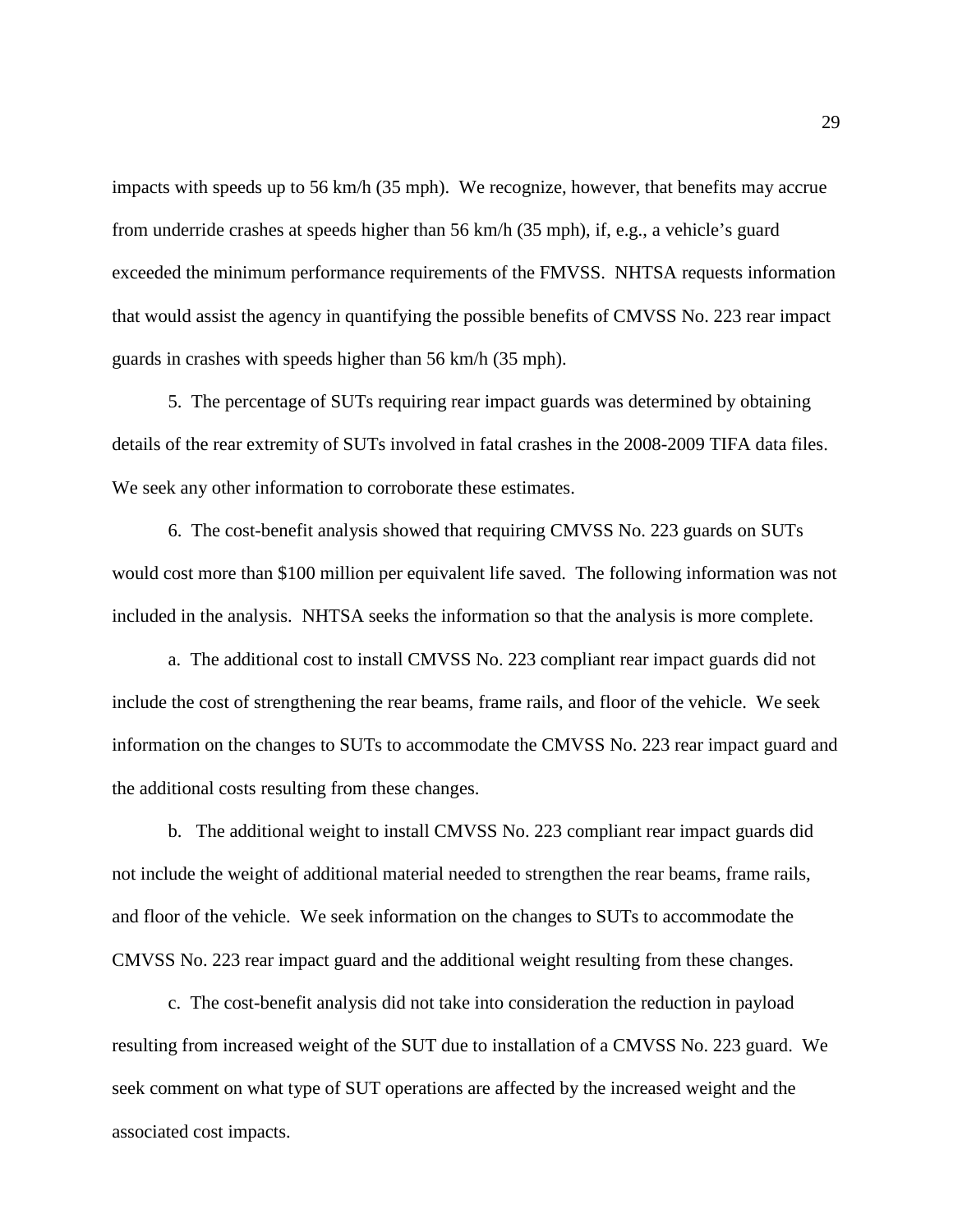d. The cost-benefit analysis did not take into consideration the aerodynamic effects of rear impact guards on fuel consumption due to paucity of information on this matter. We seek comment on whether aerodynamic effects due to the presence of a rear impact guard would increase or decrease fuel consumption and by how much.

7. The fuel economy for SUTs was obtained from a 2012 market report by Oakridge National Laboratories. However, this report did not distinguish the miles per gallon for different classes of SUTs. We seek more refined information on the fuel economy for different class SUTs so as to refine the cost-benefit analysis.

8. SUTs with equipment in the rear (in the zone where the guard would be located) were excluded from the cost-benefit analysis of a requirement for the guard. We seek comment on whether rear impact guards can be accommodated in such SUTs.

9. We seek information that would help us determine the feasibility, benefits, and costs associated with improving the performance of CMVSS No. 223 guards in low overlap crashes. "Overlap" refers to the portion of the striking passenger vehicle's width overlapping the underride guard.

# **V. Amending FMVSS No. 108, "Lamps, Reflective Devices, and Associated Equipment," to Improve the Conspicuity of SUTs**

NHTSA seeks to improve safety not just when there is a crash but by reducing the likelihood of a crash occurring in the first place. This is especially important in preventing the types of fatal crashes that NHTSA is addressing in this ANPRM, where most of the fatalities occur in crashes that are either at high speeds that render the crash unsurvivable, or, conversely, involve comparatively minor to no underride but are nevertheless fatal because of other factors, most prominently the presence of unbelted occupants. One strategy relevant to the crashes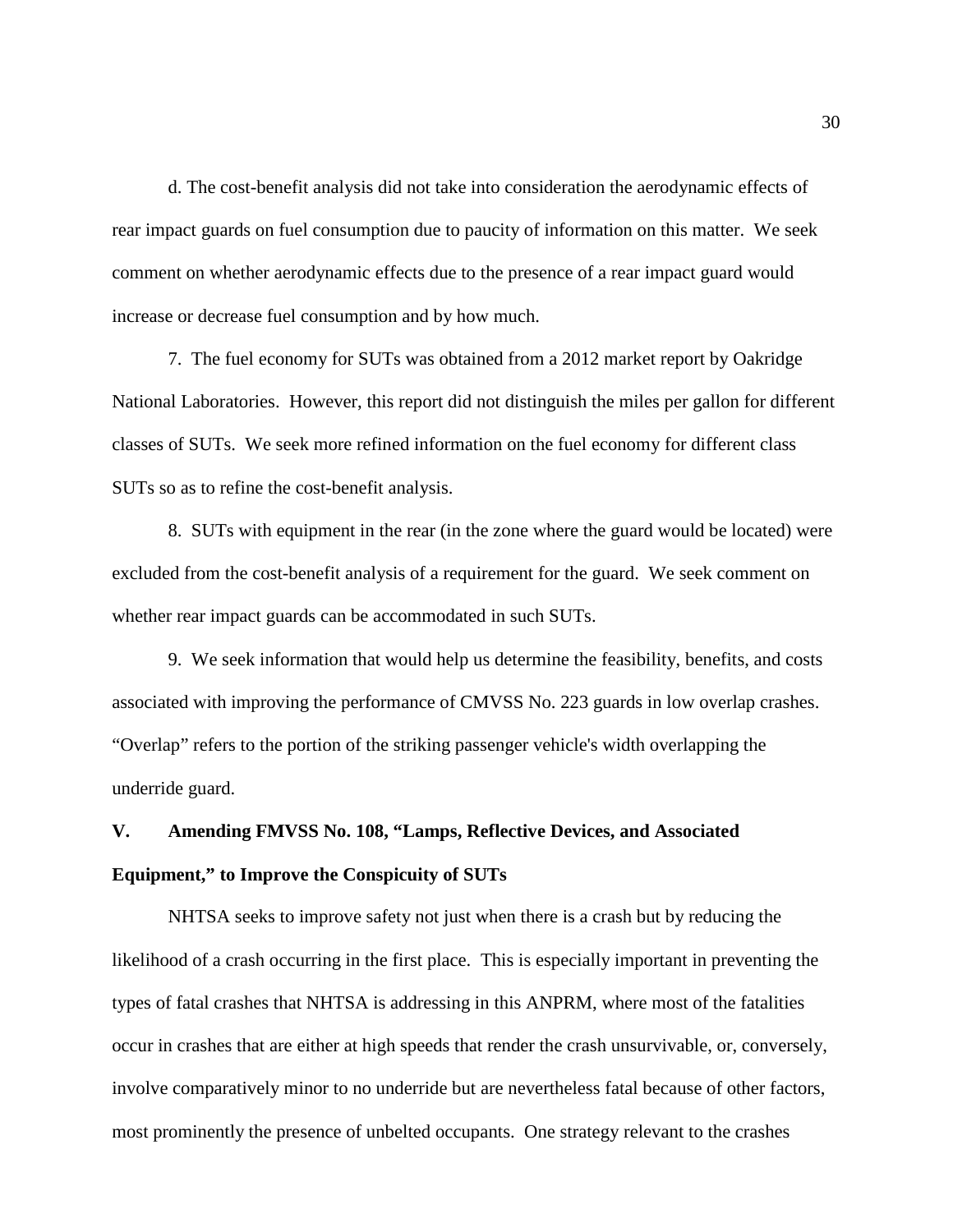addressed in today's ANPRM, NHTSA has for years mandated that heavy trailers and truck tractors be equipped with red-and-white tape ("retroreflective tape," "conspicuity tape," or "tape") under FMVSS No. 108. In this ANPRM, the agency requests comments that would help NHTSA assess and make judgments on the benefits, costs and other impacts of amending FMVSS No. 108 to require retroreflective material on the rear and sides of SUTs to improve the conspicuity of the vehicles to other motorists. The retroreflective material would be the same as tape now placed on the rear and sides of heavy trailers<sup>[36](#page-30-0)</sup> and the rear of truck tractors pursuant to FMVSS No. 108 (S8.2.3). This ANPRM is consistent with the National Transportation Safety Board recommendation  $(H-13-017)^{37}$  $(H-13-017)^{37}$  $(H-13-017)^{37}$  that the agency amend FMVSS No. 108 to include a conspicuity tape requirement for SUTs with a GVWR greater than 10,000 lb.

The purpose of retroreflective tape is to increase the visibility of heavy trailers and truck tractors to other motorists, especially in the dark. At those times, the tape brightly reflects other motorists' headlights and warns them that they are closing on a large vehicle. In the dark, without the tape, many trailers and truck tractors do not become visible to other road users until motorists are dangerously close. The alternating red-and-white pattern identifies the vehicle as a large vehicle and at the same time helps other road users gauge their distance and rate of approach.

FMVSS No. 108's conspicuity requirement for heavy trailers applies to vehicles manufactured on or after December 1, 1993. Two types of material are permitted by the standard: (a) retroreflective sheeting, or tape; and (b) reflex reflectors. A combination of the two types is also permissible. Retroreflective tape has been used almost exclusively for meeting the

<span id="page-30-1"></span><span id="page-30-0"></span><sup>&</sup>lt;sup>36</sup> "Heavy trailers" are at least 2032 mm (80 inches (in)) wide and have a GVWR greater than 4,536 kg (10,000 lb).<br><sup>37</sup> [http://www.ntsb.gov/safety/safety-recs/\\_layouts/ntsb.recsearch/Recommendation.aspx?Rec=H-13-017.](http://www.ntsb.gov/safety/safety-recs/_layouts/ntsb.recsearch/Recommendation.aspx?Rec=H-13-017) Las accessed on March 24, 2015.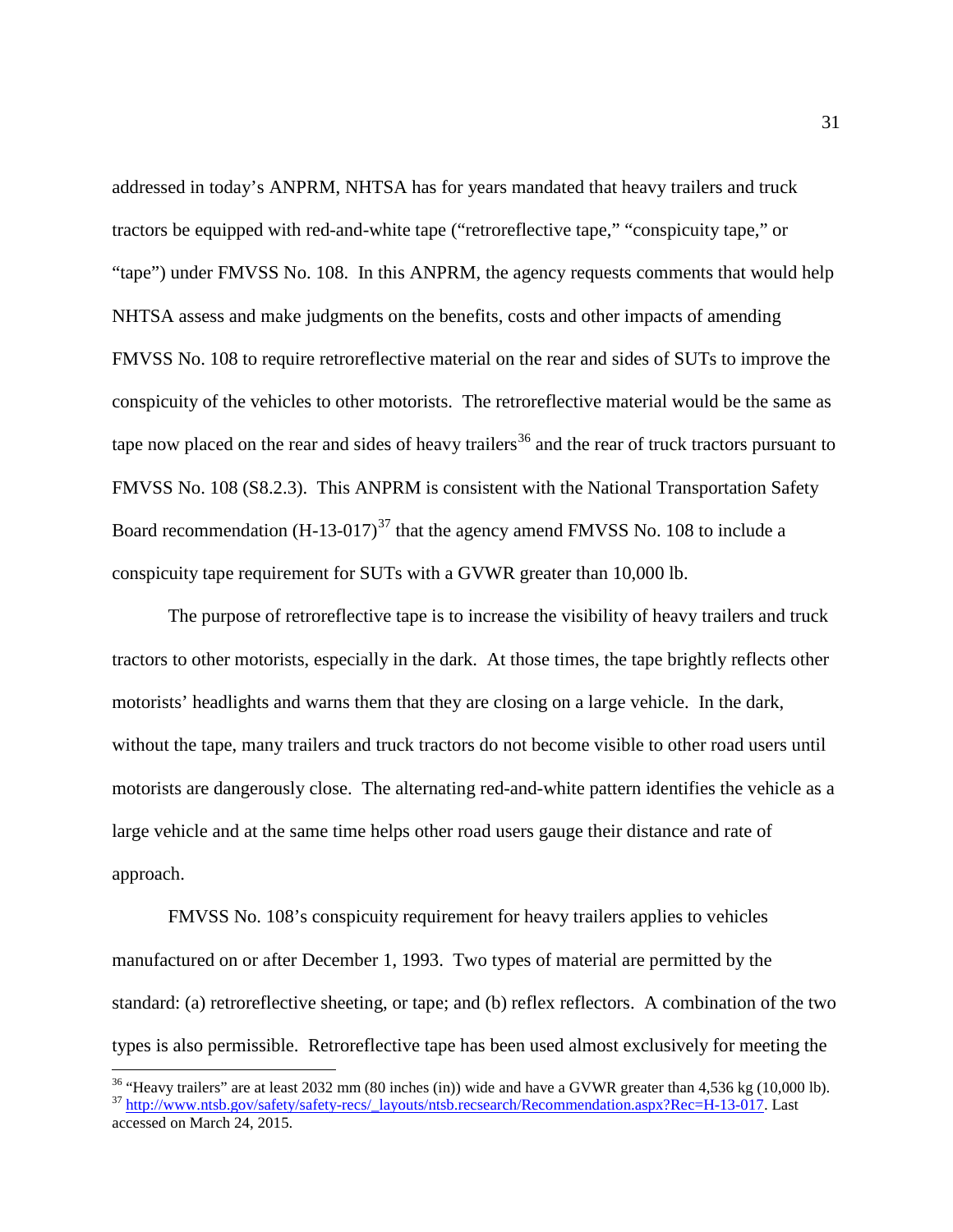standard.<sup>[38](#page-31-0)</sup> Essentially, the retroreflective tape must outline the bottom of the sides of the trailers and the top corners, bottom and underride guard of the rear of the trailers. When the agency issued the final rule adopting the requirement, NHTSA estimated the requirement would be 15 percent effective in preventing nighttime fatalities and injuries resulting from crashes to the sides and rear of trailers.

In 1996, NHTSA amended FMVSS No. 108 to extend the conspicuity requirements to truck tractors manufactured on or after July 1,  $1997<sup>39</sup>$  $1997<sup>39</sup>$  $1997<sup>39</sup>$  Because truck tractors riding bobtail (without pulling a trailer) have poorer rear-end conspicuity compared to trailers, NHTSA used a 15 to 25 percent range to estimate fatality and injury-prevention effectiveness for truck tractors to reflect a potentially greater effectiveness of a conspicuity countermeasure on the vehicles compared to trailers.

In the first part of this section, the agency discusses a 2001 NHTSA evaluation that found conspicuity tape to be "quite effective" in reducing side and rear impacts by other vehicles into heavy trailers in dark conditions. In the second part, based on the findings of effectiveness of the 2001 evaluation and certain assumptions, NHTSA provides preliminary estimates of the cost and benefits of requiring new SUTs to have conspicuity tape. In the third part, the agency requests comments on the data collection techniques used in the 2001 evaluation, NHTSA's assumptions in applying the findings of that evaluation to SUTs, and other issues.

#### **a. 2001 NHTSA Evaluation**

In 2001, NHTSA issued an evaluation of the effectiveness of retroreflective tape in reducing side and rear impacts by other vehicles into heavy trailers during dark conditions.

 $38$  This ANPRM assumes that tape would be used as the countermeasure on SUTs.

<span id="page-31-1"></span><span id="page-31-0"></span><sup>&</sup>lt;sup>39</sup> The requirement was not applied retroactively to vehicles manufactured before July 1, 1997.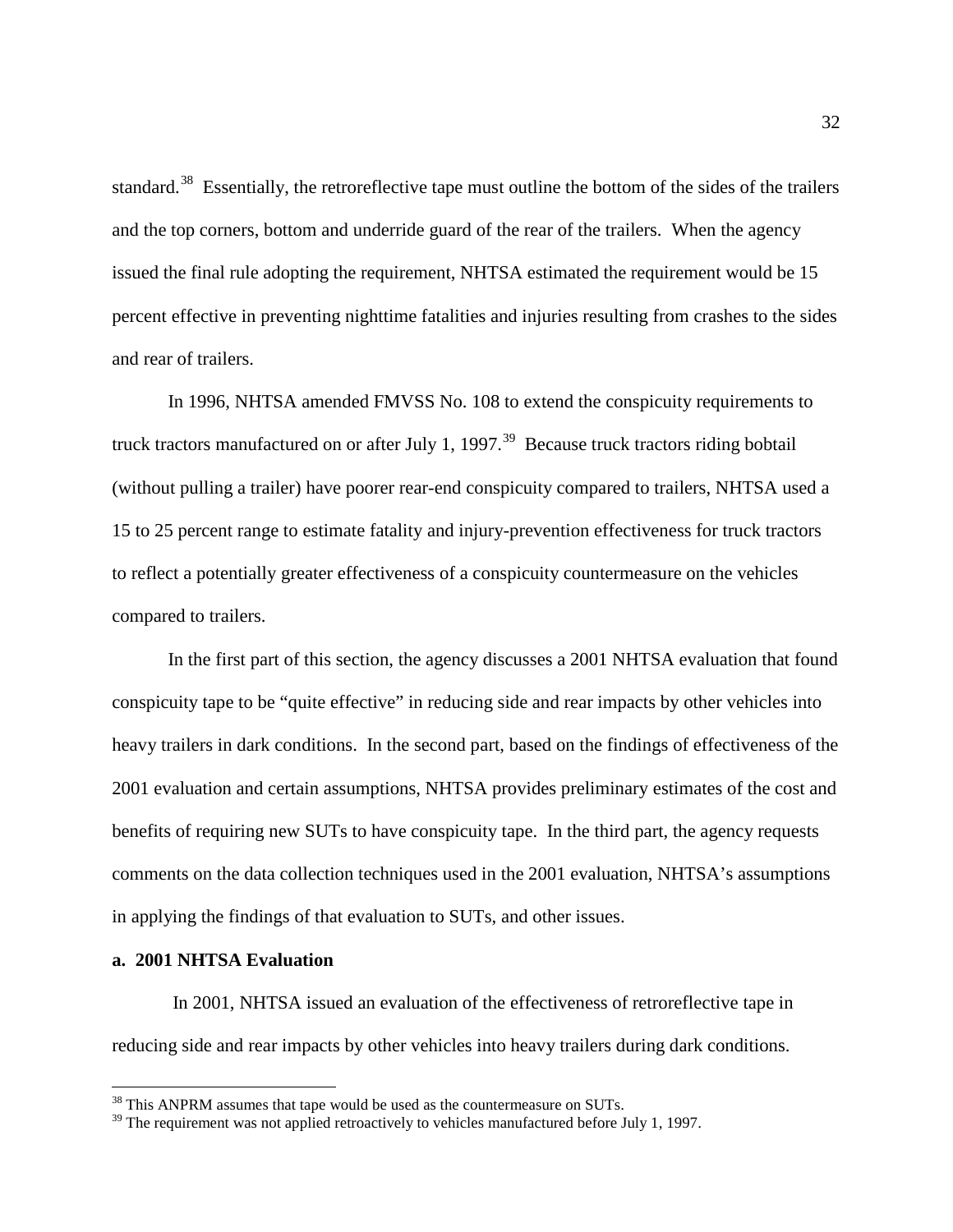("The Effectiveness of Retroreflective Tape on Heavy Trailers," March 2001, NHTSA Technical Report, DOT HS 809 222.<sup>[40](#page-32-0)</sup>) Because the crash data at the time (FARS, NASS, or State files) did not identify whether crash-involved heavy trailers had retroreflective tape, NHTSA entered into arrangements with the Florida Highway Patrol and the Pennsylvania State Police to collect data for an analysis. For a two-year period, each time these State agencies investigated a crash involving a tractor-trailer combination<sup>[41](#page-32-1)</sup> and filed a crash report, they also filled out an "Investigator's Supplementary Truck-Tractor Trailer Accident Report" on every trailer in the crash.

The Florida Highway Patrol collected 6,095 crash cases from June 1, 1997, through May 31, 1999. The Pennsylvania State Police collected 4,864 crash cases from December 1, 1997, through November 30, 1999. NHTSA's analysis estimated the reduction of side and rear impacts by other vehicles into conspicuity tape-equipped trailers in dark conditions, relative to the number that would have been expected if the trailers had not been equipped. The analysis tabulated and statistically analyzed crash involvements of tractor-trailers by three critical parameters: (1) whether the trailer was tape-equipped; (2) the light condition, i.e., dark (comprising "dark-not-lighted," "dark-lighted," "dawn" and "dusk") versus daylight; and (3) relevant versus control-group crash involvements.

Given that the tape can help the other driver see and possibly avoid hitting the trailer, NHTSA determined that relevant crash involvements were those in which another vehicle crashed into the side or rear of a tractor-trailer combination. The control group consisted of

<span id="page-32-0"></span><sup>&</sup>lt;sup>40</sup> The document is available to the public through the National Technical Information Service, Springfield, Virginia, 22161.

<span id="page-32-1"></span> $41$  A tractor-trailer combination was defined as a truck tractor pulling one or more trailers, i.e., tractor with semitrailer, full trailer, or two trailers.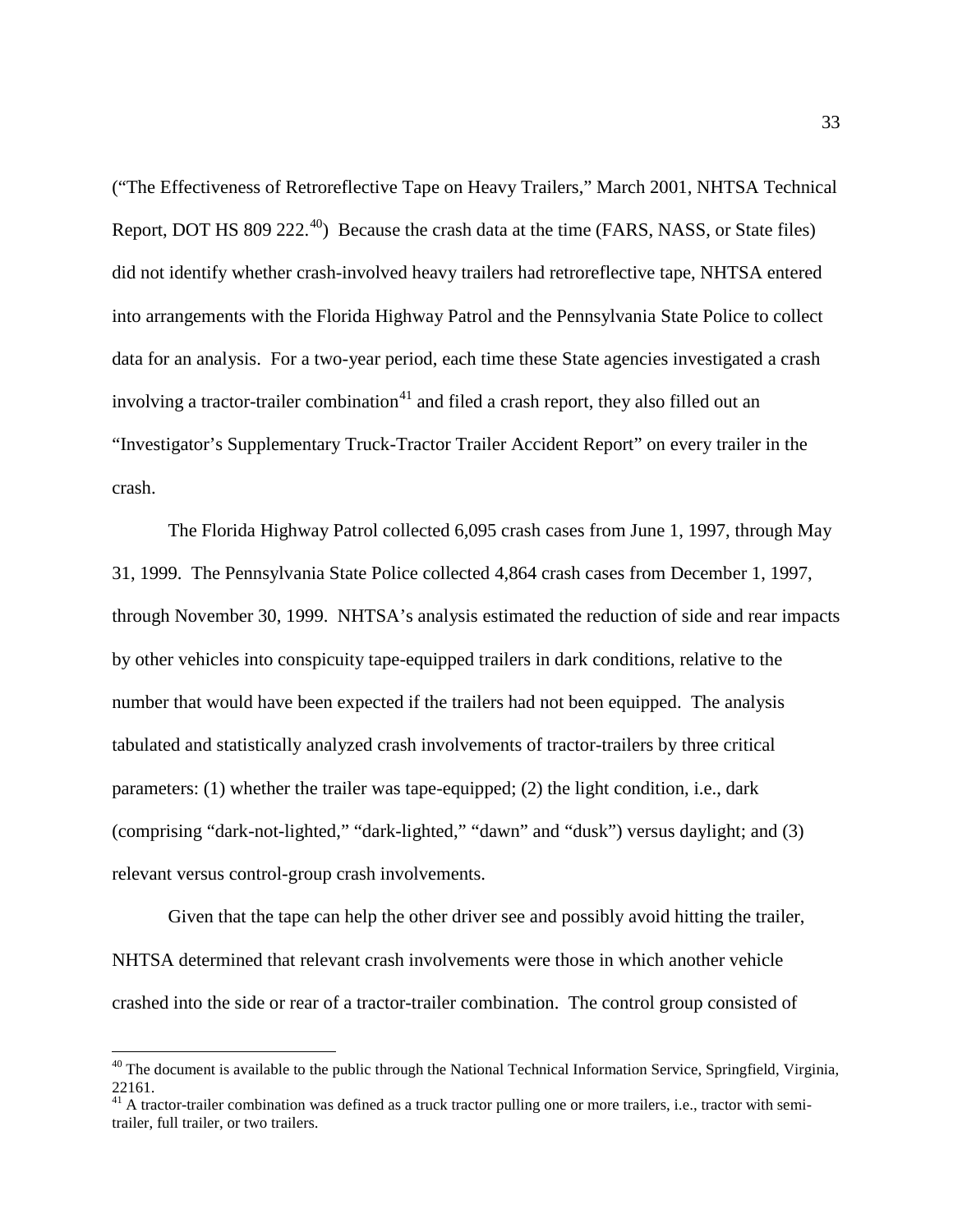single-vehicle crashes of tractor-trailers (where visibility of the tractor-trailer to other road users is not an issue at all) and impacts of the front of the tractor into other vehicles (where conspicuity of the side and rear of the trailer is also not an issue).

The principal conclusion of the study was that retroreflective tape is quite effective, and that it significantly reduces side and rear impacts into heavy trailers in the dark.

Other findings and conclusions are as follows:

• Annual benefits: When all heavy trailers have conspicuity tape, the tape will be saving an estimated 191 to 350 lives per year, preventing approximately 3,100 to 5,000 injuries per year, and preventing approximately 7,800 crashes per year, relative to a hypothetical fleet in which none of the trailers have the tape.

• Crash reductions by lighting conditions: In dark conditions (combining the subsets of "dark-not-lighted," "dark-lighted," "dawn," and "dusk"), the tape reduces side and rear impacts into heavy trailers by 29 percent. The reduction is statistically significant (confidence bounds: 19 to 39 percent).

• The tape is by far the most effective in dark-not-lighted conditions. The tape reduces side and rear impacts into heavy trailers by 41 percent. The reduction is statistically significant (confidence bounds: 31 to 51 percent).

• In dark-lighted, dawn, and dusk conditions, the tape did not significantly reduce crashes. The tape also did not significantly reduce crashes during daylight.

The following effectiveness estimates are the percentage reductions of various subgroups of the side and rear impacts into heavy trailers in dark conditions. As stated above, tape reduces these crash involvements by 29 percent, overall.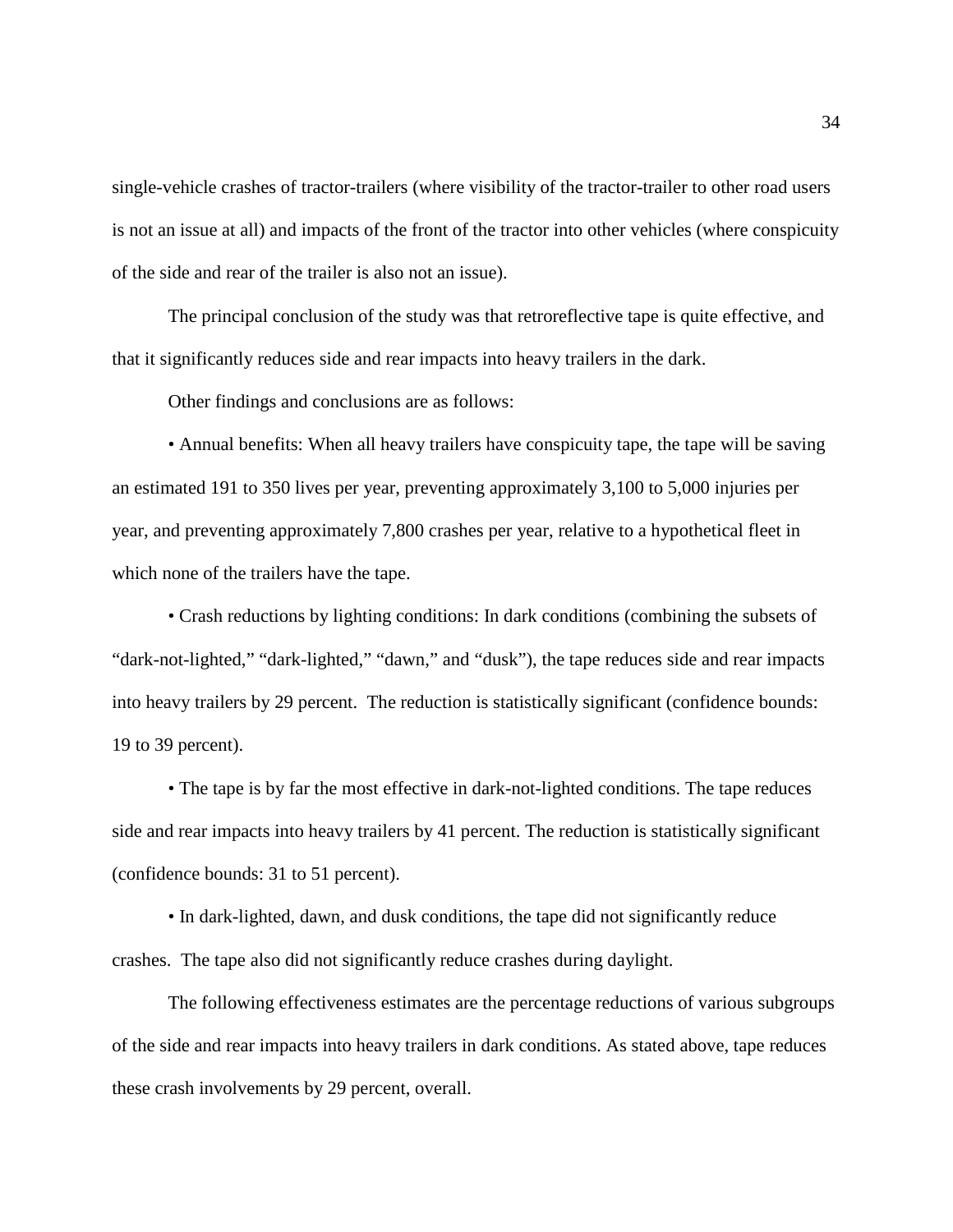• Conspicuity tape is especially effective in preventing the more severe crashes, specifically, injury crashes. Impacts resulting in fatal or nonfatal injuries to at least one driver are reduced by 44 percent.

• The tape is more effective when the driver of the impacting vehicle is under 50. The crash reduction is 44 percent when the driver of the impacting vehicle is 15 to 50 years old, but only 20 percent when that driver is more than 50 years old. A possible explanation of this difference is that older drivers are less able to see, recognize and/or react to the tape in time to avoid hitting the trailer.

• The tape may be somewhat more effective in preventing rear impacts (43 percent) than side impacts (17 percent) into trailers; however, this difference is not consistent in the two States.

• The tape is effective in both clear (28 percent) and rainy/foggy weather conditions (31 percent).

• The tape is especially effective on flatbed trailers (55 percent). It could be that these low-profile vehicles were especially difficult to see in the dark before they were treated with tape.

• Dirt on the tape significantly diminished tape effectiveness in rear impacts. Clean tape reduces rear impacts by 53 percent but dirty tape by only 27 percent.

These findings are evidence that large trailers are difficult to see in dark not lighted conditions and that conspicuity tape improves their visibility and reduces crashes in a dramatic way. Large trailers and large SUTs share a common general appearance and standard lighting requirements (with the exception of tape, which is required on large trailers, but is optional on SUTs). As such, the agency believes that the dramatic increase in safety that has been observed in trailers because of conspicuity tape may also be realized for SUTs. However, while the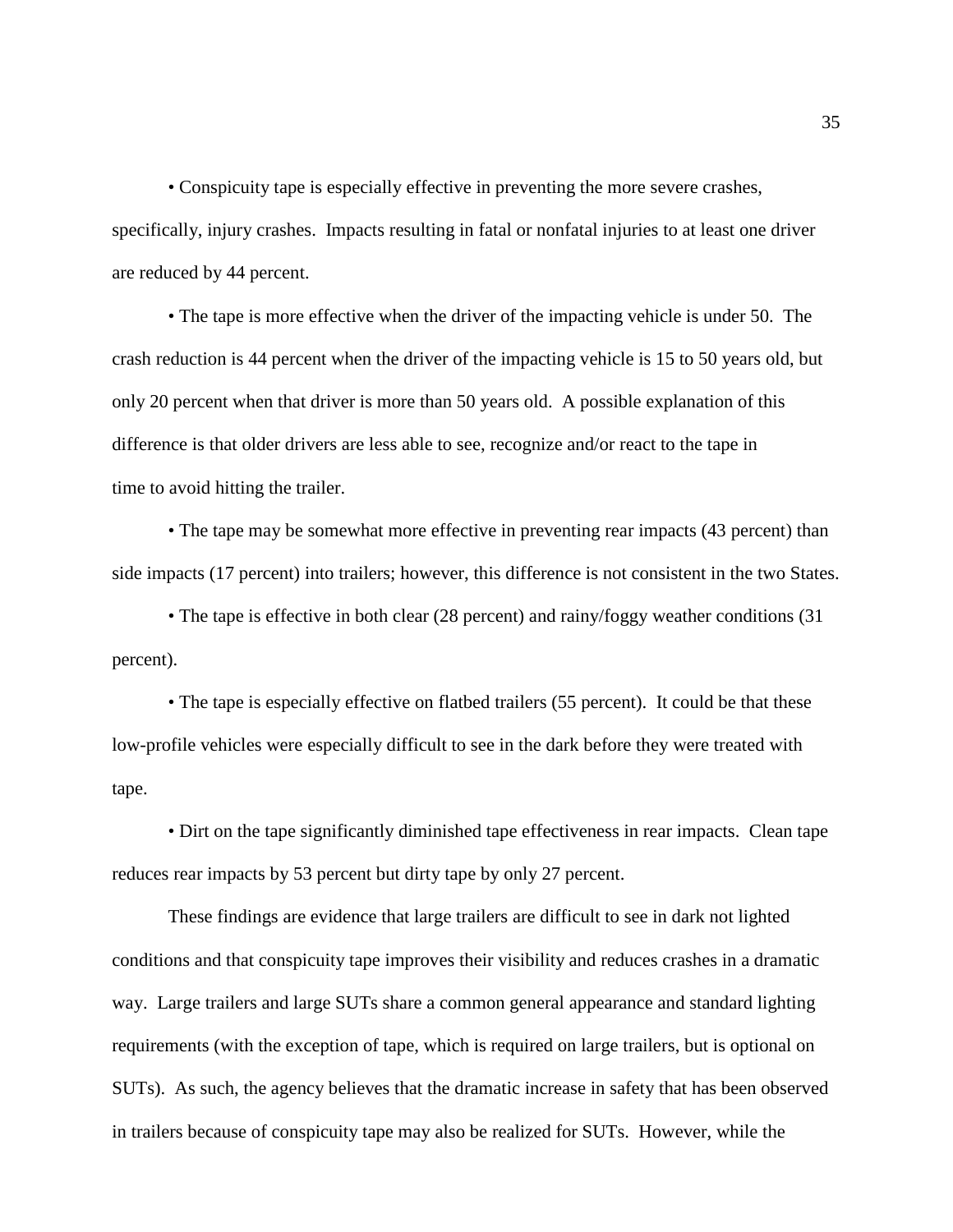general appearance and standard lighting equipment is similar for large trailers and large SUTs, the agency recognizes that differences in visibility may exist between the two vehicle types that could result in a different effectiveness for tape applied to SUTs than has been observed thus far in large trailers. The agency seeks comment on such potential differences and the best way to accurately estimate the effectiveness that tape can be expected to have on SUT crash risk.

#### **b. NHTSA's Preliminary Estimate of Cost and Benefits of Requiring Tape on SUTs**

NHTSA has preliminarily examined the cost and benefits of requiring new SUTs (SUTs with a GVWR greater than 4,536 kg (10,000 lb)) to have and maintain retroreflective tape on the sides, rear, and upper corners of the vehicles, based on the findings of the agency's 2001 evaluation<sup>[42](#page-35-0)</sup> of the effectiveness of retroreflective tape on heavy trailers. In our analysis, we only considered vehicle crashes into the rear and side of SUTs in dark-not-lighted conditions and used the same effectiveness (41 percent) of retroreflective tape in dark-not-lighted conditions for heavy trailers. Our analysis is discussed in this section.

To obtain a preliminary look at the potential value of conspicuity tape on SUTs, the agency examined fatal crashes involving SUTs over a four-year period (2010 through 2013). We estimate that there was an average of 34 fatalities annually in crashes into SUTs for which conspicuity tape could be an effective countermeasure in terms of assisting to avoid or mitigate these crashes. The 34 fatalities occurred in vehicle crashes in dark not lighted conditions into the rear and sides<sup> $43$ </sup> of SUTs. These are the conditions for which conspicuity tape was shown to be

<span id="page-35-0"></span><sup>&</sup>lt;sup>42</sup> "The Effectiveness of Retroreflective Tape on Heavy Trailers," March 2001, NHTSA Technical Report, DOT HS 809 222, supra.

<span id="page-35-1"></span><sup>&</sup>lt;sup>43</sup> Crashes into the rear and side of SUTs were identified by initial contact point (values ranging from 2 o'clock to 10 o'clock) and damaged area (left, right, and/or back) field in FARS data files.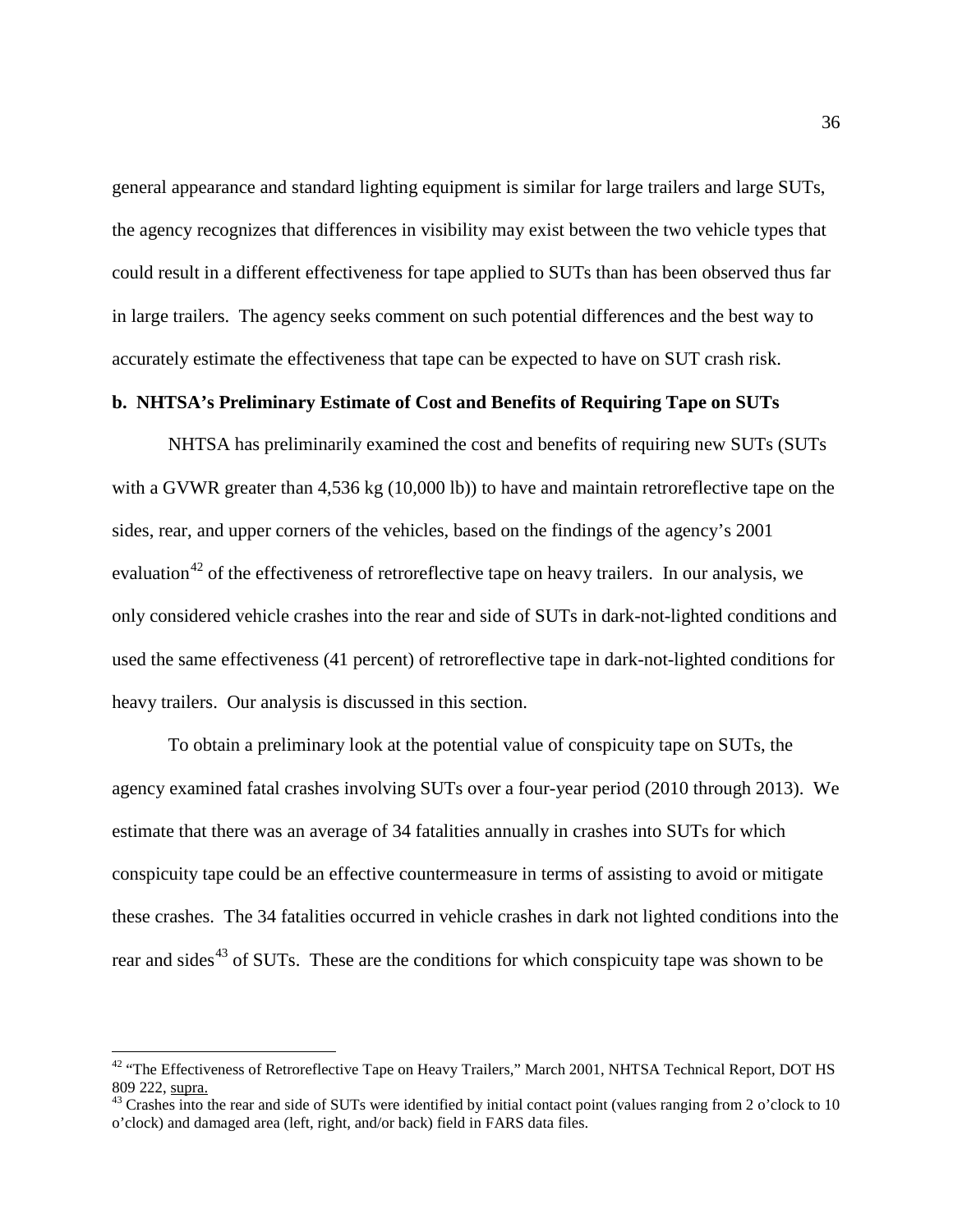41 percent effective in mitigating crashes into trailers. Among these 34 fatalities, 21 occurred in crashes where the front end of a vehicle impacted the rear end of an SUT.

As described above, conspicuity systems on trailers were most effective in dark-notlighted condition for side and rear impacts. The target population for the conspicuity systems can be established considering dark-not-lighted crashes for which the SUT is struck in the sides or rear. If we assume an effectiveness of 41 percent (based on the observed effectiveness of these systems on heavy trailers) to these fatalities, we can establish a rough estimate of 14 fatalities annually could be prevented by the application of conspicuity systems to SUTs.

#### **Preliminary Estimate of Cost**

NHTSA made a preliminary estimate of the cost of requiring new SUTs to have conspicuity tape. The cost of installing the tape was calculated based on the cost of the material itself and the cost to install the tape.

The cost of the material depends on the length of tape needed for SUTs, which depends on the vehicles' size. NHTSA evaluated data from a U.S. Department of Commerce "Vehicle Inventory and Use Survey" (VIUS), <sup>[44](#page-36-0)</sup> which is a random sample survey of physical and operational characteristics of private and commercial trucks and truck-tractors registered or licensed in the 50 States and the District of Columbia.

The 1997 VIUS survey data, which is the most recent data available, indicates that the weighted average length of SUTs from the front bumper to the rear of the vehicle is 1029 cm (33 feet (ft), 9 inches (in)). A survey of SUTs by NHTSA indicates that the average length from the front bumper to the end of the cab is 229 cm (7 ft, 6 in). Assuming a requirement would not

<span id="page-36-0"></span><sup>&</sup>lt;sup>44</sup> U.S. Department of Commerce, Economics and Statistics Administration, U.S. Census Bureau. The survey sample includes about 131,000 trucks surveyed to measure the characteristics of nearly 73 million trucks registered in the U.S.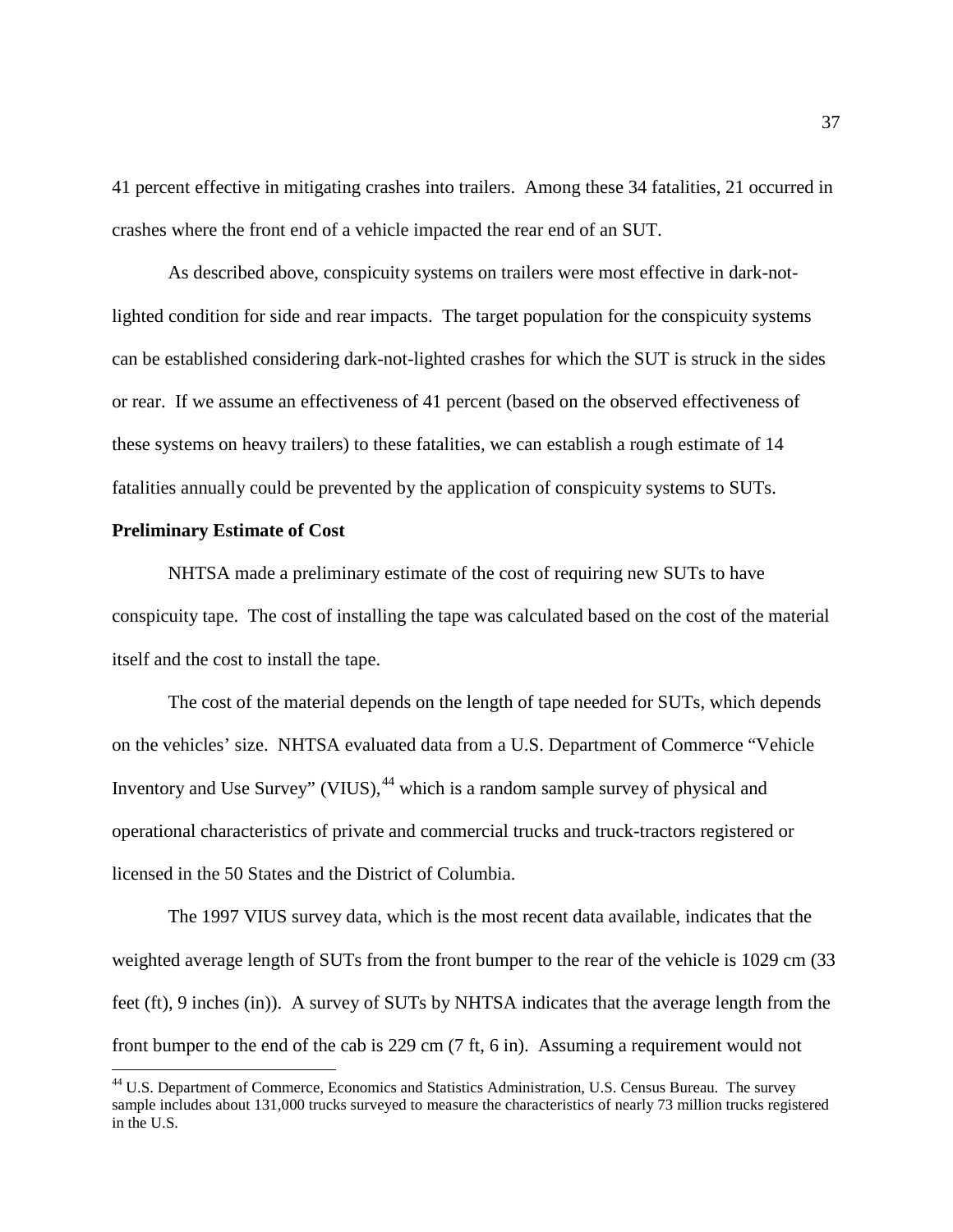apply conspicuity tape to the front cab length of SUTs, the average length that would be covered by conspicuity tape is 800 cm (26 ft, 3 in). In addition, 244 cm (8 ft) of tape would be applied along the width of the SUT at the rear of the vehicle, and two pairs of 30 cm (1 ft) strips would be applied to outline the upper rear of the SUT. The total length of tape applied to an average SUT is estimated to be 1164 cm (38 ft, 2 in).

We estimate that the 2-inch wide conspicuity tape can be purchased by SUT single-stage manufacturers for about \$0.53 per linear foot. The distributors that sell the tape to smaller fleets mark up the cost of the tape from about 15 percent to 30 percent, which amounts to \$0.61 to \$0.69 per linear foot. NHTSA used \$0.61 per linear foot for the cost (the average of \$0.53 and \$0.69) of the conspicuity tape.

As for the cost to apply the tape, NHTSA estimated in the final regulatory evaluation for the FMVSS No. 108 conspicuity rulemaking that 30 minutes is needed to apply conspicuity tape on all categories of trailers. NHTSA has also assumed that it would take 30 minutes to apply the tape to SUTs at an hourly rate of \$22.20 per hour.

This yields labor costs of \$11.10 (for 30 minutes labor) to apply tape to 50 percent of the length of the sides and the entire rear width and upper rear corners of an average SUT (a total of 1164 cm (38 ft, 2 in) of tape. Tape cost is estimated at \$0.61 per linear foot (or per 30.48 cm), resulting in an estimated cost of tape at \$23.28 per SUT. The total cost for labor and materials is estimated at  $(\$23.28 + \$11.10) \times 1.51$  consumer markup = \$51.91 per SUT. (1.51 is the standard markup NHTSA uses to go from variable costs (labor and material) to consumer costs. The 1.51 markup includes fixed costs, manufacturer profit and dealer markups.)

NHTSA estimates that 578,631 new Class 3-8 trucks (GVWR greater than 4,536 kg (10,000 lb) are sold annually. Thus, the total consumer costs required for applying conspicuity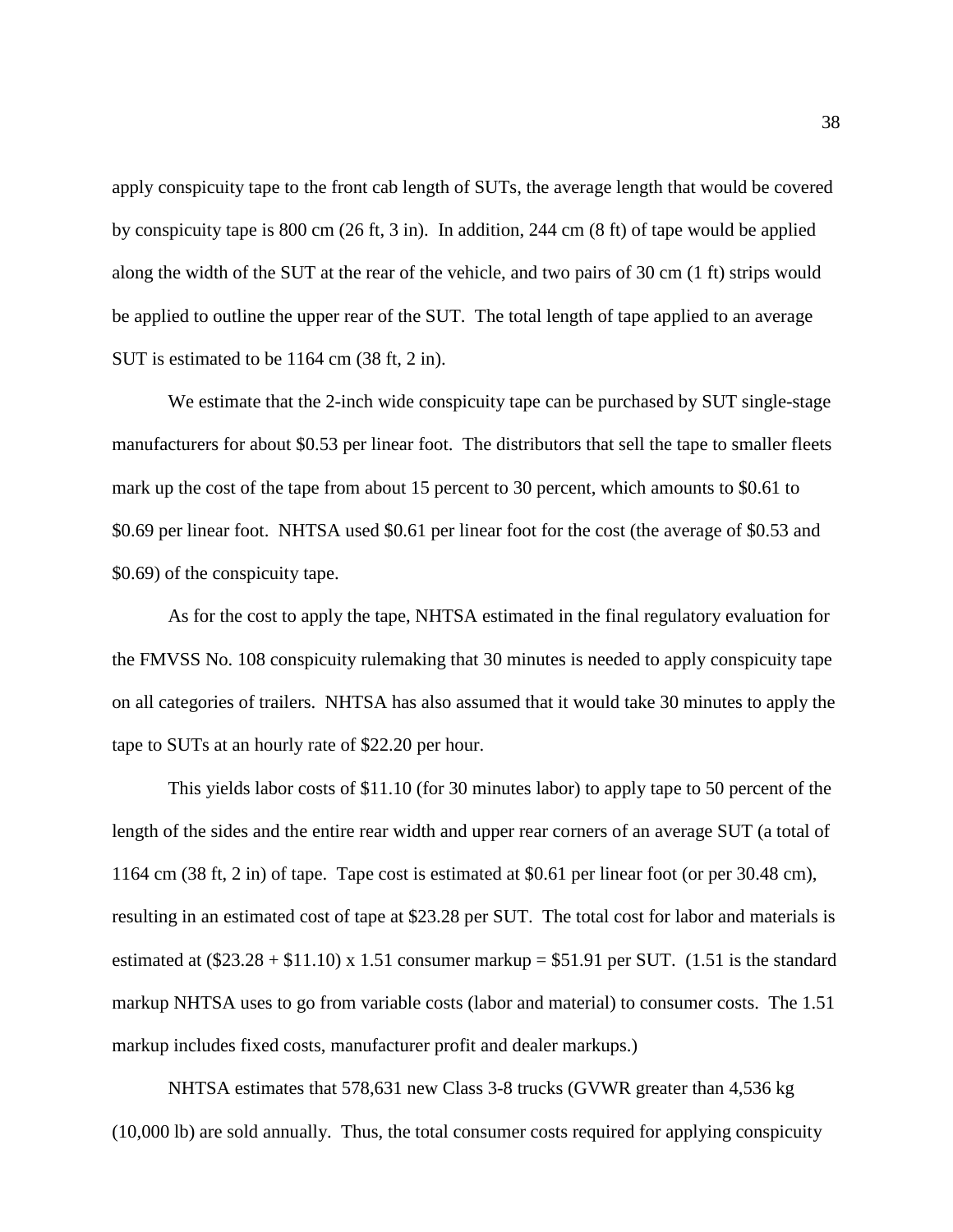tape to new SUTS is estimated to be approximately \$30.0 million annually (\$51.91 x 578,631 = \$30,036,735).

| Cost Per Vehicle                                       | \$51.91        |
|--------------------------------------------------------|----------------|
| Annual sales of Class<br>$3-8$ SUTs in 2012            | 578,631        |
| <b>Total Cost</b><br>All applicable new<br><b>SUTs</b> | \$30.0 million |

**Table 4. Annual Cost of applying retroreflective tape to the sides, rear, and upper corners of new SUTs**

## **Preliminary Estimate of Benefits**

NHTSA made a preliminary estimate of the benefits of requiring new SUTs to have conspicuity tape. The benefit of the tape is a reduction in the number of crashes and severity of injuries, although in this preliminary analysis we examined fatal crashes only. While any future analysis by the agency would include injuries and property damage, our preliminary evaluation demonstrates the potential for conspicuity tape to be a cost effective solution in preventing and/or mitigating crashes involving SUTs.

NHTSA analyzed the Fatality Analysis Reporting System (FARS) data files for the years 2010 through 2013. The analysis determined that on average 34 lives per year are lost annually in vehicles striking the sides or rear of SUTs in dark-not-lighted conditions (see Table 5). If conspicuity systems are as effective in these crashes as they have been on heavy trailer crashes, there is a potential to prevent 14 fatalities a year.

| <b>Target Population</b>    |  |
|-----------------------------|--|
| <b>Effectiveness</b>        |  |
| <b>Fatalities Prevented</b> |  |

**Table 5. Preliminary Benefits of Conspicuity systems on SUTs**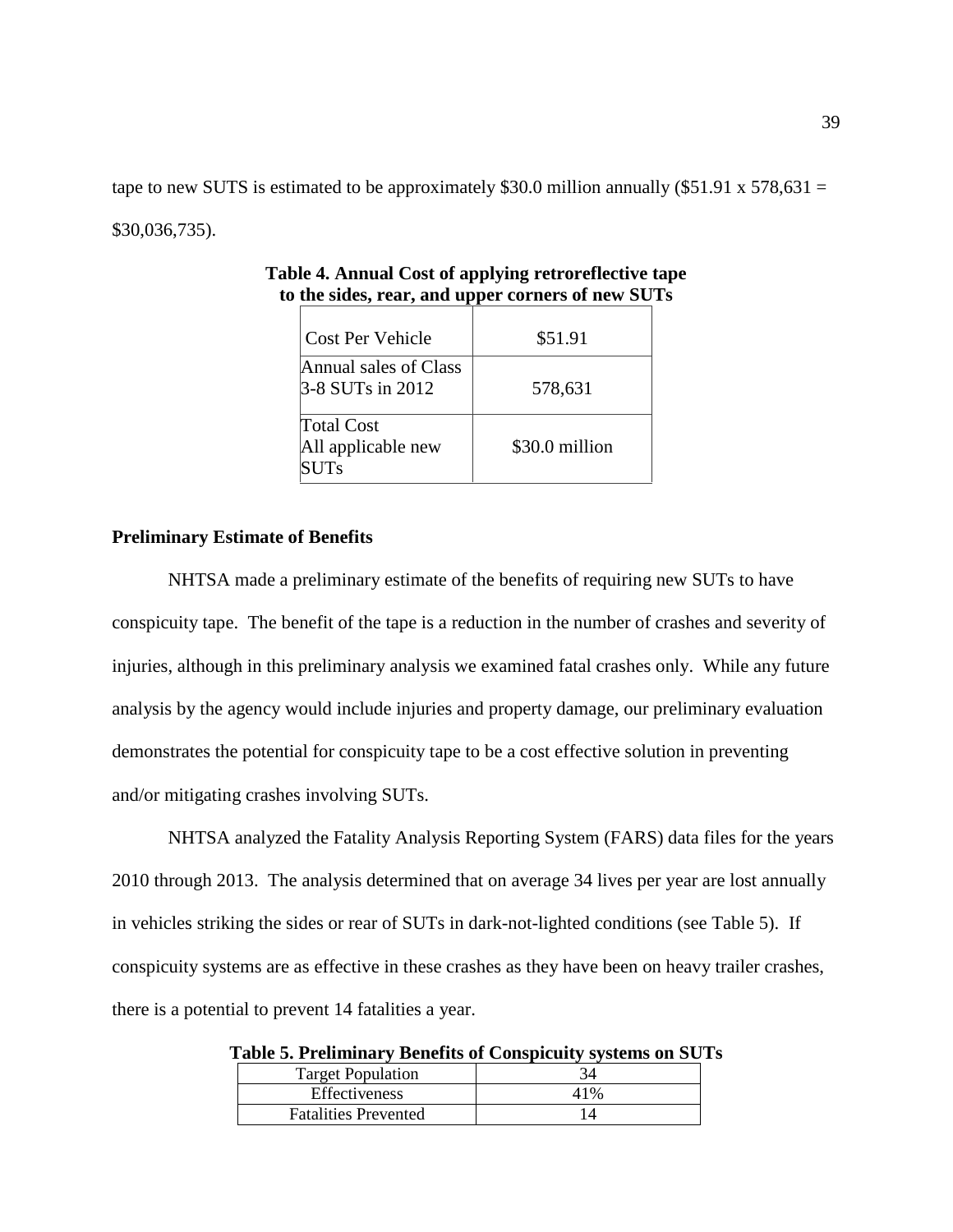## **Estimated Cost Per Fatality Prevented**

The estimated costs per fatality prevented for a retroreflective tape requirement for SUTs are shown in Table 6.

| Table v. Cost per Patanty Freyender |               |  |
|-------------------------------------|---------------|--|
|                                     | 3 percent     |  |
| Total Cost                          | \$30 Million  |  |
| <b>Fatality Prevented</b>           | 14            |  |
| <b>Cost / Fatality Prevented</b>    | \$2.1 million |  |

| <b>Table 6. Cost per Fatality Prevented</b> |
|---------------------------------------------|
|---------------------------------------------|

Guidance from the U.S. Department of Transportation<sup>[45](#page-39-0)</sup> identifies \$9.1 million as the value of a statistical life (VSL) to be used for Department of Transportation analyses assessing the benefits of preventing fatalities for the base year of 2012. Per this guidance, VSL in 2014 is \$9.2 million. While not directly comparable, the preliminary estimates for conspicuity systems on SUTs (\$2.1 million per fatality prevented) is a strong indicator that these systems will be cost effective (current VSL \$9.2 million).

## **VI. Request for Comment on Requiring Retroreflective Tape on SUTs**

NHTSA requests comments that would help the agency assess and make judgments on the benefits, costs and other impacts of requiring SUTs to have retroreflective tape. In providing a comment on a particular matter or in responding to a particular question, interested persons are asked to provide any relevant factual information to support their opinions, including, but not limited to, statistical and cost data and the source of such information. For easy reference, the questions below are numbered consecutively.

<span id="page-39-0"></span><sup>&</sup>lt;sup>45</sup> See [http://www.dot.gov/sites/dot.dev/files/docs/VSL%20Guidance\\_2013.pdf.](http://www.dot.gov/sites/dot.dev/files/docs/VSL%20Guidance_2013.pdf) The guidance starts with a \$9.1 million VSL in the base year of 2012 and then estimates a 1.07 percent increase in VSL each year after the base year to reflect the estimated growth rate in median real wages for the next 30 years.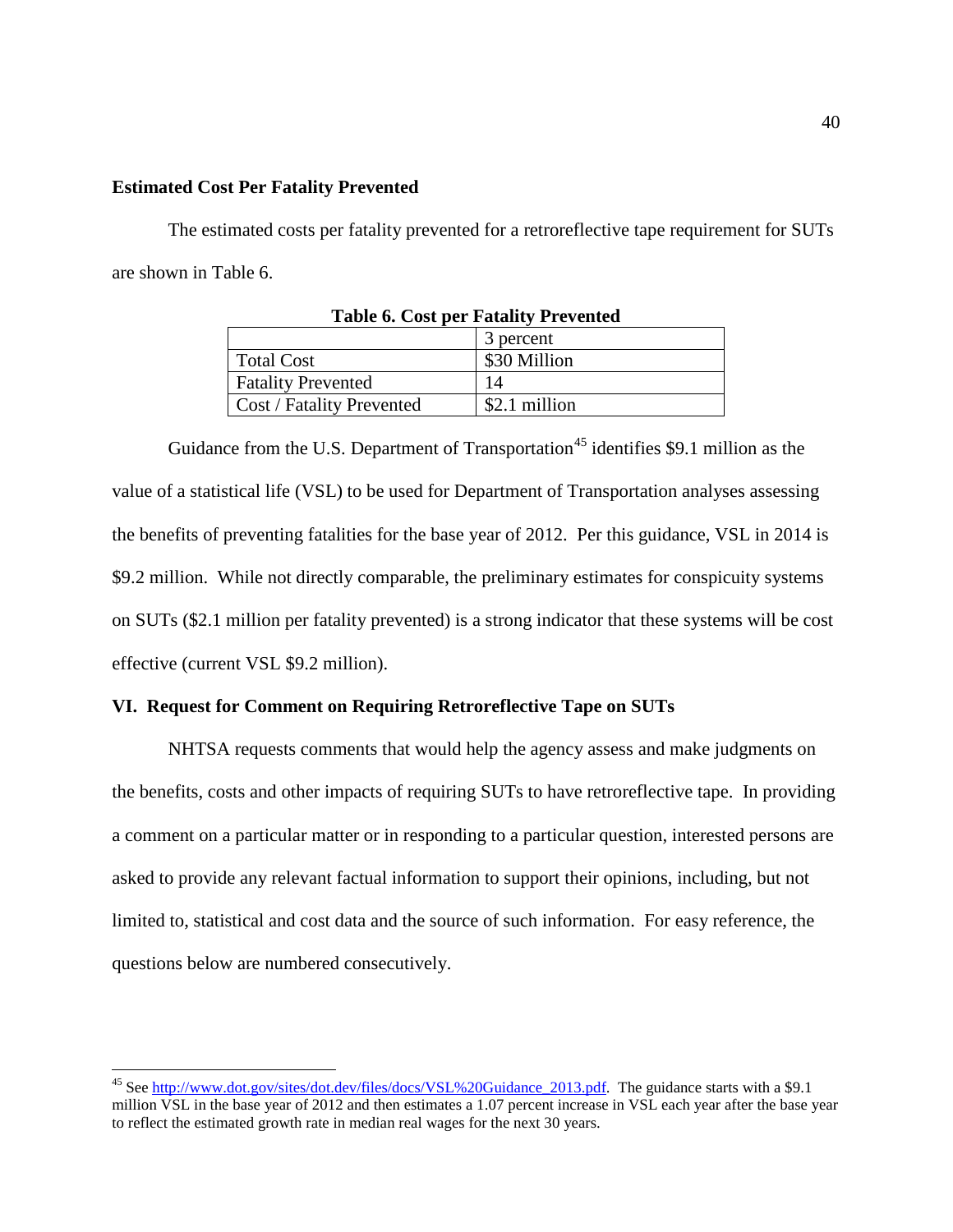1. The agency assumed retroreflective tape would be 41 percent effective in preventing side and rear crashes into SUTs in dark-not-lighted conditions, based on the effectiveness NHTSA found for the tape in reducing side and rear impacts into heavy trailers. We seek comment on this effectiveness estimate. How effective are conspicuity systems at reducing crashes when applied to SUTs? Are there effectiveness studies specific to SUTs or statistical methods that could provide evidence that the effectiveness will be similar to that observed on heavy trailers?

2. While some fleet operations may be voluntarily applying conspicuity tape to their SUTs, our current crash databases do not include information on whether an SUT involved in a crash has conspicuity tape. The agency seeks input on ways that our analysis can better account for the voluntary installation of tape on SUTs.

3. Should all types of SUTs (box trucks, tow trucks, dual-wheeled pickups, etc.) be required to have conspicuity tape or only particular types of SUTs? What are the distinguishing characteristics of an SUT that make conspicuity tape needed?

4. What would be the cost of applying conspicuity tape on SUTs, including installation and materials?

5. Does conspicuity tape need to be replaced during the lifetime of the vehicle? How often and what sections of the vehicle need reapplication of conspicuity tape?

6. Are there any reasons that the agency should consider different patterns of application for SUTs as compared to trailers (different colors or locations)?

7. Should conspicuity tape be required on both the sides and the rear of the applicable SUTs, or should the agency consider application of the tape on the rear only?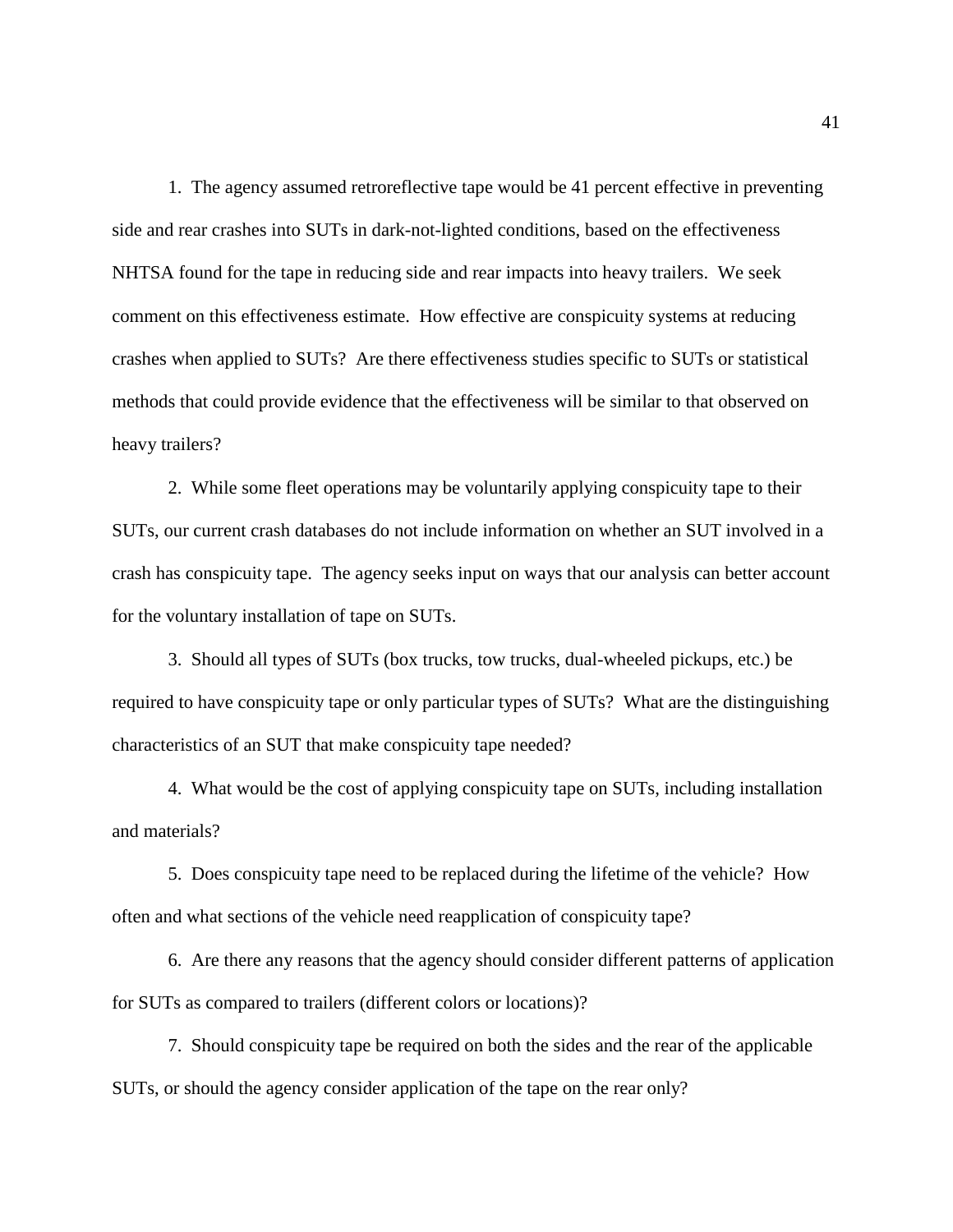8. Should NHTSA consider requiring current vehicles to be retrofitted with conspicuity tape? In March 1999, the Federal Highway Administration (FHWA) directed motor carriers engaged in interstate commerce to retrofit heavy trailers manufactured before December 1993 with some form of conspicuity treatment by June 1, 2001. In 2000, the Federal Motor Carrier Safety Administration (FMCSA) was established to perform motor carrier safety functions and operations, and authority for issuing and enforcing Federal Motor Carrier Safety Regulations was transferred to FMCSA. In 2000, NHTSA was delegated authority to promulgate safety standards for commercial motor vehicles and equipment already in use when the standards are based upon and similar to an FMVSS. See 49 CFR 1.95.<sup>[46](#page-41-0)</sup>

#### **VII. Rulemaking Analyses**

## **Executive Orders 12866 and 13563 and DOT Regulatory Policies and Procedures**

The agency has considered the impact of this ANPRM under Executive Orders (E.O.) 12866 and 13563 and the Department of Transportation's regulatory policies and procedures.

In this ANPRM, the agency requests comments that would help NHTSA assess and make judgments on the benefits, costs and other impacts, of strategies that increase the crash protection to occupants of vehicles crashing into the rear of SUTs and/or that increase the likelihood of avoiding a crash into SUTs. Strategies discussed in this ANPRM are possible amendments to the FMVSSs to: (a) expand FMVSS Nos. 223 and 224, to require upgraded guards on SUTs; and (b) amend FMVSS No. 108, to require the type of retroreflective material on the rear and sides of SUTs that is now required to be placed on the rear and sides of heavy trailers to improve the conspicuity of the vehicles to other motorists.

<span id="page-41-0"></span><sup>&</sup>lt;sup>46</sup> FMCSA is delegated the authority to promulgate safety standards for commercial motor vehicles and equipment already in use when the standards are not based upon and similar to an FMVSS. 49 CFR 1.87.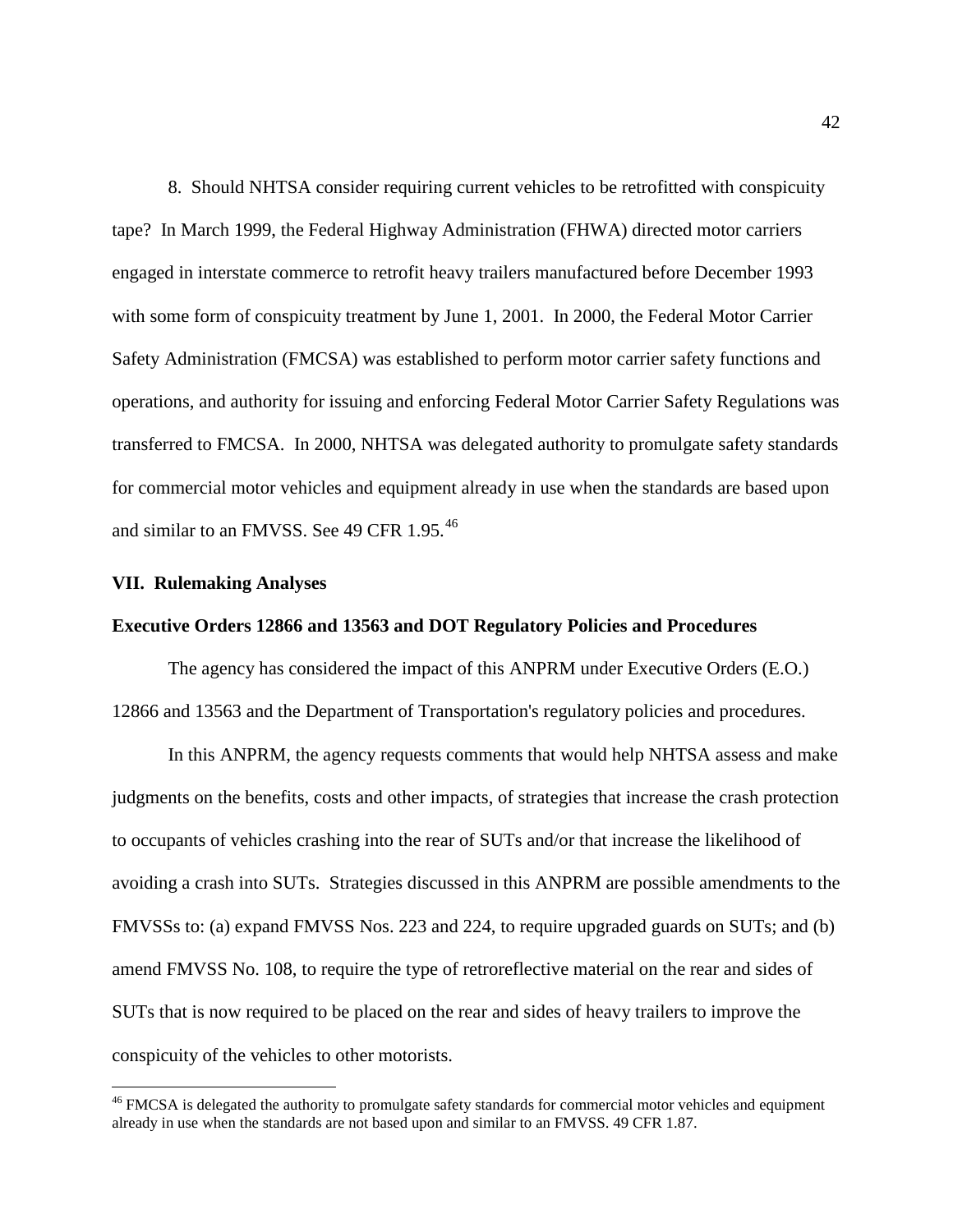The agency has made preliminary estimates of the costs and benefits of the two above strategies. NHTSA requests comments on these estimates. Information from the commenters will help the agency further evaluate the course of action NHTSA should pursue in this rulemaking on SUTs.

## **On Requiring SUTs to Have Underride Guards**

A requirement for SUTs to comply with CMVSS No. 223 would require 59 percent of newly manufactured SUTs to be equipped with CMVSS No. 223 rear impact guards.<sup>47</sup> The estimated incremental minimum to average cost of equipping newly covered SUTs with CMVSS No. 223 guards ranges from \$307 to \$453 per vehicle. The total annual fleet cost of equipping new SUTs with CMVSS No. 223 guards ranges from \$105 million to \$155 million. The estimate of minimum to average additional weight of equipping SUTs with CMVSS No. 223 guards is 76.8 kg (169 lb) to 95.5 kg (210 lb) per vehicle. The estimate of minimum additional fuel cost during the lifetime of the vehicle due to the additional weight of the guard ranges from \$316 million to \$514 million. Therefore, the total minimum to average annual cost (including fuel costs) of requiring SUTs to have CMVSS No. 223 rear impact guards is estimated to be \$421 million to \$669 million.

For estimating the benefits of requiring SUTs to have CMVSS No. 223 guards, NHTSA estimated the annual number of fatalities in light vehicle rear impact crashes with PCI into the rear of SUTs. The real world data indicated that there are annually 33 light vehicle occupant fatalities in impacts into the rear of SUTs that resulted in PCI. Only 30 percent of these impacts

<span id="page-42-0"></span> $47$  Since the definition of wheels back and low chassis vehicles in 393.86(b) allows more vehicles to be excluded from requiring rear impact guards than CMVSS No. 223, when SUTs are required to comply with CMVSS No. 223, a larger percentage would need to have rear impact guards. This is further explained in Appendix A.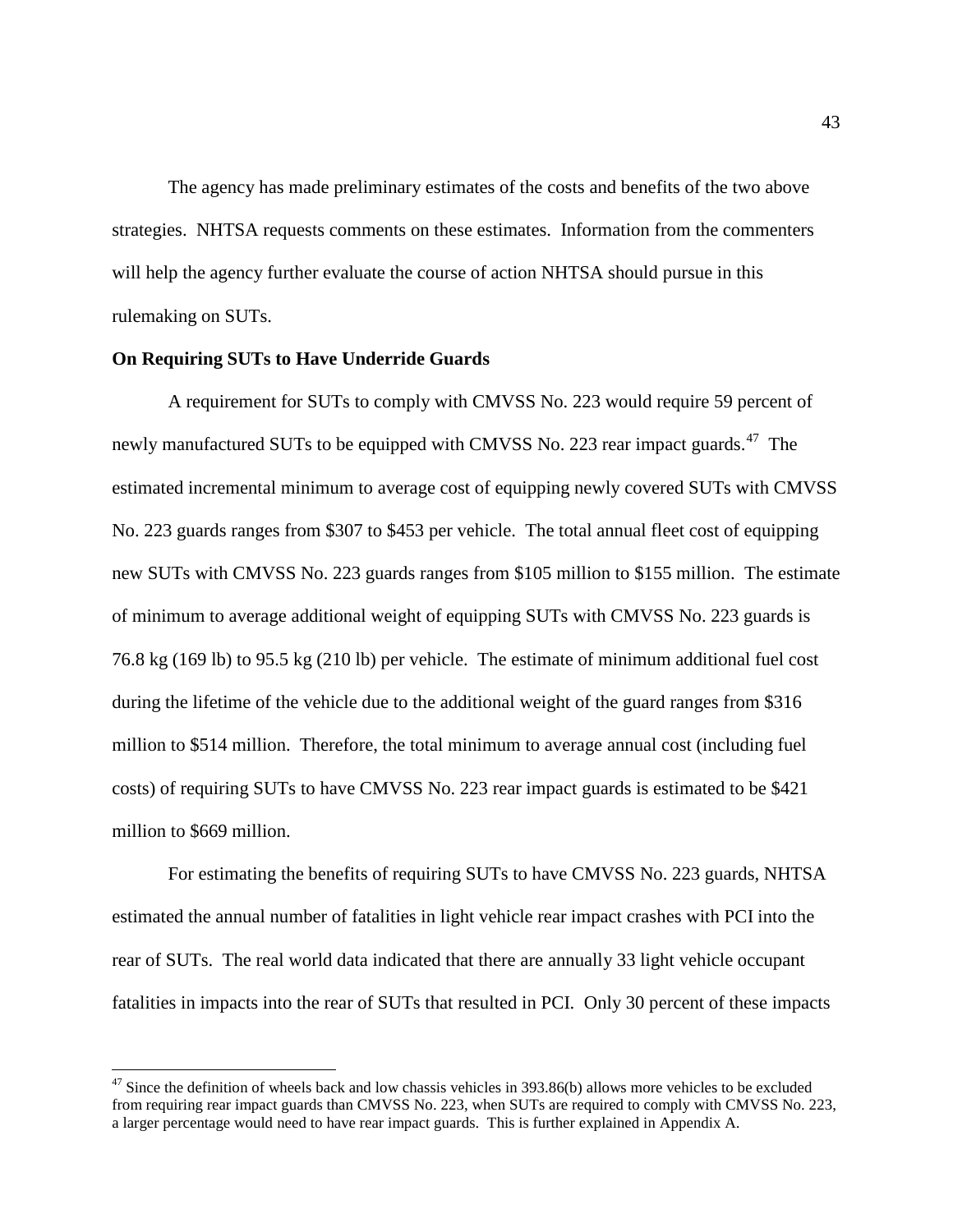are at closing speeds less than or equal to 56 km/h (35 mph) for which CMVSS No. 223 compliant rear impact guards could prevent PCI.

The benefits analysis also included an estimate of the annual number of injuries in light vehicle crashes with PCI into the rear of SUTs. Non-PCI crashes were not considered as part of the target population for estimating benefits. This is because the IIHS test data (see Appendix B to this preamble) show that when PCI was prevented, the dummy injury measures were significantly below the injury assessment reference values specified in FMVSS No. 208. In non-PCI crashes into the rear of SUTs and trailers, the IIHS test data indicated that the passenger vehicle's restraint system would mitigate injury.

The benefits analysis in Appendix A estimates the equivalent lives saved (ELS) from a requirement for SUTs to have CMVSS No. 223 guards. The ELS are approximately 5.7 to 6.3 lives. The cost per ELS (3 and 7 percent discounted) is \$106.7 million to \$164.7 million, for each equivalent life saved. A summary of the analysis estimating incremental costs, benefits, and cost per equivalent lives saved is shown below in Table 7.

**Table 7: Estimates of material, installation, and fuel costs of equipping applicable SUTs (Class 3-8) with CMVSS rear impact guards, resulting incremental benefits of lives saved and injuries prevented, and cost per equivalent lives saved.**

| <b>Material + Installation + Fuel Costs</b>                                      |                     |
|----------------------------------------------------------------------------------|---------------------|
| Minimum to average incremental cost of CMVSS guard per SUT                       | $$307 - $453$       |
| Number of SUTs needing guards annually                                           | 341,392             |
| Total incremental cost of CMVSS guards in SUT fleet                              | $$104.9M - $154.6M$ |
| Minimum to average incremental weight of CMVSS guard per                         |                     |
| <b>SUT</b>                                                                       | 169 lb - 210 lb     |
| Minimum to average incremental lifetime fuel cost per SUT                        | $$924.7 - $1,505.3$ |
| Minimum to average incremental fuel cost for SUT fleet                           | $$316M - $514M$     |
| Total minimum to average incremental cost of CMVSS guards<br>+fuel for SUT fleet | $$421M - $669M$     |
| <b>Benefits Estimates</b>                                                        |                     |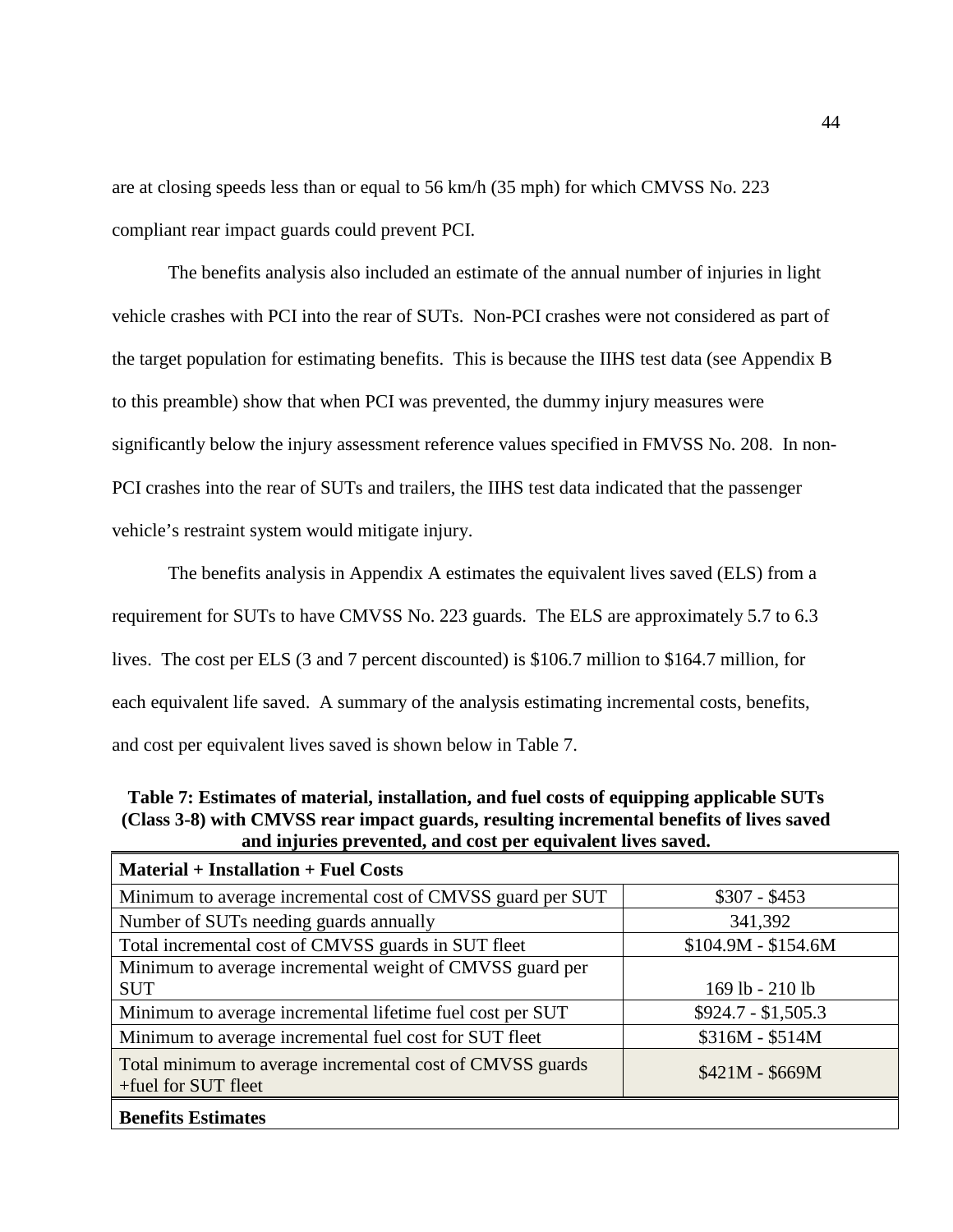| Target Population (light vehicle occupant fatalities in crashes   | 20 lives; 99-182 MAIS 1 injuries;     |
|-------------------------------------------------------------------|---------------------------------------|
| with PCI into the rear of applicable SUTs) average to high injury | 33-82 MAIS 2 and 17-27 MAIS           |
| estimates                                                         | 3-5 injuries                          |
| Estimated effectiveness of CMVSS guards                           | 0.25 for fatalities, 0.2 for injuries |
| Equivalent lives saved (undiscounted) average to high estimates   | $5.7 - 6.3$                           |
| Equivalent lives saved (3% discounted) average to high estimates  | $4.4 - 4.9$                           |
| Equivalent lives saved (7% discounted) average to high estimates  | $3.3 - 3.7$                           |
| <b>Cost/Benefit Analysis</b>                                      |                                       |
| Cost per equivalent lives saved (3% discount)                     | $$106.7M - $152.9M$                   |
| Cost per equivalent lives saved (7% discount)                     | $$113.9M - $164.7M$                   |

## **On Requiring SUTs to Have Retroreflective (Conspicuity) Tape**

NHTSA made a preliminary estimate of the cost of requiring new SUTs to have conspicuity tape. The cost of installing the tape was calculated based on the cost of the material itself and the cost to install the tape. The total cost for labor and materials is estimated at \$23.28  $+ $11.10 \times 1.51$  consumer markup = \$51.91 per SUT. NHTSA estimates that 578,631 new Class 3-8 trucks (GVWR > 10,000 lb) are sold annually. Thus, the total consumer costs required for applying conspicuity tape to new SUTs is estimated to be approximately \$30.0 million annually  $($51.91 \times 578,631 = $30,036,735).$ 

NHTSA made a preliminary estimate of the benefits of requiring new SUTs to have conspicuity tape. The agency estimates that a requirement would prevent 14 fatalities. The estimated costs per fatality prevented for a retroreflective tape requirement for SUTs are shown in Table 8.

| Table of Cost per Patally Frevented |                      |
|-------------------------------------|----------------------|
|                                     | 3 percent discounted |
| <b>Fatality Prevented</b>           |                      |
| Cost / Fatality Prevented           | \$2.1 million        |

**Table 8. Cost per Fatality Prevented**

## **Regulation Identifier Number**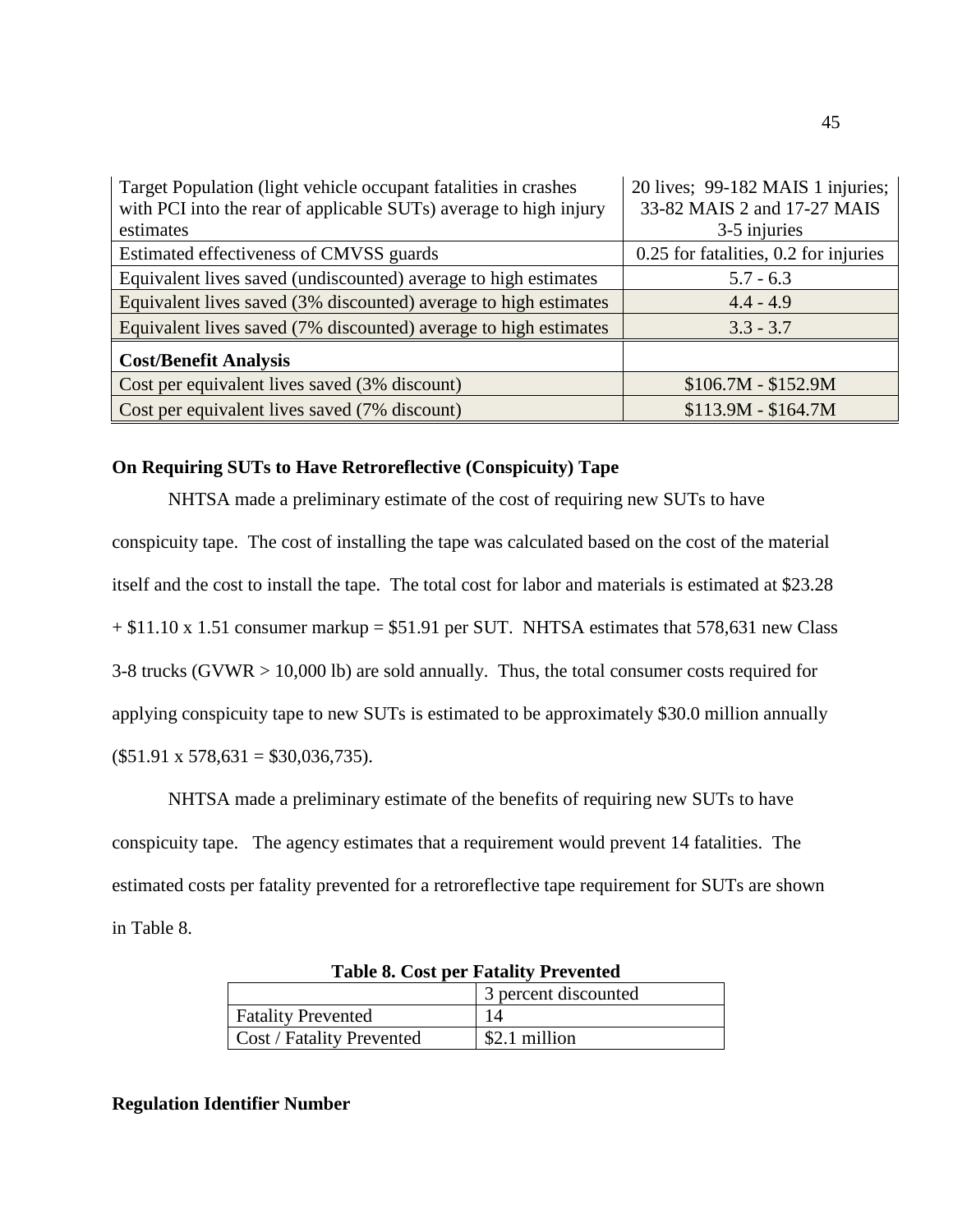The Department of Transportation assigns a regulation identifier number (RIN) to each regulatory action listed in the Unified Agenda of Federal Regulations. The Regulatory Information Service Center publishes the Unified Agenda in April and October of each year. You may use the RIN contained in the heading at the beginning of this document to find this action in the Unified Agenda.

#### **Plain Language**

Executive Order 12866 requires each agency to write all rules in plain language.

Application of the principles of plain language includes consideration of the following questions:

- Have we organized the material to suit the public's needs?
- Are the requirements in the rule clearly stated?
- Does the rule contain technical language or jargon that isn't clear?
- Would a different format (grouping and order of sections, use of headings, paragraphing) make the rule easier to understand?
- Would more (but shorter) sections be better?
- Could we improve clarity by adding tables, lists, or diagrams?
- What else could we do to make the rule easier to understand?

If you have any responses to these questions, please write to us with your views.

## **Privacy Act**

In accordance with 5 U.S.C. 553(c), DOT solicits comments from the public to better inform its rulemaking process. DOT posts these comments, without edit, including any personal information the commenter provides, to [www.regulations.gov,](http://www.regulations.gov/) as described in the system of records notice (DOT/ALL–14 FDMS), which can be reviewed at [www.dot.gov/privacy.](http://www.dot.gov/privacy)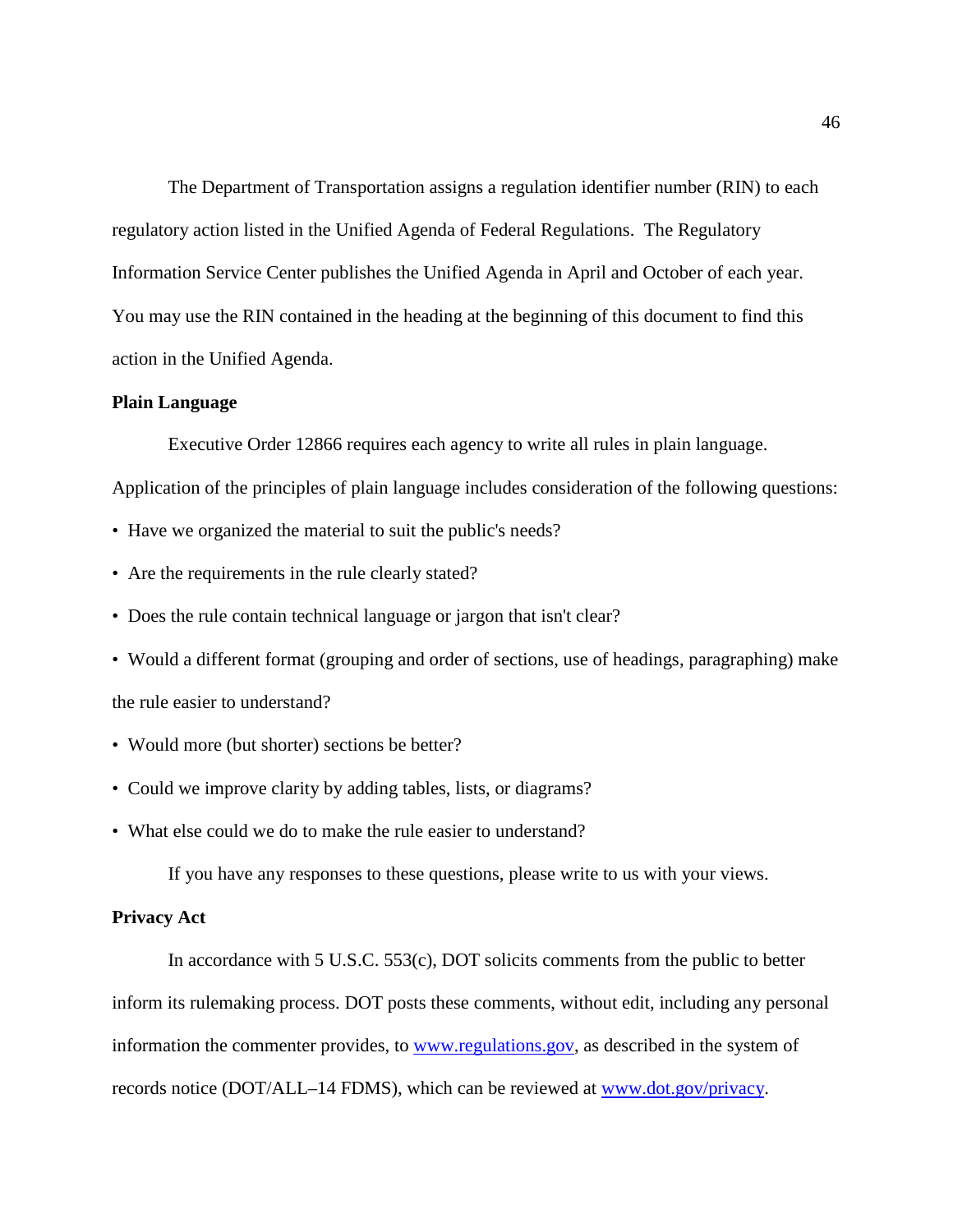#### **VIII. Submission of Comments**

#### *How Can I Influence NHTSA's Thinking on This Rulemaking?*

In developing this ANPRM, we tried to address the concerns of all our stakeholders. Your comments will help us improve this rulemaking. We invite you to provide different views on options we discuss, new approaches we have not considered, new data, descriptions of how this ANPRM may affect you, or other relevant information. We welcome your views on all aspects of this ANPRM, but request comments on specific issues throughout this document. Your comments will be most effective if you follow the suggestions below:

-- Explain your views and reasoning as clearly as possible.

-- Provide solid technical and cost data to support your views.

.--If you estimate potential costs, explain how you arrived at the estimate.

-- Tell us which parts of the ANPRM you support, as well as those with which you disagree.

-- Provide specific examples to illustrate your concerns.

-- Offer specific alternatives.

-- Refer your comments to specific sections of the ANPRM, such as the units or page numbers of the preamble.

Your comments must be written and in English. To ensure that your comments are correctly filed in the docket, please include the docket number of this document in your comments.

Your comments must not be more than 15 pages long (49 CFR §553.21). We established this limit to encourage you to write your primary comments in a concise fashion. However, you may attach necessary additional documents to your comments. There is no limit on the length of the attachments.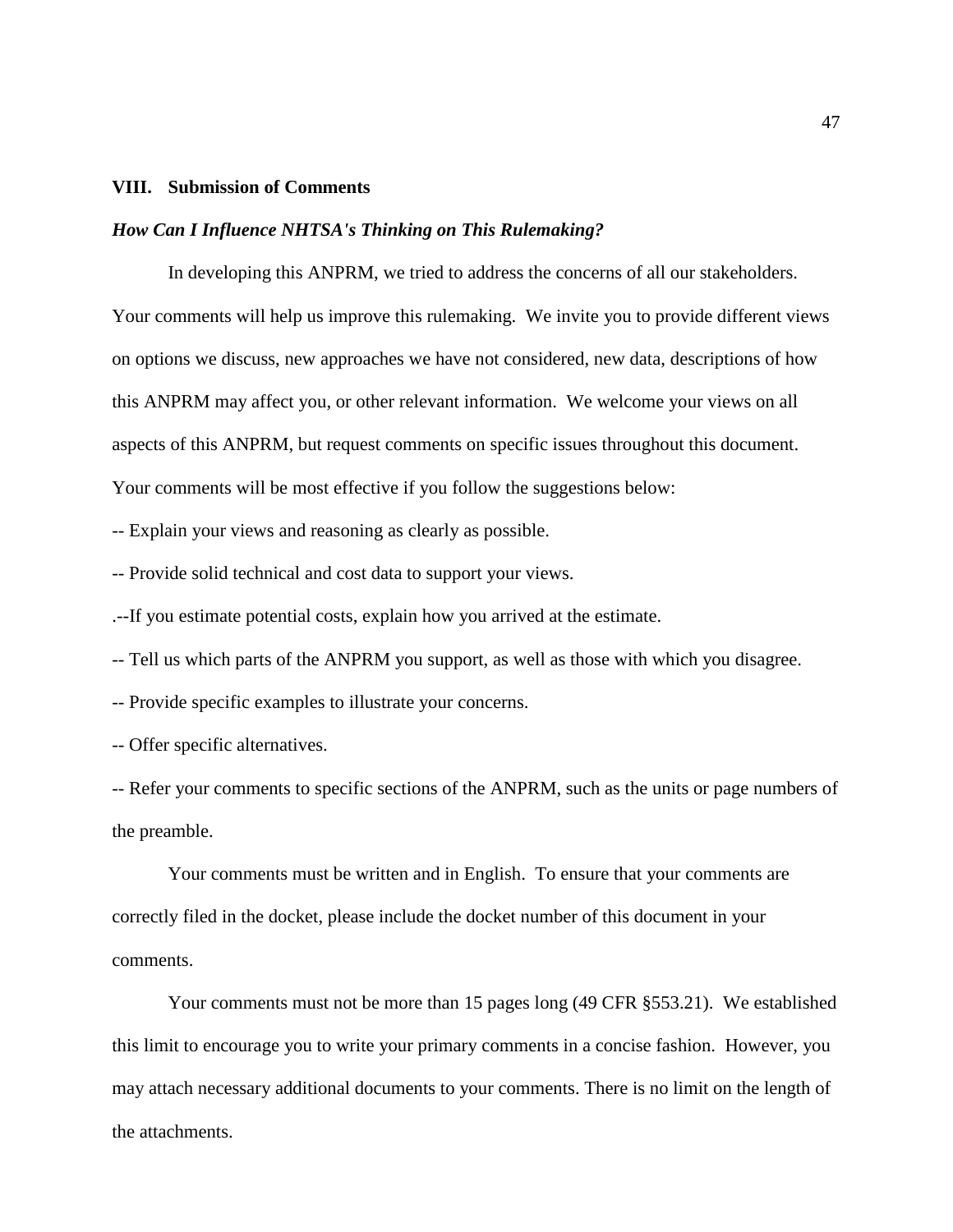Please submit your comments to the docket electronically by logging onto [http://www.regulations.gov](http://www.regulations.gov/) or by the means given in the ADDRESSES section at the beginning of this document.

Please note that pursuant to the Data Quality Act, in order for substantive data to be relied upon and used by the agency, it must meet the information quality standards set forth in the OMB and DOT Data Quality Act guidelines. Accordingly, we encourage you to consult the guidelines in preparing your comments. OMB's guidelines may be accessed at http://www.whitehouse.gov/omb/fedreg/reproducible.html.

#### *How Do I Submit Confidential Business Information?*

If you wish to submit any information under a claim of confidentiality, you should submit three copies of your complete submission, including the information you claim to be confidential business information, to the Chief Counsel, NHTSA, at the address given above under FOR FURTHER INFORMATION CONTACT. In addition, you should submit a copy from which you have deleted the claimed confidential business information to the docket. When you send a comment containing information claimed to be confidential business information, you should include a cover letter setting forth the information specified in our confidential business information regulation. (49 CFR Part 512.)

### *Will the Agency Consider Late Comments?*

We will consider all comments that the docket receives before the close of business on the comment closing date indicated above under DATES. To the extent possible, we will also consider comments that the docket receives after that date. If the docket receives a comment too late for us to consider it in developing the next step in this rulemaking, we will consider that comment as an informal suggestion for future rulemaking action.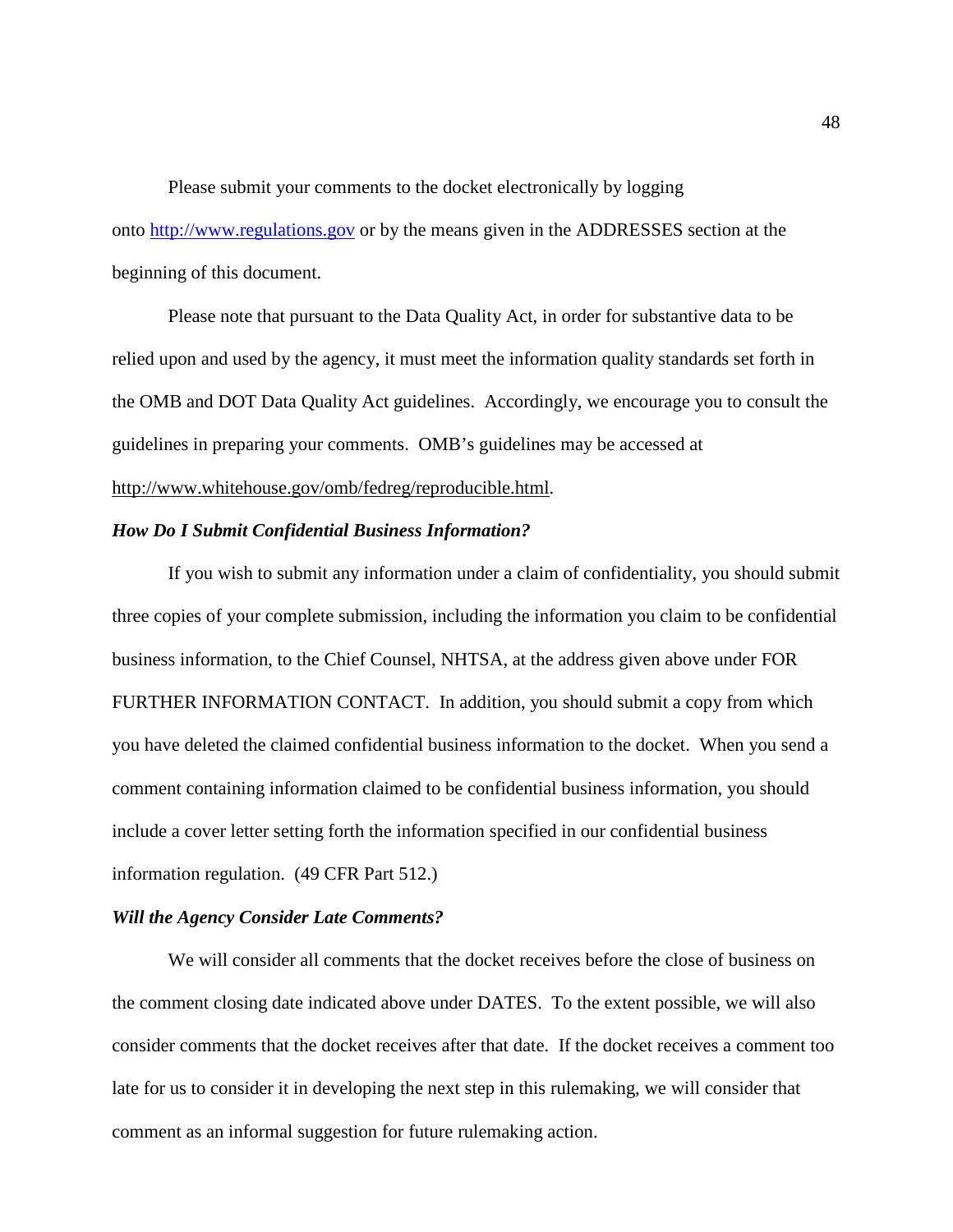## *How Can I Read the Comments Submitted by Other People?*

You may read the comments received by the docket at the address given above under ADDRESSES. You may also see the comments on the Internet (http://regulations.gov).

Please note that even after the comment closing date, we will continue to file relevant information in the docket as it becomes available. Further, some people may submit late comments. Accordingly, we recommend that you periodically check the docket for new material.

Anyone is able to search the electronic form of all comments received into any of our dockets by the name of the individual submitting the comment (or signing the comment, if submitted on behalf of an association, business, labor union, etc.). You may review DOT's complete Privacy Act Statement in the Federal Register published on April 11, 2000 (Volume 65, Number 70; Pages 19477-78).

Note: the following Appendices will not appear in the CFR.

#### **APPENDIX A TO PREAMBLE;**

#### **Cost-Benefit Evaluation Of**

#### **Requiring Single Unit Trucks (SUTs) to Have CMVSS No. 223 Guards**

### **Introduction**

This appendix provides NHTSA's analysis of the cost and benefits of requiring new SUTs to have CMVSS No. 223 rear impact guards. The analysis's findings, which are discussed in detail in this appendix, are summarized in the following Table A-1.<sup>[48](#page-48-0)</sup>

<span id="page-48-0"></span> $48$  Earlier in the preamble, NHTSA requested comment on this analysis and posed a series of questions seeking information to help make the analysis more complete. For example, the agency noted that this analysis did not include the cost of changes to SUTs to accommodate CMVSS No. 223 guards, such as strengthening of rear beams,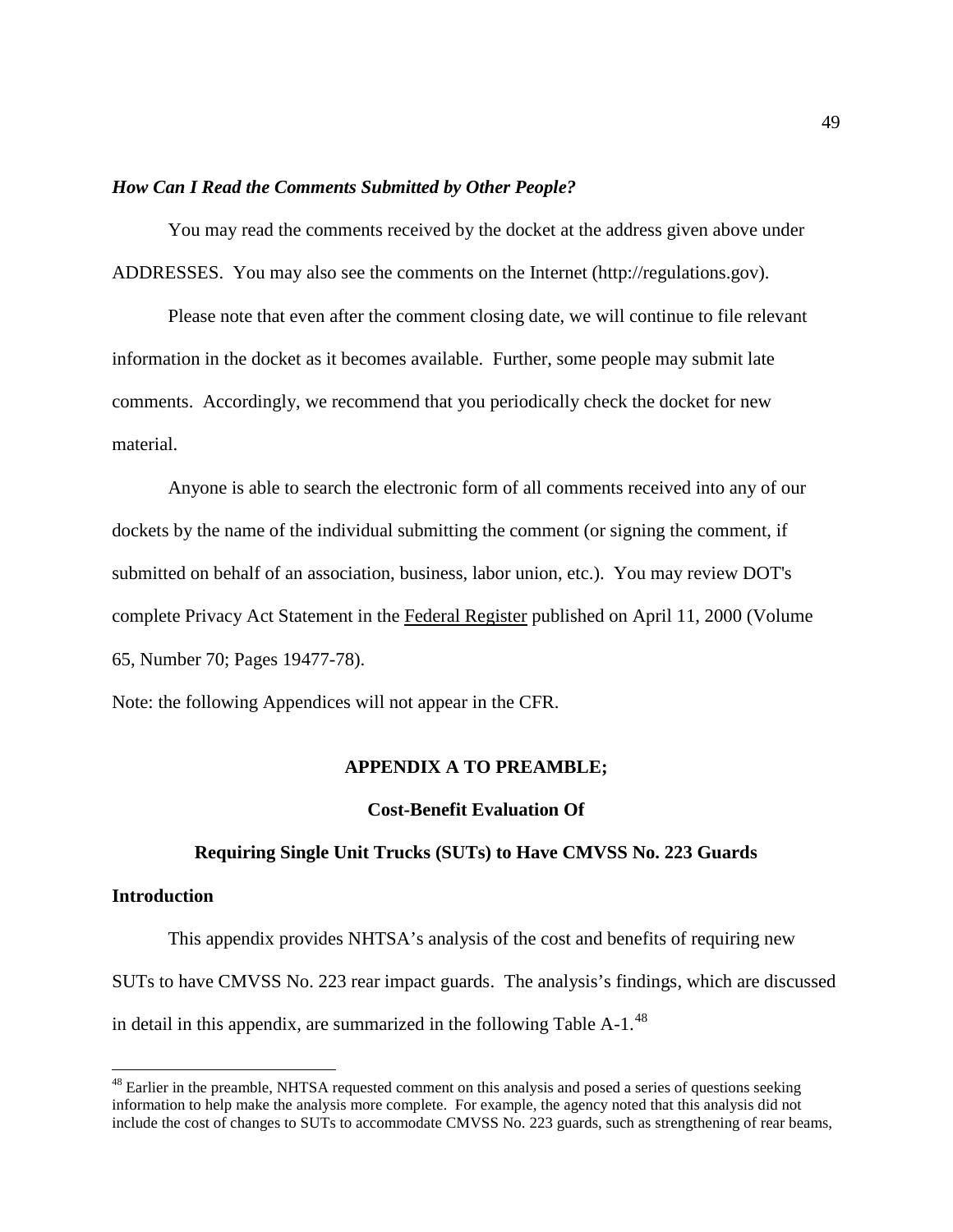**Table A-1:** Estimates of material, installation, and fuel costs of equipping applicable SUTs with CMVSS rear impact guards, resulting incremental benefits of lives saved and injuries prevented, and cost per equivalent lives saved.

| <b>Material + Installation + Fuel Costs</b>                       |                                       |
|-------------------------------------------------------------------|---------------------------------------|
| Minimum to average incremental cost of CMVSS guard per SUT        | $$307 - $453$                         |
| Number of SUTs needing guards annually                            | 341,392                               |
| Total incremental cost of CMVSS guards in SUT fleet               | $$104.9M - $154.6M$                   |
| Minimum to average incremental weight of CMVSS guard per          |                                       |
| <b>SUT</b>                                                        | 169 lb - 210 lb                       |
| Minimum to average incremental lifetime fuel cost per SUT         | $$924.7 - $1,505.3$                   |
| Minimum to average incremental fuel cost for SUT fleet            | \$316M - \$514M                       |
| Total minimum to average incremental cost of CMVSS guards         | $$421M - $669M$                       |
| +fuel for SUT fleet                                               |                                       |
| <b>Benefits Estimates</b>                                         |                                       |
| Target Population (light vehicle occupant fatalities in crashes   | 20 lives; 99-182 MAIS 1 injuries;     |
| with PCI into the rear of applicable SUTs) average to high injury | 33-82 MAIS 2 and 17-27 MAIS           |
| estimates                                                         | 3-5 injuries                          |
| Estimated effectiveness of CMVSS guards                           | 0.25 for fatalities, 0.2 for injuries |
| Equivalent lives saved (undiscounted) average to high estimates   | $5.7 - 6.3$                           |
| Equivalent lives saved (3% discounted) average to high estimates  | $4.4 - 4.9$                           |
| Equivalent lives saved (7% discounted) average to high estimates  | $3.3 - 3.7$                           |
| <b>Cost Per Equivalent Lives Saved</b>                            |                                       |
| Cost per equivalent lives saved (3% discount)                     | $$106.7M - $152.9M$                   |
| Cost per equivalent lives saved (7% discount)                     | $$113.9M - $164.7M$                   |

## **Estimating the Population of Covered SUTs**

 $\overline{a}$ 

Currently, rear impact protection for SUTs is regulated by FMCSR regulation 49 CFR

393.86(b), which requires that certain SUTs used in interstate commerce have a guard if there is

no vehicle parts or equipment within the area where the rear impact guard location is prescribed.

(The bottom plane of the area is not more than 762 mm (30 inches) above the ground, the

forward-most plane of the area is not more than 610 mm (24 inches) forward of the rear

frame rails, and the floor of vehicles, or cost resulting from the reduction in payload resulting from increased weight of the SUT due to installation of a CMVSS No. 223 guard.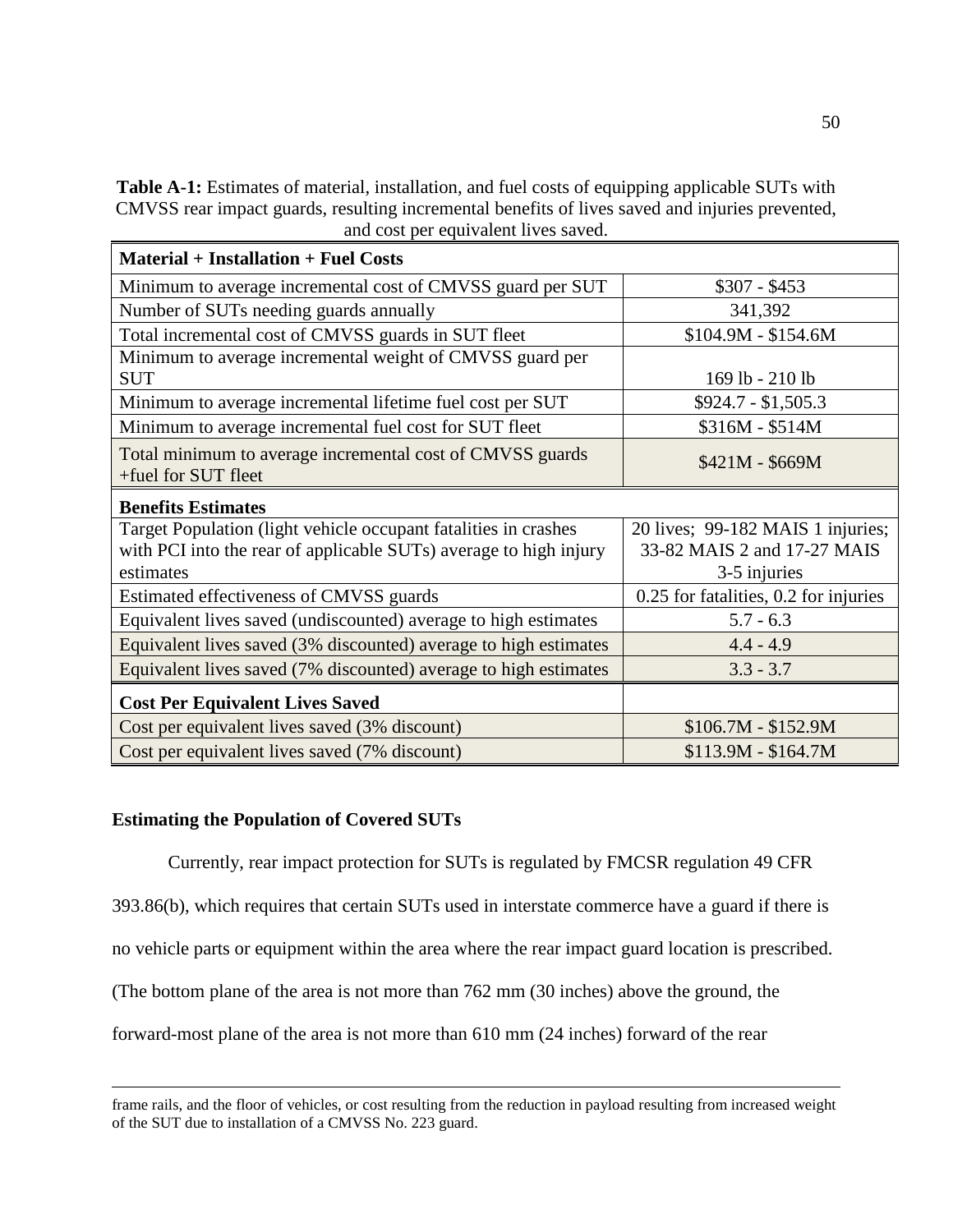extremity, and the lateral planes of the area are not more than 457 mm (18 inches) from the side extremity of the SUT.)

CMVSS No. 223 requires rear impact guards on trailers<sup> $49$ </sup> that do not have equipment or vehicle parts within the area where the rear impact guard is prescribed to be located. (The bottom plane of the area is not more than 560 mm (22 inches) above the ground, the forwardmost plane of the area is not more than 305 mm (12 inches) forward of the rear extremity, and the lateral planes of the area are not more than 100 mm (4 inches) from the side extremity of the trailer.)

The geometric requirements for the guards in CMVSS No. 223 are similar to that in FMVSS No. 224. The contrast between the geometric requirements of the guards in FMCSR 393.86(b) and CMVSS No. 223 is shown in Figure A-1.



**Figure A-1: Depiction of rear impact protection requirements for single unit trucks and trailers (not to scale).**

<span id="page-50-0"></span><sup>&</sup>lt;sup>49</sup> Pole trailers, pulpwood trailers, horizontal discharge trailers, and some other types of trailers are excluded.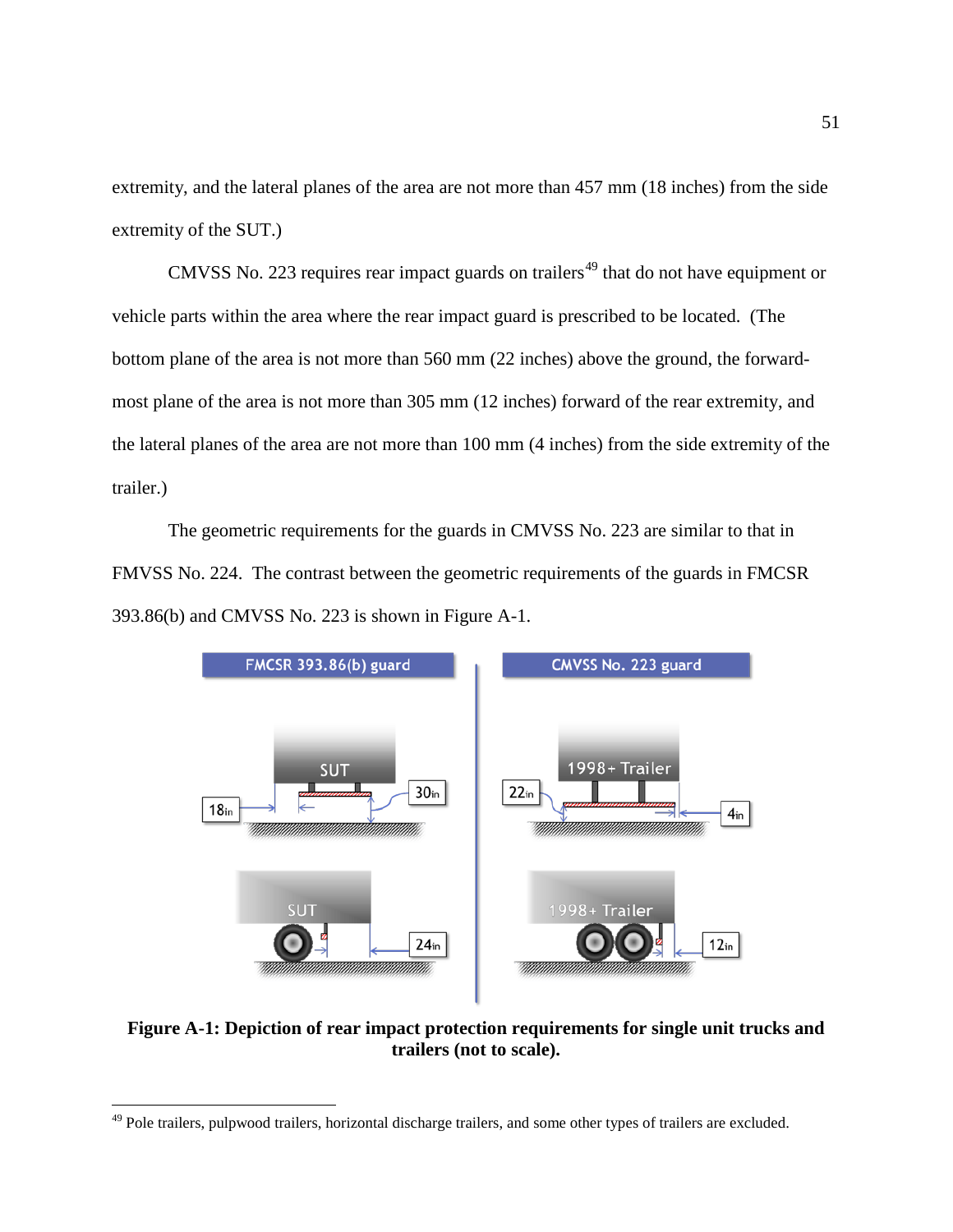The various underride guard standards exclude certain vehicles from their requirements due to reasons such as impediments to equipping a guard in a specified area or because the design of the vehicle renders a guard unnecessary to prevent underride. FMVSS No. 224 and CMVSS No. 223 have similar exclusions of vehicles, in contrast to FMCSA 393.86(b). For example, in FMCSR 393.86(b), a "wheels back vehicle" is one where the vehicle's rearmost axle is not more than 610 mm forward of the rear extremity of the vehicle, while in FMVSS No. 224 and CMVSS No. 223, a "wheels back" trailer is one where the rearmost axle is not more than 305 mm forward of the rear extremity of the vehicle. Another example is definitions of a "low chassis" vehicle. In FMCSR 393.86(b), a "low chassis vehicle" is one where the ground clearance of the bottom edge of the chassis which extends to the rearmost part of the vehicle is less than or equal to 762 mm, while in FMVSS No. 224 and CMVSS No. 223, a low chassis trailer is one where the ground clearance of the bottom edge of the chassis which extends to the rearmost part of the vehicle is less than or equal to 560 mm. If NHTSA were to require SUTs to comply with CMVSS No. 223, then some SUTs that were previously excluded by the FMCSR from having guards because they were considered wheels back or low chassis vehicles under FMCSR 393.86(b) would no longer qualify as wheels back or low chassis vehicles under CMVSS No. 223. These vehicles therefore would have to be equipped with rear impact guards in accordance with CMVSS No. 223.

 $UMTRI<sup>50</sup>$  $UMTRI<sup>50</sup>$  $UMTRI<sup>50</sup>$  evaluated the rear geometry of SUTs involved in fatal crashes in the 2008 and 2009 TIFA data files and estimated that 38 percent of SUTs were configured so as to be included under FMCSA 393.86(b) based on vehicle design, as shown below in Table A-2. However,

<span id="page-51-0"></span> <sup>50</sup> Heavy-Vehicle Crash Data Collection and Analysis to Characterize Rear and Side Underride and Front Override in Fatal Truck Crashes, DOT HS 811 725, March 2013.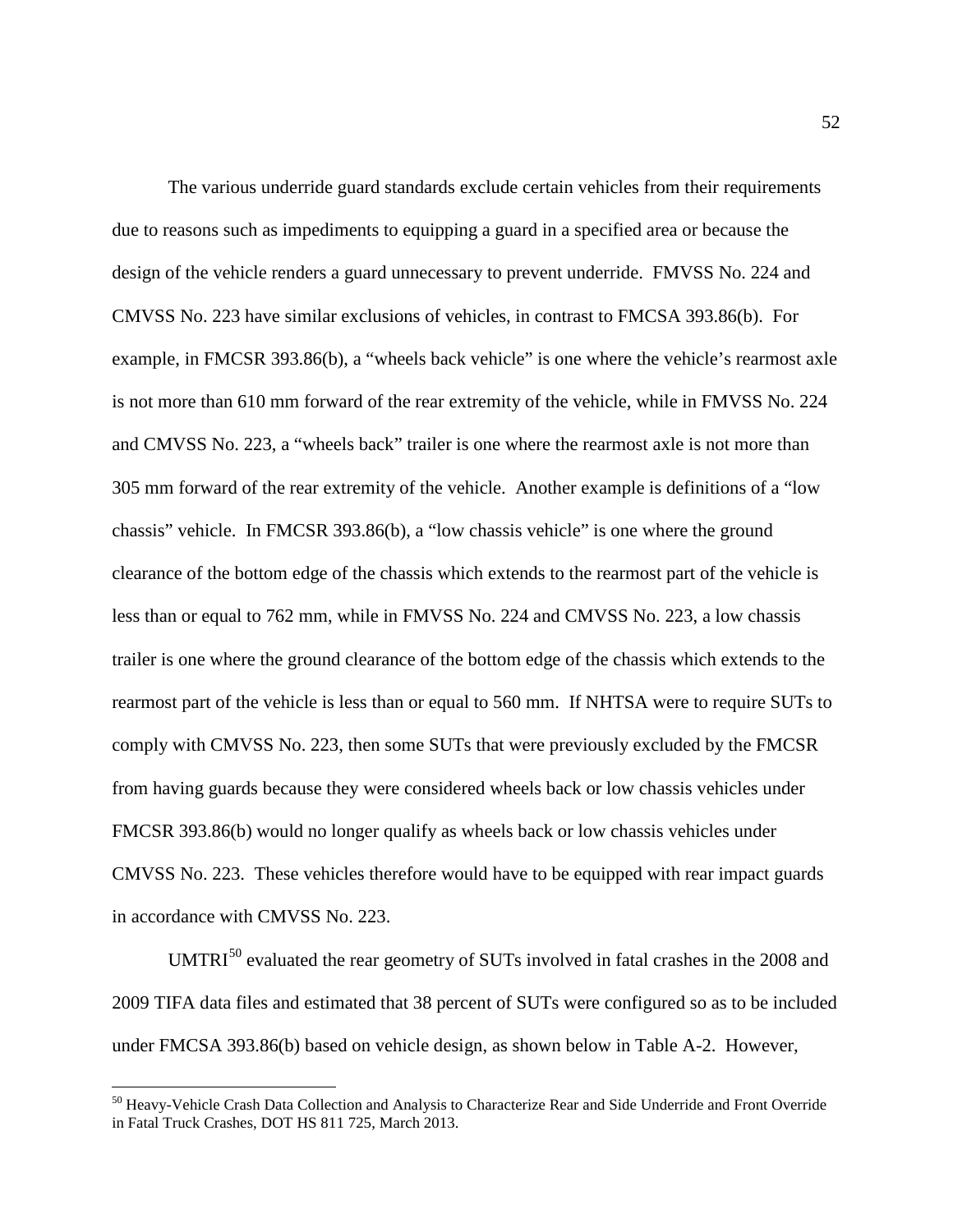UMTRI estimated that only 18 percent of SUTs were equipped with rear impact guards. The remaining 20 percent of the SUTs that appeared, based on vehicle design, to be included in the requirement to have a guard but did not have one, likely were not used in interstate commerce and so not covered by FMCSR 393.86(b).

**Table A-2:** Percentage of SUTs by their rear geometry and whether a rear impact guard was required according to UMTRI's evaluation of SUTs involved in fatal crashes in the 2008-2009 TIFA data files.

| нга ната піся.                        |               |  |
|---------------------------------------|---------------|--|
| <b>Type of Rear Geometry</b>          | Percentage of |  |
|                                       | <b>SUTs</b>   |  |
| <b>Rear Impact Guard Required</b>     |               |  |
| Guard present                         | 18%           |  |
| Guard not present                     | 20%           |  |
| <b>Rear Impact Guard Not Required</b> |               |  |
| Excluded vehicle                      | 8%            |  |
| Wheels back vehicle                   | 27%           |  |
| Low chassis vehicle                   | 9%            |  |
| Wheels back and low chassis vehicle   | 2%            |  |
| Equipment                             | 16%           |  |

NHTSA examined the rear geometry of SUTs in the 2008 and 2009 TIFA data files from the 2013 UMTRI study to determine the vehicles that would need to have rear impact guards in accordance with CMVSS No. 223 and the vehicles that would be excluded (as within an excluded type of vehicle, i.e., wheels back, low chassis, rear equipment, special vehicles). The examination (Table A-3) shows that 59 percent of SUTs would need rear impact guards according to CMVSS No. 223.

Since UMTRI's evaluation (Table A-2) indicates that only 18 percent of SUTs that had a rear geometry that did not outwardly qualify as an excluded vehicle under FMCSR 393.86(b)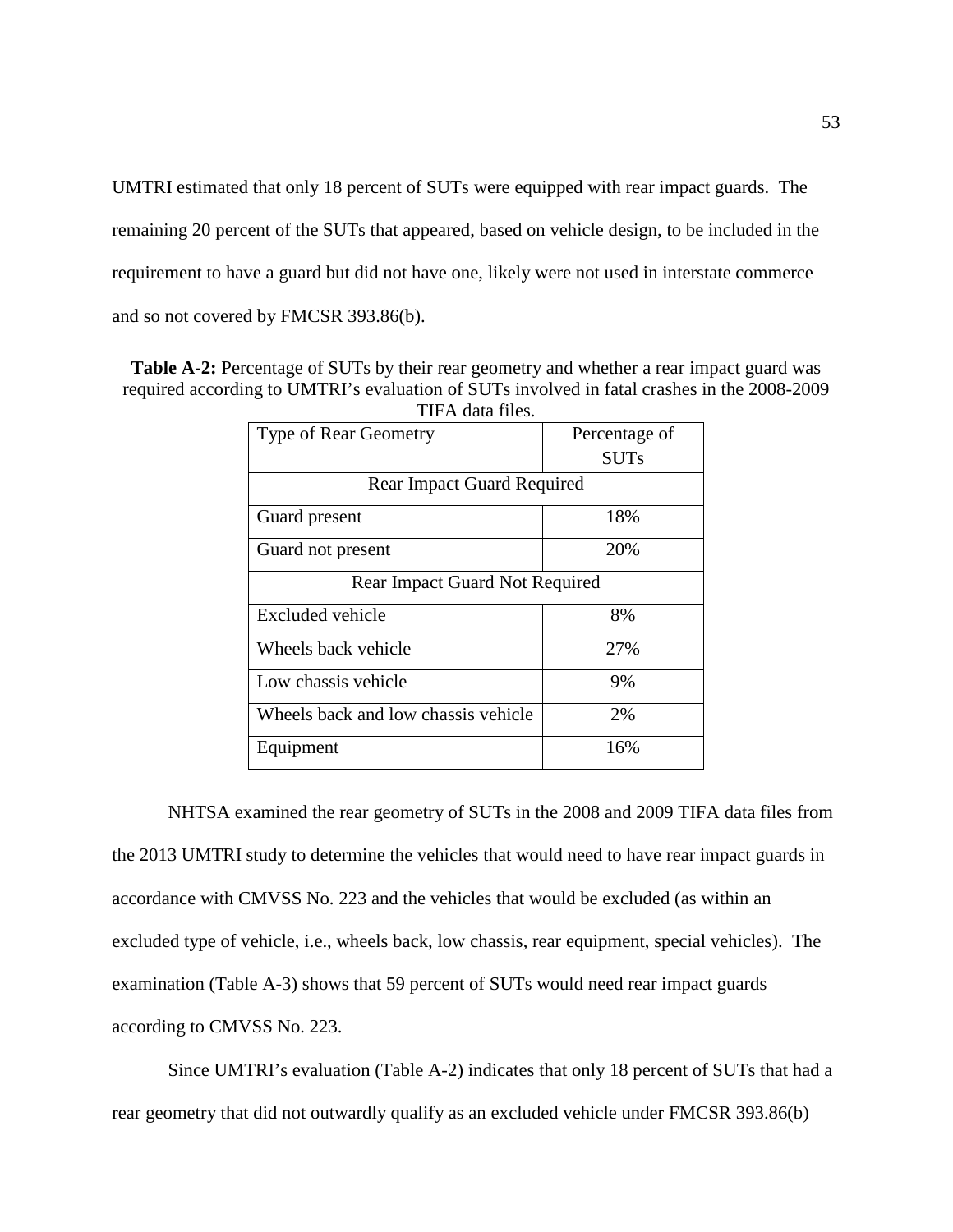had guards,<sup>[51](#page-53-0)</sup> 18 percent of SUTs (those now with guards meeting FMCSR 393.86(b)) would need upgraded CMVSS No. 223 guards, and 41 percent (=59 –18) of SUTs now without rear impact guards would need CMVSS No. 223 guards.

**Table A-3.** Percentage of SUTs by their rear geometry in the 2008-2009 TIFA data files and whether a guard would be required according to current FMCSR 393.86(b) specifications and to CMVSS No. 223 specifications.

| $C_{111}$ , DD 110. 229 90001110001919.   |                    |                    |  |
|-------------------------------------------|--------------------|--------------------|--|
| <b>Type of Rear Geometry</b>              | Classification per | Classification per |  |
|                                           | FMCSR 393.86(b)    | CMVSS No. 223      |  |
| Rear impact guard required                | 38%                | 59%                |  |
| Wheels back and/or low chassis vehicle    | 38%                | 20%                |  |
| Equipment in rear and/or excluded vehicle | 24%                | 21%                |  |

The agency evaluated SUTs of Classes 3 to 8 (SUTs with a GVWR greater than 10,000

lb) as shown in Table A-4 for upgrading to CMVSS No. 223 requirements. The annual truck

sales for 2012 were obtained from the Ward's Automotive Yearbook 2013 by the Ward's

Automotive Group<sup>[52](#page-53-1)</sup> and are presented in Table A-5.

|                                                     | Table A-4. SUT classification and examples <sup>53</sup> – Weight category definitions from 49 CFR 565, |  |
|-----------------------------------------------------|---------------------------------------------------------------------------------------------------------|--|
| "Vehicle identification number (VIN) requirements." |                                                                                                         |  |

| Vehicle         | Weight Range      | Examples                                             |
|-----------------|-------------------|------------------------------------------------------|
| Class           | (lb)              |                                                      |
| $\mathbf{3}$    | $10,000 - 14,000$ | Walk-In, Box Truck, City Delivery, Heavy-Duty Pickup |
| $\overline{4}$  | $14,001 - 16,000$ | Large Walk-In, Box Truck, City Delivery              |
| $5\overline{5}$ | $16,001 - 19,500$ | Bucket Truck, Large Walk-In, City Delivery           |
| - 6             | $19,501 - 26,000$ | Beverage Truck, Rack Truck                           |
| $7\phantom{.0}$ | $26,001 - 33,000$ | Refuse truck, Furniture truck                        |
| 8               | 33,001 and over   | Cement Truck, Dump Truck                             |

| <b>Table A-5.</b> Annual sales of SUTs in 2012. |               |
|-------------------------------------------------|---------------|
| <b>SUT Class</b>                                | Sales in 2012 |

<span id="page-53-0"></span><sup>&</sup>lt;sup>51</sup> UMTRI estimated that although 38 percent of the SUTs involved in fatal crashes were required to have rear impact guards (based on the truck rear geometry according to FMCSR 393.86(b)), only 18 percent were equipped with them. It is likely that the remaining 20 percent of the SUTs that were configured so as not to be considered among the vehicles excluded from FMCSA 393.86(b) based on vehicle design, but that did not have a guard, were not used in interstate commerce.

<span id="page-53-2"></span><span id="page-53-1"></span> $52$  Ward's Automotive group, ISBN Number 978-0-910589-31-4, Southfield, MI 2013.<http://wardsauto.com/>  $53$  Source: Oak Ridge National Laboratory, Center for Transportation Analysis, Oak Ridge, TN [http://cta.ornl.gov/vtmarketreport/heavy\\_trucks.shtml](http://cta.ornl.gov/vtmarketreport/heavy_trucks.shtml)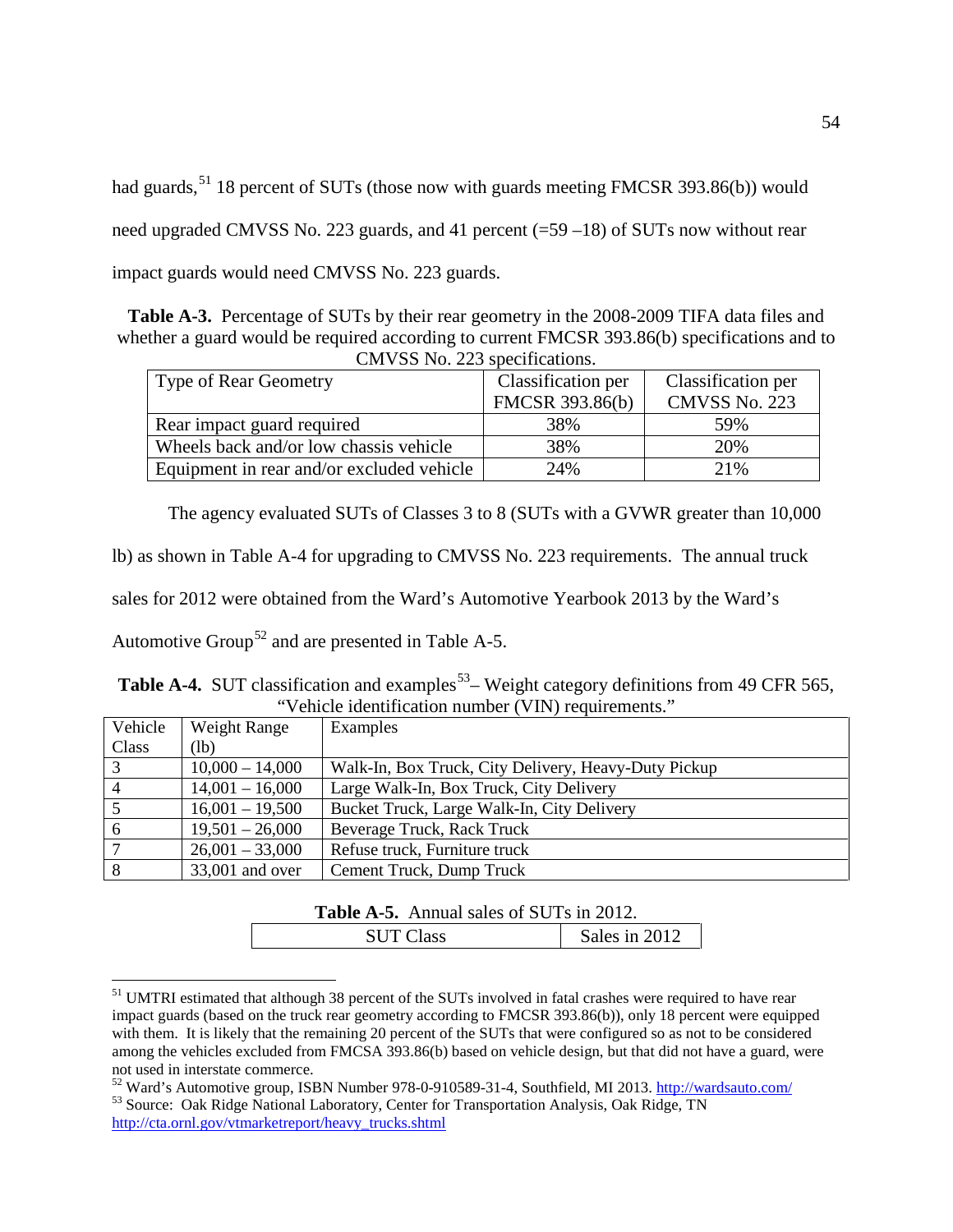|                                         | 232,755 |
|-----------------------------------------|---------|
|                                         | 9,431   |
|                                         | 54,898  |
|                                         | 39,978  |
|                                         | 46,854  |
|                                         | 194,715 |
| Total Class 3-8 truck sales in $2012 =$ | 578,631 |

The total sales volume of SUTs of Class 3-8 in 2012 was 578,631. Assuming that the classification of SUTs in the 2008-2009 TIFA data files as shown in Table A-3 is representative of the SUT fleet, then 59 percent of the SUTs sold annually would require CMVSS No. 223 guards. Therefore, applying CMVSS No. 223 to SUTs would affect approximately 341,692  $(=0.59 \times 578, 631)$  SUTs sold annually.<sup>[54](#page-54-0)</sup>

### **Costs**

## Cost of rear impact guards

In 2013, NHTSA conducted a study to develop cost and weight estimates for rear impact guards on heavy trailers.<sup>55</sup> Using the cost estimates for rear impact guards obtained from this study, in this section we estimate the cost of equipping SUTs with the guards.

In the 2013 study, the researchers estimated the cost and weight of FMCSR 393.86(b) rear impact guards, FMVSS No. 223 rear impact guards, and CMVSS No. 223 rear impact guards (Table A-6). All costs are presented in 2012 dollars. In estimating the cost and weight of guards, an engineering analysis of the guard system for each trailer was conducted, including material composition, manufacturing and construction methods and processes, component size, and attachment methods. We note, however, that the authors did not take into account the

<span id="page-54-1"></span>

<span id="page-54-0"></span> $^{54}$  I.e., these vehicles would be required to be equipped with rear impact guards meeting CMVSS No. 223.  $^{55}$  Cost and weight analysis for rear impact guards on heavy trucks, Docket No. NHTSA-2011-0066-0086, June 2013.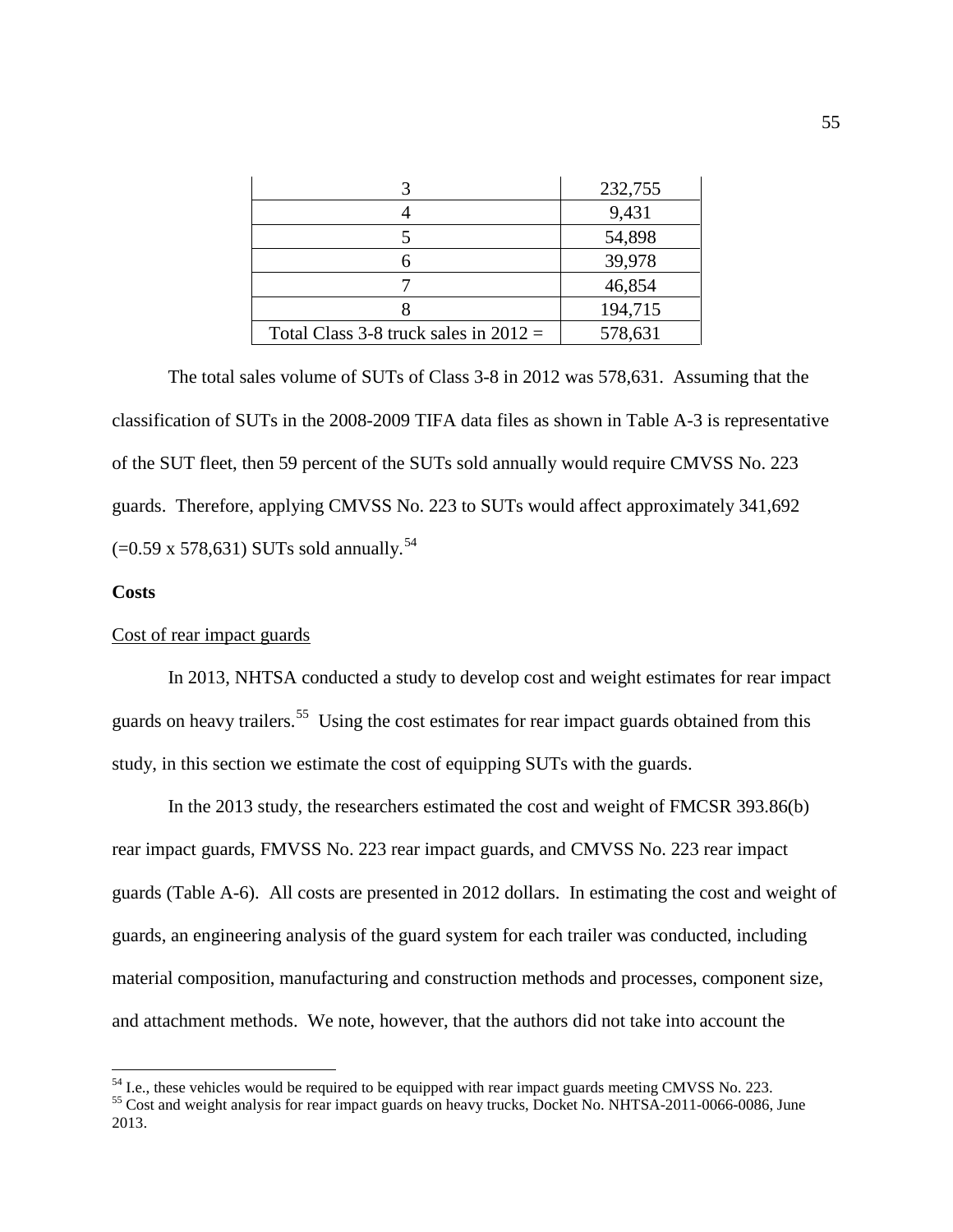construction, costs, and weight changes in the trailer structure that would be needed to withstand loads from the stronger guards. Thus, a limitation of this analysis is the fact that the authors did not evaluate the changes in design of the rear beam, frame rails, and floor of the trailer when replacing a rear impact guard compliant with FMCSR 393.86(b) with an FMVSS No. 224 compliant guard and then to a CMVSS No. 223 compliant guard.

| Type of Rear<br><b>Impact Guard</b> | <b>Trailer Model</b><br>Year/Make | Guard<br>Assembly | <i>Installation</i><br>Cost | Total<br>Cost | Weight<br>(lb) |
|-------------------------------------|-----------------------------------|-------------------|-----------------------------|---------------|----------------|
| <b>FMCSR</b><br>393.86(b)           | 1993 Great Dane                   | \$64.35           | \$41.31                     | \$105.66      | 78             |
| FMVSS No.<br>224                    | 2001 Great Dane                   | \$150.97          | \$108.14                    | \$259.11      | 172            |
| CMVSS No.<br>223                    | 2012 Great Dane                   | \$188.36          | \$151.00                    | \$339.36      | 193            |
|                                     | 2012 Manac                        | \$297.62          | \$245.09                    | \$542.72      | 307            |
|                                     | 2012 Stoughton                    | \$244.38          | \$219.11                    | \$463.49      | 191            |
|                                     | 2012 Wabash                       | \$440.49          | \$152.93                    | \$593.42      | 243            |

**Table A-6.** Cost (2012 dollars) and weight of different types of rear impact guards.

The average cost of a CMVSS rear impact guard is \$485, which is \$226 more than an FMVSS No. 224 guard and \$379 more than an FMCSR 393.86(b) guard. In comparing the Great Dane rear impact guards, the 2012 Great Dane guard (the least expensive CMVSS No. 223 guard studied) is \$234 more expensive than the 1993 guard (FMCSR 393.86(b) guard).

NHTSA used the incremental cost of \$234 to  $$379^{56}$  $$379^{56}$  $$379^{56}$  (from Table A-6) to estimate costs of upgrading SUTs presently with FMCSR 393.86(b) guards to CMVSS No. 223 guards. The agency used the incremental cost of \$339 to  $$485^{57}$  $$485^{57}$  $$485^{57}$  (from Table A-6) to estimate costs of equipping SUTs presently without guards with CMVSS No. 223 guards. These incremental costs do not take into account additional construction, costs, and weight changes needed in the

<span id="page-55-0"></span><sup>&</sup>lt;sup>56</sup> \$234 is the lowest incremental cost to upgrade from an FMCSR 393.86(b) guard to a CMVSS No. 223 guard and \$379 represents the average incremental cost.

<span id="page-55-1"></span> $\frac{1}{57}$  \$339 is the lowest incremental cost to upgrade from no guard to a CMVSS No. 223 guard and \$485 represents the average incremental cost.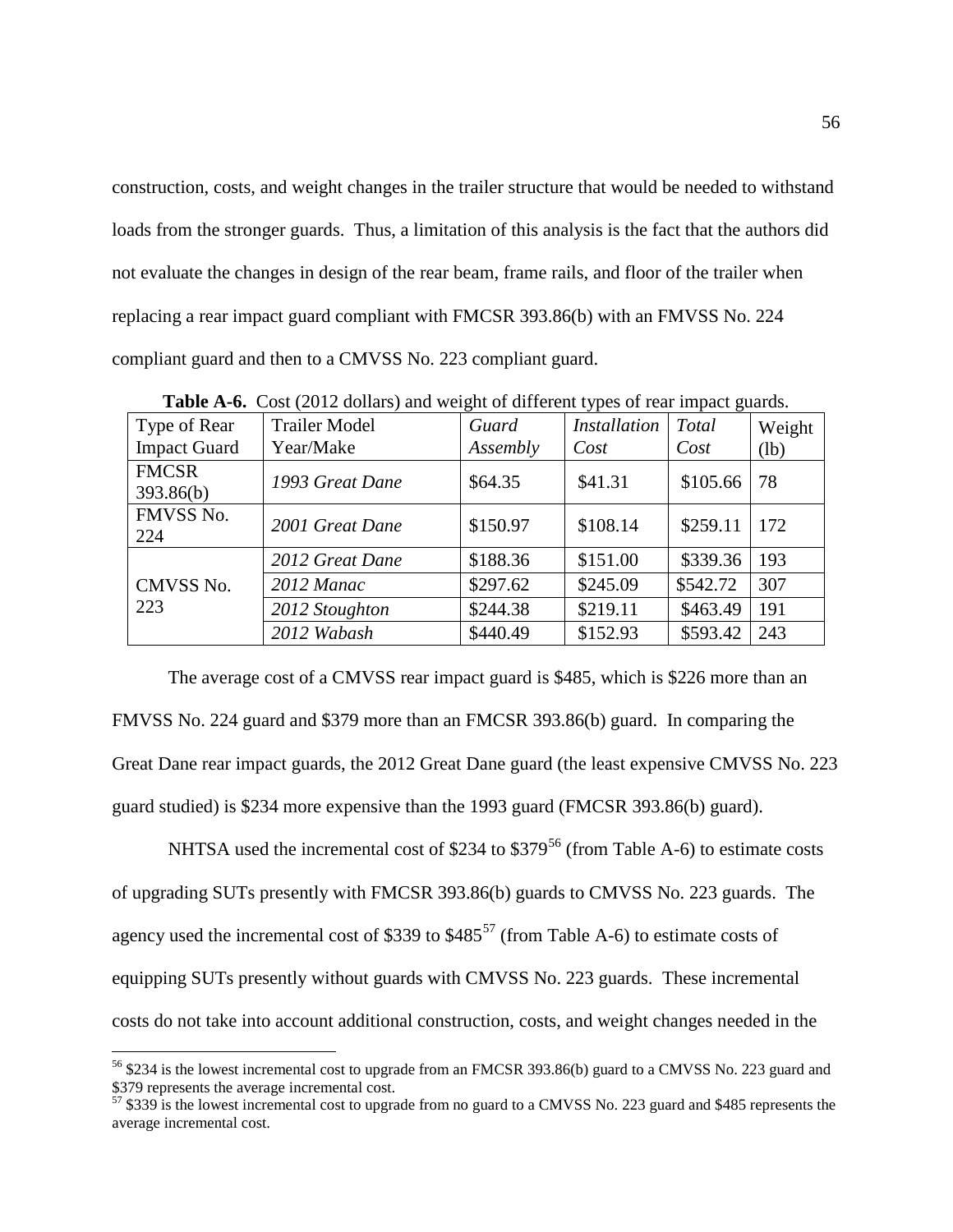SUT structure to withstand loads from the upgraded guards. Thus, the agency believes that the lower cost estimates may not represent the true incremental cost of equipping SUTs with rear impact guards. An analysis was therefore also conducted using the average incremental costs.

In the new SUT fleet, 18 percent of the fleet now equipped with FMCSR guards would be upgraded to CMVSS guards, and 41 percent of the fleet now without guards would need CMVSS guards. Therefore, the weighted incremental cost of CMVSS guards for applicable SUTs is \$307 to \$453, as shown in Table A-7.

**Table A-7.** Estimating the weighted incremental cost of equipping CMVSS No. 223 guards on applicable SUTs

|                                                                                       | Cost  |
|---------------------------------------------------------------------------------------|-------|
| Minimum cost of CMVSS No. 223 compliant guard $(a1) =$                                | \$339 |
| Average cost of CMVSS No. 223 compliant guard (a2) =                                  | \$485 |
| Incremental minimum cost of CMVSS guard over FMCSR guard $(b1)$ =                     | \$234 |
| Incremental average cost of CMVSS guard over FMCSR guard $(b2)$ =                     | \$379 |
| Percentage of SUTs that have FMCSR guards and would need CMVSS guards                 |       |
| $(c1) =$                                                                              | 18%   |
| Percentage of SUTs that do not have guards and would need CMVSS guards (c2)           |       |
|                                                                                       | 41%   |
| Weighted minimum cost per SUT to equip Canadian guard                                 |       |
| $(c1 * b1 + c2 * a1)/(c1 + c2) =$                                                     | \$307 |
| Weighted average cost per SUT to equip Canadian guard $(c1 * b2 + c2 * a2)/(c1 + c2)$ |       |
|                                                                                       | \$453 |

Based on these data, the agency estimated the total annual incremental material and installation cost of requiring new applicable SUTs to be equipped with CMVSS No. 223 rear impact guards (shown in Table A-8).

**Table A-8**. Annual incremental material and installation cost of requiring CMVSS No. 223 guards on new SUTs

| Total No. of SUTs Needing CMVSS Guards (a) | 341,692     |         |
|--------------------------------------------|-------------|---------|
|                                            | Lower bound | Average |
| Incremental Cost of CMVSS Guard (b)        | \$307       | \$453   |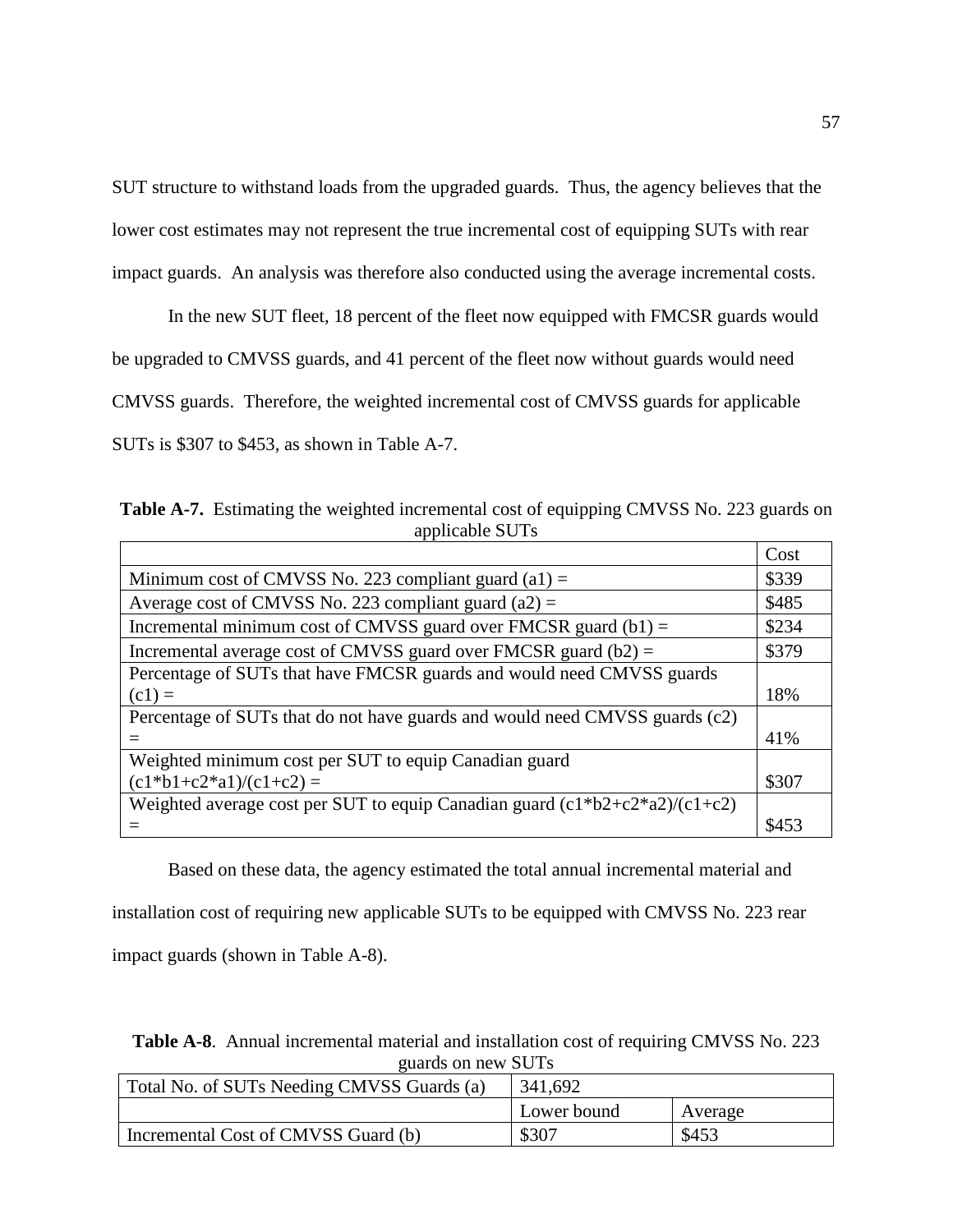| Total cost for truck fleet (axb) | \$104,942,055 | \$154,619,794 |
|----------------------------------|---------------|---------------|
|----------------------------------|---------------|---------------|

Lifetime Fuel Costs

Using the data in Table A-6, the average weight of a CMVSS No. 223 compliant guard is

234 lb, which is 156 lb greater than an FMCSR 393.86(b) guard. In comparing the Great Dane

rear impact guards, the 2012 Great Dane guard is 115 lb heavier than the 1993 Great Dane guard.

In the new SUT fleet, 18 percent equipped with FMCSR guards would be upgraded to

CMVSS guards and 41 percent without any guards would need CMVSS guards. The weighted

incremental increase in the weight of SUTs was obtained in a similar manner as the weight

incremental cost shown in Table A-9.

**Table A-9.** Estimating the weighted incremental weight increase of equipping CMVSS No. 223 compliant guards on applicable SUTs.

|                                                                                            | weight $(lb)$ |
|--------------------------------------------------------------------------------------------|---------------|
| Minimum weight of CMVSS No. 223 compliant guard $(a1) =$                                   | 193           |
| Average weight of CMVSS No. 223 compliant guard (a2) =                                     | 234           |
| Incremental minimum weight of CMVSS guard over FMCSR guard $(b1)$ =                        | 115           |
| Incremental average weight of CMVSS guard over FMCSR guard $(b2) =$                        | 156           |
| percentage of SUTs that have FMCSR guards and would need CMVSS guards $(c1)$ =             | 18%           |
| percentage of SUTs that don't have guards and would need CMVSS guards $(c2)$ =             | 41%           |
| Weighted minimum weight increase per SUT to equip Canadian guard $(c1*b1+c2*a1)/(c1+c2)$ = | 169           |
| Weighted average weight increase per SUT to equip Canadian guard $(c1*b2+c2*a2)/(c1+c2)$ = | 210           |

Therefore, the minimum to average increased weight of equipping CMVSS guards for applicable SUTs is 169 lb to 210 lb. The added weight would increase the fuel consumption costs during the lifetime of the vehicle, costs that have to be discounted to present rate to determine the total present value annual cost of equipping SUTs with CMVSS No. 223 rear impact guards.

The vehicle miles of travel and the fuel economy for heavy vehicles is shown in Table A-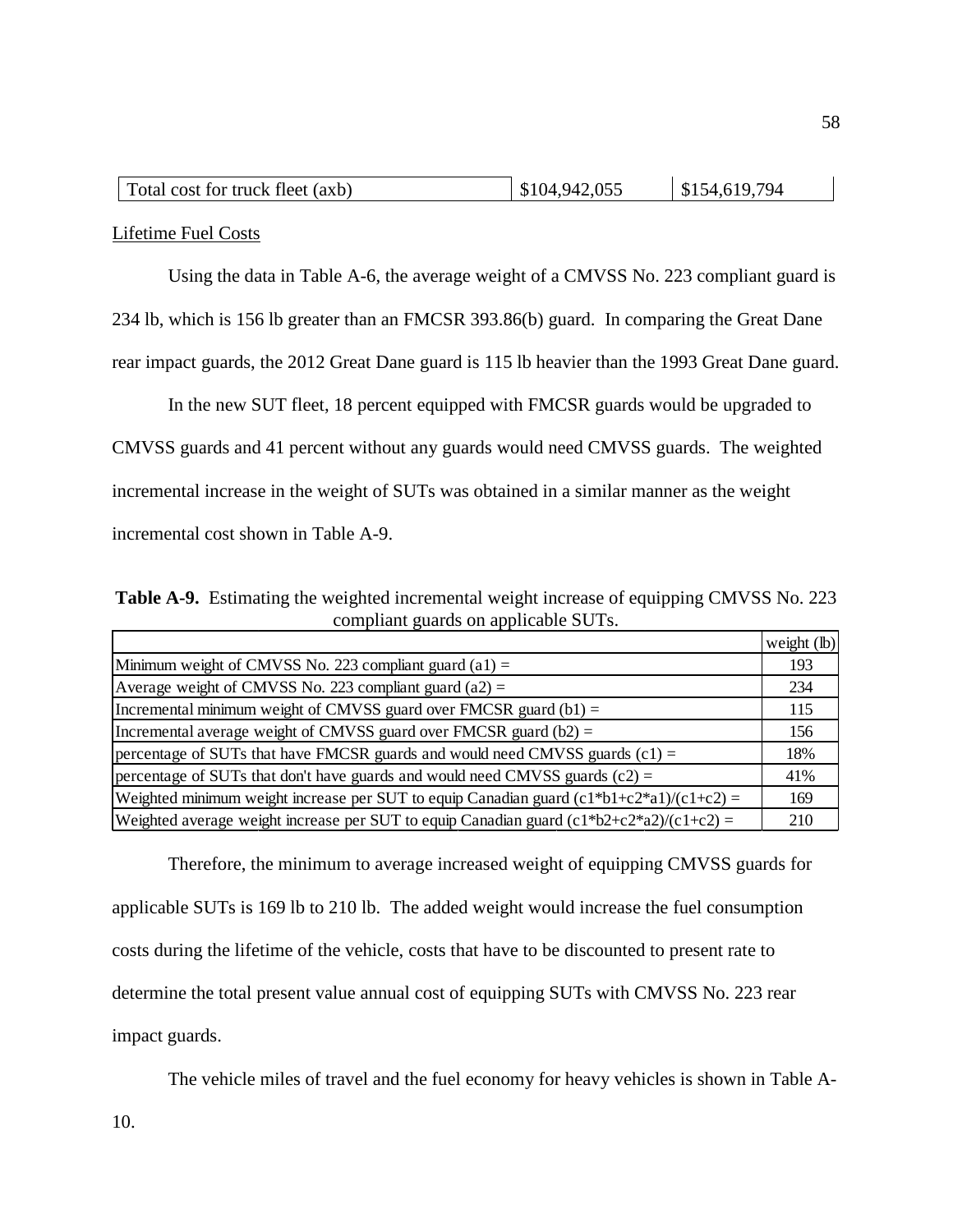| <b>THE TE TOO</b> THINGH VOID DUTIES OF HAVE AND TACK CONDITY LOT TO THE COVE TO LOT T |        |        |        |        |  |  |  |
|----------------------------------------------------------------------------------------|--------|--------|--------|--------|--|--|--|
|                                                                                        | 2008   | 2009   | 2010   | 2011   |  |  |  |
| Average miles traveled per SUT                                                         | 15,306 | 14,386 | 13,469 | 13,239 |  |  |  |
| Average fuel economy per SUT (mpg)                                                     | 7.4    |        |        | − −    |  |  |  |

**Table A-10.** Annual vehicle miles of travel and fuel economy per SUIT (2008 to 2011)<sup>[58](#page-58-0)</sup>

Using the base fuel economy of 7.3 miles per gallon (mpg) shown in Table A-10 for the year 2011, the reduced new fuel economy for Class 3-8 SUTs due to the minimum to average added weight of 169 lb - 210 lb (for CMVSS No. 223 guards) was computed (as shown in Table A-11) using the standard formula: $59$ 

# *New fuel economy = (base vehicle weight/[base vehicle weight+added weight])^0.8\*(base fuel economy)*

The average weight of Class 3, Class 4-6, Class 7, and Class 8 SUTs (shown in Table A-11) was estimated from Table A-4. The average weight of Class 4-6 SUTs was weighted by their respective sales volume shown in Table A-5. The average weight of Class 8 (weight range 33,001 and over) trucks was assumed to be 40,000 lb.

|            |             |            |            | Base    | ັ<br>New Fuel | New Fuel    |
|------------|-------------|------------|------------|---------|---------------|-------------|
|            |             | Average    | Average    | Fuel    | Economy       | Economy     |
| <b>SUT</b> | Average     | Weight $+$ | Weight $+$ | Economy | $(+169$ lb)   | $(+210$ lb) |
| Class      | Weight (lb) | 169 lb     | $210$ lb   | (mpg)   | (mpg)         | (mpg)       |
| 3          | 12,000      | 12169      | 12210      | 7.3     | 7.218686      | 7.199288    |
| $4-6$      | 19418       | 19587      | 19628      | 7.3     | 7.249507      | 7.237390    |
|            | 29500       | 29669      | 29710      | 7.3     | 7.266675      | 7.258652    |
| 8          | 40000       | 40169      | 40210      | 7.3     | 7.275390      | 7.269455    |

**Table A-11.** Estimating new fuel economy (mpg) using the standard formula.

<span id="page-58-0"></span> <sup>58</sup> Data from Oakridge National Laboratories (ORNL) market report at

[http://cta.ornl.gov/vtmarketreport/pdf/chapter3\\_heavy\\_trucks.pdf](http://cta.ornl.gov/vtmarketreport/pdf/chapter3_heavy_trucks.pdf) (see Figure 78 on page 100).

<span id="page-58-1"></span> $59$  This standard formula for estimating the impact of marginal weight increases on fuel economy is based on light vehicle data. However, it is the best available method for estimating changes in fuel economy due to weight increases at this time and so is used here for heavy vehicles.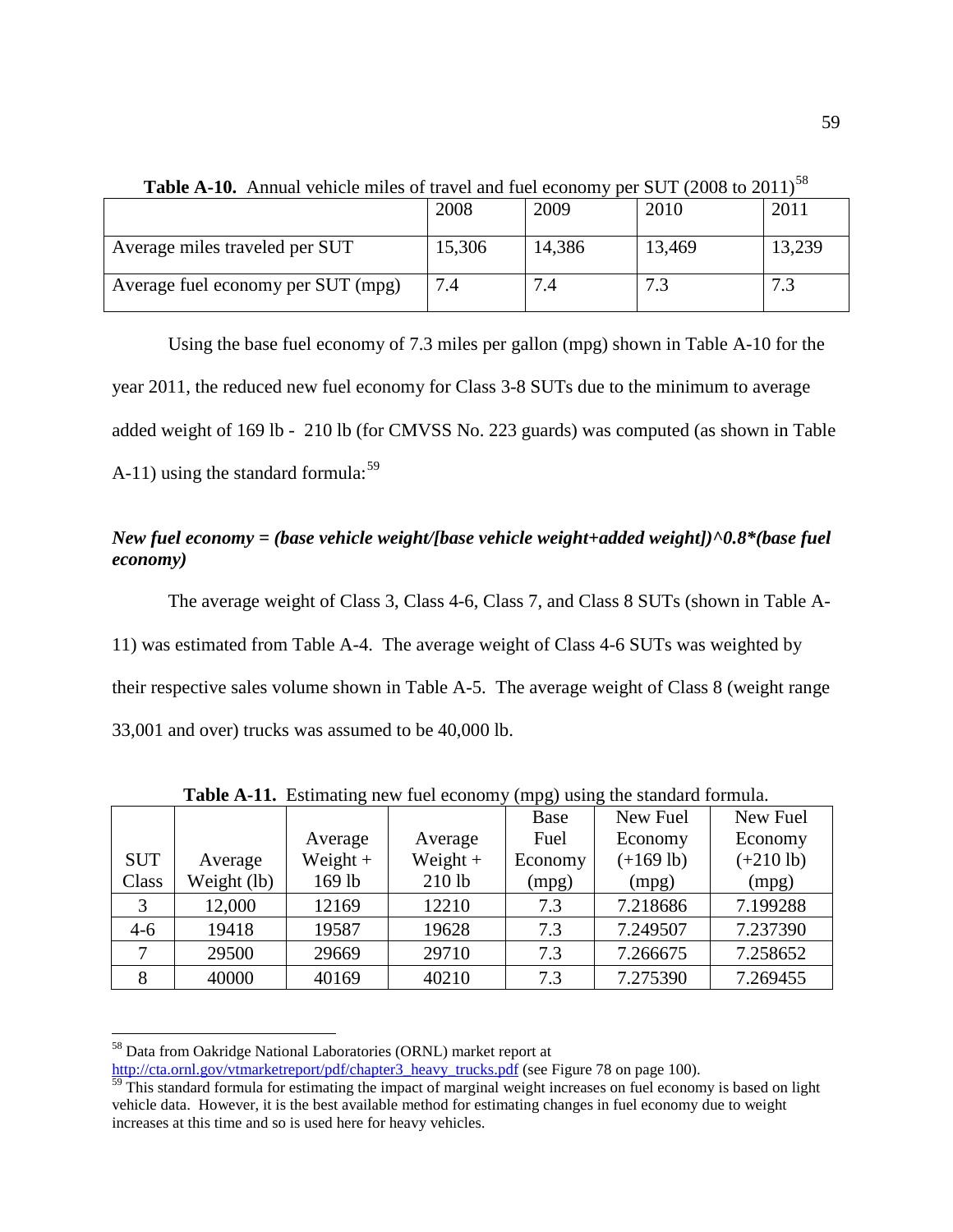The method of deriving discount rates is presented in Table A-12 for Class 3 SUTs as an example. The 3 percent and 7 percent discount rates for Class 3, Class 4-6, Class 7, and Class 8 SUTs are summarized in Table A-13.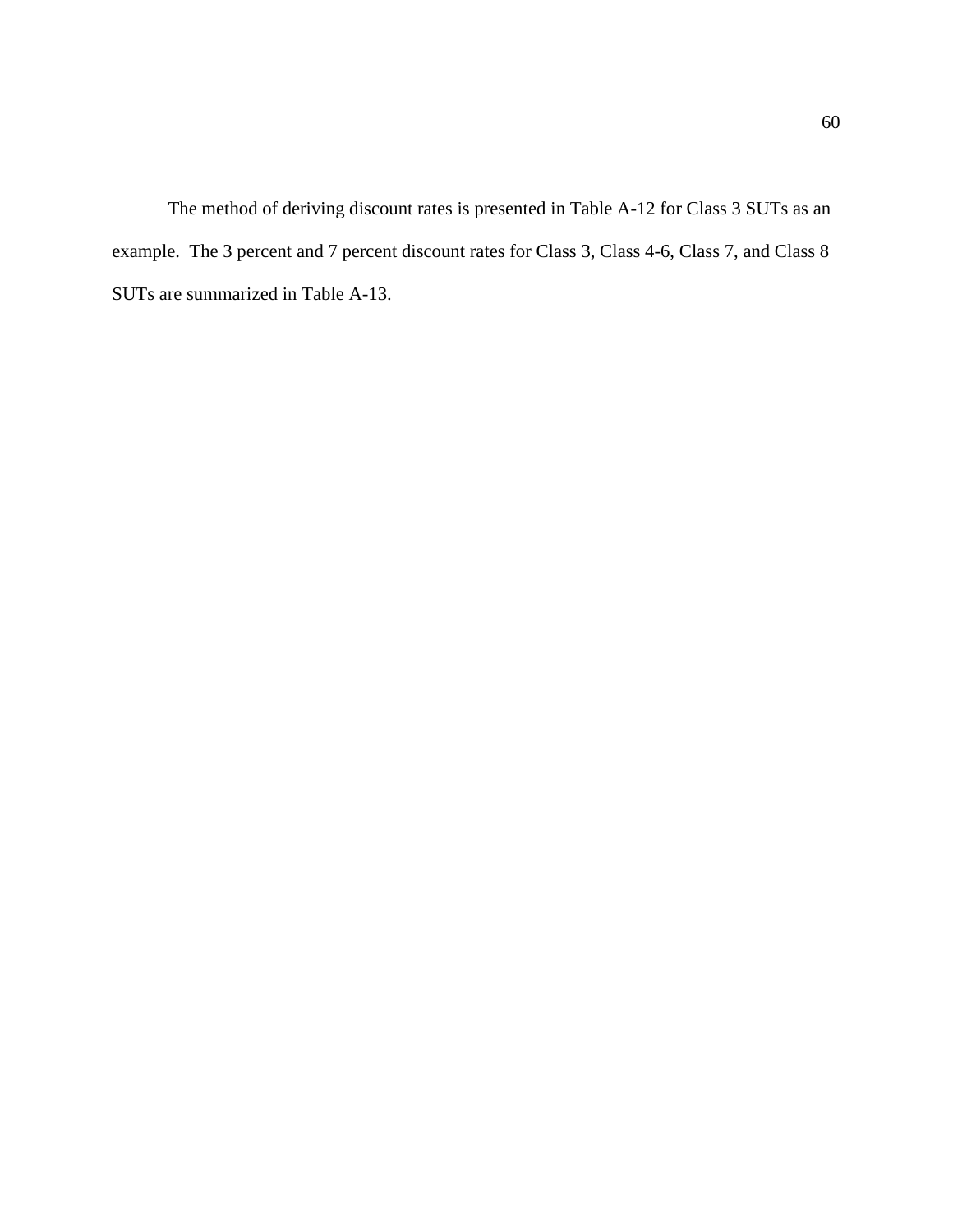|    |         |              |        |                   |        |        | Weighted Weighted |        |
|----|---------|--------------|--------|-------------------|--------|--------|-------------------|--------|
|    | Age VMT | Surv.        |        | Wgt. VMT % of VMT | 3%     | 7%     | 3%                | 7%     |
| 1  | 30222   | $\mathbf{1}$ | 30222  | 7.98%             | 0.9853 | 0.9667 | 0.079             | 0.077  |
| 2  | 29072   | $\mathbf{1}$ | 29072  | 7.67%             | 0.9566 | 0.9035 | 0.073             | 0.069  |
| 3  | 27966   | 0.997        | 27882  | 7.36%             | 0.9288 | 0.8444 | 0.068             | 0.062  |
| 4  | 26901   | 0.992        | 26686  | 7.04%             | 0.9017 | 0.7891 | 0.064             | 0.056  |
| 5  | 25878   | 0.983        | 25438  | 6.71%             | 0.8755 | 0.7375 | 0.059             | 0.050  |
| 6  | 24893   | 0.969        | 24121  | 6.37%             | 0.85   | 0.6893 | 0.054             | 0.044  |
| 7  | 23945   | 0.951        | 22772  | 6.01%             | 0.8252 | 0.6442 | 0.050             | 0.039  |
| 8  | 23034   | 0.929        | 21399  | 5.65%             | 0.8012 | 0.602  | 0.045             | 0.034  |
| 9  | 22158   | 0.901        | 19964  | 5.27%             | 0.7778 | 0.5626 | 0.041             | 0.030  |
| 10 | 21314   | 0.869        | 18522  | 4.89%             | 0.7552 | 0.5258 | 0.037             | 0.026  |
| 11 | 20503   | 0.832        | 17058  | 4.50%             | 0.7332 | 0.4914 | 0.033             | 0.022  |
| 12 | 19723   | 0.791        | 15601  | 4.12%             | 0.7118 | 0.4593 | 0.029             | 0.019  |
| 13 | 18972   | 0.746        | 14153  | 3.74%             | 0.6911 | 0.4292 | 0.026             | 0.016  |
| 14 | 18250   | 0.698        | 12739  | 3.36%             | 0.671  | 0.4012 | 0.023             | 0.013  |
| 15 | 17556   | 0.648        | 11376  | 3.00%             | 0.6514 | 0.3749 | 0.020             | 0.011  |
| 16 | 16888   | 0.596        | 10065  | 2.66%             | 0.6324 | 0.3504 | 0.017             | 0.009  |
| 17 | 16245   | 0.543        | 8821   | 2.33%             | 0.614  | 0.3275 | 0.014             | 0.008  |
| 18 | 15627   | 0.49         | 7657   | 2.02%             | 0.5961 | 0.306  | 0.012             | 0.006  |
| 19 | 15032   | 0.438        | 6584   | 1.74%             | 0.5788 | 0.286  | 0.010             | 0.005  |
| 20 | 14460   | 0.388        | 5610   | 1.48%             | 0.5619 | 0.2673 | 0.008             | 0.004  |
| 21 | 13910   | 0.339        | 4715   | 1.24%             | 0.5456 | 0.2498 | 0.007             | 0.003  |
| 22 | 13380   | 0.294        | 3934   | 1.04%             | 0.5297 | 0.2335 | 0.005             | 0.002  |
| 23 | 12871   | 0.251        | 3231   | 0.85%             | 0.5142 | 0.2182 | 0.004             | 0.002  |
| 24 | 12381   | 0.212        | 2625   | 0.69%             | 0.4993 | 0.2039 | 0.003             | 0.001  |
| 25 | 11910   | 0.177        | 2108   | 0.56%             | 0.4847 | 0.1906 | 0.003             | 0.001  |
| 26 | 11457   | 0.146        | 1673   | 0.44%             | 0.4706 | 0.1781 | 0.002             | 0.001  |
| 27 | 11021   | 0.119        | 1311   | 0.35%             | 0.4569 | 0.1665 | 0.002             | 0.001  |
| 28 | 10601   | 0.095        | 1007   | 0.27%             | 0.4436 | 0.1556 | 0.001             | 0.000  |
| 29 | 10198   | 0.075        | 765    | 0.20%             | 0.4307 | 0.1454 | 0.001             | 0.000  |
| 30 | 9810    | 0.059        | 579    | 0.15%             | 0.4181 | 0.1359 | 0.001             | 0.000  |
| 31 | 9437    | 0.045        | 425    | 0.11%             | 0.4059 | 0.127  | 0.000             | 0.000  |
| 32 | 9077    | 0.034        | 309    | 0.08%             | 0.3941 | 0.1187 | 0.000             | 0.000  |
| 33 | 8732    | 0.025        | 218    | 0.06%             | 0.3826 | 0.1109 | 0.000             | 0.000  |
| 34 | 8400    | 0.019        | 160    | 0.04%             | 0.3715 | 0.1037 | 0.000             | 0.000  |
| 35 | 8080    | 0.013        | 105    | 0.03%             | 0.3607 | 0.0969 | 0.000             | 0.000  |
|    |         |              | 378907 | 1.000             |        |        | 0.7917            | 0.6120 |

**Table A-12.** Derivation of discount rates (for Class 3 SUTs as an example).

The overall discount rate for Class 3-8 SUTs was determined as the weighted average of

the discount rates shown in Table A-13 (weighted by the sales volume shown in Table A-5).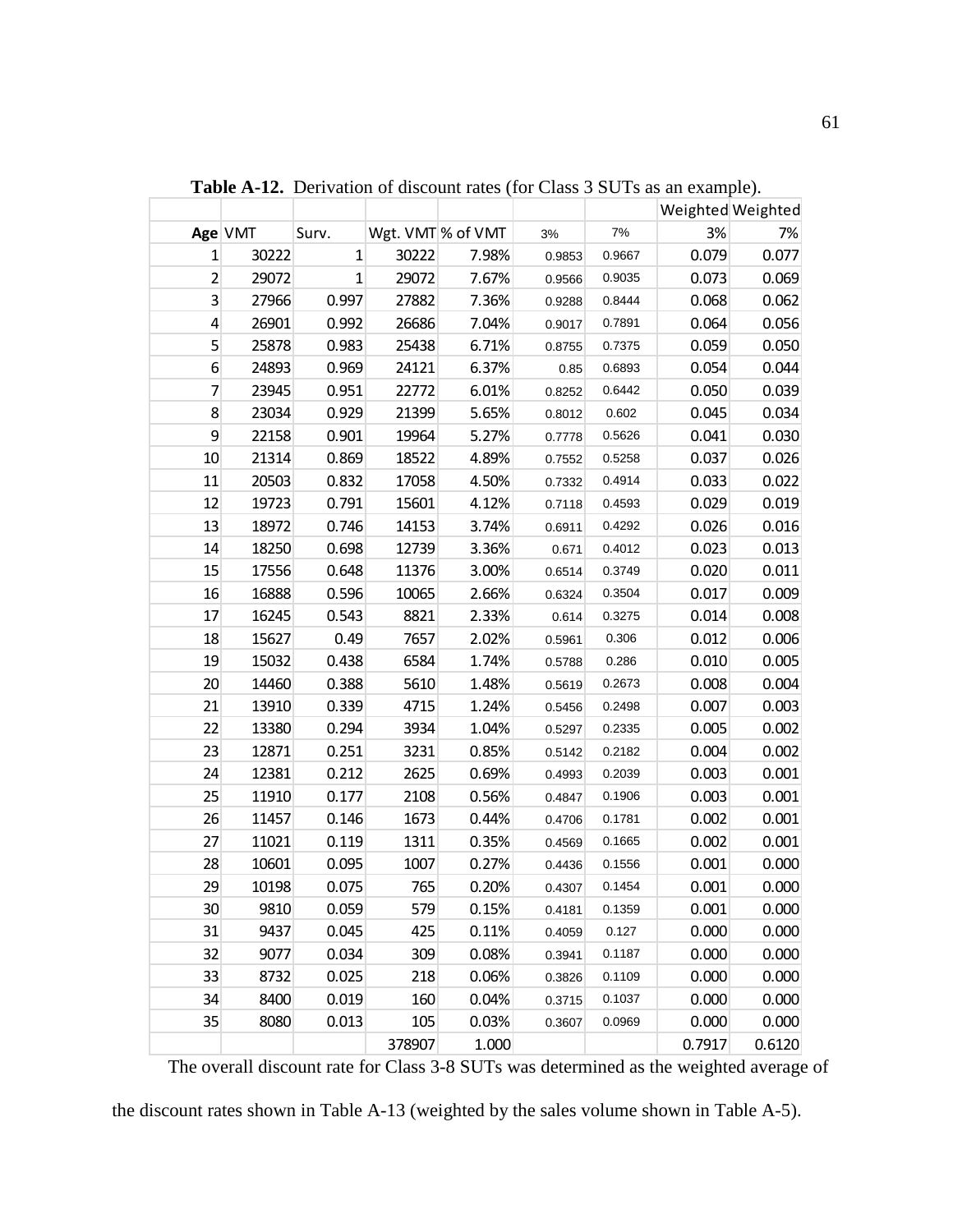**Table A-13.** Discount Rates for Class 3, Class 4-6, Class 7, and Class 8 SUTs and the discount rates for the aggregate Class 3-8 (weighted by sales volume) Discount Rate  $\Big| \text{Class } 3 \Big| \text{ Class } 4-6 \Big| \text{ Class } 7 \Big| \text{ Class } 8$ Overall discount rate (Class 3-8 weighted average)

3 Percent | 0.79165 | 0.78643 | 0.77162 | 0.74705 | 0.77408 7 Percent 0.61196 0.60759 0.58533 0.54827 0.58758

| The cost of diesel fuel during the lifetime of an SUT (2017 to 2051) was obtained from                   |
|----------------------------------------------------------------------------------------------------------|
| the Annual Energy Outlook 2014 AEO2014 worksheet in 2012 dollars. <sup>60</sup> The tax for diesel fuel  |
| (estimated at \$0.54 per gallon) was obtained from the American Petroleum Institute (API). <sup>61</sup> |
| The calculation for the incremental lifetime cost of fuel due to minimum increase in weight of           |
| the vehicle (169 lb) due to installing CMVSS No. 223 compliant guards is shown in Table A-14             |
| for Class 3 SUTs as an example.                                                                          |

<span id="page-61-1"></span><span id="page-61-0"></span><sup>&</sup>lt;sup>60</sup> Annual Energy Outlook 2014, U.S. Energy Information Administration, [http://www.eia.gov/forecasts/aeo/.](http://www.eia.gov/forecasts/aeo/)<br><sup>61</sup> [http://www.api.org/statistics/fueltaxes/upload/State\\_Motor\\_Fuel\\_Excise\\_Tax\\_Update.pdf](http://www.api.org/statistics/fueltaxes/upload/State_Motor_Fuel_Excise_Tax_Update.pdf)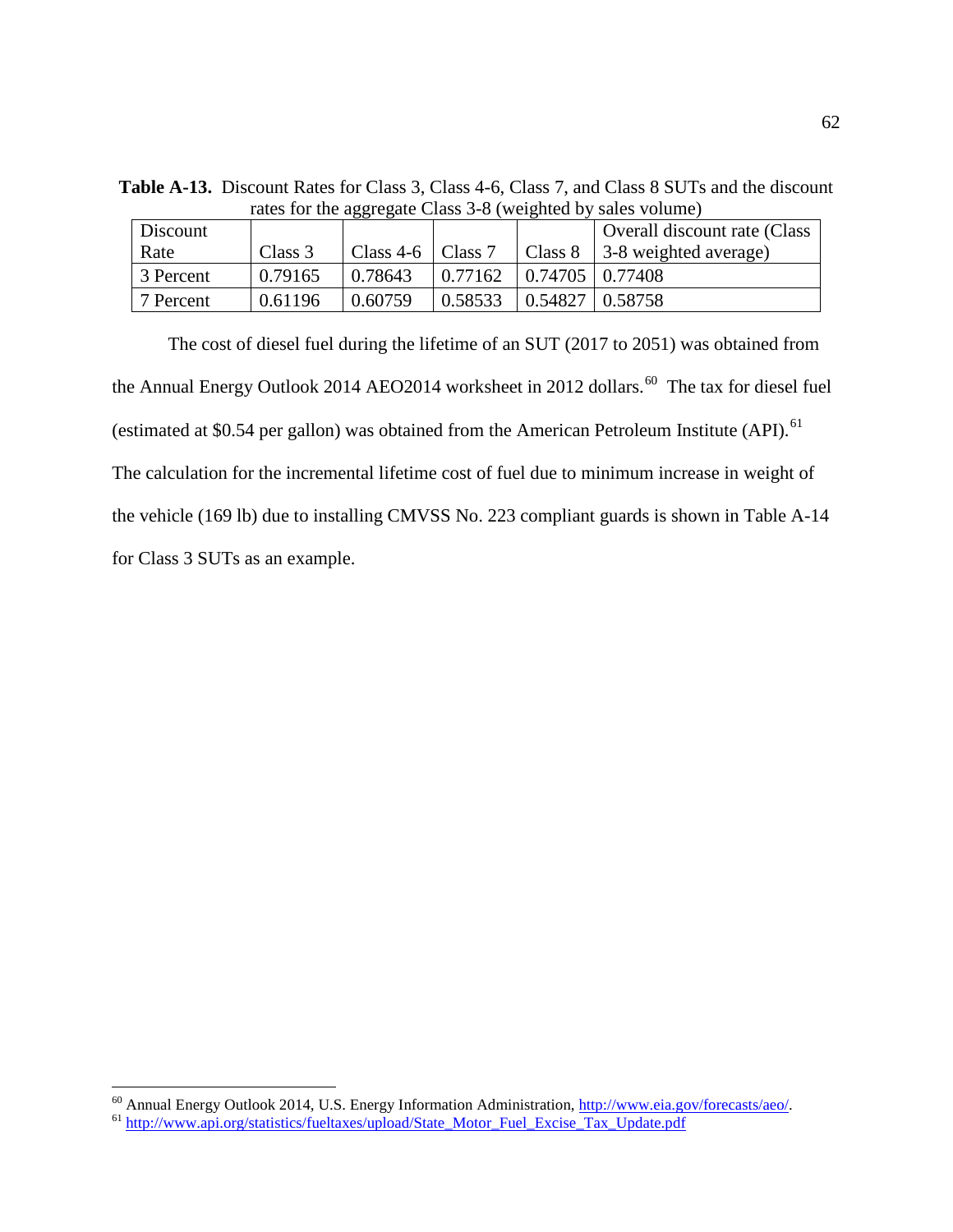|                |          |                                      |           | 3% discount  |              | 7% discount  |              |
|----------------|----------|--------------------------------------|-----------|--------------|--------------|--------------|--------------|
| Cost of diesel |          | Fuel Consumption per year Difference |           | fuel costs   |              | fuel costs   |              |
| fuel - taxes   | base (a) | new(b)                               | (a) - (b) | base         | new          | base         | new          |
| (2012 dollars) | gallons  | gallons                              |           |              |              |              |              |
| \$3.3475       | 4,140.00 | 4,186.63                             | 46.63     | \$10,971.31  | \$11,094.89  | \$8,480.97   | \$8,576.51   |
| \$3.4058       | 3,982.47 | 4,027.33                             | 44.86     | \$10,737.65  | \$10,858.61  | \$8,300.36   | \$8,393.86   |
| \$3.3393       | 3,819.47 | 3,862.49                             | 43.02     | \$10,096.93  | \$10,210.67  | \$7,805.07   | \$7,892.99   |
| \$3.1433       | 3,655.59 | 3,696.77                             | 41.18     | \$9,096.67   | \$9,199.14   | \$7,031.85   | \$7,111.06   |
| \$3.0041       | 3,484.67 | 3,523.92                             | 39.25     | \$8,287.35   | \$8,380.70   | \$6,406.24   | \$6,478.40   |
| \$2.9552       | 3,304.29 | 3,341.51                             | 37.22     | \$7,730.43   | \$7,817.51   | \$5,975.73   | \$6,043.04   |
| \$2.9571       | 3,119.41 | 3,154.55                             | 35.14     | \$7,302.64   | \$7,384.90   | \$5,645.04   | \$5,708.63   |
| \$2.9939       | 2,931.31 | 2,964.33                             | 33.02     | \$6,947.53   | \$7,025.79   | \$5,370.53   | \$5,431.03   |
| \$3.0706       | 2,734.84 | 2,765.65                             | 30.81     | \$6,648.03   | \$6,722.92   | \$5,139.02   | \$5,196.91   |
| \$3.1319       | 2,537.24 | 2,565.82                             | 28.58     | \$6,290.74   | \$6,361.60   | \$4,862.83   | \$4,917.61   |
| \$3.2007       | 2,336.78 | 2,363.10                             | 26.32     | \$5,921.05   | \$5,987.74   | \$4,577.05   | \$4,628.61   |
| \$3.2758       | 2,137.11 | 2,161.18                             | 24.07     | \$5,542.10   | \$5,604.53   | \$4,284.12   | \$4,332.38   |
| \$3.3280       | 1,938.78 | 1,960.62                             | 21.84     | \$5,107.97   | \$5,165.51   | \$3,948.53   | \$3,993.01   |
| \$3.3781       | 1,745.00 | 1,764.66                             | 19.66     | \$4,666.60   | \$4,719.17   | \$3,607.35   | \$3,647.99   |
| \$3.4370       | 1,558.40 | 1,575.95                             | 17.55     | \$4,240.27   | \$4,288.03   | \$3,277.79   | \$3,314.71   |
| \$3.4843       | 1,378.80 | 1,394.33                             | 15.53     | \$3,803.20   | \$3,846.04   | \$2,939.93   | \$2,973.04   |
| \$3.5430       | 1,208.36 | 1,221.97                             | 13.61     | \$3,389.22   | \$3,427.40   | \$2,619.91   | \$2,649.42   |
| \$3.5771       | 1,048.94 | 1,060.75                             | 11.82     | \$2,970.40   | \$3,003.85   | \$2,296.16   | \$2,322.02   |
| \$3.6233       | 901.92   | 912.08                               | 10.16     | \$2,587.04   | \$2,616.18   | \$1,999.82   | \$2,022.34   |
| \$3.6641       | 768.56   | 777.22                               | 8.66      | \$2,229.34   | \$2,254.45   | \$1,723.31   | \$1,742.73   |
| \$3.7128       | 645.96   | 653.23                               | 7.28      | \$1,898.66   | \$1,920.04   | \$1,467.69   | \$1,484.22   |
| \$3.7643       | 538.87   | 544.94                               | 6.07      | \$1,605.81   | \$1,623.90   | \$1,241.32   | \$1,255.30   |
| \$3.8184       | 442.55   | 447.54                               | 4.99      | \$1,337.77   | \$1,352.83   | \$1,034.11   | \$1,045.76   |
| \$3.8891       | 359.56   | 363.61                               | 4.05      | \$1,107.03   | \$1,119.50   | \$855.75     | \$865.39     |
| \$3.9271       | 288.78   | 292.03                               | 3.25      | \$897.77     | \$907.89     | \$693.99     | \$701.81     |
| \$3.9694       | 229.14   | 231.72                               | 2.58      | \$720.04     | \$728.15     | \$556.60     | \$562.87     |
| \$4.0028       | 179.66   | 181.68                               | 2.02      | \$569.30     | \$575.71     | \$440.08     | \$445.03     |
| \$4.0433       | 137.96   | 139.51                               | 1.55      | \$441.59     | \$446.57     | \$341.36     | \$345.20     |
| \$4.1130       | 104.77   | 105.95                               | 1.18      | \$341.15     | \$344.99     | \$263.71     | \$266.69     |
| \$4.1911       | 79.29    | 80.18                                | 0.89      | \$263.06     | \$266.03     | \$203.35     | \$205.64     |
| \$4.2456       | 58.17    | 58.83                                | 0.66      | \$195.52     | \$197.72     | \$151.14     | \$152.84     |
| \$4.3008       | 42.28    | 42.75                                | 0.48      | \$143.94     | \$145.56     | \$111.27     | \$112.52     |
| \$4.3567       | 29.90    | 30.24                                | 0.34      | \$103.14     | \$104.30     | \$79.73      | \$80.63      |
| \$4.4133       | 21.86    | 22.11                                | 0.25      | \$76.39      | \$77.25      | \$59.05      | \$59.71      |
| \$4.4707       | 14.39    | 14.55                                | 0.16      | \$50.93      | \$51.50      | \$39.37      | \$39.81      |
| Total costs    |          |                                      |           | \$134,318.56 | \$135,831.58 | \$103,830.13 | \$104,999.71 |
| Difference     |          |                                      |           |              | \$1,513.02   |              | \$1,169.59   |

**Table A-14.** Calculation of increased lifetime fuel costs per SUT requiring CMVSS No. 223 compliant guards (for Class 3 SUTs with 169 lb increased weight as an example).

Tables A-15(a) and A-15(b) present the summary analysis for determining the total

incremental lifetime fuel cost of equipping Class 3-8 SUTs with CMVSS No. 223 guards that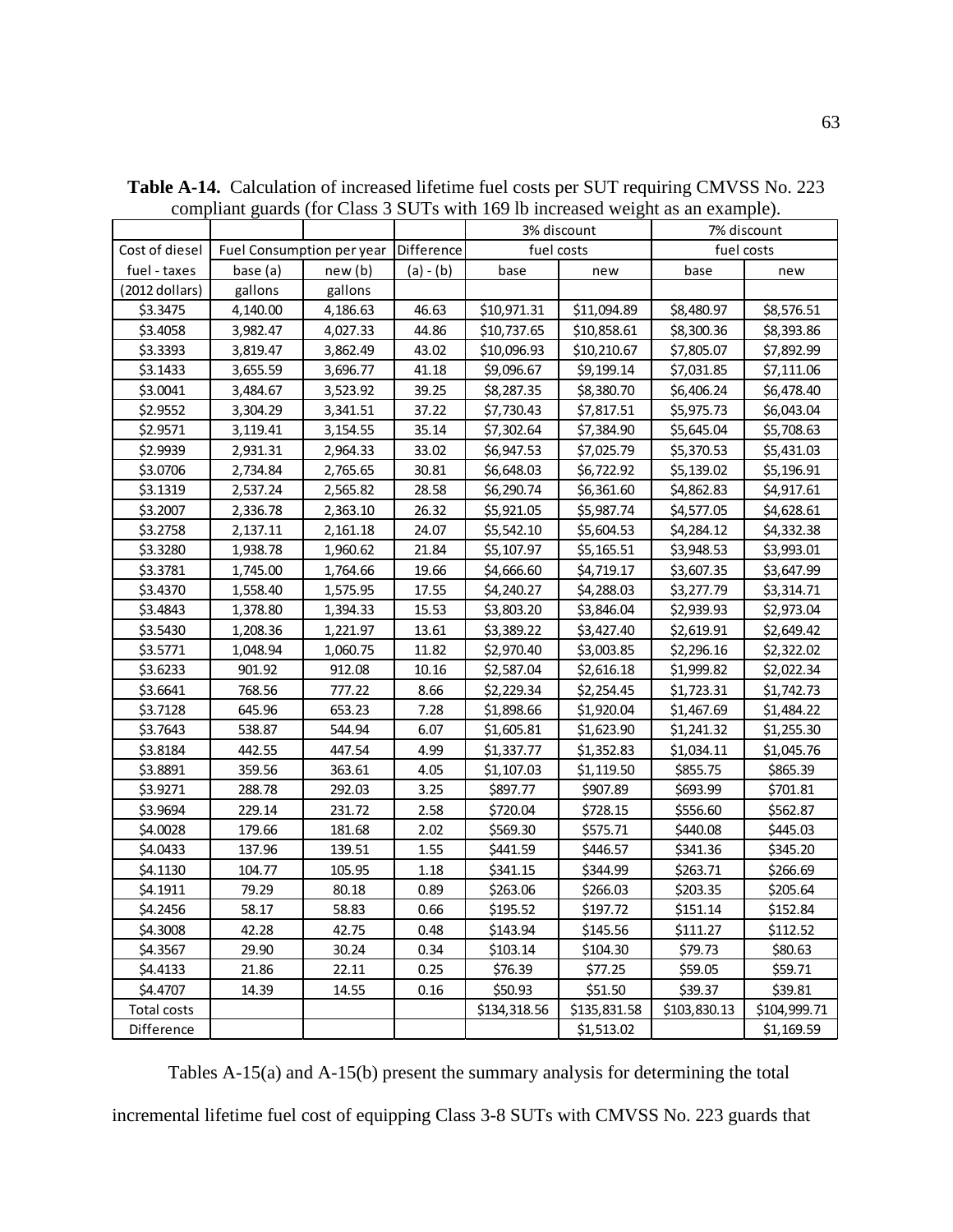results in increase in SUT weight by a minimum of 169 lb to an average of 210 lb. The discounted incremental lifetime fuel cost per SUT for the different class SUTs shown in columns 2 and 3 of Table A-15(a) and Table A-15(b) was obtained as shown in Table A-14 for Class 3 SUTs. The annual number of SUTs in each class requiring CMVSS No. 223 guards was estimated to be 59 percent (as shown in Table A-3) of the annual sales volume. The total minimum incremental fuel cost for each SUT class (last two columns of Table  $A-15(a)$ ) is the product of the number of SUTs of the class requiring CMVSS No. 223 guards and the increased fuel cost per SUT for that Class of SUTs (e.g. for Class 3 SUTs with 169 lb weight increase, 3 percent discounted total minimum incremental fuel costs =  $$1,513.02 \times 137,446$ ). A similar analysis of total average incremental fuel cost for average weight increase of 210 lb is shown in able A-15(b).

The total minimum incremental fuel cost for all SUTs (second to last row in Table A-15(a)) is the sum of the total minimum incremental fuel cost for each SUT class shown in the last two columns of Table A-15(a). The average incremental fuel cost per SUT for all Class 3-8 SUTs (last row in Table  $A-15(a)$ ) with 169 lb weight increase is obtained by dividing the total minimum incremental fuel cost for the annual SUT fleet by the total number of SUTs with CMVSS guards (e.g. for 3 percent discount, average incremental fuel cost per SUT (Class  $3-8$ ) =  $$1,212 = $414,129,456/341,692$ . The average incremental fuel cost per SUT for all Class 3-8 SUTs with 210 lb weight increase is shown in Table A-15(b).

**Table A-15.** Incremental lifetime fuel costs per SUT, sales volume per SUT class, annual number of SUTs requiring CMVSS No. 223 guards, total incremental fuel costs by class of SUT and for all SUTs requiring CMVSS guards, and the incremental fuel cost per class 3-8 SUTs.

| $(u)$ (1 or weight increase $-$ 100 10) |                            |        |                  |                              |  |  |  |
|-----------------------------------------|----------------------------|--------|------------------|------------------------------|--|--|--|
|                                         | Increased minimum          | Annual | <b>SUTs that</b> | Total minimum incremental    |  |  |  |
|                                         | lifetime fuel cost per SUT | sales  | would have       | lifetime fuel costs (169 lb) |  |  |  |
|                                         |                            |        |                  |                              |  |  |  |

|  | (a) (For weight increase $= 169$ lb) |  |
|--|--------------------------------------|--|
|  |                                      |  |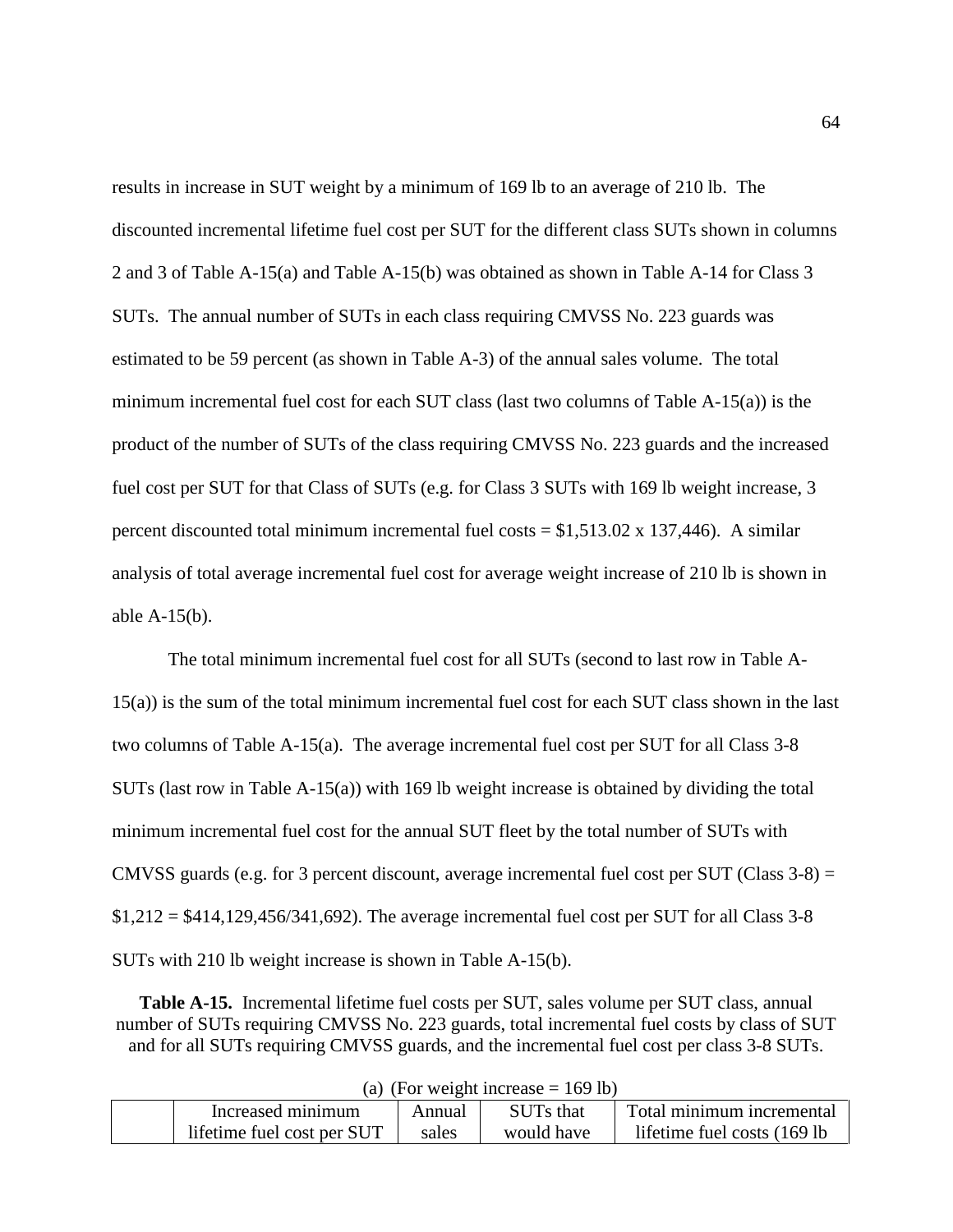|                                 | (169 lb weight increase)                                 |              | volume       | CMVSS No.  |              | weight increase) |  |
|---------------------------------|----------------------------------------------------------|--------------|--------------|------------|--------------|------------------|--|
| Class                           | 3 percent                                                | 7 percent    |              | 223 guards | 3 percent    | 7 percent        |  |
|                                 |                                                          |              |              |            | \$207,958,42 | \$160,754,78     |  |
| 3                               | \$1,513.02                                               | \$1,169.59   | 232,755      | 137,446    |              |                  |  |
| $4-6$                           | \$1,345.48                                               | \$1,039.50   | 104,307      | 61,595     | \$82,875,115 | \$64,028,366     |  |
| 7                               | \$1,004.81                                               | \$762.22     | 46,854       | 27,668     | \$27,801,137 | \$21,089,132     |  |
| 8                               | \$830.51                                                 | \$609.53     | 194,715      | 114,983    | \$95,494,776 | \$70,085,316     |  |
|                                 | Total Number of SUTs with CMVSS guards=                  |              |              |            |              |                  |  |
|                                 | Total minimum incremental fuel cost for Class 3-8 SUTs   | \$414,129,45 | \$315,957,59 |            |              |                  |  |
|                                 | proposed to have CMVSS guards=                           | 6            | 4            |            |              |                  |  |
|                                 | Average minimum incremental fuel cost per Class 3-8 SUTs |              |              |            |              |                  |  |
| proposed to have CMVSS guards = |                                                          |              |              |            | \$1,212.00   | \$924.69         |  |

(b) (For weight increase  $= 210$  lb)

|                                                  | Increased average lifetime<br>fuel cost per SUT (210 lb<br>weight increase) |            | Annual<br><b>Sales</b> | SUTs that<br>would have<br>CMVSS No. | Total average incremental<br>lifetime fuel costs (210 lb)<br>weight increase). |               |
|--------------------------------------------------|-----------------------------------------------------------------------------|------------|------------------------|--------------------------------------|--------------------------------------------------------------------------------|---------------|
| Class                                            | 3 percent                                                                   | 7 percent  | Volume                 | 223 guards                           | 3 percent                                                                      | 7 percent     |
| 3                                                | \$1,879.01                                                                  | \$1,452.50 | 232,755                | 137,446                              | \$258,261,947                                                                  | \$199,640,105 |
| $4-6$                                            | \$1,671.16                                                                  | \$1,291.12 | 104,307                | 61,595                               | \$102,935,155                                                                  | \$79,526,524  |
| 7                                                | \$1,248.11                                                                  | \$946.78   | 46,854                 | 27,668                               | \$34,532,905                                                                   | \$26,195,655  |
| 8                                                | \$1,031.65                                                                  | \$757.15   | 194,715                | 114,983                              | \$118,622,180                                                                  | \$87,058,930  |
|                                                  | Total Number of SUTs with CMVSS guards=                                     |            |                        |                                      |                                                                                |               |
|                                                  | Total average incremental fuel cost for Class 3-8 SUTs proposed             |            |                        |                                      |                                                                                |               |
| to have CMVSS guards=                            |                                                                             |            |                        |                                      | \$514,352,187                                                                  | \$392,421,214 |
| Average incremental fuel cost per Class 3-8 SUTs |                                                                             |            |                        |                                      | \$1,505.31                                                                     | \$1,148.46    |

The weighted minimum incremental increase in lifetime fuel cost per SUT (for Class 3-8

SUTs) at 3 percent discounting is \$1,212 and that at 7 percent discounting is \$924.7.<sup>[62](#page-64-0)</sup> The weighted average incremental increase in lifetime fuel cost per SUT (for Class 3-8 SUTs) at 3 percent discounting is \$1,505 and that at 7 percent discounting is \$1,148.5. The total minimum incremental increase in lifetime fuel cost in the Class 3-8 SUT fleet is \$414.1M a 3 percent discount rate and \$315.9M at 7 percent discount rate. The total average incremental increase in

<span id="page-64-0"></span> $62$  The incremental fuel costs at 3 percent and 7 percent discounting include tax for diesel fuel.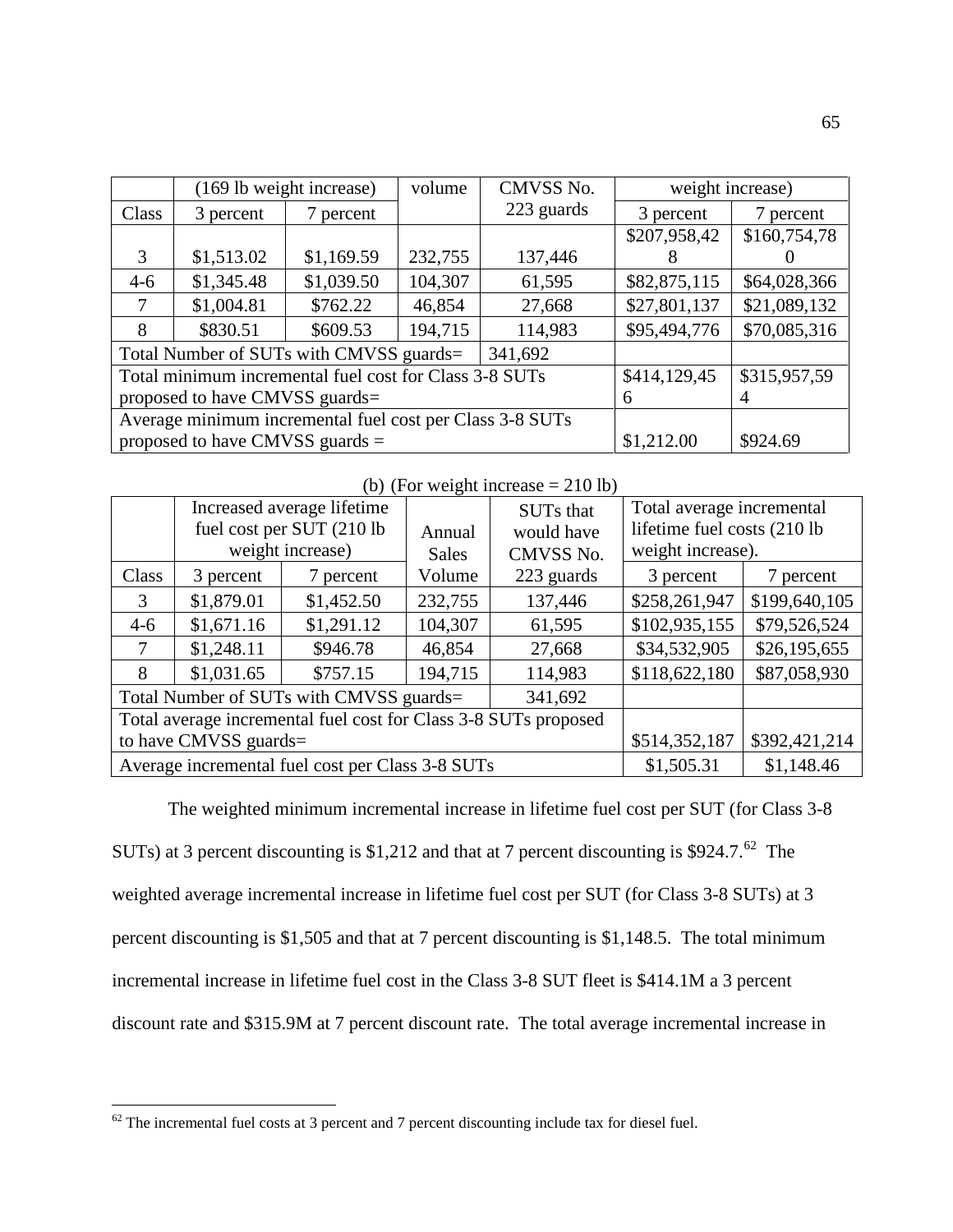lifetime fuel cost in the Class 3-8 SUT fleet is \$514.3M a 3 percent discount rate and \$392.4M at

7 percent discount rate.

Table A-16 presents the total fleet incremental cost (sum of incremental equipment and installation cost in Table A-8 and fuel cost in Table A-15) to the new applicable SUTs to be equipped with CMVSS No. 223 compliant rear impact guards.

**Table A-16.** Total incremental fleet cost of equipping applicable new SUTs with CMVSS No. 223 rear impact guards (equipment/installation cost in Table A-8 + minimum fuel cost in Table  $A-15$ 

| .                       |               |               |                                              |               |               |  |
|-------------------------|---------------|---------------|----------------------------------------------|---------------|---------------|--|
|                         | Equipment $+$ | Fuel cost     |                                              | Total costs   |               |  |
|                         | Installation  |               |                                              |               |               |  |
|                         | costs         | 3%            | $7\%$                                        | 3%            | 7%            |  |
| Low Estimate            | \$104,942,055 |               | $$414,129,456$ $$315,957,594$ $$519,071,511$ |               | \$420,899,649 |  |
| <b>Average Estimate</b> | \$154,619,794 | \$514,352,187 | \$392,421,214                                | \$668,971,981 | \$547,041,007 |  |

NHTSA estimated an average maintenance and repair expense for a rear impact guard over the vehicle's lifetime of \$15.<sup>[63](#page-65-0)</sup> This maintenance and repair cost is relatively small compared to the lifetime fuel cost and was not taken into consideration in the present analysis. Reduced revenue from reduced payload of commercial operations due to increase in vehicle weight was not taken into consideration because the percentage of SUTs that are currently operating at their GVWR limit is not known. Taking into consideration the reduced revenue that could result from increase in vehicle weight would further increase the cost of requiring rear impact guards on SUTs. Therefore, this analysis is a conservative estimate of the cost.

## **Benefits**

For estimating the benefits of requiring covered SUTs to be equipped with CMVSS No. 223 guards, NHTSA estimated the annual number of fatalities in light vehicle rear impact

<span id="page-65-0"></span><sup>&</sup>lt;sup>63</sup> Allen, Kirk, "An In-Service Analysis of Maintenance and Repair Expenses for the Anti-Lock Brake System and Underride Guard for Tractors and Trailer," March 2009, DOT HS 811 109.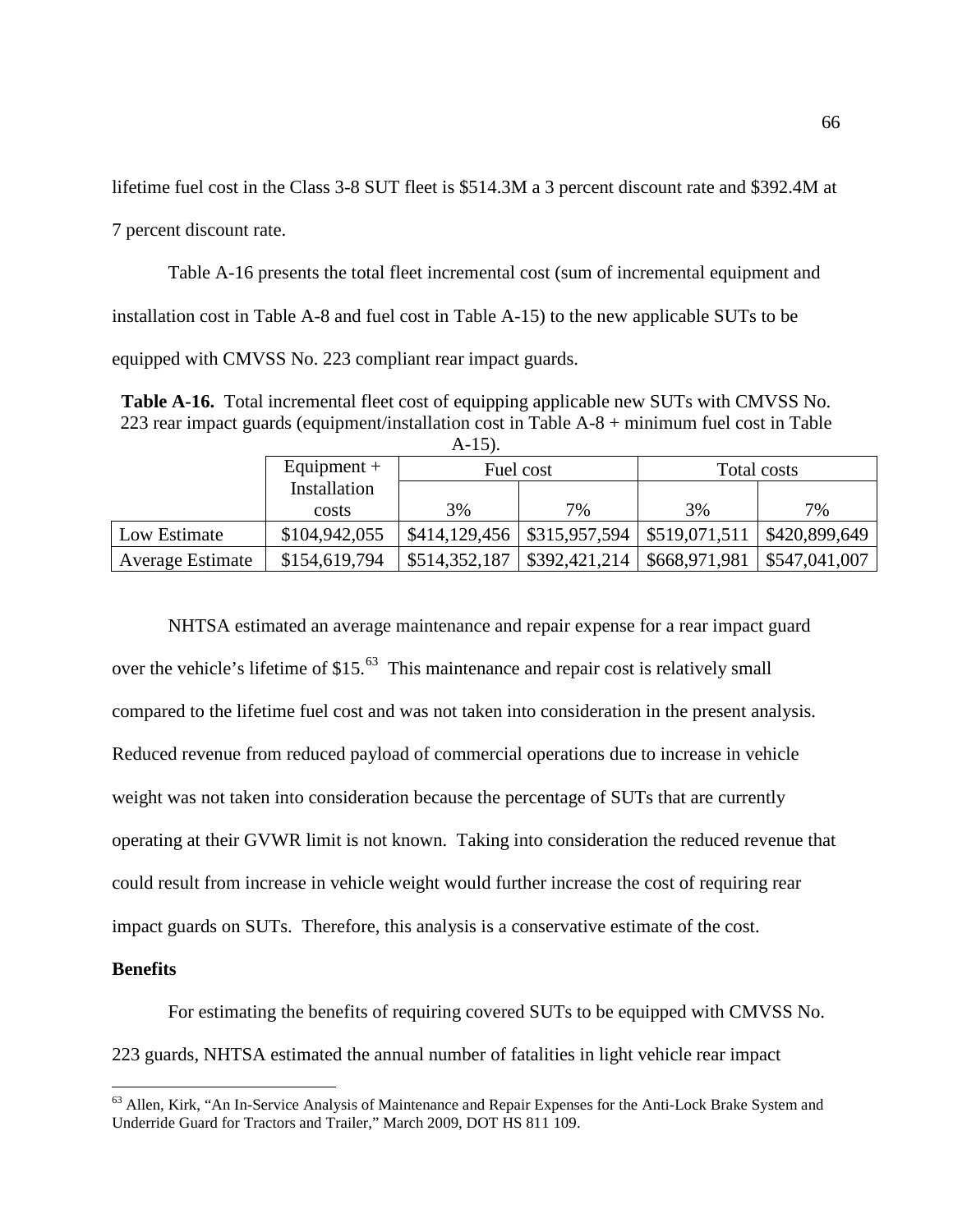crashes with PCI into the rear of SUTs. Additionally, NHTSA estimated the annual number of injuries in light vehicle crashes with PCI into the rear of SUTs. Non-PCI crashes were not considered as part of the target population for estimating benefits. This is because the IIHS test data (see Appendix B to the preamble) show that when PCI was prevented, the dummy injury measures were significantly below the injury assessment reference values specified in occupant crash protection standards. In non-PCI crashes into the rear of SUTs and trailers, the IIHS test data indicated that the passenger vehicle's restraint system would mitigate injury.

Among the 104 light vehicle occupant fatalities resulting from impacts with the rear of SUTs, 80 occurred in impacts with SUTs without rear impact guards while the remaining 24 were in impacts to SUTs with guards. PCI was associated with 33 annual light vehicle occupant fatalities resulting from impacts into the rear of SUTs; 25 of these fatalities were in impacts with SUTs without rear impact guards and 8 with SUTs with guards (see Figure A-2 below).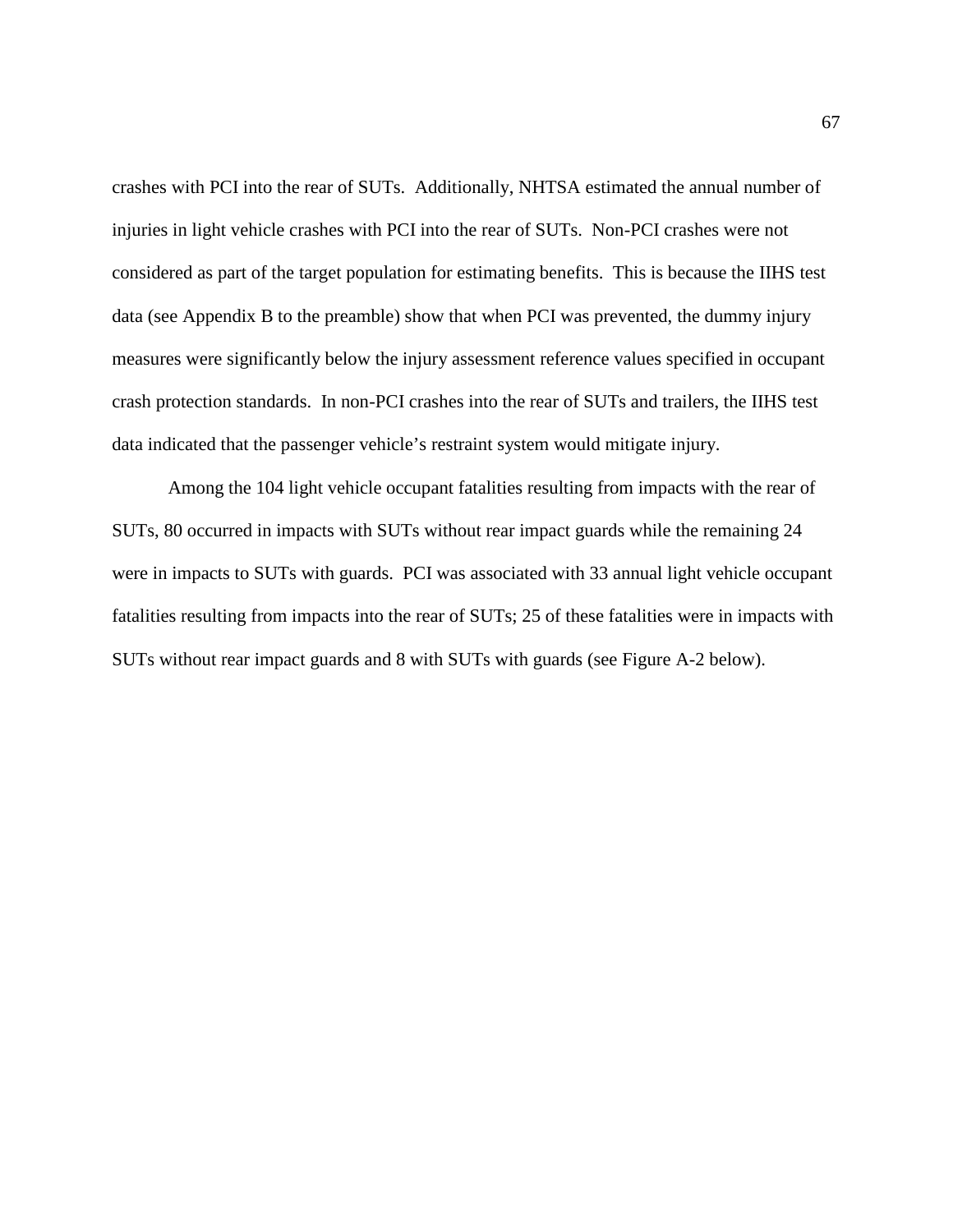

**Figure A-2: Annual light vehicle occupant fatalities in impacts into the rear of SUTs and trailers categorized by the geometry of the rear of the impacted vehicle and the extent of underride.**

As explained earlier in this analysis, if CMVSS No. 223 were to apply to SUTs, 59 percent of new SUTs would be required to have a CMVSS No. 223 guard (see Table A-3, supra). The 41 percent of SUTs that would be excluded from meeting CMVSS No. 223 requirements would be wheels back and low chassis vehicles that have vehicle structure in the rear that could prevent PCI or vehicles with equipment in the rear for which installing rear impact guards may not be practicable and may interfere with equipment operation. Since the extent of underride was determined by the extent of deformation and intrusion of the vehicle, based on our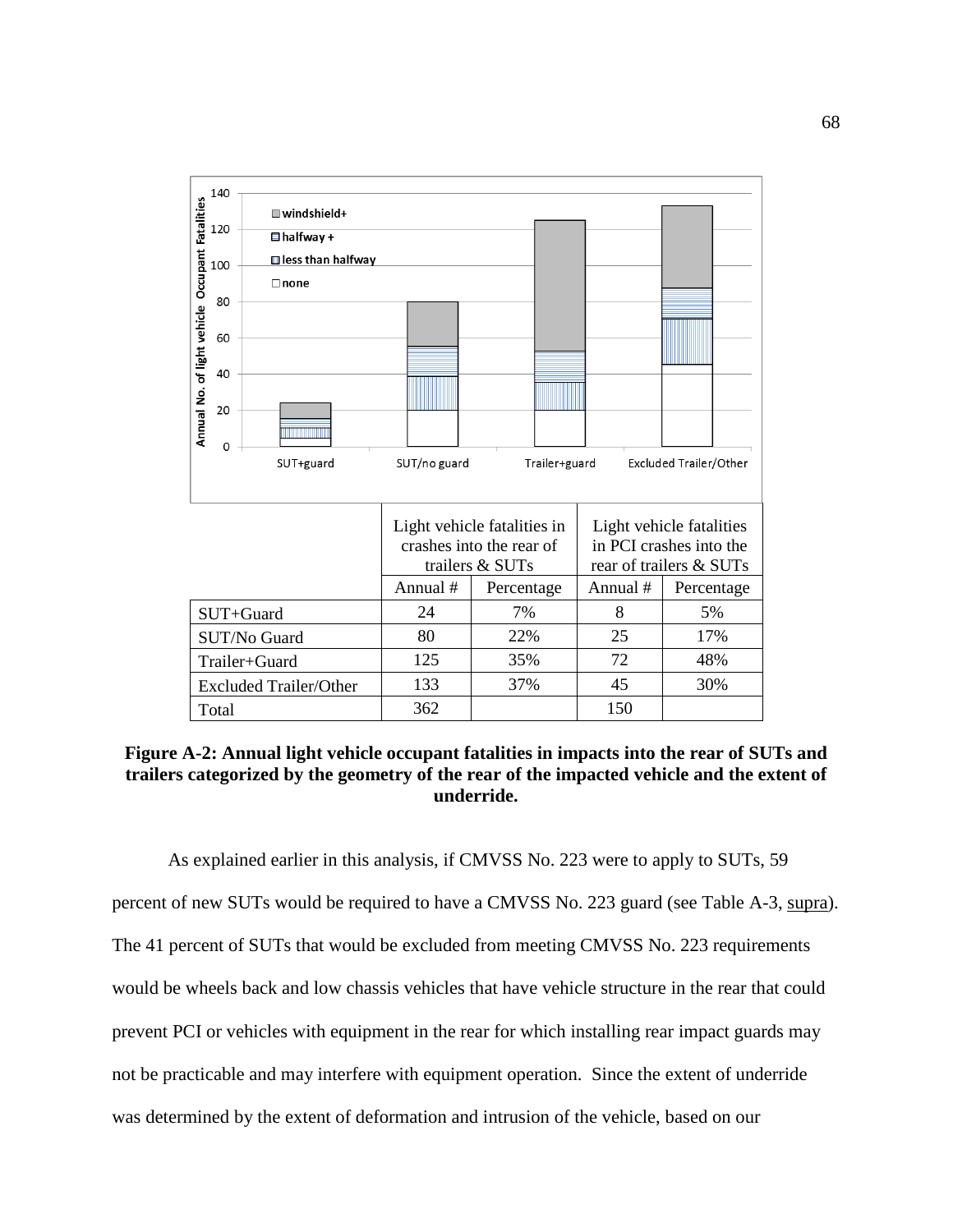examination of TIFA cases it is likely that some light vehicle crashes into the rear of excluded SUTs that resulted in PCI did not actually underride the truck but sustained PCI because of other circumstances such as crash speed or short front end of the vehicle. Therefore, the target population of light vehicle occupant fatalities with PCI which may be addressed by equipping SUTs with CMVSS No. 223 compliant rear impact guards is estimated to be 19.5 (=33x0.59).

Approximately 30 percent of the impacts into the rear of SUTs with PCI are less than or equal to 56 km/h (35 mph) (See Figure A-3 below).



## **Figure A-3: Percentage of fatal light vehicle crashes into the rear of SUTs that resulted in passenger compartment intrusion - categorized by the relative speed of the crash, presence of rear impact guard, exclusion, and equipment in rear of vehicle.**

While CMVSS No. 223 requirements are intended for mitigating PCI in light vehicle rear impacts at speeds less than or equal to 56 km/h  $(35 \text{ mph})$ , <sup>64</sup> CMVSS No. 223 rear impact guards may not be able to mitigate all fatalities in such crashes because some of the crashes may be low overlap (30 percent or less).<sup>65</sup> The IIHS data indicated that 8 of the 9 CMVSS No. 223 guards

<span id="page-68-0"></span><sup>&</sup>lt;sup>64</sup> Transport Canada testing of minimally compliant CMVSS No. 223 rear impact guards indicated that such guards could prevent PCI in light vehicle impacts with full overlap of the guard at crash speeds up to 56 km/h. See Boucher D., David D., "Trailer Underride Protection – A Canadian Perspective," SAE Paper No. 2000-01-3522.

<span id="page-68-1"></span><sup>&</sup>lt;sup>65</sup> Overlap refers to the percentage of impacting vehicle front end width that engages the rear impact guard.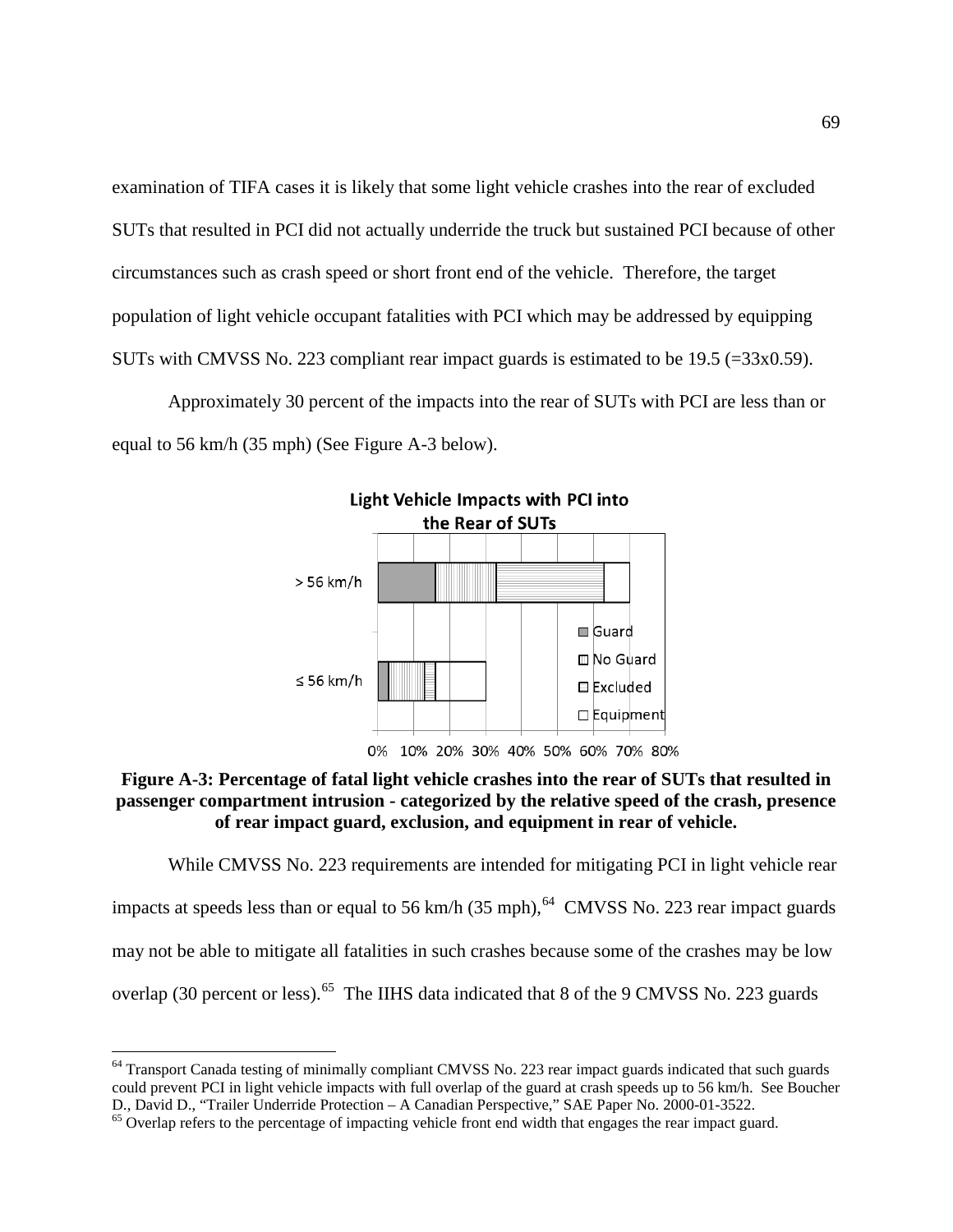were not able to prevent PCI in a 56 km/h crash with 30 percent overlap of a Chevrolet Malibu. Also, the guards may not be able to prevent fatalities even if PCI is prevented because some fatalities may not be a result of PCI but are due to other circumstances (e.g. unrestrained status of occupants, elderly and other vulnerable occupants) which would be unaffected by an improved rear impact guard.<sup>[66](#page-69-0)</sup>

For the purpose of this analysis, NHTSA assumed that CMVSS No. 223 compliant guards on SUTs would be able to prevent about 85% of light vehicle occupant fatalities with PCI in impacts into the rear of SUTs at crash speeds less than or equal to 35 mph. However, since only 30 percent of the target population of light vehicle crashes with PCI into the rear of SUTs are at speeds less than or equal to 56 km/h, CMVSS No. 223 compliant guards would only be effective for a portion of the target population. Therefore NHTSA estimated an overall effectiveness of 25 percent ( $\approx$ 30%x85%) for CMVSS No. 223 rear impact guards in preventing fatalities in light vehicle crashes into the rear of  $SUTs$ .<sup>[67](#page-69-1)</sup> We believe this is an upper estimate of CMVSS No. 223 guard effectiveness in preventing fatalities. [68](#page-69-2) 

In the final regulatory evaluation for the January 24, 1996 final rule establishing FMVSS Nos. 223 and 224 (61 FR 2004), NHTSA assumed an effectiveness range of 10 to 25 percent for rear impact guards in preventing fatalities in crashes with PCI (all speeds) into the rear of

<span id="page-69-0"></span><sup>&</sup>lt;sup>66</sup> CMVSS No. 223 compliant rear impact guards may mitigate the severity of impact into the rear of SUTs at speeds greater than 56 km/h, but NHTSA is unable to quantify this possible benefit at this time. We seek comment on this issue.

<span id="page-69-1"></span><sup>&</sup>lt;sup>67</sup> The agency's 2010 study - "The Effectiveness of Underride Guards for Heavy Trailers," October, 2010, DOT HS 811 375 – estimated an effectiveness of 27 percent from data collected in Florida and 83 percent from data collected in North Carolina for FMVSS No. 223 compliant rear impact guards in preventing fatalities. These two estimates are considerably different and not statistically significant, possibly due to small sample size, and so associated with some uncertainty. Therefore, these effectiveness estimates were not utilized in the current analysis. Instead the agency relied on real world crash data and the test data to estimate rear impact guard effectiveness.

<span id="page-69-2"></span> $68$  Review of 2009 TIFA data files of light vehicle impacts with PCI into the rear of SUTs indicated that only 55 percent of the fatally injured occupants were restrained.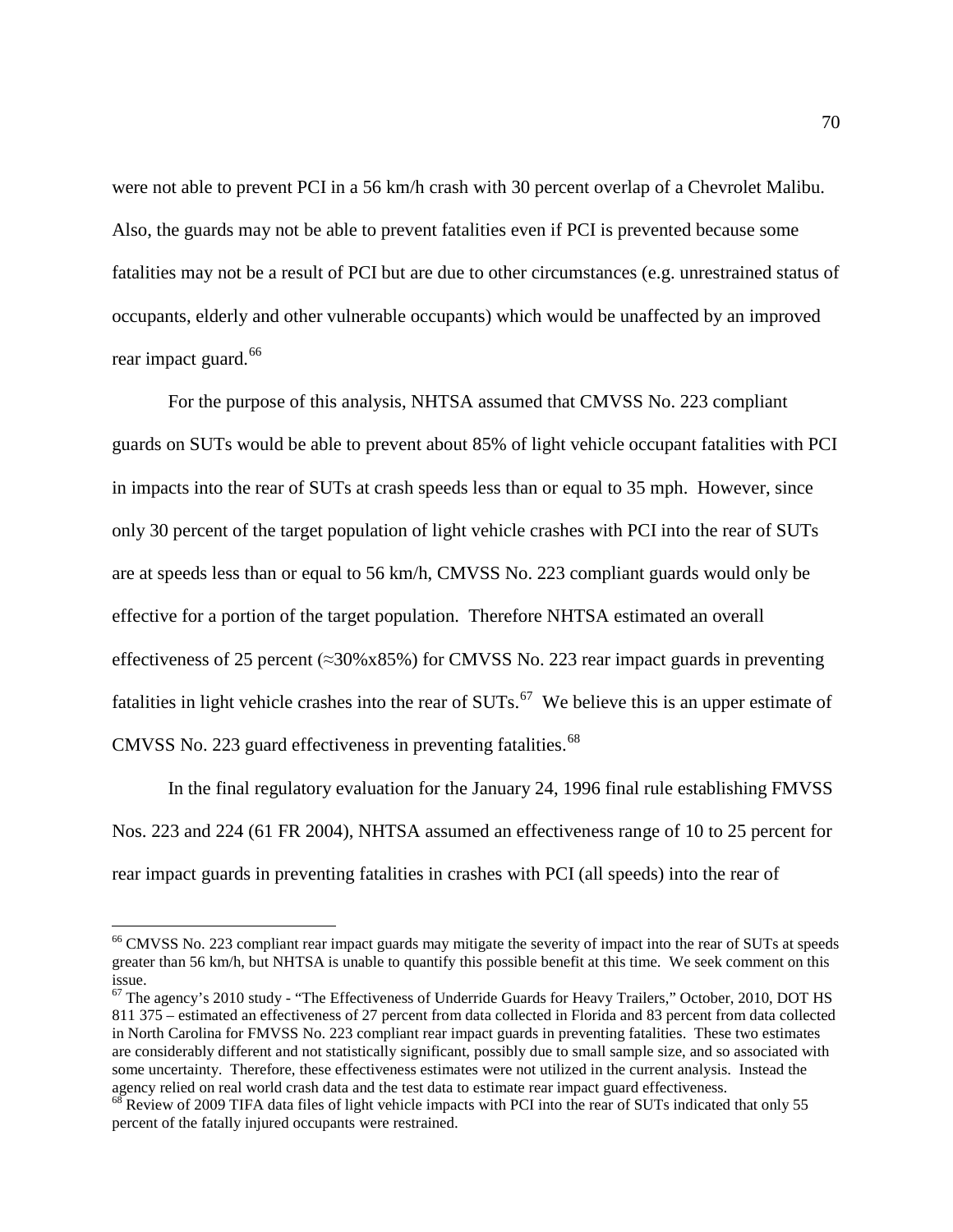trailers. The 25 percent effectiveness estimated for the current analysis (based on 2008-2009 TIFA data and the IIHS crash test data) is the higher value of the assumed effectiveness range of rear impact guards in the 1996 final rule.

To estimate the incidence and characteristics of nonfatal injuries to light vehicle occupants in impacts to the rear of SUTs resulting in underride, the agency analyzed the NASS-CDS data files for the years 1999-2012. Specifically, the cases examined were light vehicle frontal impacts into the rear of SUTs with a GVWR greater than or equal to 10,000 lb, where the light vehicle underrides the SUT resulting in PCI of the windshield or A-pillar of the light vehicle.

The analysis showed that rear underride crashes of a light vehicle into the rear of SUTs with a non-fatal injury to light vehicle occupants represent only 0.3 percent of the population of all crashes involving SUTs. The analysis estimated annualized weighted injuries of different severity levels in light vehicle impacts into the rear of SUTs resulting in underride with PCI. Table A-17 presents the results of this analysis of 1999-2012 NASS-CDS data files. There were a total of 150 injuries of MAIS 1-5 severity.

**Table A-17.** MAIS<sup>[69](#page-70-0)</sup> injury distribution and annualized weighted estimates of injuries to light vehicle occupants in frontal impacts into the rear of SUTs with underride resulting PCI. (1999- 2012 NASS-CDS data files).

| <b>MAIS</b><br><b>Level</b> | Occupant<br>Count | Weighted<br>Count | <b>Annualized</b><br>Weighted<br><b>Count</b> | 95% Confidence<br><b>Interval for</b><br><b>Annualized</b><br><b>Weighted Count</b> | Percent of<br><b>Total</b> |
|-----------------------------|-------------------|-------------------|-----------------------------------------------|-------------------------------------------------------------------------------------|----------------------------|
|                             |                   | .398              | 99                                            | 182)                                                                                | 66%                        |
|                             |                   | 459               | 33                                            | (0, 82)                                                                             | 21.7%                      |

<span id="page-70-0"></span> $69$  MAIS is the maximum severity injury for an occupant according to the Abbreviated Injury Scale (AIS). MAIS 1 is of minor severity, MAIS 2 of moderate severity, MAIS 3-5 are serious to critical injuries, MAIS 7 are injuries of unknown severity.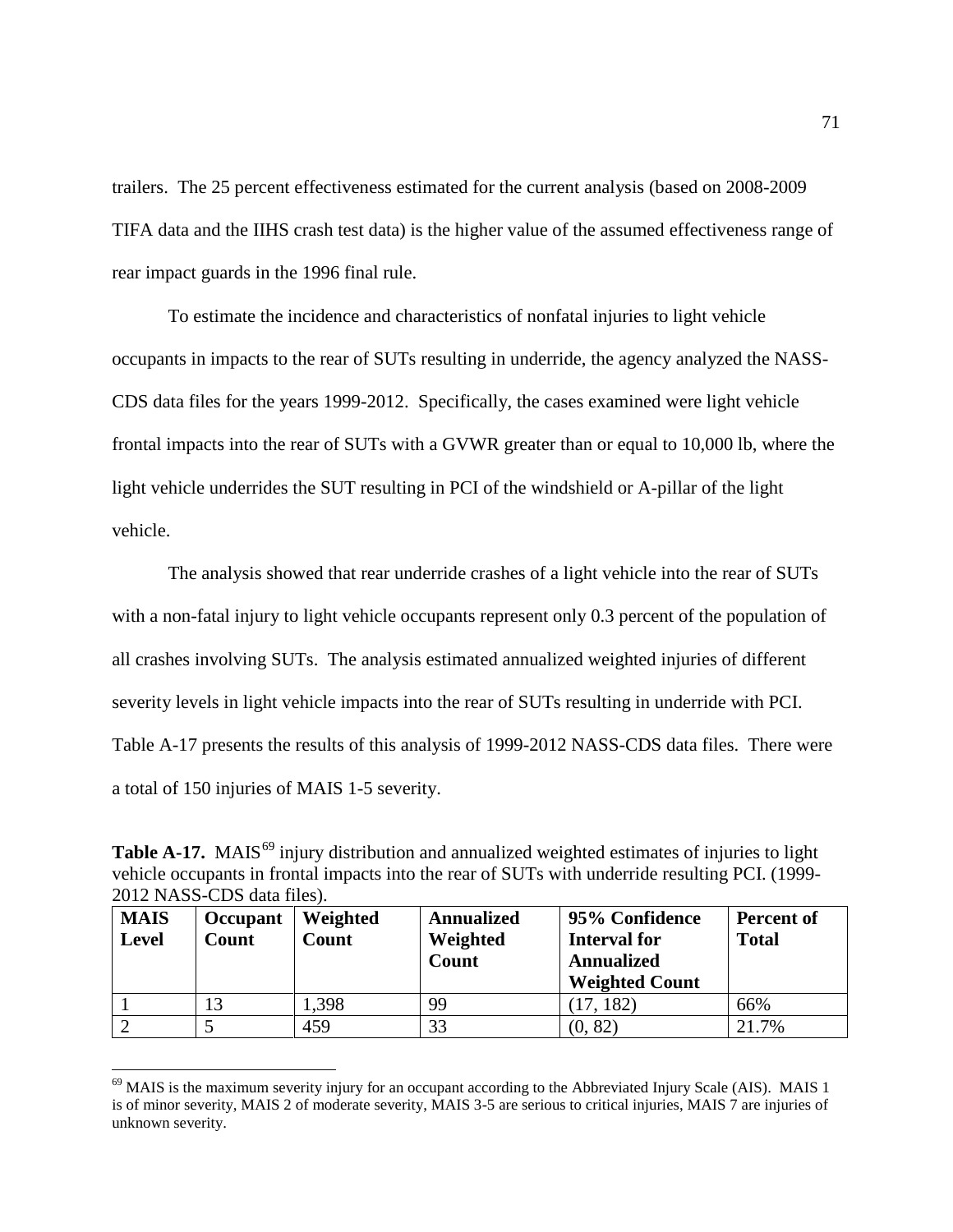|              |    | 145   |                  | 6.8% |
|--------------|----|-------|------------------|------|
|              |    | 105   | sample too small | 5%   |
|              |    |       | sample too small | 0%   |
|              |    |       | sample too small | 0.5% |
| <b>Total</b> | 30 | 2,118 | 245              | 100% |

NHTSA examined each case individually to obtain more information about the injuries. The files showed that many of the injuries shown in Table A-17 were not directly attributable to PCI resulting from underride. For example, one case involved a passenger van with six separate injured occupants. Only two of these injured passengers were seated in the front row were subject to possible injury from PCI. Thus, we believe that Table A-17 likely provides an overestimate of the number of annual light vehicle occupant injuries resulting from SUT underride with PCI.

NHTSA assumed 20 percent effectiveness in preventing injuries in light vehicle crashes with PCI into the rear of SUTs. CMVSS No. 223 guards are effective in mitigating PCI in light vehicle impacts into the rear of SUTs at speeds less or equal to 56 km/h (35 mph), which is about 30 percent of all such impacts with PCI.<sup>[70](#page-71-0)</sup> Additionally, we expect the effectiveness of rear impact guards for preventing injuries to be lower than that for fatalities since occupant injuries could occur from interior vehicle contacts even if PCI is prevented. The 20 percent effectiveness estimate takes into consideration that CMVSS No. 223 requirements are intended for mitigating PCI in light vehicle rear crashes (with greater than 30 percent overlap) at speeds less than or equal to 56 km/h (35 mph). It also takes into account that some injuries are due to circumstances

<span id="page-71-0"></span> $70$  As noted earlier, CMVSS No. 223 compliant rear impact guards may mitigate the severity of impact into the rear of SUTs at speeds greater than 56 km/h, but NHTSA is unable to quantify this possible benefit at this time. We seek comment on this issue.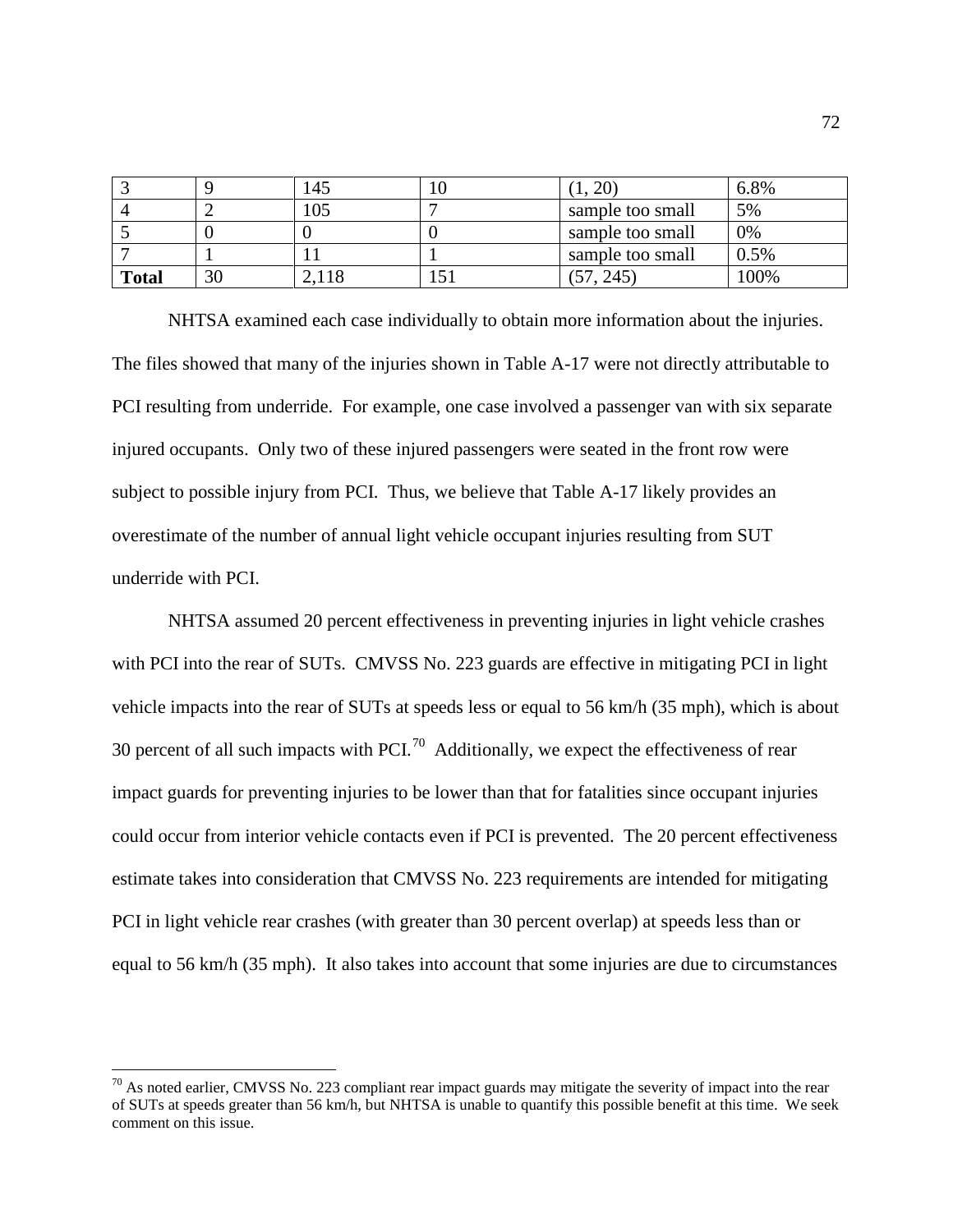(e.g. unrestrained status of occupants, elderly and other vulnerable occupants) which would not be affected by an improved rear impact guard.

Table A-18 presents the target population (estimated fatalities and injuries addressable by CMVSS No. 223 guards on applicable SUTs), the effectiveness estimates, and the estimated benefits of equipping applicable SUTs with CMVSS No. 223 guards.

**Table A-18.** Target population, effectiveness, and benefits estimates

|                         | Fatality | <b>MAIS</b> | MAIS <sub>2</sub> | MAIS <sub>3</sub> | MAIS <sub>4</sub> | MAIS <sub>5</sub> |
|-------------------------|----------|-------------|-------------------|-------------------|-------------------|-------------------|
| Target population (a)   | 19.5     | 99          | 33                |                   |                   |                   |
| Effectiveness (b)       | $0.25\,$ | 0.2         | 0.2               |                   | 0.2               |                   |
| Benefits $(a \times b)$ | 4.9      | 19.8        | 6.6               |                   | 1.4               |                   |

NHTSA monetized the benefits, converting nonfatal injuries into portions of a fatality to calculate the number of equivalent fatalities (equivalent lives saved) (ELS) that are prevented by SUTs with CMVSS No. 223 guards. This involves dividing the value of each injury severity category by the value of fatality to determine how many injuries equal a fatality. Comprehensive values, which include both economic impacts and loss of quality (or value) of life considerations, developed by NHTS $A^{71}$  $A^{71}$  $A^{71}$  were used to determine the relative value of nonfatal injuries to fatalities. The comprehensive costs and the relative fatality ratio developed by NHTSA for each injury severity are listed in Table A-19. The reported costs are in 2000 dollars, but the relative values between injuries and fatalities would not change if costs are adjusted to present value.

| <b>Table A-19.</b> Complement ve costs and relative ratamy ratios |                          |  |  |  |  |
|-------------------------------------------------------------------|--------------------------|--|--|--|--|
| Comprehensive                                                     | <b>Relative Fatality</b> |  |  |  |  |
| Costs $(2000 \text{ } $)$                                         | Ratio                    |  |  |  |  |
| \$15,017                                                          | 0.0028                   |  |  |  |  |
| \$157,958                                                         | 0.0436                   |  |  |  |  |
|                                                                   |                          |  |  |  |  |

**Table A-19.** Comprehensive costs and relative fatality ratios

<span id="page-72-0"></span><sup>&</sup>lt;sup>71</sup> Blincoe, L., et al., The Economic Impact of Motor Vehicle Crashes, 2000, Washington, DC, DOT HS 809 446, May 2002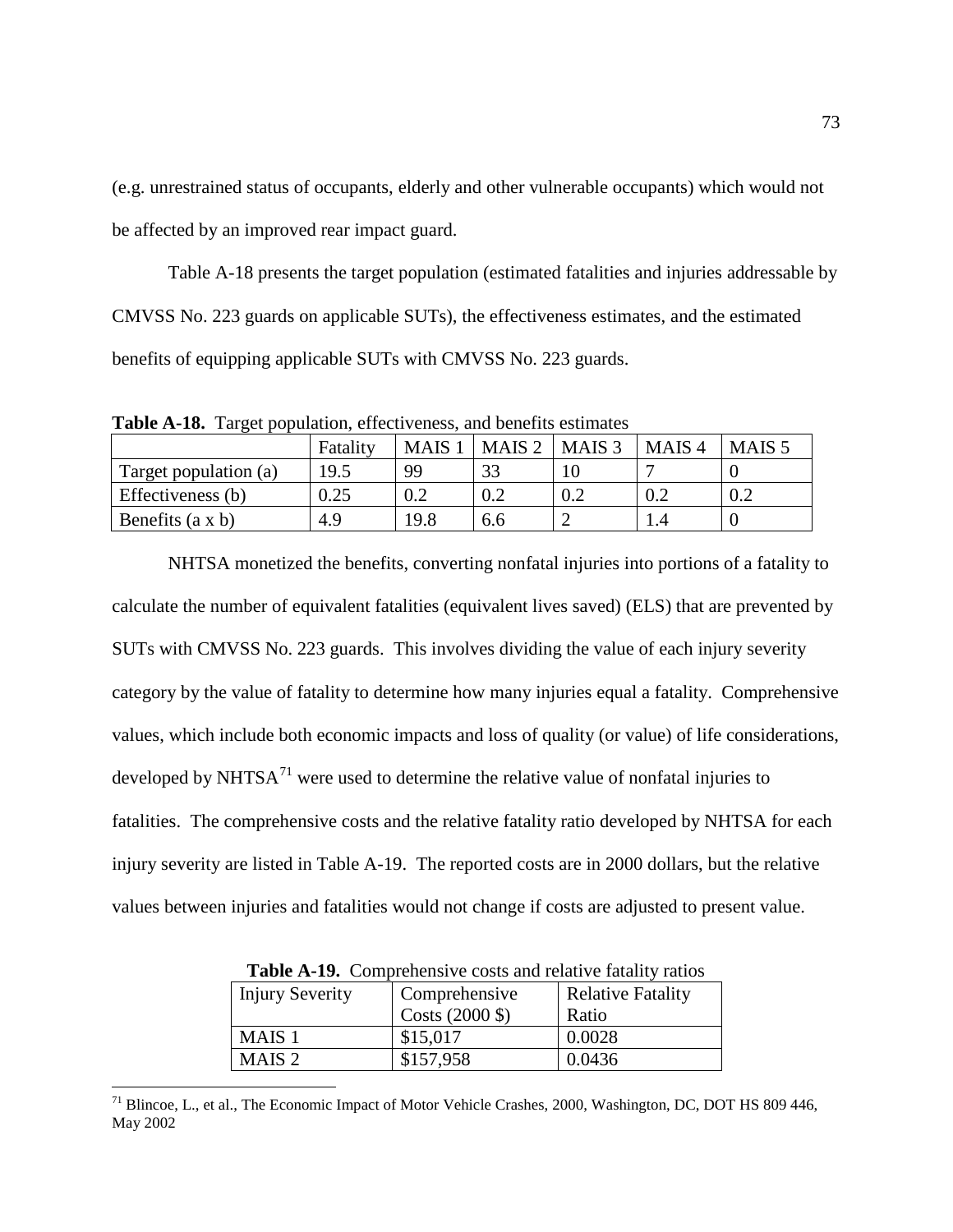| MAIS <sub>3</sub> | \$314,204   | 0.0804 |
|-------------------|-------------|--------|
| MAIS <sub>4</sub> | \$731,580   | 0.1998 |
| MAIS 5            | \$2,402,997 | 0.6656 |
| Fatality          | \$3,366,388 | 1.0000 |

Table A-20 presents the undiscounted ELS using the relative fatality ratios shown in

Table A-19.

**Table A-20.** Undiscounted Equivalent lives saved (ELS) using average number of annualized injuries in Table A-15

|                         | Fatality | MAIS <sub>1</sub> | MAIS <sub>2</sub> | MAIS <sub>3</sub> | MAIS <sub>4</sub> | MAIS <sub>5</sub> |
|-------------------------|----------|-------------------|-------------------|-------------------|-------------------|-------------------|
| Fatality/injury reduced | 4.9      | 19.8              | 6.6               |                   | I.4               |                   |
| Relative fatality ratio |          | 0.0028            | 0.0436            | 0.0804            | 0.1998            | 0.6656            |
| <b>ELS</b>              | 4.9      | 0.0554            | 0.2878            | 0.1608            | 0.2797            | 0.0000            |
| <b>Total ELS</b>        | 5.65     |                   |                   |                   |                   |                   |

Since there is some uncertainty in the target population of injuries, the upper bound 95 percent confidence interval estimates of the weighted injury counts shown in Table A-17 were also considered in estimating benefits and total equivalent lives as shown in Table A-21.

**Table A-21.** Target population, benefits, and undiscounted equivalent lives saved using the upper bound of injury estimates in Table A-17.

|                         | Fatality | AIS <sub>1</sub> | AIS <sub>2</sub> | AIS <sub>3</sub> | AIS <sub>4</sub> | AIS $5$  |
|-------------------------|----------|------------------|------------------|------------------|------------------|----------|
| Fatality+max injury     |          |                  |                  |                  |                  |          |
| (a)                     | 19.5     | 182              | 82               | 20               |                  | $\theta$ |
| Effectiveness (b)       | 0.25     | 0.2              | 0.2              | 0.2              | 0.2              | 0.2      |
| Benefits $(a \times b)$ | 4.9      | 36.4             | 16.4             | 4                | 1.4              | $\Omega$ |
| Relative fatality ratio |          | 0.0028           | 0.0436           | 0.0804           | 0.1998           | 0.6656   |
| <b>ELS</b>              | 4.9      | 0.1019           | 0.7150           | 0.3216           | 0.2797           | 0.0000   |
| <b>Total ELS</b>        | 6.29     |                  |                  |                  |                  |          |

Since fatalities and injuries occur during the lifetime of the vehicle, they are discounted to present value using the discount rates determined in Table A-13. The 3 percent and 7 percent discounted benefits in terms of ELS are presented in Table A-22.

**Table A-22.** 3 and 7 percent discounted ELS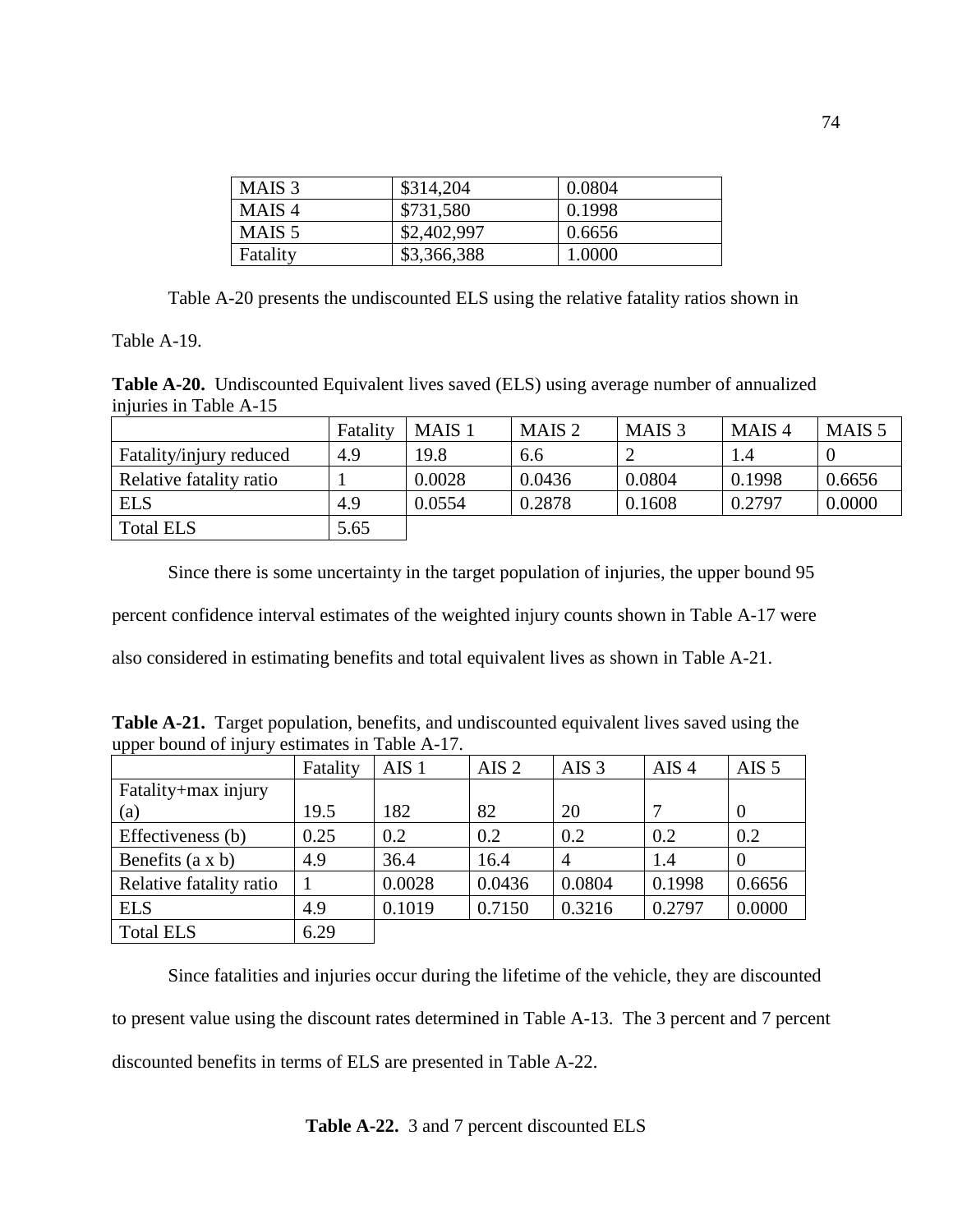| Discount Rate                                | Undiscounted | 3%     | 7%     |
|----------------------------------------------|--------------|--------|--------|
| Discount Factors (from Table A-10)           |              | 0.7741 | 0.5876 |
| Total ELS from Table A-18 (using average     |              |        |        |
| injury estimates)                            | 5.65         | 4.37   | 3.32   |
| Total ELS from Table A-19 (using upper bound |              |        |        |
| of injury estimates)                         | 6.29         | 4.87   | 3.69   |

The cost per equivalent lives saved was determined using the total costs in Table A-16 and the discounted ELS in Table A-22 and is presented in Table A-23. The cost per ELS is in the range of  $$106.7$  million to  $$164.7$  million.<sup>72</sup>

|                               | <b>Table A-23.</b> Costs per ELS at 3 percent and 7 percent discount rates |                 |
|-------------------------------|----------------------------------------------------------------------------|-----------------|
| 3 percent discount rate       |                                                                            |                 |
|                               | Benefits (average)                                                         | Benefits (High) |
| Total cost (low estimate)     | \$118,658,542                                                              | \$106,679,764   |
| Total cost (average estimate) | \$152,925,441                                                              | \$137,487,362   |
|                               |                                                                            |                 |
| 7 percent discount rate       |                                                                            |                 |
|                               | Benefits (average)                                                         | Benefits (High) |
| Total cost (low estimate)     | \$126,755,433                                                              | \$113,959,260   |
| Total cost (average estimate) | \$164,743,353                                                              | \$148,112,236   |

**Table A-23.** Costs per ELS at 3 percent and 7 percent discount rates

Guidance from the U.S. Department of Transportation<sup>[73](#page-74-1)</sup> identifies \$9.1 million as the value of a statistical life (VSL) to be used for Department of Transportation analyses assessing the benefits of preventing fatalities for the base year of 2012. Per this guidance, VSL in 2014 is \$9.2 million. The cost per ELS of a rule to require SUTs to have CMVSS No. 223 guards (\$106.7 million to \$164.7 million) is far greater than the current VSL (\$9.2 million).

## **APPENDIX B TO PREAMBLE;**

<span id="page-74-0"></span> $72$  Note that this analysis uses low and average estimates of the costs, and average and high estimates of the benefits of equipping CMVSS No. 223 compliant guards on applicable SUTs.

<span id="page-74-1"></span><sup>&</sup>lt;sup>73</sup> See [http://www.dot.gov/sites/dot.dev/files/docs/VSL%20Guidance\\_2013.pdf.](http://www.dot.gov/sites/dot.dev/files/docs/VSL%20Guidance_2013.pdf) The guidance starts with a \$9.1 million VSL in the base year of 2012 and then estimates a 1.07 percent increase in VSL each year after the base year to reflect the estimated growth rate in median real wages for the next 30 years.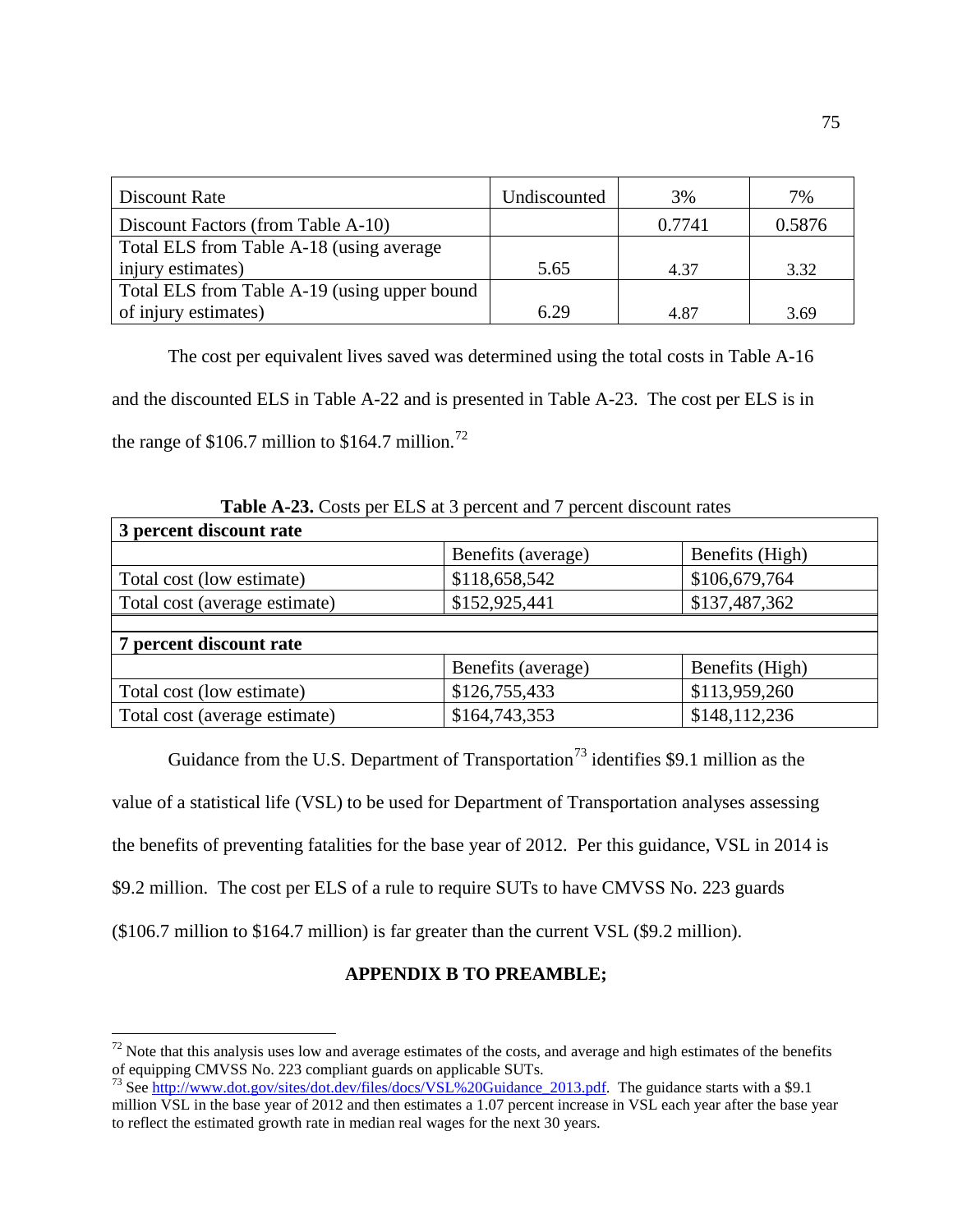## **Summary of IIHS's Evaluation of Rear Impact Guards**

In 2011, IIHS published results of crash tests in which the front of a model year (MY) 2010 Chevrolet Malibu (a midsize sedan) impacted the rear of trailers equipped with a rear impact guard (full overlap of the rear impact guard with the front end of the Sedan).<sup>[74](#page-75-0)</sup> A 50<sup>th</sup> percentile male Hybrid III dummy (HIII 50M) was in each of the front outboard seating positions of the Malibu. Two trailer/guard designs (2007 Hyundai and 2011 Wabash trailers) were evaluated. The two guard designs were certified to FMVSS No. 223 requirements, and the Wabash also met the more stringent CMVSS No. 223 requirements. A 2010 Chevrolet Malibu was crashed into a trailer at 56 km/h (35 mph).

The test results showed that the full overlap 56 km/h (35 mph) crash test of the Malibu with the guard of the Hyundai trailer (built to only FMVSS No. 223 requirements) resulted in catastrophic underride (underride almost to the B-pillar) with PCI of the Chevrolet Malibu. On the other hand, the rear impact guard on the Wabash trailer, also certified to meet CMVSS No. 223 requirements, prevented PCI in 35 mph crash tests.

[Table](#page-76-0) B-1 summarizes the results of the initial two IIHS 56 km/h (35 mph) full-width crash tests. In the first test, the 2007 Hyundai guard was ripped from the trailer's rear cross member early in the crash, allowing the Malibu to underride the trailer almost to the B-pillar. The heads of both dummies were struck by the hood of the Malibu as it deformed against the rear surface of the trailer. Under the same test conditions, the main horizontal member of the 2011 Wabash guard bent forward in the center but remained attached to the vertical support members, which showed no signs of separating from the trailer chassis.

<span id="page-75-0"></span> $74$  Details of the tests and test results are available at Brumbelow, M. L., "Crash Test Performance of Large Truck Rear Impact Guards,"  $22<sup>nd</sup>$  International Conference on the Enhanced Safety of Vehicles (ESV), 2011. http://wwwnrd.nhtsa.dot.gov/pdf/esv/esv22/22ESV-000074.pdf.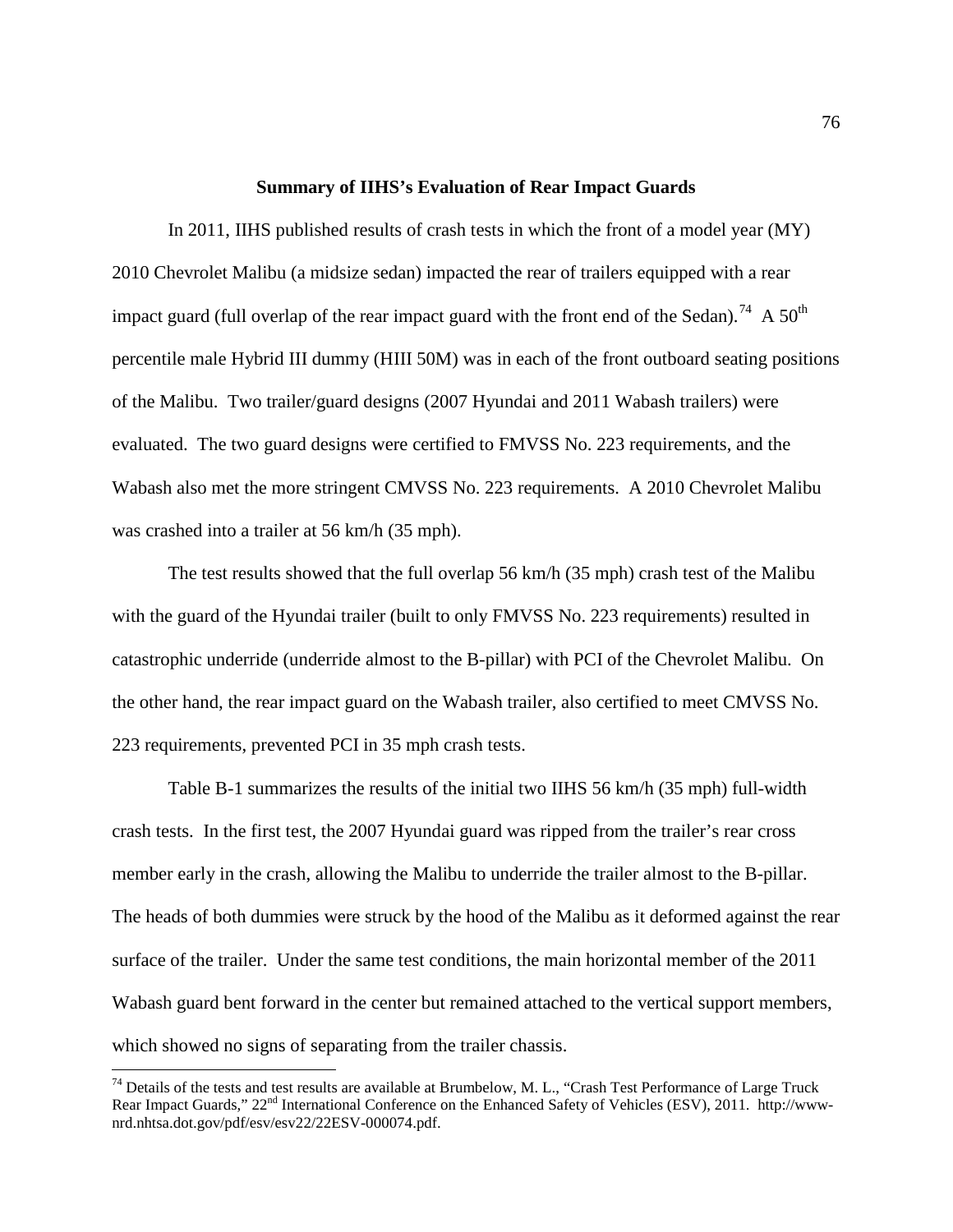| <b>Conditions</b> | <b>Trailer</b> | <b>Guard performance</b> | <b>Underride</b> | Max. longitudinal<br>A-pillar deformation (cm) |
|-------------------|----------------|--------------------------|------------------|------------------------------------------------|
|                   | 2007 Hyundai   | Attachments failed       | Catastrophic     |                                                |
| 100% overlap      | 2011 Wabash    | Good                     | None             |                                                |

<span id="page-76-0"></span>**Table B-1: Results of IIHS initial round of 56 km/h crash tests of the 2010 Chevrolet Malibu into the rear of trailers.**

[Table B](#page-77-0)-2 summarizes the peak injury measures<sup>[75](#page-76-1)</sup> of the HIII 50M dummies in the front seating positions of the Malibu. For comparison purposes, Table B-2 also presents the HIII 50M dummy injury measures in the full frontal 56 km/h rigid barrier crash test of the 2010 Chevrolet Malibu conducted as part of NHTSA's New Car Assessment Program (NCAP). Head injury measures recorded by the dummies in the tests with severe underride were much higher than those reported for the Malibu's NCAP rigid wall test at the same speed. Chest acceleration and deflection measures were generally higher in tests without PCI than those with PCI.<sup>76</sup> The driver and passenger injury measures in the Malibu full overlap crash test with the Wabash trailer (where the guard prevented PCI) was similar to the injury measures in the Malibu NCAP frontal crash test.

<span id="page-76-1"></span><sup>&</sup>lt;sup>75</sup> HII 50M dummy injury measures are those applicable to current model passenger vehicles as specified in FMVSS No. 208, see http://www.ecfr.gov/cgi-bin/text-<br>idx?SID=77e2aab5d088f2e9b46d15606090f9b0&node=se49.6.571 1208&rgn=div8.

<span id="page-76-2"></span> $\frac{76}{76}$  $\frac{76}{76}$  $\frac{76}{76}$  When PCI was prevented by the rear impact guard, the accelerations on the vehicle are higher which results in higher chest injury measures.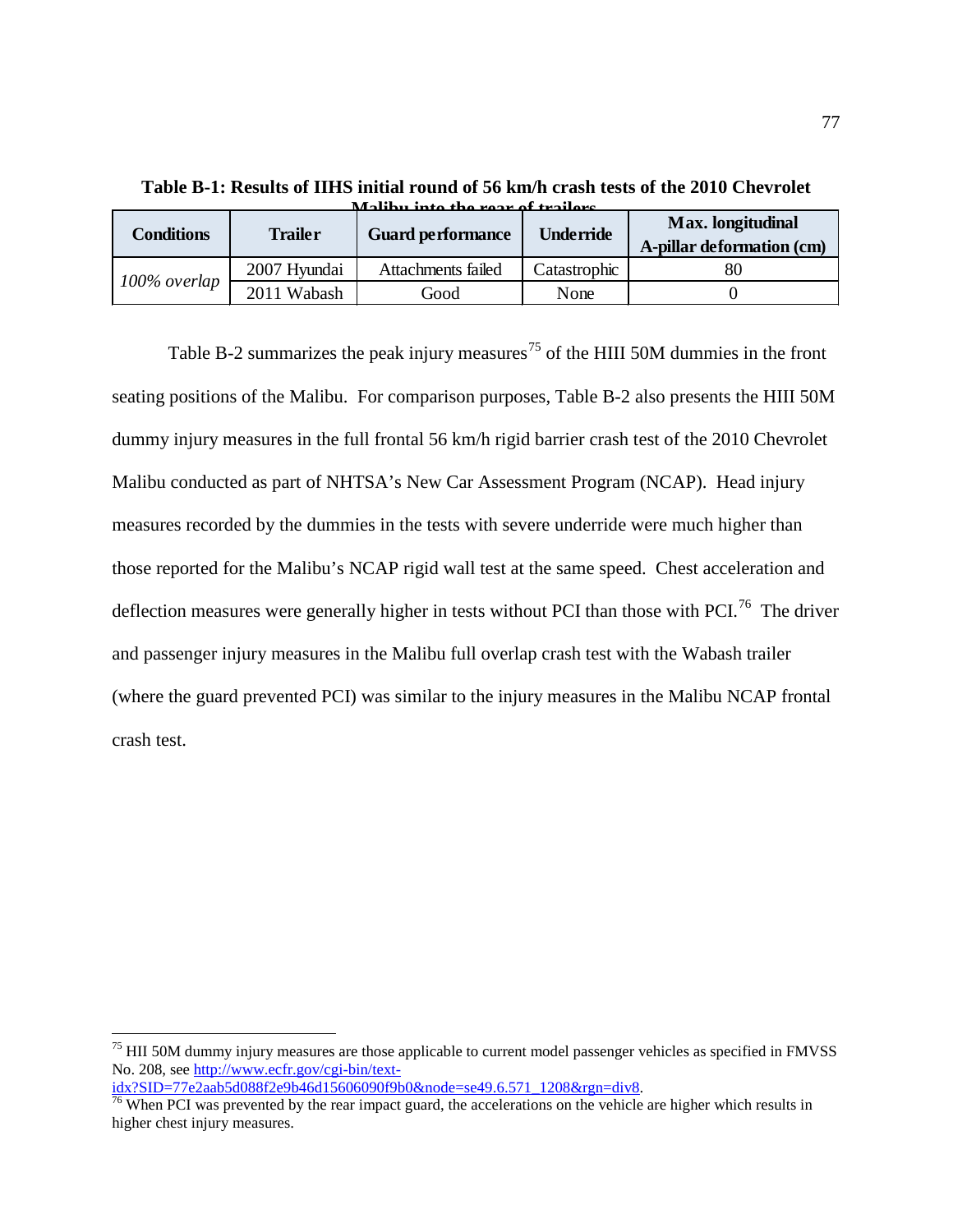| <b>Test</b> |              | Head<br><b>Resultant</b><br>(g)                                                                                                                                                                                                                      | Head<br><b>Injury</b><br>$(15 \text{ ms})$ | <b>Chest</b><br><b>Resultant</b><br>$(3 \text{ ms clip}, g)$ | <b>Chest</b><br><b>Displacement</b><br>(mm) | Left<br><b>Femur</b> Femur<br>Force<br>(kN) | Right<br><b>Force</b><br>(kN) |              |
|-------------|--------------|------------------------------------------------------------------------------------------------------------------------------------------------------------------------------------------------------------------------------------------------------|--------------------------------------------|--------------------------------------------------------------|---------------------------------------------|---------------------------------------------|-------------------------------|--------------|
|             |              |                                                                                                                                                                                                                                                      |                                            | 700                                                          | 60 g                                        | 63 mm                                       | 10 kN                         | <b>10 kN</b> |
|             |              | <b>Driver</b>                                                                                                                                                                                                                                        | 128                                        | 754                                                          | 21                                          | 19                                          | 0.3                           | 0.3          |
|             | Hyundai      | Passenger                                                                                                                                                                                                                                            | 107                                        | 557                                                          | 14                                          | 20                                          | 0.1                           | 0.1          |
|             |              | acceleration   Criterion   Acceleration<br><b>Injury Assessment Reference Values</b><br>328<br>36<br>38<br><b>Driver</b><br>54<br>50<br>319<br>36<br>37<br>Passenger<br>49<br>330<br>43<br>40<br><i>Driver</i><br>55<br>389<br>32<br>42<br>Passenger | 2.2                                        | 1.2                                                          |                                             |                                             |                               |              |
| Full-width  | Wabash       |                                                                                                                                                                                                                                                      |                                            | positions of the <b>widno</b> u.<br>2.3<br>2.0<br>0.5        | 1.8                                         |                                             |                               |              |
|             | <b>NCAP</b>  |                                                                                                                                                                                                                                                      |                                            |                                                              |                                             |                                             |                               | 1.2          |
|             | (rigid wall) |                                                                                                                                                                                                                                                      |                                            |                                                              |                                             |                                             |                               | 0.8          |

<span id="page-77-0"></span>**Table B-2: IIHS initial round of testing – Injury measures of dummies in front seating positions of the Malibu.**

Authority: 49 U.S.C. 322, 30111, 30115, 30117, and 30166; delegation of authority at 49 CFR 1.95.